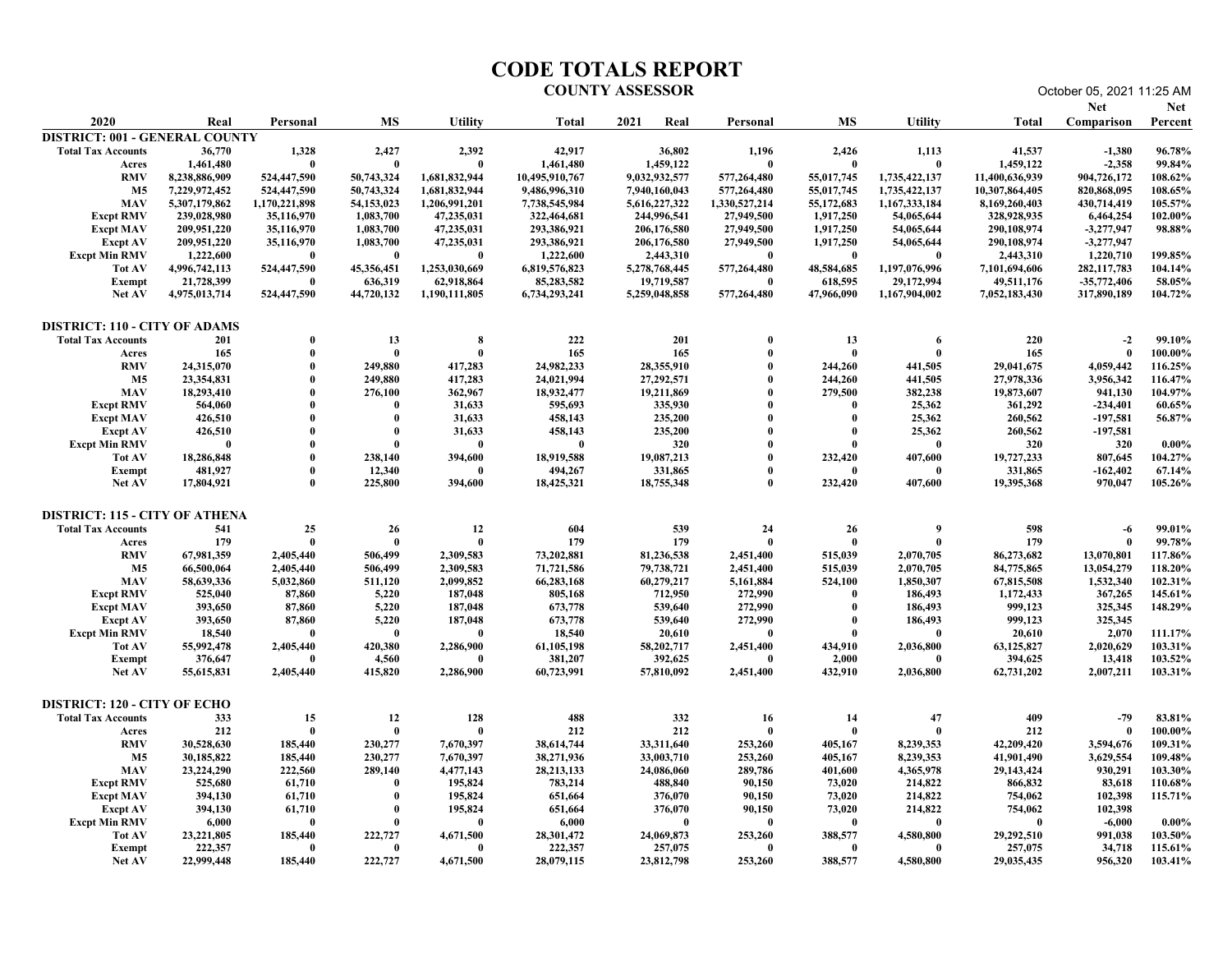|                                                                       |                                |                            |                                    |                            | <b>CODE TOTALS REPORT</b>      | <b>COUNTY ASSESSOR</b>         |                           |                          |                          |                                | October 05, 2021 11:25 AM               |                    |
|-----------------------------------------------------------------------|--------------------------------|----------------------------|------------------------------------|----------------------------|--------------------------------|--------------------------------|---------------------------|--------------------------|--------------------------|--------------------------------|-----------------------------------------|--------------------|
| 2020                                                                  | Real                           | Personal                   | <b>MS</b>                          | <b>Utility</b>             | Total                          | 2021<br>Real                   | Personal                  | MS                       | <b>Utility</b>           | Total                          | <b>Net</b><br><b>Comparison</b> Percent | <b>Net</b>         |
| <b>DISTRICT: 122 - CITY OF ECHO BOND</b><br><b>Total Tax Accounts</b> | 333                            | 15                         | 12                                 | 128                        | 488                            |                                |                           |                          |                          |                                | $-488$                                  | $0.00\%$           |
| Acres<br><b>RMV</b>                                                   | 212<br>30,528,630              | $\theta$<br>185,440        | - 0<br>230,277                     | - 0<br>7,670,397           | 212<br>38,614,744              |                                |                           |                          |                          |                                | $-212$<br>$-38,614,744$                 |                    |
| <b>M5</b>                                                             | 30,185,822                     | 185,440                    | 230,277                            | 7,670,397                  | 38,271,936                     |                                |                           |                          |                          |                                | $-38,271,936$                           |                    |
| <b>MAV</b><br><b>Excpt RMV</b>                                        | 23,224,290<br>525,680          | 222,560<br>61,710          | 289,140<br>$\mathbf{0}$            | 4,477,143<br>195,824       | 28, 213, 133<br>783,214        |                                |                           |                          |                          |                                | $-28,213,133$<br>$-783,214$             |                    |
| <b>Excpt MAV</b><br><b>Excpt AV</b>                                   | 394,130<br>394,130             | 61,710<br>61,710           | - 0<br>- 0                         | 195,824<br>195,824         | 651,664<br>651,664             |                                |                           |                          |                          |                                | $-651,664$<br>$-651,664$                |                    |
| <b>Excpt Min RMV</b><br>Tot AV                                        | 6,000<br>23,221,805            | 185,440                    | - 0<br>222,727                     | - 0<br>4,671,500           | 6,000<br>28,301,472            |                                |                           |                          |                          |                                | $-6.000$<br>$-28,301,472$               |                    |
| Exempt                                                                | 222,357                        |                            | - 0                                | - 0                        | 222,357                        |                                |                           |                          |                          |                                | $-222,357$                              |                    |
| <b>Net AV</b>                                                         | 22,999,448                     | 185,440                    | 222,727                            | 4,671,500                  | 28,079,115                     |                                |                           |                          |                          | $\theta$                       | $-28,079,115$                           |                    |
| <b>DISTRICT: 125 - CITY OF HELIX</b>                                  |                                |                            |                                    |                            |                                |                                |                           |                          |                          |                                |                                         |                    |
| <b>Total Tax Accounts</b><br>Acres                                    | 103<br>61                      | 14<br>$\theta$             | $\overline{2}$<br>$\mathbf{0}$     | -9<br>- 0                  | 128<br>61                      | 104<br>61                      | 12<br>- 0                 | $\overline{2}$<br>- 0    | - 6                      | 124<br>61                      | $-4$<br>0                               | 96.88%<br>100.00%  |
| <b>RMV</b><br><b>M5</b>                                               | 11,359,150<br>11,238,360       | 217,680<br>217,680         | 11,600<br>11,600                   | 506,451<br>506,451         | 12,094,881<br>11,974,091       | 13,837,380<br>13,707,977       | 295,570<br>295,570        | 14,530<br>14,530         | 1,829,604<br>1,829,604   | 15,977,084<br>15,847,681       | 3,882,203<br>3,873,590                  | 132.10%<br>132.35% |
| <b>MAV</b><br><b>Excpt RMV</b>                                        | 9,088,288<br>94,630            | 385,570<br>24,830          | 18,060<br>- 0                      | 445,367<br>60,133          | 9,937,285<br>179,593           | 9,356,592<br>474,730           | 398,644<br>106,680        | 18,060<br>$\mathbf{0}$   | 891,553<br>936,647       | 10,664,849<br>1,518,057        | 727,564<br>1,338,464                    | 107.32%<br>845.28% |
| Excpt MAV                                                             | 70,950                         | 24,830                     |                                    | 60,133                     | 155,913                        | 332,370                        | 106,680                   | -0                       | 936,647                  | 1,375,697                      | 1,219,784                               | 882.35%            |
| Excpt AV<br><b>Excpt Min RMV</b>                                      | 70,950<br>$\mathbf{0}$         | 24,830                     | - 0                                | 60,133<br>$\mathbf{0}$     | 155,913<br>$\mathbf{0}$        | 332,370<br>3,260               | 106,680<br>- 0            | $\mathbf{0}$<br>-0       | 936,647<br>- 0           | 1,375,697<br>3,260             | 1,219,784<br>3,260                      | $0.00\%$           |
| <b>Tot AV</b><br>Exempt                                               | 8,596,802<br>104,373           | 217,680<br>$\mathbf{0}$    | 11,600<br>- 0                      | 505,500<br>- 0             | 9,331,582<br>104,373           | 9,153,082<br>56,090            | 295,570<br>- 0            | 14,530<br>$\mathbf{0}$   | 1,828,200<br>- 0         | 11,291,382<br>56,090           | 1,959,800<br>$-48,283$                  | 121.00%<br>53.74%  |
| <b>Net AV</b>                                                         | 8,492,429                      | 217,680                    | 11,600                             | 505,500                    | 9,227,209                      | 9,096,992                      | 295,570                   | 14,530                   | 1,828,200                | 11,235,292                     | 2,008,083                               | 121.76%            |
| <b>DISTRICT: 130 - CITY OF HERMISTON</b>                              |                                |                            |                                    |                            |                                |                                |                           |                          |                          |                                |                                         |                    |
| <b>Total Tax Accounts</b><br>Acres                                    | 5,596<br>3,352                 | 313<br>- 0                 | 471<br>- 0                         | 120<br>$\mathbf{0}$        | 6,500<br>3,352                 | 5,694<br>3,318                 | 298<br>- 0                | 466<br>-0                | 62<br>- 0                | 6,520<br>3,318                 | 20<br>$-34$                             | 100.31%<br>98.99%  |
| <b>RMV</b><br><b>M5</b>                                               | 1,356,700,542<br>1,335,859,252 | 44,399,290<br>44,399,290   | 9,562,816<br>9,562,816             | 38,140,241<br>38,140,241   | 1,448,802,889<br>1,427,961,599 | 1,525,919,181<br>1,497,012,343 | 47,187,400<br>47,187,400  | 10,626,976<br>10,626,976 | 38,524,937<br>38,524,937 | 1,622,258,494<br>1,593,351,656 | 173,455,605<br>165,390,057              | 111.97%<br>111.58% |
| <b>MAV</b>                                                            | 1,066,193,592                  | 228,984,770                | 9,786,300                          | 35,753,104                 | 1,340,717,766                  | 1,114,043,518                  | 236,704,138               | 9,902,110                | 34,359,935               | 1,395,009,701                  | 54,291,935                              | 104.05%            |
| <b>Excpt RMV</b><br><b>Excpt MAV</b>                                  | 45,601,656<br>36,299,380       | 11,007,230<br>11,007,230   | 177,420<br>177,420                 | 1,972,463<br>1,972,463     | 58,758,769<br>49,456,493       | 53,380,234<br>42,851,130       | 8,115,830<br>8,115,830    | 351,030<br>351,030       | 3,579,005<br>3,579,005   | 65,426,099<br>54,896,995       | 6,667,330<br>5,440,502                  | 111.35%<br>111.00% |
| <b>Excpt AV</b><br><b>Excpt Min RMV</b>                               | 36,299,380<br>226,240          | 11,007,230<br>- 0          | 177,420<br>$\overline{\mathbf{0}}$ | 1,972,463<br>- 0           | 49,456,493<br>226,240          | 42,851,130<br>223,480          | 8,115,830<br>- 0          | 351,030<br>- 0           | 3,579,005<br>- 0         | 54,896,995<br>223,480          | 5,440,502<br>$-2,760$                   | 98.78%             |
| <b>Tot AV</b>                                                         | 1,027,644,766                  | 44,399,290<br>- 0          | 8,252,146                          | 37,485,500                 | 1,117,781,702                  | 1,077,939,378                  | 47,187,400<br>- 0         | 8,992,616                | 37,938,940<br>- 0        | 1,172,058,334                  | 54,276,632                              | 104.86%            |
| Exempt<br>Net AV                                                      | 4,323,736<br>1,023,321,030     | 44,399,290                 | 104,066<br>8,148,080               | 1,922,545<br>35,562,955    | 6,350,347<br>1,111,431,355     | 3,714,047<br>1,074,225,331     | 47,187,400                | 97,470<br>8,895,146      | 37,938,940               | 3,811,517<br>1,168,246,817     | $-2,538,830$<br>56,815,462              | 60.02%<br>105.11%  |
| <b>DISTRICT: 132 - CITY OF HERMISTON BOND</b>                         |                                |                            |                                    |                            |                                |                                |                           |                          |                          |                                |                                         |                    |
| <b>Total Tax Accounts</b>                                             | 5,596<br>3,352                 | 313<br>- 0                 | 471<br>$\overline{0}$              | 120<br>- 0                 | 6,500<br>3,352                 | 5,694<br>3,318                 | 298<br>- 0                | 466<br>-0                | 62<br>$\overline{0}$     | 6,520<br>3,318                 | 20<br>$-34$                             | 100.31%<br>98.99%  |
| Acres<br><b>RMV</b>                                                   | 1,356,700,542                  | 44,399,290                 | 9,562,816                          | 38,140,241                 | 1,448,802,889                  | 1,525,919,181                  | 47,187,400                | 10,626,976               | 38,524,937               | 1,622,258,494                  | 173,455,605                             | 111.97%            |
| <b>M5</b><br>MAV                                                      | 1,335,859,252<br>1,066,193,592 | 44,399,290<br>228,984,770  | 9,562,816<br>9,786,300             | 38,140,241<br>35,753,104   | 1,427,961,599<br>1,340,717,766 | 1,497,012,343<br>1,114,043,518 | 47,187,400<br>236,704,138 | 10,626,976<br>9,902,110  | 38,524,937<br>34,359,935 | 1,593,351,656<br>1,395,009,701 | 165,390,057<br>54,291,935               | 111.58%<br>104.05% |
| <b>Excpt RMV</b>                                                      | 45,601,656                     | 11,007,230                 | 177,420                            | 1,972,463<br>1,972,463     | 58,758,769                     | 53,380,234<br>42,851,130       | 8,115,830                 | 351,030                  | 3,579,005                | 65,426,099<br>54,896,995       | 6,667,330                               | 111.35%<br>111.00% |
| <b>Excpt MAV</b><br><b>Excpt AV</b>                                   | 36,299,380<br>36,299,380       | 11,007,230<br>11,007,230   | 177,420<br>177,420                 | 1,972,463                  | 49,456,493<br>49,456,493       | 42,851,130                     | 8,115,830<br>8,115,830    | 351,030<br>351,030       | 3,579,005<br>3,579,005   | 54,896,995                     | 5,440,502<br>5,440,502                  |                    |
| <b>Excpt Min RMV</b><br>Tot AV                                        | 226,240<br>1,027,644,766       | $\mathbf{0}$<br>44,399,290 | - 0<br>8,252,146                   | $\mathbf{0}$<br>37,485,500 | 226,240<br>1,117,781,702       | 223,480<br>1,077,939,378       | - 0<br>47,187,400         | -0<br>8,992,616          | -0<br>37,938,940         | 223,480<br>1,172,058,334       | $-2,760$<br>54,276,632                  | 98.78%<br>104.86%  |
| Exempt                                                                | 4,323,736                      | -0<br>44,399,290           | 104,066                            | 1,922,545                  | 6,350,347                      | 3,714,047                      | 47,187,400                | 97,470<br>8,895,146      | - 0<br>37,938,940        | 3,811,517                      | $-2,538,830$                            | 60.02%             |
| <b>Net AV</b>                                                         | 1,023,321,030                  |                            | 8,148,080                          | 35,562,955                 | 1,111,431,355                  | 1,074,225,331                  |                           |                          |                          | 1,168,246,817                  | 56,815,462                              | 105.11%            |
|                                                                       |                                |                            |                                    |                            |                                |                                |                           |                          |                          |                                |                                         |                    |
|                                                                       |                                |                            |                                    |                            |                                |                                |                           |                          |                          |                                |                                         |                    |
|                                                                       |                                |                            |                                    |                            |                                |                                |                           |                          |                          |                                |                                         |                    |
|                                                                       |                                |                            |                                    |                            |                                |                                |                           |                          |                          |                                |                                         |                    |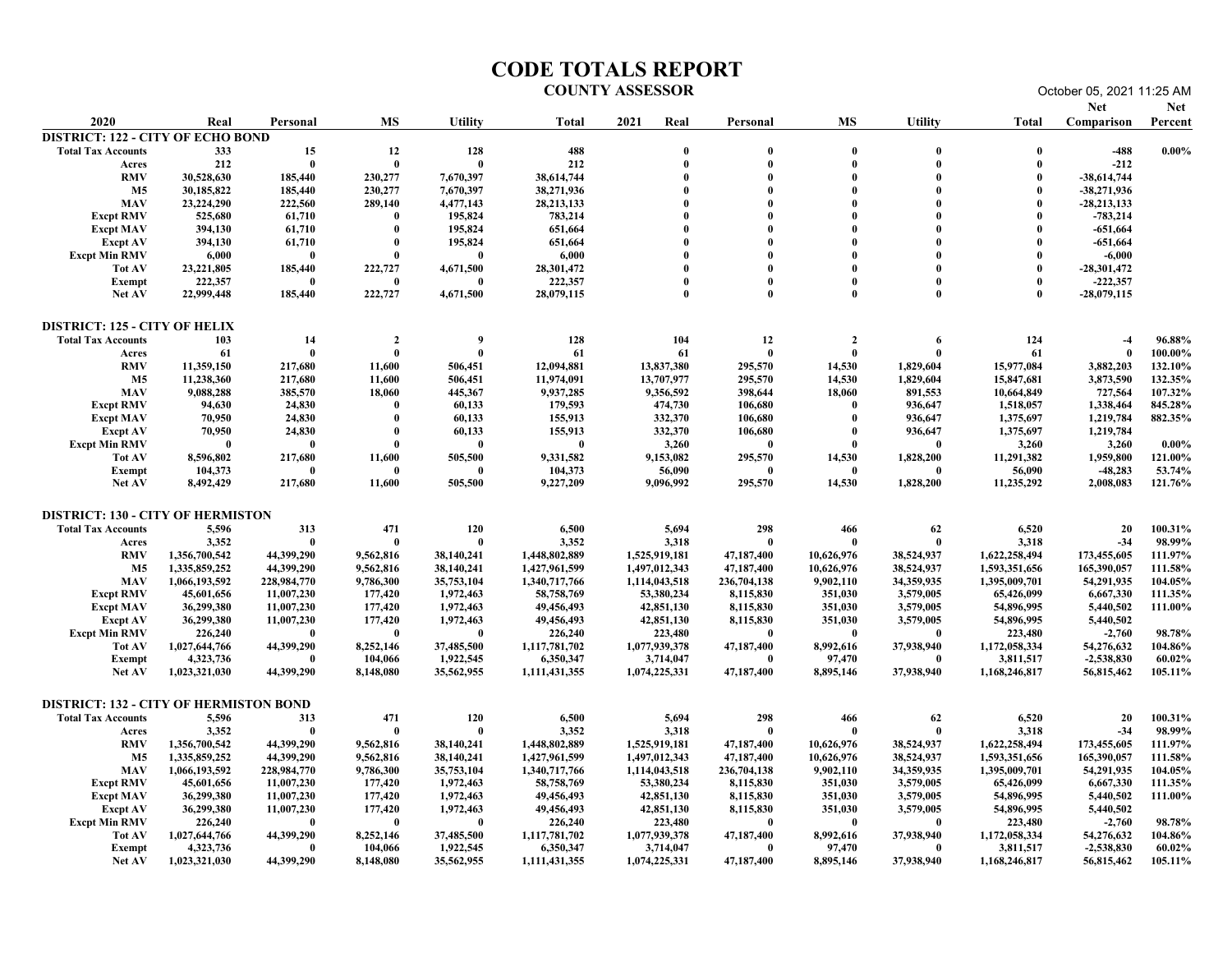| <b>Net</b><br>Net<br>2020<br><b>MS</b><br>2021<br><b>MS</b><br><b>Utility</b><br>Real<br>Personal<br><b>Utility</b><br>Total<br>Total<br>Real<br>Personal<br><b>Comparison</b> Percent<br><b>DISTRICT: 135 - CITY OF MILTON-FREEWATER</b><br>30<br>2,766<br>2,406<br>99<br>222<br>13<br>$-26$<br>99.06%<br><b>Total Tax Accounts</b><br>2,401<br>114<br>221<br>2,740<br>832<br>832<br>834<br>834<br>- 0<br>- 0<br>$\mathbf{0}$<br>100.19%<br>- 0<br>$\theta$<br>$\overline{2}$<br>Acres<br>$\mathbf{0}$<br>6,822,327<br><b>RMV</b><br>369,843,680<br>10,746,980<br>11,839,018<br>399,252,005<br>401,482,010<br>8,735,030<br>6,958,852<br>12,134,357<br>429,310,249<br>30,058,244<br>107.53%<br><b>M5</b><br>366,607,038<br>10,746,980<br>6,822,327<br>11,839,018<br>396,015,363<br>396,867,595<br>8,735,030<br>6,958,852<br>12,134,357<br>424,695,834<br>28,680,471<br>107.24%<br><b>MAV</b><br>106.27%<br>295,821,831<br>25,509,930<br>7,018,720<br>11,135,173<br>37,446,394<br>7,070,650<br>10,849,302<br>360,775,026<br>21,289,372<br>339,485,654<br>305,408,680<br><b>Excpt RMV</b><br>4,513,708<br>679,936<br>11,233,997<br>982,940<br>46,810<br>1,229,098<br>13,492,845<br>4,380,181<br>148.07%<br>3,919,020<br>$\mathbf{0}$<br>9,112,664<br><b>Excpt MAV</b><br>679,936<br>8,127,056<br>8,295,930<br>982,940<br>1,229,098<br>10,554,778<br>2,427,722<br>129.87%<br>3,528,100<br>3,919,020<br>$\mathbf{0}$<br>46,810<br><b>Excpt AV</b><br>3,528,100<br>3,919,020<br>679,936<br>8,127,056<br>8,295,930<br>982,940<br>46,810<br>1,229,098<br>10,554,778<br>2,427,722<br>$\mathbf{0}$<br>111.02%<br><b>Excpt Min RMV</b><br>41,940<br>41,940<br>46,560<br>46,560<br>4,620<br>273,569,689<br>10,746,980<br>6,114,817<br>11,791,200<br>302,222,686<br>288,954,246<br>8,735,030<br>6,279,942<br>12,078,400<br>316,047,618<br>13,824,932<br>104.57%<br>Tot AV<br>99,834<br>1,211,619<br>953,515<br>102,830<br>1,056,345<br>$-155,274$<br>87.18%<br>1,111,785<br>Exempt<br>- 0<br>10,746,980<br>11,791,200<br>8,735,030<br>6,177,112<br>12,078,400<br>272,457,904<br>6,014,983<br>301,011,067<br>288,000,731<br>314,991,273<br>13,980,206<br>104.64%<br><b>Net AV</b><br><b>DISTRICT: 137 - CITY OF MILTON-FREEWATER BOND</b><br>30<br>2,766<br>99<br>222<br>13<br>2,740<br><b>Total Tax Accounts</b><br>2,401<br>114<br>221<br>2,406<br>$-26$<br>99.06%<br>832<br>834<br>832<br>- 0<br>834<br>- 0<br>- 0<br>$\mathbf{0}$<br>$\overline{2}$<br>100.19%<br>Acres<br>-0<br>6,822,327<br><b>RMV</b><br>369,843,680<br>10,746,980<br>11,839,018<br>399,252,005<br>401,482,010<br>8,735,030<br>6,958,852<br>12,134,357<br>429,310,249<br>30,058,244<br>107.53%<br>M5<br>366,607,038<br>10,746,980<br>6,822,327<br>11,839,018<br>396,015,363<br>396,867,595<br>8,735,030<br>6,958,852<br>12,134,357<br>424,695,834<br>28,680,471<br>107.24%<br>7,018,720<br><b>MAV</b><br>295,821,831<br>25,509,930<br>11,135,173<br>37,446,394<br>7,070,650<br>10,849,302<br>360,775,026<br>21,289,372<br>106.27%<br>339,485,654<br>305,408,680<br>679,936<br>11,233,997<br>982,940<br>46,810<br>1,229,098<br>13,492,845<br>4,380,181<br>148.07%<br><b>Excpt RMV</b><br>4,513,708<br>3,919,020<br>$\mathbf{0}$<br>9,112,664<br>Excpt MAV<br>3,528,100<br>3,919,020<br>679,936<br>8,127,056<br>8,295,930<br>982,940<br>46,810<br>1,229,098<br>10,554,778<br>2,427,722<br>129.87%<br>3,528,100<br>3,919,020<br>679,936<br>8,127,056<br>8,295,930<br>982,940<br>46,810<br>1,229,098<br>10,554,778<br>2,427,722<br>Excpt AV<br><b>Excpt Min RMV</b><br>41,940<br>46,560<br>46,560<br>4,620<br>111.02%<br>41,940<br>$\mathbf{0}$<br>- 0<br>- 0<br>Tot AV<br>273,569,689<br>10,746,980<br>6,114,817<br>11,791,200<br>302,222,686<br>288,954,246<br>8,735,030<br>6,279,942<br>12,078,400<br>316,047,618<br>13,824,932<br>104.57%<br>1,211,619<br>953,515<br>102,830<br>1,056,345<br>$-155,274$<br>87.18%<br>1,111,785<br>99,834<br>Exempt<br>-0<br>- 0<br>- 0<br>11,791,200<br>8,735,030<br>6,177,112<br>272,457,904<br>10,746,980<br>6,014,983<br>301,011,067<br>288,000,731<br>12,078,400<br>314,991,273<br>13,980,206<br>104.64%<br><b>Net AV</b><br><b>DISTRICT: 138 - MILTON FREEWATER LOCAL OPTION</b><br>2,401<br>114<br>221<br>30<br>2,766<br>2,406<br>99<br>222<br>13<br>2,740<br>$-26$<br>99.06%<br><b>Total Tax Accounts</b><br>832<br>832<br>834<br>834<br>- 0<br>100.19%<br>- 0<br>$\mathbf{0}$<br>$\overline{2}$<br>Acres<br><b>RMV</b><br>369,843,680<br>10,746,980<br>6,822,327<br>11,839,018<br>399,252,005<br>401,482,010<br>8,735,030<br>6,958,852<br>12,134,357<br>30,058,244<br>107.53%<br>429,310,249<br><b>M5</b><br>6,822,327<br>396,015,363<br>8,735,030<br>6,958,852<br>28,680,471<br>107.24%<br>366,607,038<br>10,746,980<br>11,839,018<br>396,867,595<br>12, 134, 357<br>424,695,834<br><b>MAV</b><br>106.27%<br>25,509,930<br>11,135,173<br>339,485,654<br>305,408,680<br>37,446,394<br>7,070,650<br>10,849,302<br>360,775,026<br>21,289,372<br>295,821,831<br>7,018,720<br><b>Excpt RMV</b><br>4,513,708<br>679,936<br>9,112,664<br>11,233,997<br>982,940<br>46,810<br>1,229,098<br>13,492,845<br>4,380,181<br>148.07%<br>3,919,020<br>- 0<br><b>Excpt MAV</b><br>3,528,100<br>679,936<br>8,127,056<br>8,295,930<br>982,940<br>46,810<br>1,229,098<br>10,554,778<br>2,427,722<br>129.87%<br>3,919,020<br>-0<br><b>Excpt AV</b><br>8,295,930<br>46,810<br>1,229,098<br>10,554,778<br>2,427,722<br>3,528,100<br>3,919,020<br>679,936<br>8,127,056<br>982,940<br>$\mathbf{0}$<br>41,940<br>46,560<br>46,560<br>4,620<br>111.02%<br><b>Excpt Min RMV</b><br>41,940<br>- 0<br>-0<br>- 0<br>-6<br>302,222,686<br>Tot AV<br>273,569,689<br>10,746,980<br>6,114,817<br>11,791,200<br>288,954,246<br>8,735,030<br>6,279,942<br>12,078,400<br>316,047,618<br>13,824,932<br>104.57%<br>1,211,619<br>953,515<br>102,830<br>1,056,345<br>-155,274<br>87.18%<br>Exempt<br>1,111,785<br>99,834<br>- 0<br>-0<br>- 0<br>- 0<br>Net AV<br>272,457,904<br>10,746,980<br>6,014,983<br>11,791,200<br>301,011,067<br>288,000,731<br>8,735,030<br>6,177,112<br>12,078,400<br>314,991,273<br>13,980,206<br>104.64%<br><b>DISTRICT: 140 - CITY OF PENDLETON</b><br><b>Total Tax Accounts</b><br>6,388<br>394<br>178<br>7,223<br>335<br>259<br>85<br>7,091<br>$-132$<br>98.17%<br>263<br>6,412<br>3,256<br>3,255<br>3,255<br>3,256<br>$\mathbf{0}$<br>- 0<br>99.96%<br>- 0<br>- 0<br>- 0<br>Acres<br>$-1$<br><b>RMV</b><br>1,269,146,129<br>34,728,230<br>4,128,197<br>78,093,196<br>1,386,095,752<br>1,349,216,702<br>34,295,210<br>4,751,825<br>79,599,540<br>1,467,863,277<br>81,767,525<br>105.90%<br>M5<br>1,252,403,831<br>1,369,353,454<br>1,331,631,418<br>1,450,277,993<br>80,924,539<br>105.91%<br>34,728,230<br>4,128,197<br>78,093,196<br>34,295,210<br>4,751,825<br>79,599,540<br><b>MAV</b><br>1,000,061,890<br>108,721,920<br>4,809,140<br>55,534,580<br>1,169,127,530<br>1,043,494,538<br>207,963,918<br>4,833,780<br>1,312,236,350<br>143,108,820<br>112.24%<br>55,944,114<br><b>Excpt RMV</b><br>22,592,957<br>8,135,280<br>29,260<br>7,468,197<br>38,225,694<br>25,708,156<br>5,629,920<br>136,540<br>5,270,686<br>36,745,302<br>-1,480,392<br>96.13%<br>21,768,970<br>136,540<br>92.60%<br><b>Excpt MAV</b><br>8,135,280<br>29,260<br>7,468,197<br>35,427,427<br>5,629,920<br>5,270,686<br>32,806,116<br>$-2,621,311$<br>19,794,690<br>29,260<br>7,468,197<br>35,427,427<br>21,768,970<br>5,629,920<br>136,540<br>5,270,686<br>32,806,116<br>$-2,621,311$<br><b>Excpt AV</b><br>19,794,690<br>8,135,280<br><b>Excpt Min RMV</b><br>446,090<br>1,393,330<br>1,393,330<br>947,240<br>312.34%<br>446,090<br>$\mathbf{0}$<br>0<br>- 0<br>- 0<br>103.22%<br>Tot AV<br>965,524,888<br>34,728,230<br>62,955,500<br>1,001,674,264<br>34,295,210<br>4,114,075<br>61,214,800<br>1,101,298,349<br>34,380,384<br>3,709,347<br>1,066,917,965<br>4,510,434<br>95,055<br>$-337,835$<br>93.17%<br>Exempt<br>4,858,786<br>84,538<br>4,943,324<br>4,605,489<br>-0<br>- 0<br>62,955,500<br>34,295,210<br>61,214,800<br>Net AV<br>960,666,102<br>34,728,230<br>3,624,809<br>1,061,974,641<br>997,163,830<br>4,019,020<br>1,096,692,860<br>34,718,219<br>103.27% |  |  |  | <b>CODE TOTALS REPORT</b><br><b>COUNTY ASSESSOR</b> |  |  | October 05, 2021 11:25 AM |  |
|----------------------------------------------------------------------------------------------------------------------------------------------------------------------------------------------------------------------------------------------------------------------------------------------------------------------------------------------------------------------------------------------------------------------------------------------------------------------------------------------------------------------------------------------------------------------------------------------------------------------------------------------------------------------------------------------------------------------------------------------------------------------------------------------------------------------------------------------------------------------------------------------------------------------------------------------------------------------------------------------------------------------------------------------------------------------------------------------------------------------------------------------------------------------------------------------------------------------------------------------------------------------------------------------------------------------------------------------------------------------------------------------------------------------------------------------------------------------------------------------------------------------------------------------------------------------------------------------------------------------------------------------------------------------------------------------------------------------------------------------------------------------------------------------------------------------------------------------------------------------------------------------------------------------------------------------------------------------------------------------------------------------------------------------------------------------------------------------------------------------------------------------------------------------------------------------------------------------------------------------------------------------------------------------------------------------------------------------------------------------------------------------------------------------------------------------------------------------------------------------------------------------------------------------------------------------------------------------------------------------------------------------------------------------------------------------------------------------------------------------------------------------------------------------------------------------------------------------------------------------------------------------------------------------------------------------------------------------------------------------------------------------------------------------------------------------------------------------------------------------------------------------------------------------------------------------------------------------------------------------------------------------------------------------------------------------------------------------------------------------------------------------------------------------------------------------------------------------------------------------------------------------------------------------------------------------------------------------------------------------------------------------------------------------------------------------------------------------------------------------------------------------------------------------------------------------------------------------------------------------------------------------------------------------------------------------------------------------------------------------------------------------------------------------------------------------------------------------------------------------------------------------------------------------------------------------------------------------------------------------------------------------------------------------------------------------------------------------------------------------------------------------------------------------------------------------------------------------------------------------------------------------------------------------------------------------------------------------------------------------------------------------------------------------------------------------------------------------------------------------------------------------------------------------------------------------------------------------------------------------------------------------------------------------------------------------------------------------------------------------------------------------------------------------------------------------------------------------------------------------------------------------------------------------------------------------------------------------------------------------------------------------------------------------------------------------------------------------------------------------------------------------------------------------------------------------------------------------------------------------------------------------------------------------------------------------------------------------------------------------------------------------------------------------------------------------------------------------------------------------------------------------------------------------------------------------------------------------------------------------------------------------------------------------------------------------------------------------------------------------------------------------------------------------------------------------------------------------------------------------------------------------------------------------------------------------------------------------------------------------------------------------------------------------------------------------------------------------------------------------------------------------------------------------------------------------------------------------------------------------------------------------------------------------------------------------------------------------------------------------------------------------------------------------------------------------------------------------------------------------------------------------------------------------------------------------------------------------------------------------------------------------------------------------------------------------------------------------------------------------------------------------------------------------------------------------------------------------------------------------------------------------------------------------------------------------------------------------------------------------------------------------------------------------------------------------------------------------------------------------------------------------------------------------------------------------------------------------------------------------------------------------------------------------------------------------------------------------------------------------------------------------------------------------------------------------------------------------------------------------------------------------------------------------------------------------------------------------------------------------------------------------------------------------------------------------------------------------------------------------------------------------------------------------------------------------------------------------------------------------------------------|--|--|--|-----------------------------------------------------|--|--|---------------------------|--|
|                                                                                                                                                                                                                                                                                                                                                                                                                                                                                                                                                                                                                                                                                                                                                                                                                                                                                                                                                                                                                                                                                                                                                                                                                                                                                                                                                                                                                                                                                                                                                                                                                                                                                                                                                                                                                                                                                                                                                                                                                                                                                                                                                                                                                                                                                                                                                                                                                                                                                                                                                                                                                                                                                                                                                                                                                                                                                                                                                                                                                                                                                                                                                                                                                                                                                                                                                                                                                                                                                                                                                                                                                                                                                                                                                                                                                                                                                                                                                                                                                                                                                                                                                                                                                                                                                                                                                                                                                                                                                                                                                                                                                                                                                                                                                                                                                                                                                                                                                                                                                                                                                                                                                                                                                                                                                                                                                                                                                                                                                                                                                                                                                                                                                                                                                                                                                                                                                                                                                                                                                                                                                                                                                                                                                                                                                                                                                                                                                                                                                                                                                                                                                                                                                                                                                                                                                                                                                                                                                                                                                                                                                                                                                                                                                                                                                                                                                                                                                                                                                                                                                                                                                                                                                                                                                                                                                                                                                                                                                                                                                                                                                                                                        |  |  |  |                                                     |  |  |                           |  |
|                                                                                                                                                                                                                                                                                                                                                                                                                                                                                                                                                                                                                                                                                                                                                                                                                                                                                                                                                                                                                                                                                                                                                                                                                                                                                                                                                                                                                                                                                                                                                                                                                                                                                                                                                                                                                                                                                                                                                                                                                                                                                                                                                                                                                                                                                                                                                                                                                                                                                                                                                                                                                                                                                                                                                                                                                                                                                                                                                                                                                                                                                                                                                                                                                                                                                                                                                                                                                                                                                                                                                                                                                                                                                                                                                                                                                                                                                                                                                                                                                                                                                                                                                                                                                                                                                                                                                                                                                                                                                                                                                                                                                                                                                                                                                                                                                                                                                                                                                                                                                                                                                                                                                                                                                                                                                                                                                                                                                                                                                                                                                                                                                                                                                                                                                                                                                                                                                                                                                                                                                                                                                                                                                                                                                                                                                                                                                                                                                                                                                                                                                                                                                                                                                                                                                                                                                                                                                                                                                                                                                                                                                                                                                                                                                                                                                                                                                                                                                                                                                                                                                                                                                                                                                                                                                                                                                                                                                                                                                                                                                                                                                                                                        |  |  |  |                                                     |  |  |                           |  |
|                                                                                                                                                                                                                                                                                                                                                                                                                                                                                                                                                                                                                                                                                                                                                                                                                                                                                                                                                                                                                                                                                                                                                                                                                                                                                                                                                                                                                                                                                                                                                                                                                                                                                                                                                                                                                                                                                                                                                                                                                                                                                                                                                                                                                                                                                                                                                                                                                                                                                                                                                                                                                                                                                                                                                                                                                                                                                                                                                                                                                                                                                                                                                                                                                                                                                                                                                                                                                                                                                                                                                                                                                                                                                                                                                                                                                                                                                                                                                                                                                                                                                                                                                                                                                                                                                                                                                                                                                                                                                                                                                                                                                                                                                                                                                                                                                                                                                                                                                                                                                                                                                                                                                                                                                                                                                                                                                                                                                                                                                                                                                                                                                                                                                                                                                                                                                                                                                                                                                                                                                                                                                                                                                                                                                                                                                                                                                                                                                                                                                                                                                                                                                                                                                                                                                                                                                                                                                                                                                                                                                                                                                                                                                                                                                                                                                                                                                                                                                                                                                                                                                                                                                                                                                                                                                                                                                                                                                                                                                                                                                                                                                                                                        |  |  |  |                                                     |  |  |                           |  |
|                                                                                                                                                                                                                                                                                                                                                                                                                                                                                                                                                                                                                                                                                                                                                                                                                                                                                                                                                                                                                                                                                                                                                                                                                                                                                                                                                                                                                                                                                                                                                                                                                                                                                                                                                                                                                                                                                                                                                                                                                                                                                                                                                                                                                                                                                                                                                                                                                                                                                                                                                                                                                                                                                                                                                                                                                                                                                                                                                                                                                                                                                                                                                                                                                                                                                                                                                                                                                                                                                                                                                                                                                                                                                                                                                                                                                                                                                                                                                                                                                                                                                                                                                                                                                                                                                                                                                                                                                                                                                                                                                                                                                                                                                                                                                                                                                                                                                                                                                                                                                                                                                                                                                                                                                                                                                                                                                                                                                                                                                                                                                                                                                                                                                                                                                                                                                                                                                                                                                                                                                                                                                                                                                                                                                                                                                                                                                                                                                                                                                                                                                                                                                                                                                                                                                                                                                                                                                                                                                                                                                                                                                                                                                                                                                                                                                                                                                                                                                                                                                                                                                                                                                                                                                                                                                                                                                                                                                                                                                                                                                                                                                                                                        |  |  |  |                                                     |  |  |                           |  |
|                                                                                                                                                                                                                                                                                                                                                                                                                                                                                                                                                                                                                                                                                                                                                                                                                                                                                                                                                                                                                                                                                                                                                                                                                                                                                                                                                                                                                                                                                                                                                                                                                                                                                                                                                                                                                                                                                                                                                                                                                                                                                                                                                                                                                                                                                                                                                                                                                                                                                                                                                                                                                                                                                                                                                                                                                                                                                                                                                                                                                                                                                                                                                                                                                                                                                                                                                                                                                                                                                                                                                                                                                                                                                                                                                                                                                                                                                                                                                                                                                                                                                                                                                                                                                                                                                                                                                                                                                                                                                                                                                                                                                                                                                                                                                                                                                                                                                                                                                                                                                                                                                                                                                                                                                                                                                                                                                                                                                                                                                                                                                                                                                                                                                                                                                                                                                                                                                                                                                                                                                                                                                                                                                                                                                                                                                                                                                                                                                                                                                                                                                                                                                                                                                                                                                                                                                                                                                                                                                                                                                                                                                                                                                                                                                                                                                                                                                                                                                                                                                                                                                                                                                                                                                                                                                                                                                                                                                                                                                                                                                                                                                                                                        |  |  |  |                                                     |  |  |                           |  |
|                                                                                                                                                                                                                                                                                                                                                                                                                                                                                                                                                                                                                                                                                                                                                                                                                                                                                                                                                                                                                                                                                                                                                                                                                                                                                                                                                                                                                                                                                                                                                                                                                                                                                                                                                                                                                                                                                                                                                                                                                                                                                                                                                                                                                                                                                                                                                                                                                                                                                                                                                                                                                                                                                                                                                                                                                                                                                                                                                                                                                                                                                                                                                                                                                                                                                                                                                                                                                                                                                                                                                                                                                                                                                                                                                                                                                                                                                                                                                                                                                                                                                                                                                                                                                                                                                                                                                                                                                                                                                                                                                                                                                                                                                                                                                                                                                                                                                                                                                                                                                                                                                                                                                                                                                                                                                                                                                                                                                                                                                                                                                                                                                                                                                                                                                                                                                                                                                                                                                                                                                                                                                                                                                                                                                                                                                                                                                                                                                                                                                                                                                                                                                                                                                                                                                                                                                                                                                                                                                                                                                                                                                                                                                                                                                                                                                                                                                                                                                                                                                                                                                                                                                                                                                                                                                                                                                                                                                                                                                                                                                                                                                                                                        |  |  |  |                                                     |  |  |                           |  |
|                                                                                                                                                                                                                                                                                                                                                                                                                                                                                                                                                                                                                                                                                                                                                                                                                                                                                                                                                                                                                                                                                                                                                                                                                                                                                                                                                                                                                                                                                                                                                                                                                                                                                                                                                                                                                                                                                                                                                                                                                                                                                                                                                                                                                                                                                                                                                                                                                                                                                                                                                                                                                                                                                                                                                                                                                                                                                                                                                                                                                                                                                                                                                                                                                                                                                                                                                                                                                                                                                                                                                                                                                                                                                                                                                                                                                                                                                                                                                                                                                                                                                                                                                                                                                                                                                                                                                                                                                                                                                                                                                                                                                                                                                                                                                                                                                                                                                                                                                                                                                                                                                                                                                                                                                                                                                                                                                                                                                                                                                                                                                                                                                                                                                                                                                                                                                                                                                                                                                                                                                                                                                                                                                                                                                                                                                                                                                                                                                                                                                                                                                                                                                                                                                                                                                                                                                                                                                                                                                                                                                                                                                                                                                                                                                                                                                                                                                                                                                                                                                                                                                                                                                                                                                                                                                                                                                                                                                                                                                                                                                                                                                                                                        |  |  |  |                                                     |  |  |                           |  |
|                                                                                                                                                                                                                                                                                                                                                                                                                                                                                                                                                                                                                                                                                                                                                                                                                                                                                                                                                                                                                                                                                                                                                                                                                                                                                                                                                                                                                                                                                                                                                                                                                                                                                                                                                                                                                                                                                                                                                                                                                                                                                                                                                                                                                                                                                                                                                                                                                                                                                                                                                                                                                                                                                                                                                                                                                                                                                                                                                                                                                                                                                                                                                                                                                                                                                                                                                                                                                                                                                                                                                                                                                                                                                                                                                                                                                                                                                                                                                                                                                                                                                                                                                                                                                                                                                                                                                                                                                                                                                                                                                                                                                                                                                                                                                                                                                                                                                                                                                                                                                                                                                                                                                                                                                                                                                                                                                                                                                                                                                                                                                                                                                                                                                                                                                                                                                                                                                                                                                                                                                                                                                                                                                                                                                                                                                                                                                                                                                                                                                                                                                                                                                                                                                                                                                                                                                                                                                                                                                                                                                                                                                                                                                                                                                                                                                                                                                                                                                                                                                                                                                                                                                                                                                                                                                                                                                                                                                                                                                                                                                                                                                                                                        |  |  |  |                                                     |  |  |                           |  |
|                                                                                                                                                                                                                                                                                                                                                                                                                                                                                                                                                                                                                                                                                                                                                                                                                                                                                                                                                                                                                                                                                                                                                                                                                                                                                                                                                                                                                                                                                                                                                                                                                                                                                                                                                                                                                                                                                                                                                                                                                                                                                                                                                                                                                                                                                                                                                                                                                                                                                                                                                                                                                                                                                                                                                                                                                                                                                                                                                                                                                                                                                                                                                                                                                                                                                                                                                                                                                                                                                                                                                                                                                                                                                                                                                                                                                                                                                                                                                                                                                                                                                                                                                                                                                                                                                                                                                                                                                                                                                                                                                                                                                                                                                                                                                                                                                                                                                                                                                                                                                                                                                                                                                                                                                                                                                                                                                                                                                                                                                                                                                                                                                                                                                                                                                                                                                                                                                                                                                                                                                                                                                                                                                                                                                                                                                                                                                                                                                                                                                                                                                                                                                                                                                                                                                                                                                                                                                                                                                                                                                                                                                                                                                                                                                                                                                                                                                                                                                                                                                                                                                                                                                                                                                                                                                                                                                                                                                                                                                                                                                                                                                                                                        |  |  |  |                                                     |  |  |                           |  |
|                                                                                                                                                                                                                                                                                                                                                                                                                                                                                                                                                                                                                                                                                                                                                                                                                                                                                                                                                                                                                                                                                                                                                                                                                                                                                                                                                                                                                                                                                                                                                                                                                                                                                                                                                                                                                                                                                                                                                                                                                                                                                                                                                                                                                                                                                                                                                                                                                                                                                                                                                                                                                                                                                                                                                                                                                                                                                                                                                                                                                                                                                                                                                                                                                                                                                                                                                                                                                                                                                                                                                                                                                                                                                                                                                                                                                                                                                                                                                                                                                                                                                                                                                                                                                                                                                                                                                                                                                                                                                                                                                                                                                                                                                                                                                                                                                                                                                                                                                                                                                                                                                                                                                                                                                                                                                                                                                                                                                                                                                                                                                                                                                                                                                                                                                                                                                                                                                                                                                                                                                                                                                                                                                                                                                                                                                                                                                                                                                                                                                                                                                                                                                                                                                                                                                                                                                                                                                                                                                                                                                                                                                                                                                                                                                                                                                                                                                                                                                                                                                                                                                                                                                                                                                                                                                                                                                                                                                                                                                                                                                                                                                                                                        |  |  |  |                                                     |  |  |                           |  |
|                                                                                                                                                                                                                                                                                                                                                                                                                                                                                                                                                                                                                                                                                                                                                                                                                                                                                                                                                                                                                                                                                                                                                                                                                                                                                                                                                                                                                                                                                                                                                                                                                                                                                                                                                                                                                                                                                                                                                                                                                                                                                                                                                                                                                                                                                                                                                                                                                                                                                                                                                                                                                                                                                                                                                                                                                                                                                                                                                                                                                                                                                                                                                                                                                                                                                                                                                                                                                                                                                                                                                                                                                                                                                                                                                                                                                                                                                                                                                                                                                                                                                                                                                                                                                                                                                                                                                                                                                                                                                                                                                                                                                                                                                                                                                                                                                                                                                                                                                                                                                                                                                                                                                                                                                                                                                                                                                                                                                                                                                                                                                                                                                                                                                                                                                                                                                                                                                                                                                                                                                                                                                                                                                                                                                                                                                                                                                                                                                                                                                                                                                                                                                                                                                                                                                                                                                                                                                                                                                                                                                                                                                                                                                                                                                                                                                                                                                                                                                                                                                                                                                                                                                                                                                                                                                                                                                                                                                                                                                                                                                                                                                                                                        |  |  |  |                                                     |  |  |                           |  |
|                                                                                                                                                                                                                                                                                                                                                                                                                                                                                                                                                                                                                                                                                                                                                                                                                                                                                                                                                                                                                                                                                                                                                                                                                                                                                                                                                                                                                                                                                                                                                                                                                                                                                                                                                                                                                                                                                                                                                                                                                                                                                                                                                                                                                                                                                                                                                                                                                                                                                                                                                                                                                                                                                                                                                                                                                                                                                                                                                                                                                                                                                                                                                                                                                                                                                                                                                                                                                                                                                                                                                                                                                                                                                                                                                                                                                                                                                                                                                                                                                                                                                                                                                                                                                                                                                                                                                                                                                                                                                                                                                                                                                                                                                                                                                                                                                                                                                                                                                                                                                                                                                                                                                                                                                                                                                                                                                                                                                                                                                                                                                                                                                                                                                                                                                                                                                                                                                                                                                                                                                                                                                                                                                                                                                                                                                                                                                                                                                                                                                                                                                                                                                                                                                                                                                                                                                                                                                                                                                                                                                                                                                                                                                                                                                                                                                                                                                                                                                                                                                                                                                                                                                                                                                                                                                                                                                                                                                                                                                                                                                                                                                                                                        |  |  |  |                                                     |  |  |                           |  |
|                                                                                                                                                                                                                                                                                                                                                                                                                                                                                                                                                                                                                                                                                                                                                                                                                                                                                                                                                                                                                                                                                                                                                                                                                                                                                                                                                                                                                                                                                                                                                                                                                                                                                                                                                                                                                                                                                                                                                                                                                                                                                                                                                                                                                                                                                                                                                                                                                                                                                                                                                                                                                                                                                                                                                                                                                                                                                                                                                                                                                                                                                                                                                                                                                                                                                                                                                                                                                                                                                                                                                                                                                                                                                                                                                                                                                                                                                                                                                                                                                                                                                                                                                                                                                                                                                                                                                                                                                                                                                                                                                                                                                                                                                                                                                                                                                                                                                                                                                                                                                                                                                                                                                                                                                                                                                                                                                                                                                                                                                                                                                                                                                                                                                                                                                                                                                                                                                                                                                                                                                                                                                                                                                                                                                                                                                                                                                                                                                                                                                                                                                                                                                                                                                                                                                                                                                                                                                                                                                                                                                                                                                                                                                                                                                                                                                                                                                                                                                                                                                                                                                                                                                                                                                                                                                                                                                                                                                                                                                                                                                                                                                                                                        |  |  |  |                                                     |  |  |                           |  |
|                                                                                                                                                                                                                                                                                                                                                                                                                                                                                                                                                                                                                                                                                                                                                                                                                                                                                                                                                                                                                                                                                                                                                                                                                                                                                                                                                                                                                                                                                                                                                                                                                                                                                                                                                                                                                                                                                                                                                                                                                                                                                                                                                                                                                                                                                                                                                                                                                                                                                                                                                                                                                                                                                                                                                                                                                                                                                                                                                                                                                                                                                                                                                                                                                                                                                                                                                                                                                                                                                                                                                                                                                                                                                                                                                                                                                                                                                                                                                                                                                                                                                                                                                                                                                                                                                                                                                                                                                                                                                                                                                                                                                                                                                                                                                                                                                                                                                                                                                                                                                                                                                                                                                                                                                                                                                                                                                                                                                                                                                                                                                                                                                                                                                                                                                                                                                                                                                                                                                                                                                                                                                                                                                                                                                                                                                                                                                                                                                                                                                                                                                                                                                                                                                                                                                                                                                                                                                                                                                                                                                                                                                                                                                                                                                                                                                                                                                                                                                                                                                                                                                                                                                                                                                                                                                                                                                                                                                                                                                                                                                                                                                                                                        |  |  |  |                                                     |  |  |                           |  |
|                                                                                                                                                                                                                                                                                                                                                                                                                                                                                                                                                                                                                                                                                                                                                                                                                                                                                                                                                                                                                                                                                                                                                                                                                                                                                                                                                                                                                                                                                                                                                                                                                                                                                                                                                                                                                                                                                                                                                                                                                                                                                                                                                                                                                                                                                                                                                                                                                                                                                                                                                                                                                                                                                                                                                                                                                                                                                                                                                                                                                                                                                                                                                                                                                                                                                                                                                                                                                                                                                                                                                                                                                                                                                                                                                                                                                                                                                                                                                                                                                                                                                                                                                                                                                                                                                                                                                                                                                                                                                                                                                                                                                                                                                                                                                                                                                                                                                                                                                                                                                                                                                                                                                                                                                                                                                                                                                                                                                                                                                                                                                                                                                                                                                                                                                                                                                                                                                                                                                                                                                                                                                                                                                                                                                                                                                                                                                                                                                                                                                                                                                                                                                                                                                                                                                                                                                                                                                                                                                                                                                                                                                                                                                                                                                                                                                                                                                                                                                                                                                                                                                                                                                                                                                                                                                                                                                                                                                                                                                                                                                                                                                                                                        |  |  |  |                                                     |  |  |                           |  |
|                                                                                                                                                                                                                                                                                                                                                                                                                                                                                                                                                                                                                                                                                                                                                                                                                                                                                                                                                                                                                                                                                                                                                                                                                                                                                                                                                                                                                                                                                                                                                                                                                                                                                                                                                                                                                                                                                                                                                                                                                                                                                                                                                                                                                                                                                                                                                                                                                                                                                                                                                                                                                                                                                                                                                                                                                                                                                                                                                                                                                                                                                                                                                                                                                                                                                                                                                                                                                                                                                                                                                                                                                                                                                                                                                                                                                                                                                                                                                                                                                                                                                                                                                                                                                                                                                                                                                                                                                                                                                                                                                                                                                                                                                                                                                                                                                                                                                                                                                                                                                                                                                                                                                                                                                                                                                                                                                                                                                                                                                                                                                                                                                                                                                                                                                                                                                                                                                                                                                                                                                                                                                                                                                                                                                                                                                                                                                                                                                                                                                                                                                                                                                                                                                                                                                                                                                                                                                                                                                                                                                                                                                                                                                                                                                                                                                                                                                                                                                                                                                                                                                                                                                                                                                                                                                                                                                                                                                                                                                                                                                                                                                                                                        |  |  |  |                                                     |  |  |                           |  |
|                                                                                                                                                                                                                                                                                                                                                                                                                                                                                                                                                                                                                                                                                                                                                                                                                                                                                                                                                                                                                                                                                                                                                                                                                                                                                                                                                                                                                                                                                                                                                                                                                                                                                                                                                                                                                                                                                                                                                                                                                                                                                                                                                                                                                                                                                                                                                                                                                                                                                                                                                                                                                                                                                                                                                                                                                                                                                                                                                                                                                                                                                                                                                                                                                                                                                                                                                                                                                                                                                                                                                                                                                                                                                                                                                                                                                                                                                                                                                                                                                                                                                                                                                                                                                                                                                                                                                                                                                                                                                                                                                                                                                                                                                                                                                                                                                                                                                                                                                                                                                                                                                                                                                                                                                                                                                                                                                                                                                                                                                                                                                                                                                                                                                                                                                                                                                                                                                                                                                                                                                                                                                                                                                                                                                                                                                                                                                                                                                                                                                                                                                                                                                                                                                                                                                                                                                                                                                                                                                                                                                                                                                                                                                                                                                                                                                                                                                                                                                                                                                                                                                                                                                                                                                                                                                                                                                                                                                                                                                                                                                                                                                                                                        |  |  |  |                                                     |  |  |                           |  |
|                                                                                                                                                                                                                                                                                                                                                                                                                                                                                                                                                                                                                                                                                                                                                                                                                                                                                                                                                                                                                                                                                                                                                                                                                                                                                                                                                                                                                                                                                                                                                                                                                                                                                                                                                                                                                                                                                                                                                                                                                                                                                                                                                                                                                                                                                                                                                                                                                                                                                                                                                                                                                                                                                                                                                                                                                                                                                                                                                                                                                                                                                                                                                                                                                                                                                                                                                                                                                                                                                                                                                                                                                                                                                                                                                                                                                                                                                                                                                                                                                                                                                                                                                                                                                                                                                                                                                                                                                                                                                                                                                                                                                                                                                                                                                                                                                                                                                                                                                                                                                                                                                                                                                                                                                                                                                                                                                                                                                                                                                                                                                                                                                                                                                                                                                                                                                                                                                                                                                                                                                                                                                                                                                                                                                                                                                                                                                                                                                                                                                                                                                                                                                                                                                                                                                                                                                                                                                                                                                                                                                                                                                                                                                                                                                                                                                                                                                                                                                                                                                                                                                                                                                                                                                                                                                                                                                                                                                                                                                                                                                                                                                                                                        |  |  |  |                                                     |  |  |                           |  |
|                                                                                                                                                                                                                                                                                                                                                                                                                                                                                                                                                                                                                                                                                                                                                                                                                                                                                                                                                                                                                                                                                                                                                                                                                                                                                                                                                                                                                                                                                                                                                                                                                                                                                                                                                                                                                                                                                                                                                                                                                                                                                                                                                                                                                                                                                                                                                                                                                                                                                                                                                                                                                                                                                                                                                                                                                                                                                                                                                                                                                                                                                                                                                                                                                                                                                                                                                                                                                                                                                                                                                                                                                                                                                                                                                                                                                                                                                                                                                                                                                                                                                                                                                                                                                                                                                                                                                                                                                                                                                                                                                                                                                                                                                                                                                                                                                                                                                                                                                                                                                                                                                                                                                                                                                                                                                                                                                                                                                                                                                                                                                                                                                                                                                                                                                                                                                                                                                                                                                                                                                                                                                                                                                                                                                                                                                                                                                                                                                                                                                                                                                                                                                                                                                                                                                                                                                                                                                                                                                                                                                                                                                                                                                                                                                                                                                                                                                                                                                                                                                                                                                                                                                                                                                                                                                                                                                                                                                                                                                                                                                                                                                                                                        |  |  |  |                                                     |  |  |                           |  |
|                                                                                                                                                                                                                                                                                                                                                                                                                                                                                                                                                                                                                                                                                                                                                                                                                                                                                                                                                                                                                                                                                                                                                                                                                                                                                                                                                                                                                                                                                                                                                                                                                                                                                                                                                                                                                                                                                                                                                                                                                                                                                                                                                                                                                                                                                                                                                                                                                                                                                                                                                                                                                                                                                                                                                                                                                                                                                                                                                                                                                                                                                                                                                                                                                                                                                                                                                                                                                                                                                                                                                                                                                                                                                                                                                                                                                                                                                                                                                                                                                                                                                                                                                                                                                                                                                                                                                                                                                                                                                                                                                                                                                                                                                                                                                                                                                                                                                                                                                                                                                                                                                                                                                                                                                                                                                                                                                                                                                                                                                                                                                                                                                                                                                                                                                                                                                                                                                                                                                                                                                                                                                                                                                                                                                                                                                                                                                                                                                                                                                                                                                                                                                                                                                                                                                                                                                                                                                                                                                                                                                                                                                                                                                                                                                                                                                                                                                                                                                                                                                                                                                                                                                                                                                                                                                                                                                                                                                                                                                                                                                                                                                                                                        |  |  |  |                                                     |  |  |                           |  |
|                                                                                                                                                                                                                                                                                                                                                                                                                                                                                                                                                                                                                                                                                                                                                                                                                                                                                                                                                                                                                                                                                                                                                                                                                                                                                                                                                                                                                                                                                                                                                                                                                                                                                                                                                                                                                                                                                                                                                                                                                                                                                                                                                                                                                                                                                                                                                                                                                                                                                                                                                                                                                                                                                                                                                                                                                                                                                                                                                                                                                                                                                                                                                                                                                                                                                                                                                                                                                                                                                                                                                                                                                                                                                                                                                                                                                                                                                                                                                                                                                                                                                                                                                                                                                                                                                                                                                                                                                                                                                                                                                                                                                                                                                                                                                                                                                                                                                                                                                                                                                                                                                                                                                                                                                                                                                                                                                                                                                                                                                                                                                                                                                                                                                                                                                                                                                                                                                                                                                                                                                                                                                                                                                                                                                                                                                                                                                                                                                                                                                                                                                                                                                                                                                                                                                                                                                                                                                                                                                                                                                                                                                                                                                                                                                                                                                                                                                                                                                                                                                                                                                                                                                                                                                                                                                                                                                                                                                                                                                                                                                                                                                                                                        |  |  |  |                                                     |  |  |                           |  |
|                                                                                                                                                                                                                                                                                                                                                                                                                                                                                                                                                                                                                                                                                                                                                                                                                                                                                                                                                                                                                                                                                                                                                                                                                                                                                                                                                                                                                                                                                                                                                                                                                                                                                                                                                                                                                                                                                                                                                                                                                                                                                                                                                                                                                                                                                                                                                                                                                                                                                                                                                                                                                                                                                                                                                                                                                                                                                                                                                                                                                                                                                                                                                                                                                                                                                                                                                                                                                                                                                                                                                                                                                                                                                                                                                                                                                                                                                                                                                                                                                                                                                                                                                                                                                                                                                                                                                                                                                                                                                                                                                                                                                                                                                                                                                                                                                                                                                                                                                                                                                                                                                                                                                                                                                                                                                                                                                                                                                                                                                                                                                                                                                                                                                                                                                                                                                                                                                                                                                                                                                                                                                                                                                                                                                                                                                                                                                                                                                                                                                                                                                                                                                                                                                                                                                                                                                                                                                                                                                                                                                                                                                                                                                                                                                                                                                                                                                                                                                                                                                                                                                                                                                                                                                                                                                                                                                                                                                                                                                                                                                                                                                                                                        |  |  |  |                                                     |  |  |                           |  |
|                                                                                                                                                                                                                                                                                                                                                                                                                                                                                                                                                                                                                                                                                                                                                                                                                                                                                                                                                                                                                                                                                                                                                                                                                                                                                                                                                                                                                                                                                                                                                                                                                                                                                                                                                                                                                                                                                                                                                                                                                                                                                                                                                                                                                                                                                                                                                                                                                                                                                                                                                                                                                                                                                                                                                                                                                                                                                                                                                                                                                                                                                                                                                                                                                                                                                                                                                                                                                                                                                                                                                                                                                                                                                                                                                                                                                                                                                                                                                                                                                                                                                                                                                                                                                                                                                                                                                                                                                                                                                                                                                                                                                                                                                                                                                                                                                                                                                                                                                                                                                                                                                                                                                                                                                                                                                                                                                                                                                                                                                                                                                                                                                                                                                                                                                                                                                                                                                                                                                                                                                                                                                                                                                                                                                                                                                                                                                                                                                                                                                                                                                                                                                                                                                                                                                                                                                                                                                                                                                                                                                                                                                                                                                                                                                                                                                                                                                                                                                                                                                                                                                                                                                                                                                                                                                                                                                                                                                                                                                                                                                                                                                                                                        |  |  |  |                                                     |  |  |                           |  |
|                                                                                                                                                                                                                                                                                                                                                                                                                                                                                                                                                                                                                                                                                                                                                                                                                                                                                                                                                                                                                                                                                                                                                                                                                                                                                                                                                                                                                                                                                                                                                                                                                                                                                                                                                                                                                                                                                                                                                                                                                                                                                                                                                                                                                                                                                                                                                                                                                                                                                                                                                                                                                                                                                                                                                                                                                                                                                                                                                                                                                                                                                                                                                                                                                                                                                                                                                                                                                                                                                                                                                                                                                                                                                                                                                                                                                                                                                                                                                                                                                                                                                                                                                                                                                                                                                                                                                                                                                                                                                                                                                                                                                                                                                                                                                                                                                                                                                                                                                                                                                                                                                                                                                                                                                                                                                                                                                                                                                                                                                                                                                                                                                                                                                                                                                                                                                                                                                                                                                                                                                                                                                                                                                                                                                                                                                                                                                                                                                                                                                                                                                                                                                                                                                                                                                                                                                                                                                                                                                                                                                                                                                                                                                                                                                                                                                                                                                                                                                                                                                                                                                                                                                                                                                                                                                                                                                                                                                                                                                                                                                                                                                                                                        |  |  |  |                                                     |  |  |                           |  |
|                                                                                                                                                                                                                                                                                                                                                                                                                                                                                                                                                                                                                                                                                                                                                                                                                                                                                                                                                                                                                                                                                                                                                                                                                                                                                                                                                                                                                                                                                                                                                                                                                                                                                                                                                                                                                                                                                                                                                                                                                                                                                                                                                                                                                                                                                                                                                                                                                                                                                                                                                                                                                                                                                                                                                                                                                                                                                                                                                                                                                                                                                                                                                                                                                                                                                                                                                                                                                                                                                                                                                                                                                                                                                                                                                                                                                                                                                                                                                                                                                                                                                                                                                                                                                                                                                                                                                                                                                                                                                                                                                                                                                                                                                                                                                                                                                                                                                                                                                                                                                                                                                                                                                                                                                                                                                                                                                                                                                                                                                                                                                                                                                                                                                                                                                                                                                                                                                                                                                                                                                                                                                                                                                                                                                                                                                                                                                                                                                                                                                                                                                                                                                                                                                                                                                                                                                                                                                                                                                                                                                                                                                                                                                                                                                                                                                                                                                                                                                                                                                                                                                                                                                                                                                                                                                                                                                                                                                                                                                                                                                                                                                                                                        |  |  |  |                                                     |  |  |                           |  |
|                                                                                                                                                                                                                                                                                                                                                                                                                                                                                                                                                                                                                                                                                                                                                                                                                                                                                                                                                                                                                                                                                                                                                                                                                                                                                                                                                                                                                                                                                                                                                                                                                                                                                                                                                                                                                                                                                                                                                                                                                                                                                                                                                                                                                                                                                                                                                                                                                                                                                                                                                                                                                                                                                                                                                                                                                                                                                                                                                                                                                                                                                                                                                                                                                                                                                                                                                                                                                                                                                                                                                                                                                                                                                                                                                                                                                                                                                                                                                                                                                                                                                                                                                                                                                                                                                                                                                                                                                                                                                                                                                                                                                                                                                                                                                                                                                                                                                                                                                                                                                                                                                                                                                                                                                                                                                                                                                                                                                                                                                                                                                                                                                                                                                                                                                                                                                                                                                                                                                                                                                                                                                                                                                                                                                                                                                                                                                                                                                                                                                                                                                                                                                                                                                                                                                                                                                                                                                                                                                                                                                                                                                                                                                                                                                                                                                                                                                                                                                                                                                                                                                                                                                                                                                                                                                                                                                                                                                                                                                                                                                                                                                                                                        |  |  |  |                                                     |  |  |                           |  |
|                                                                                                                                                                                                                                                                                                                                                                                                                                                                                                                                                                                                                                                                                                                                                                                                                                                                                                                                                                                                                                                                                                                                                                                                                                                                                                                                                                                                                                                                                                                                                                                                                                                                                                                                                                                                                                                                                                                                                                                                                                                                                                                                                                                                                                                                                                                                                                                                                                                                                                                                                                                                                                                                                                                                                                                                                                                                                                                                                                                                                                                                                                                                                                                                                                                                                                                                                                                                                                                                                                                                                                                                                                                                                                                                                                                                                                                                                                                                                                                                                                                                                                                                                                                                                                                                                                                                                                                                                                                                                                                                                                                                                                                                                                                                                                                                                                                                                                                                                                                                                                                                                                                                                                                                                                                                                                                                                                                                                                                                                                                                                                                                                                                                                                                                                                                                                                                                                                                                                                                                                                                                                                                                                                                                                                                                                                                                                                                                                                                                                                                                                                                                                                                                                                                                                                                                                                                                                                                                                                                                                                                                                                                                                                                                                                                                                                                                                                                                                                                                                                                                                                                                                                                                                                                                                                                                                                                                                                                                                                                                                                                                                                                                        |  |  |  |                                                     |  |  |                           |  |
|                                                                                                                                                                                                                                                                                                                                                                                                                                                                                                                                                                                                                                                                                                                                                                                                                                                                                                                                                                                                                                                                                                                                                                                                                                                                                                                                                                                                                                                                                                                                                                                                                                                                                                                                                                                                                                                                                                                                                                                                                                                                                                                                                                                                                                                                                                                                                                                                                                                                                                                                                                                                                                                                                                                                                                                                                                                                                                                                                                                                                                                                                                                                                                                                                                                                                                                                                                                                                                                                                                                                                                                                                                                                                                                                                                                                                                                                                                                                                                                                                                                                                                                                                                                                                                                                                                                                                                                                                                                                                                                                                                                                                                                                                                                                                                                                                                                                                                                                                                                                                                                                                                                                                                                                                                                                                                                                                                                                                                                                                                                                                                                                                                                                                                                                                                                                                                                                                                                                                                                                                                                                                                                                                                                                                                                                                                                                                                                                                                                                                                                                                                                                                                                                                                                                                                                                                                                                                                                                                                                                                                                                                                                                                                                                                                                                                                                                                                                                                                                                                                                                                                                                                                                                                                                                                                                                                                                                                                                                                                                                                                                                                                                                        |  |  |  |                                                     |  |  |                           |  |
|                                                                                                                                                                                                                                                                                                                                                                                                                                                                                                                                                                                                                                                                                                                                                                                                                                                                                                                                                                                                                                                                                                                                                                                                                                                                                                                                                                                                                                                                                                                                                                                                                                                                                                                                                                                                                                                                                                                                                                                                                                                                                                                                                                                                                                                                                                                                                                                                                                                                                                                                                                                                                                                                                                                                                                                                                                                                                                                                                                                                                                                                                                                                                                                                                                                                                                                                                                                                                                                                                                                                                                                                                                                                                                                                                                                                                                                                                                                                                                                                                                                                                                                                                                                                                                                                                                                                                                                                                                                                                                                                                                                                                                                                                                                                                                                                                                                                                                                                                                                                                                                                                                                                                                                                                                                                                                                                                                                                                                                                                                                                                                                                                                                                                                                                                                                                                                                                                                                                                                                                                                                                                                                                                                                                                                                                                                                                                                                                                                                                                                                                                                                                                                                                                                                                                                                                                                                                                                                                                                                                                                                                                                                                                                                                                                                                                                                                                                                                                                                                                                                                                                                                                                                                                                                                                                                                                                                                                                                                                                                                                                                                                                                                        |  |  |  |                                                     |  |  |                           |  |
|                                                                                                                                                                                                                                                                                                                                                                                                                                                                                                                                                                                                                                                                                                                                                                                                                                                                                                                                                                                                                                                                                                                                                                                                                                                                                                                                                                                                                                                                                                                                                                                                                                                                                                                                                                                                                                                                                                                                                                                                                                                                                                                                                                                                                                                                                                                                                                                                                                                                                                                                                                                                                                                                                                                                                                                                                                                                                                                                                                                                                                                                                                                                                                                                                                                                                                                                                                                                                                                                                                                                                                                                                                                                                                                                                                                                                                                                                                                                                                                                                                                                                                                                                                                                                                                                                                                                                                                                                                                                                                                                                                                                                                                                                                                                                                                                                                                                                                                                                                                                                                                                                                                                                                                                                                                                                                                                                                                                                                                                                                                                                                                                                                                                                                                                                                                                                                                                                                                                                                                                                                                                                                                                                                                                                                                                                                                                                                                                                                                                                                                                                                                                                                                                                                                                                                                                                                                                                                                                                                                                                                                                                                                                                                                                                                                                                                                                                                                                                                                                                                                                                                                                                                                                                                                                                                                                                                                                                                                                                                                                                                                                                                                                        |  |  |  |                                                     |  |  |                           |  |
|                                                                                                                                                                                                                                                                                                                                                                                                                                                                                                                                                                                                                                                                                                                                                                                                                                                                                                                                                                                                                                                                                                                                                                                                                                                                                                                                                                                                                                                                                                                                                                                                                                                                                                                                                                                                                                                                                                                                                                                                                                                                                                                                                                                                                                                                                                                                                                                                                                                                                                                                                                                                                                                                                                                                                                                                                                                                                                                                                                                                                                                                                                                                                                                                                                                                                                                                                                                                                                                                                                                                                                                                                                                                                                                                                                                                                                                                                                                                                                                                                                                                                                                                                                                                                                                                                                                                                                                                                                                                                                                                                                                                                                                                                                                                                                                                                                                                                                                                                                                                                                                                                                                                                                                                                                                                                                                                                                                                                                                                                                                                                                                                                                                                                                                                                                                                                                                                                                                                                                                                                                                                                                                                                                                                                                                                                                                                                                                                                                                                                                                                                                                                                                                                                                                                                                                                                                                                                                                                                                                                                                                                                                                                                                                                                                                                                                                                                                                                                                                                                                                                                                                                                                                                                                                                                                                                                                                                                                                                                                                                                                                                                                                                        |  |  |  |                                                     |  |  |                           |  |
|                                                                                                                                                                                                                                                                                                                                                                                                                                                                                                                                                                                                                                                                                                                                                                                                                                                                                                                                                                                                                                                                                                                                                                                                                                                                                                                                                                                                                                                                                                                                                                                                                                                                                                                                                                                                                                                                                                                                                                                                                                                                                                                                                                                                                                                                                                                                                                                                                                                                                                                                                                                                                                                                                                                                                                                                                                                                                                                                                                                                                                                                                                                                                                                                                                                                                                                                                                                                                                                                                                                                                                                                                                                                                                                                                                                                                                                                                                                                                                                                                                                                                                                                                                                                                                                                                                                                                                                                                                                                                                                                                                                                                                                                                                                                                                                                                                                                                                                                                                                                                                                                                                                                                                                                                                                                                                                                                                                                                                                                                                                                                                                                                                                                                                                                                                                                                                                                                                                                                                                                                                                                                                                                                                                                                                                                                                                                                                                                                                                                                                                                                                                                                                                                                                                                                                                                                                                                                                                                                                                                                                                                                                                                                                                                                                                                                                                                                                                                                                                                                                                                                                                                                                                                                                                                                                                                                                                                                                                                                                                                                                                                                                                                        |  |  |  |                                                     |  |  |                           |  |
|                                                                                                                                                                                                                                                                                                                                                                                                                                                                                                                                                                                                                                                                                                                                                                                                                                                                                                                                                                                                                                                                                                                                                                                                                                                                                                                                                                                                                                                                                                                                                                                                                                                                                                                                                                                                                                                                                                                                                                                                                                                                                                                                                                                                                                                                                                                                                                                                                                                                                                                                                                                                                                                                                                                                                                                                                                                                                                                                                                                                                                                                                                                                                                                                                                                                                                                                                                                                                                                                                                                                                                                                                                                                                                                                                                                                                                                                                                                                                                                                                                                                                                                                                                                                                                                                                                                                                                                                                                                                                                                                                                                                                                                                                                                                                                                                                                                                                                                                                                                                                                                                                                                                                                                                                                                                                                                                                                                                                                                                                                                                                                                                                                                                                                                                                                                                                                                                                                                                                                                                                                                                                                                                                                                                                                                                                                                                                                                                                                                                                                                                                                                                                                                                                                                                                                                                                                                                                                                                                                                                                                                                                                                                                                                                                                                                                                                                                                                                                                                                                                                                                                                                                                                                                                                                                                                                                                                                                                                                                                                                                                                                                                                                        |  |  |  |                                                     |  |  |                           |  |
|                                                                                                                                                                                                                                                                                                                                                                                                                                                                                                                                                                                                                                                                                                                                                                                                                                                                                                                                                                                                                                                                                                                                                                                                                                                                                                                                                                                                                                                                                                                                                                                                                                                                                                                                                                                                                                                                                                                                                                                                                                                                                                                                                                                                                                                                                                                                                                                                                                                                                                                                                                                                                                                                                                                                                                                                                                                                                                                                                                                                                                                                                                                                                                                                                                                                                                                                                                                                                                                                                                                                                                                                                                                                                                                                                                                                                                                                                                                                                                                                                                                                                                                                                                                                                                                                                                                                                                                                                                                                                                                                                                                                                                                                                                                                                                                                                                                                                                                                                                                                                                                                                                                                                                                                                                                                                                                                                                                                                                                                                                                                                                                                                                                                                                                                                                                                                                                                                                                                                                                                                                                                                                                                                                                                                                                                                                                                                                                                                                                                                                                                                                                                                                                                                                                                                                                                                                                                                                                                                                                                                                                                                                                                                                                                                                                                                                                                                                                                                                                                                                                                                                                                                                                                                                                                                                                                                                                                                                                                                                                                                                                                                                                                        |  |  |  |                                                     |  |  |                           |  |
|                                                                                                                                                                                                                                                                                                                                                                                                                                                                                                                                                                                                                                                                                                                                                                                                                                                                                                                                                                                                                                                                                                                                                                                                                                                                                                                                                                                                                                                                                                                                                                                                                                                                                                                                                                                                                                                                                                                                                                                                                                                                                                                                                                                                                                                                                                                                                                                                                                                                                                                                                                                                                                                                                                                                                                                                                                                                                                                                                                                                                                                                                                                                                                                                                                                                                                                                                                                                                                                                                                                                                                                                                                                                                                                                                                                                                                                                                                                                                                                                                                                                                                                                                                                                                                                                                                                                                                                                                                                                                                                                                                                                                                                                                                                                                                                                                                                                                                                                                                                                                                                                                                                                                                                                                                                                                                                                                                                                                                                                                                                                                                                                                                                                                                                                                                                                                                                                                                                                                                                                                                                                                                                                                                                                                                                                                                                                                                                                                                                                                                                                                                                                                                                                                                                                                                                                                                                                                                                                                                                                                                                                                                                                                                                                                                                                                                                                                                                                                                                                                                                                                                                                                                                                                                                                                                                                                                                                                                                                                                                                                                                                                                                                        |  |  |  |                                                     |  |  |                           |  |
|                                                                                                                                                                                                                                                                                                                                                                                                                                                                                                                                                                                                                                                                                                                                                                                                                                                                                                                                                                                                                                                                                                                                                                                                                                                                                                                                                                                                                                                                                                                                                                                                                                                                                                                                                                                                                                                                                                                                                                                                                                                                                                                                                                                                                                                                                                                                                                                                                                                                                                                                                                                                                                                                                                                                                                                                                                                                                                                                                                                                                                                                                                                                                                                                                                                                                                                                                                                                                                                                                                                                                                                                                                                                                                                                                                                                                                                                                                                                                                                                                                                                                                                                                                                                                                                                                                                                                                                                                                                                                                                                                                                                                                                                                                                                                                                                                                                                                                                                                                                                                                                                                                                                                                                                                                                                                                                                                                                                                                                                                                                                                                                                                                                                                                                                                                                                                                                                                                                                                                                                                                                                                                                                                                                                                                                                                                                                                                                                                                                                                                                                                                                                                                                                                                                                                                                                                                                                                                                                                                                                                                                                                                                                                                                                                                                                                                                                                                                                                                                                                                                                                                                                                                                                                                                                                                                                                                                                                                                                                                                                                                                                                                                                        |  |  |  |                                                     |  |  |                           |  |
|                                                                                                                                                                                                                                                                                                                                                                                                                                                                                                                                                                                                                                                                                                                                                                                                                                                                                                                                                                                                                                                                                                                                                                                                                                                                                                                                                                                                                                                                                                                                                                                                                                                                                                                                                                                                                                                                                                                                                                                                                                                                                                                                                                                                                                                                                                                                                                                                                                                                                                                                                                                                                                                                                                                                                                                                                                                                                                                                                                                                                                                                                                                                                                                                                                                                                                                                                                                                                                                                                                                                                                                                                                                                                                                                                                                                                                                                                                                                                                                                                                                                                                                                                                                                                                                                                                                                                                                                                                                                                                                                                                                                                                                                                                                                                                                                                                                                                                                                                                                                                                                                                                                                                                                                                                                                                                                                                                                                                                                                                                                                                                                                                                                                                                                                                                                                                                                                                                                                                                                                                                                                                                                                                                                                                                                                                                                                                                                                                                                                                                                                                                                                                                                                                                                                                                                                                                                                                                                                                                                                                                                                                                                                                                                                                                                                                                                                                                                                                                                                                                                                                                                                                                                                                                                                                                                                                                                                                                                                                                                                                                                                                                                                        |  |  |  |                                                     |  |  |                           |  |
|                                                                                                                                                                                                                                                                                                                                                                                                                                                                                                                                                                                                                                                                                                                                                                                                                                                                                                                                                                                                                                                                                                                                                                                                                                                                                                                                                                                                                                                                                                                                                                                                                                                                                                                                                                                                                                                                                                                                                                                                                                                                                                                                                                                                                                                                                                                                                                                                                                                                                                                                                                                                                                                                                                                                                                                                                                                                                                                                                                                                                                                                                                                                                                                                                                                                                                                                                                                                                                                                                                                                                                                                                                                                                                                                                                                                                                                                                                                                                                                                                                                                                                                                                                                                                                                                                                                                                                                                                                                                                                                                                                                                                                                                                                                                                                                                                                                                                                                                                                                                                                                                                                                                                                                                                                                                                                                                                                                                                                                                                                                                                                                                                                                                                                                                                                                                                                                                                                                                                                                                                                                                                                                                                                                                                                                                                                                                                                                                                                                                                                                                                                                                                                                                                                                                                                                                                                                                                                                                                                                                                                                                                                                                                                                                                                                                                                                                                                                                                                                                                                                                                                                                                                                                                                                                                                                                                                                                                                                                                                                                                                                                                                                                        |  |  |  |                                                     |  |  |                           |  |
|                                                                                                                                                                                                                                                                                                                                                                                                                                                                                                                                                                                                                                                                                                                                                                                                                                                                                                                                                                                                                                                                                                                                                                                                                                                                                                                                                                                                                                                                                                                                                                                                                                                                                                                                                                                                                                                                                                                                                                                                                                                                                                                                                                                                                                                                                                                                                                                                                                                                                                                                                                                                                                                                                                                                                                                                                                                                                                                                                                                                                                                                                                                                                                                                                                                                                                                                                                                                                                                                                                                                                                                                                                                                                                                                                                                                                                                                                                                                                                                                                                                                                                                                                                                                                                                                                                                                                                                                                                                                                                                                                                                                                                                                                                                                                                                                                                                                                                                                                                                                                                                                                                                                                                                                                                                                                                                                                                                                                                                                                                                                                                                                                                                                                                                                                                                                                                                                                                                                                                                                                                                                                                                                                                                                                                                                                                                                                                                                                                                                                                                                                                                                                                                                                                                                                                                                                                                                                                                                                                                                                                                                                                                                                                                                                                                                                                                                                                                                                                                                                                                                                                                                                                                                                                                                                                                                                                                                                                                                                                                                                                                                                                                                        |  |  |  |                                                     |  |  |                           |  |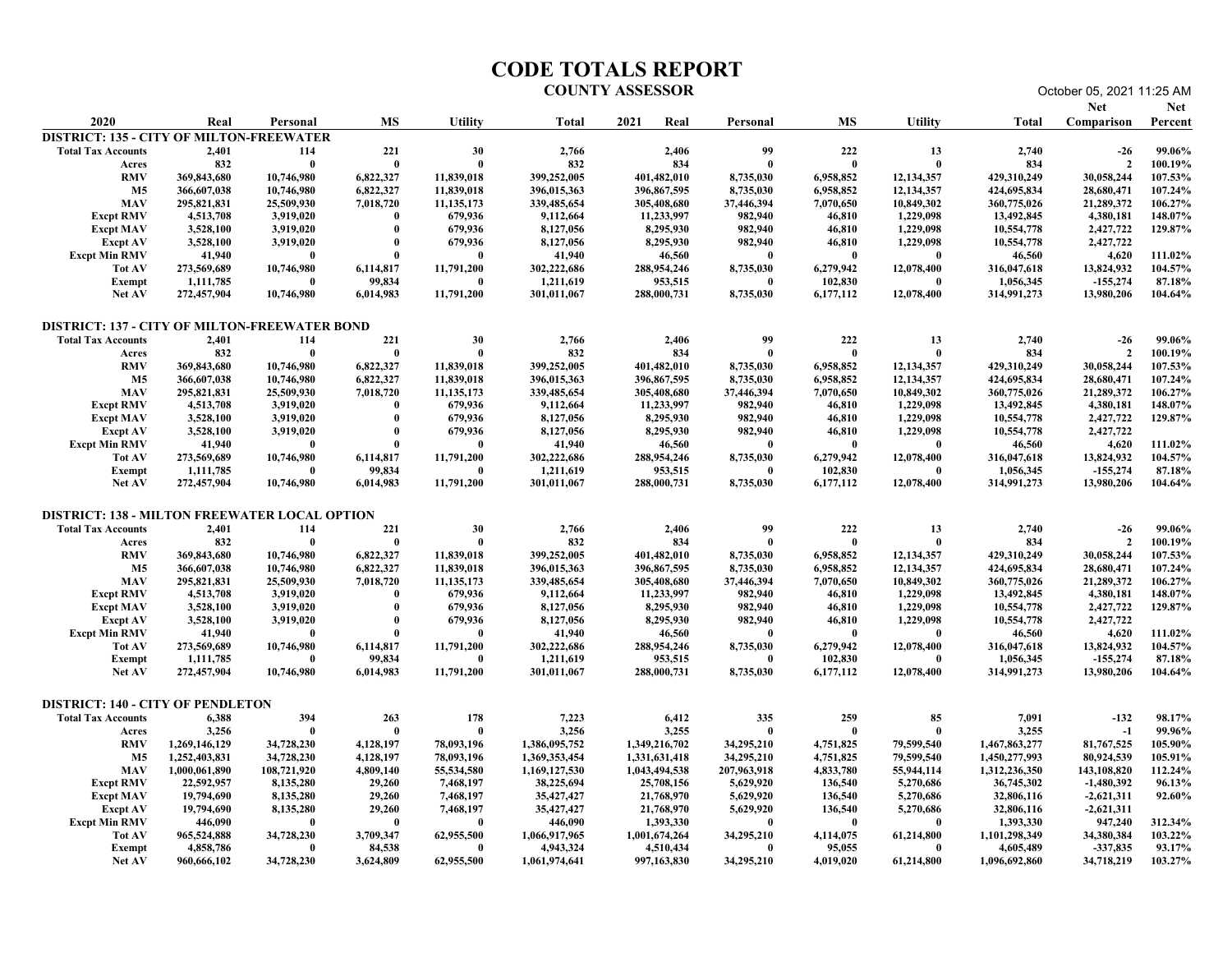| 2020<br><b>MS</b><br>2021<br>MS<br><b>Utility</b><br>Real<br>Personal<br><b>Utility</b><br>Total<br>Total<br>Real<br>Personal<br><b>Comparison</b> Percent<br><b>DISTRICT: 142 - PENDLETON FIRE BOND</b><br>6,388<br>263<br>7,223<br>335<br>259<br>85<br>$-132$<br>98.17%<br><b>Total Tax Accounts</b><br>394<br>178<br>6,412<br>7,091<br>3,256<br>3,256<br>3,255<br>3,255<br>- 0<br>- 0<br>$\mathbf{0}$<br>99.96%<br>- 0<br>- 0<br>$-1$<br>Acres<br>$\mathbf{0}$<br>34,728,230<br>34,295,210<br>81,767,525<br><b>RMV</b><br>1,269,146,129<br>4,128,197<br>78,093,196<br>1,386,095,752<br>1,349,216,702<br>4,751,825<br>79,599,540<br>1,467,863,277<br>105.90%<br><b>M5</b><br>1,252,403,831<br>34,728,230<br>4,128,197<br>78,093,196<br>1,369,353,454<br>1,331,631,418<br>34,295,210<br>4,751,825<br>79,599,540<br>1,450,277,993<br>80,924,539<br>105.91%<br><b>MAV</b><br>55,534,580<br>108,721,920<br>4,809,140<br>1,169,127,530<br>1,043,494,538<br>207,963,918<br>4,833,780<br>55,944,114<br>1,312,236,350<br>143,108,820<br>112.24%<br>1,000,061,890<br><b>Excpt RMV</b><br>22,592,957<br>8,135,280<br>29,260<br>7,468,197<br>38,225,694<br>25,708,156<br>5,629,920<br>136,540<br>5,270,686<br>36,745,302<br>$-1,480,392$<br>96.13%<br>92.60%<br><b>Excpt MAV</b><br>8,135,280<br>29,260<br>7,468,197<br>35,427,427<br>21,768,970<br>5,629,920<br>136,540<br>5,270,686<br>32,806,116<br>$-2,621,311$<br>19,794,690<br><b>Excpt AV</b><br>8,135,280<br>29,260<br>7,468,197<br>35,427,427<br>21,768,970<br>5,629,920<br>136,540<br>5,270,686<br>32,806,116<br>$-2,621,311$<br>19,794,690<br>1,393,330<br>947,240<br>312.34%<br><b>Excpt Min RMV</b><br>446,090<br>446,090<br>1,393,330<br>-0<br>-0<br>34,295,210<br>103.22%<br>965,524,888<br>34,728,230<br>3,709,347<br>62,955,500<br>1,066,917,965<br>1,001,674,264<br>4,114,075<br>61,214,800<br>1,101,298,349<br>34,380,384<br>Tot AV<br>4,858,786<br>84,538<br>4,943,324<br>4,510,434<br>95,055<br>4,605,489<br>$-337,835$<br>93.17%<br>Exempt<br>- 0<br>960,666,102<br>34,728,230<br>62,955,500<br>997,163,830<br>34,295,210<br>4,019,020<br>61,214,800<br>103.27%<br>3,624,809<br>1,061,974,641<br>1,096,692,860<br>34,718,219<br><b>Net AV</b><br><b>DISTRICT: 145 - CITY OF PILOT ROCK</b><br>703<br>26<br>25<br>22<br>776<br>706<br>20<br>768<br>98.97%<br><b>Total Tax Accounts</b><br>26<br>16<br>-8<br>657<br>657<br>$\mathbf{0}$<br>657<br>657<br>- 0<br>$\theta$<br>100.03%<br>$\mathbf{0}$<br>$\mathbf{0}$<br>- 0<br>Acres<br>325,640<br>84,333,864<br><b>RMV</b><br>76,447,392<br>2,251,750<br>5,722,442<br>84,747,224<br>2,292,490<br>489,920<br>6,638,762<br>93,755,036<br>9,007,812<br>110.63%<br><b>M5</b><br>76, 363, 178<br>2,251,750<br>325,640<br>5,722,442<br>84,663,010<br>84,263,079<br>2,292,490<br>489,920<br>6,638,762<br>93,684,251<br>110.66%<br>9,021,241<br><b>MAV</b><br>398,810<br>70,383,495<br>7,604,980<br>5,369,101<br>83,756,386<br>72,561,731<br>7,275,324<br>403,190<br>5,869,216<br>2,353,075<br>102.81%<br>86,109,461<br>540,770<br>300,283<br>1,756,523<br>855,752<br>218,770<br>122,590<br>696,284<br>1,893,396<br>107.79%<br><b>Excpt RMV</b><br>915,470<br>$\theta$<br>136,873<br><b>Excpt MAV</b><br>701,290<br>540,770<br>300,283<br>1,542,343<br>686,630<br>218,770<br>122,590<br>696,284<br>1,724,274<br>181,931<br>111.80%<br>701,290<br>300,283<br>1,542,343<br>686,630<br>218,770<br>122,590<br>696,284<br><b>Excpt AV</b><br>540,770<br>1,724,274<br>181,931<br>14,280<br>18,020<br>18,020<br>126.19%<br><b>Excpt Min RMV</b><br>14,280<br>3,740<br>- 0<br>- 0<br>-0<br>305,170<br>5,666,500<br>2,292,490<br>447,700<br>6,565,500<br>105.05%<br>Tot AV<br>59,126,524<br>2,251,750<br>67,349,944<br>61,444,442<br>70,750,132<br>3,400,188<br>86.85%<br>769,634<br>769,634<br>668,400<br>668,400<br>$-101,234$<br>Exempt<br>$\mathbf{0}$<br>$\mathbf{0}$<br>- 0<br>447,700<br>58,356,890<br>2,251,750<br>305,170<br>5,666,500<br>66,580,310<br>2,292,490<br>6,565,500<br>3,501,422<br>105.26%<br>Net AV<br>60,776,042<br>70,081,732<br><b>DISTRICT: 150 - CITY OF STANFIELD</b><br>31<br>62<br>127<br>1,122<br>903<br>36<br>1,050<br>$-72$<br>93.58%<br><b>Total Tax Accounts</b><br>902<br>62<br>49<br>$\mathbf{0}$<br>784<br>790<br>100.83%<br>784<br>- 0<br>- 0<br>790<br>Acres<br>$\mathbf{0}$<br>$\mathbf{0}$<br>$\theta$<br>- 7<br>125,397,656<br>833,932<br>5,963,397<br><b>RMV</b><br>1,562,840<br>6,019,360<br>133,813,788<br>132,764,616<br>2,117,620<br>847,189<br>141,692,822<br>7,879,034<br>105.89%<br><b>M5</b><br>105.88%<br>124,350,918<br>1,562,840<br>833,932<br>6,019,360<br>132,767,050<br>131,645,771<br>847,189<br>5,963,397<br>140,573,977<br>7,806,927<br>2,117,620<br><b>MAV</b><br>3,880,820<br>3,376,850<br>17,126,540<br>116.45%<br>94,278,903<br>4,942,290<br>997,980<br>104,099,993<br>97,191,400<br>19,728,613<br>929,670<br>121,226,533<br>451.50%<br><b>Excpt RMV</b><br>677,140<br>207,630<br>$\mathbf{0}$<br>232,476<br>1,117,246<br>4,003,600<br>780,340<br>2,810<br>257,650<br>5,044,400<br>3,927,154<br>507,710<br>232,476<br>3,785,380<br>2,837,564<br>399.38%<br><b>Excpt MAV</b><br>207,630<br>$\mathbf{0}$<br>947,816<br>2,744,580<br>780,340<br>2,810<br>257,650<br><b>Excpt AV</b><br>507,710<br>207,630<br>232,476<br>947,816<br>2,744,580<br>780,340<br>2,810<br>257,650<br>3,785,380<br>2,837,564<br>$\mathbf{0}$<br>149.95%<br><b>Excpt Min RMV</b><br>20,920<br>$\theta$<br>20,920<br>31,370<br>31,370<br>10,450<br>$\mathbf{0}$<br>$\mathbf{0}$<br>- 0<br>1,562,840<br>742,990<br>4,108,900<br>3,634,500<br>4,303,781<br>Tot AV<br>90,459,312<br>96,874,042<br>94,702,963<br>2,117,620<br>722,740<br>101,177,823<br>104.44%<br>526,404<br>526,404<br>$-35,619$<br>93.23%<br>490,785<br>490,785<br><b>Exempt</b><br>$\mathbf{0}$<br>$\bf{0}$<br>- 0<br>$\mathbf{0}$<br>- 0<br>- 0<br>89,932,908<br>1,562,840<br>742,990<br>4,108,900<br>94,212,178<br>2,117,620<br>722,740<br>3,634,500<br>100,687,038<br>4,339,400<br>104.50%<br><b>Net AV</b><br>96,347,638<br><b>DISTRICT: 155 - CITY OF UKIAH</b><br><b>Total Tax Accounts</b><br>181<br>$\sqrt{5}$<br>22<br>215<br>181<br>25<br>211<br>98.14%<br>$\overline{7}$<br>$\overline{2}$<br>$\overline{\mathbf{3}}$<br>$-4$<br>$\overline{\mathbf{0}}$<br>80<br>80<br>80<br>80<br>$\theta$<br>$\mathbf{0}$<br>$\mathbf{0}$<br>100.75%<br>$\mathbf{0}$<br>- 0<br>Acres<br>252,630<br>670,900<br>22,450<br>625,300<br><b>RMV</b><br>11,824,448<br>22,710<br>12,770,688<br>12,593,024<br>361,820<br>13,602,594<br>831,906<br>106.51%<br><b>M5</b><br>252,630<br>625,300<br>833,495<br>106.58%<br>11,725,807<br>22,710<br>670,900<br>12,672,047<br>22,450<br>361,820<br>13,505,542<br>12,495,972<br><b>MAV</b><br>33,580<br>99.33%<br>6,727,508<br>244,230<br>646,505<br>7,651,823<br>6,709,519<br>44,780<br>246,060<br>600,087<br>7,600,446<br>$-51,377$<br><b>Excpt RMV</b><br>11,200<br>24,395<br>35,595<br>520,280<br>1,570<br>77,550<br>25,213<br>589,018 1754.78%<br>- 0<br>624,613<br>- 0<br>24,395<br>35,595<br>365,940<br>1,570<br>77,550<br>25,213<br>470,273<br>1321.18%<br><b>Excpt MAV</b><br>$\bf{0}$<br>11,200<br>$\theta$<br>434,678<br><b>Excpt AV</b><br>11,200<br>24,395<br>35,595<br>365,940<br>1,570<br>77,550<br>25,213<br>470,273<br>434,678<br>- 0<br>$\theta$<br><b>Excpt Min RMV</b><br>4,130<br>4,820<br>216.71%<br>$\mathbf{0}$<br>4,130<br>8,950<br>- 0<br>8,950<br>$\mathbf{0}$<br>$\mathbf{0}$<br>- 0<br>$\mathbf{0}$<br>625,300<br>105.19%<br>Tot AV<br>6,705,825<br>22,710<br>220,690<br>670,900<br>7,620,125<br>7,056,776<br>22,450<br>311,430<br>8,015,956<br>395,831<br>817<br>103.00%<br>27,228<br>27,228<br>28,045<br>28,045<br>Exempt<br>$\mathbf{0}$<br>- 0<br>$\mathbf{0}$<br>- 0<br>-0<br>- 0<br>6,678,597<br>22,710<br>220,690<br>670,900<br>22,450<br>311,430<br>625,300<br>105.20%<br>Net AV<br>7,592,897<br>7,028,731<br>7,987,911<br>395,014 |  |  |  | <b>CODE TOTALS REPORT</b><br><b>COUNTY ASSESSOR</b> |  |  | October 05, 2021 11:25 AM |     |
|-----------------------------------------------------------------------------------------------------------------------------------------------------------------------------------------------------------------------------------------------------------------------------------------------------------------------------------------------------------------------------------------------------------------------------------------------------------------------------------------------------------------------------------------------------------------------------------------------------------------------------------------------------------------------------------------------------------------------------------------------------------------------------------------------------------------------------------------------------------------------------------------------------------------------------------------------------------------------------------------------------------------------------------------------------------------------------------------------------------------------------------------------------------------------------------------------------------------------------------------------------------------------------------------------------------------------------------------------------------------------------------------------------------------------------------------------------------------------------------------------------------------------------------------------------------------------------------------------------------------------------------------------------------------------------------------------------------------------------------------------------------------------------------------------------------------------------------------------------------------------------------------------------------------------------------------------------------------------------------------------------------------------------------------------------------------------------------------------------------------------------------------------------------------------------------------------------------------------------------------------------------------------------------------------------------------------------------------------------------------------------------------------------------------------------------------------------------------------------------------------------------------------------------------------------------------------------------------------------------------------------------------------------------------------------------------------------------------------------------------------------------------------------------------------------------------------------------------------------------------------------------------------------------------------------------------------------------------------------------------------------------------------------------------------------------------------------------------------------------------------------------------------------------------------------------------------------------------------------------------------------------------------------------------------------------------------------------------------------------------------------------------------------------------------------------------------------------------------------------------------------------------------------------------------------------------------------------------------------------------------------------------------------------------------------------------------------------------------------------------------------------------------------------------------------------------------------------------------------------------------------------------------------------------------------------------------------------------------------------------------------------------------------------------------------------------------------------------------------------------------------------------------------------------------------------------------------------------------------------------------------------------------------------------------------------------------------------------------------------------------------------------------------------------------------------------------------------------------------------------------------------------------------------------------------------------------------------------------------------------------------------------------------------------------------------------------------------------------------------------------------------------------------------------------------------------------------------------------------------------------------------------------------------------------------------------------------------------------------------------------------------------------------------------------------------------------------------------------------------------------------------------------------------------------------------------------------------------------------------------------------------------------------------------------------------------------------------------------------------------------------------------------------------------------------------------------------------------------------------------------------------------------------------------------------------------------------------------------------------------------------------------------------------------------------------------------------------------------------------------------------------------------------------------------------------------------------------------------------------------------------------------------------------------------------------------------------------------------------------------------------------------------------------------------------------------------------------------------------------------------------------------------------------------------------------------------------------------------------------------------------------------------------------------------------------------------------------------------------------------------------------------------------------------------------------------------------------------------------------------------------------------------------------------------------------------------------------------------------------------------------------------------------------------------------------------------------------------------------------------------------------------------------------------------------------------------------------------------------------------------------------------------------------------------------------------------------------------------------------------------------------------------------------------------------------------------------------------------------------------------------------------------------------------------------------------------------------------------------------------------------------------------------------------------------------------------------------------------------------------------------------------------------------------------------------------------------------------------------------------------------------------------------------------------------------------------------------------------------------------------------------------------------------------------------------------------------------------------------------------------------------------------------------------------------------------------------------------------------------------------------------------------------|--|--|--|-----------------------------------------------------|--|--|---------------------------|-----|
|                                                                                                                                                                                                                                                                                                                                                                                                                                                                                                                                                                                                                                                                                                                                                                                                                                                                                                                                                                                                                                                                                                                                                                                                                                                                                                                                                                                                                                                                                                                                                                                                                                                                                                                                                                                                                                                                                                                                                                                                                                                                                                                                                                                                                                                                                                                                                                                                                                                                                                                                                                                                                                                                                                                                                                                                                                                                                                                                                                                                                                                                                                                                                                                                                                                                                                                                                                                                                                                                                                                                                                                                                                                                                                                                                                                                                                                                                                                                                                                                                                                                                                                                                                                                                                                                                                                                                                                                                                                                                                                                                                                                                                                                                                                                                                                                                                                                                                                                                                                                                                                                                                                                                                                                                                                                                                                                                                                                                                                                                                                                                                                                                                                                                                                                                                                                                                                                                                                                                                                                                                                                                                                                                                                                                                                                                                                                                                                                                                                                                                                                                                                                                                                                                                                                                                                                                                                                                                                                                                                                                                                                                                                                                                                                                                                                                                                                                                                                                                                                                                                                                                                                                                                                                                                                                                                                                                                                                                     |  |  |  |                                                     |  |  | <b>Net</b>                | Net |
|                                                                                                                                                                                                                                                                                                                                                                                                                                                                                                                                                                                                                                                                                                                                                                                                                                                                                                                                                                                                                                                                                                                                                                                                                                                                                                                                                                                                                                                                                                                                                                                                                                                                                                                                                                                                                                                                                                                                                                                                                                                                                                                                                                                                                                                                                                                                                                                                                                                                                                                                                                                                                                                                                                                                                                                                                                                                                                                                                                                                                                                                                                                                                                                                                                                                                                                                                                                                                                                                                                                                                                                                                                                                                                                                                                                                                                                                                                                                                                                                                                                                                                                                                                                                                                                                                                                                                                                                                                                                                                                                                                                                                                                                                                                                                                                                                                                                                                                                                                                                                                                                                                                                                                                                                                                                                                                                                                                                                                                                                                                                                                                                                                                                                                                                                                                                                                                                                                                                                                                                                                                                                                                                                                                                                                                                                                                                                                                                                                                                                                                                                                                                                                                                                                                                                                                                                                                                                                                                                                                                                                                                                                                                                                                                                                                                                                                                                                                                                                                                                                                                                                                                                                                                                                                                                                                                                                                                                                     |  |  |  |                                                     |  |  |                           |     |
|                                                                                                                                                                                                                                                                                                                                                                                                                                                                                                                                                                                                                                                                                                                                                                                                                                                                                                                                                                                                                                                                                                                                                                                                                                                                                                                                                                                                                                                                                                                                                                                                                                                                                                                                                                                                                                                                                                                                                                                                                                                                                                                                                                                                                                                                                                                                                                                                                                                                                                                                                                                                                                                                                                                                                                                                                                                                                                                                                                                                                                                                                                                                                                                                                                                                                                                                                                                                                                                                                                                                                                                                                                                                                                                                                                                                                                                                                                                                                                                                                                                                                                                                                                                                                                                                                                                                                                                                                                                                                                                                                                                                                                                                                                                                                                                                                                                                                                                                                                                                                                                                                                                                                                                                                                                                                                                                                                                                                                                                                                                                                                                                                                                                                                                                                                                                                                                                                                                                                                                                                                                                                                                                                                                                                                                                                                                                                                                                                                                                                                                                                                                                                                                                                                                                                                                                                                                                                                                                                                                                                                                                                                                                                                                                                                                                                                                                                                                                                                                                                                                                                                                                                                                                                                                                                                                                                                                                                                     |  |  |  |                                                     |  |  |                           |     |
|                                                                                                                                                                                                                                                                                                                                                                                                                                                                                                                                                                                                                                                                                                                                                                                                                                                                                                                                                                                                                                                                                                                                                                                                                                                                                                                                                                                                                                                                                                                                                                                                                                                                                                                                                                                                                                                                                                                                                                                                                                                                                                                                                                                                                                                                                                                                                                                                                                                                                                                                                                                                                                                                                                                                                                                                                                                                                                                                                                                                                                                                                                                                                                                                                                                                                                                                                                                                                                                                                                                                                                                                                                                                                                                                                                                                                                                                                                                                                                                                                                                                                                                                                                                                                                                                                                                                                                                                                                                                                                                                                                                                                                                                                                                                                                                                                                                                                                                                                                                                                                                                                                                                                                                                                                                                                                                                                                                                                                                                                                                                                                                                                                                                                                                                                                                                                                                                                                                                                                                                                                                                                                                                                                                                                                                                                                                                                                                                                                                                                                                                                                                                                                                                                                                                                                                                                                                                                                                                                                                                                                                                                                                                                                                                                                                                                                                                                                                                                                                                                                                                                                                                                                                                                                                                                                                                                                                                                                     |  |  |  |                                                     |  |  |                           |     |
|                                                                                                                                                                                                                                                                                                                                                                                                                                                                                                                                                                                                                                                                                                                                                                                                                                                                                                                                                                                                                                                                                                                                                                                                                                                                                                                                                                                                                                                                                                                                                                                                                                                                                                                                                                                                                                                                                                                                                                                                                                                                                                                                                                                                                                                                                                                                                                                                                                                                                                                                                                                                                                                                                                                                                                                                                                                                                                                                                                                                                                                                                                                                                                                                                                                                                                                                                                                                                                                                                                                                                                                                                                                                                                                                                                                                                                                                                                                                                                                                                                                                                                                                                                                                                                                                                                                                                                                                                                                                                                                                                                                                                                                                                                                                                                                                                                                                                                                                                                                                                                                                                                                                                                                                                                                                                                                                                                                                                                                                                                                                                                                                                                                                                                                                                                                                                                                                                                                                                                                                                                                                                                                                                                                                                                                                                                                                                                                                                                                                                                                                                                                                                                                                                                                                                                                                                                                                                                                                                                                                                                                                                                                                                                                                                                                                                                                                                                                                                                                                                                                                                                                                                                                                                                                                                                                                                                                                                                     |  |  |  |                                                     |  |  |                           |     |
|                                                                                                                                                                                                                                                                                                                                                                                                                                                                                                                                                                                                                                                                                                                                                                                                                                                                                                                                                                                                                                                                                                                                                                                                                                                                                                                                                                                                                                                                                                                                                                                                                                                                                                                                                                                                                                                                                                                                                                                                                                                                                                                                                                                                                                                                                                                                                                                                                                                                                                                                                                                                                                                                                                                                                                                                                                                                                                                                                                                                                                                                                                                                                                                                                                                                                                                                                                                                                                                                                                                                                                                                                                                                                                                                                                                                                                                                                                                                                                                                                                                                                                                                                                                                                                                                                                                                                                                                                                                                                                                                                                                                                                                                                                                                                                                                                                                                                                                                                                                                                                                                                                                                                                                                                                                                                                                                                                                                                                                                                                                                                                                                                                                                                                                                                                                                                                                                                                                                                                                                                                                                                                                                                                                                                                                                                                                                                                                                                                                                                                                                                                                                                                                                                                                                                                                                                                                                                                                                                                                                                                                                                                                                                                                                                                                                                                                                                                                                                                                                                                                                                                                                                                                                                                                                                                                                                                                                                                     |  |  |  |                                                     |  |  |                           |     |
|                                                                                                                                                                                                                                                                                                                                                                                                                                                                                                                                                                                                                                                                                                                                                                                                                                                                                                                                                                                                                                                                                                                                                                                                                                                                                                                                                                                                                                                                                                                                                                                                                                                                                                                                                                                                                                                                                                                                                                                                                                                                                                                                                                                                                                                                                                                                                                                                                                                                                                                                                                                                                                                                                                                                                                                                                                                                                                                                                                                                                                                                                                                                                                                                                                                                                                                                                                                                                                                                                                                                                                                                                                                                                                                                                                                                                                                                                                                                                                                                                                                                                                                                                                                                                                                                                                                                                                                                                                                                                                                                                                                                                                                                                                                                                                                                                                                                                                                                                                                                                                                                                                                                                                                                                                                                                                                                                                                                                                                                                                                                                                                                                                                                                                                                                                                                                                                                                                                                                                                                                                                                                                                                                                                                                                                                                                                                                                                                                                                                                                                                                                                                                                                                                                                                                                                                                                                                                                                                                                                                                                                                                                                                                                                                                                                                                                                                                                                                                                                                                                                                                                                                                                                                                                                                                                                                                                                                                                     |  |  |  |                                                     |  |  |                           |     |
|                                                                                                                                                                                                                                                                                                                                                                                                                                                                                                                                                                                                                                                                                                                                                                                                                                                                                                                                                                                                                                                                                                                                                                                                                                                                                                                                                                                                                                                                                                                                                                                                                                                                                                                                                                                                                                                                                                                                                                                                                                                                                                                                                                                                                                                                                                                                                                                                                                                                                                                                                                                                                                                                                                                                                                                                                                                                                                                                                                                                                                                                                                                                                                                                                                                                                                                                                                                                                                                                                                                                                                                                                                                                                                                                                                                                                                                                                                                                                                                                                                                                                                                                                                                                                                                                                                                                                                                                                                                                                                                                                                                                                                                                                                                                                                                                                                                                                                                                                                                                                                                                                                                                                                                                                                                                                                                                                                                                                                                                                                                                                                                                                                                                                                                                                                                                                                                                                                                                                                                                                                                                                                                                                                                                                                                                                                                                                                                                                                                                                                                                                                                                                                                                                                                                                                                                                                                                                                                                                                                                                                                                                                                                                                                                                                                                                                                                                                                                                                                                                                                                                                                                                                                                                                                                                                                                                                                                                                     |  |  |  |                                                     |  |  |                           |     |
|                                                                                                                                                                                                                                                                                                                                                                                                                                                                                                                                                                                                                                                                                                                                                                                                                                                                                                                                                                                                                                                                                                                                                                                                                                                                                                                                                                                                                                                                                                                                                                                                                                                                                                                                                                                                                                                                                                                                                                                                                                                                                                                                                                                                                                                                                                                                                                                                                                                                                                                                                                                                                                                                                                                                                                                                                                                                                                                                                                                                                                                                                                                                                                                                                                                                                                                                                                                                                                                                                                                                                                                                                                                                                                                                                                                                                                                                                                                                                                                                                                                                                                                                                                                                                                                                                                                                                                                                                                                                                                                                                                                                                                                                                                                                                                                                                                                                                                                                                                                                                                                                                                                                                                                                                                                                                                                                                                                                                                                                                                                                                                                                                                                                                                                                                                                                                                                                                                                                                                                                                                                                                                                                                                                                                                                                                                                                                                                                                                                                                                                                                                                                                                                                                                                                                                                                                                                                                                                                                                                                                                                                                                                                                                                                                                                                                                                                                                                                                                                                                                                                                                                                                                                                                                                                                                                                                                                                                                     |  |  |  |                                                     |  |  |                           |     |
|                                                                                                                                                                                                                                                                                                                                                                                                                                                                                                                                                                                                                                                                                                                                                                                                                                                                                                                                                                                                                                                                                                                                                                                                                                                                                                                                                                                                                                                                                                                                                                                                                                                                                                                                                                                                                                                                                                                                                                                                                                                                                                                                                                                                                                                                                                                                                                                                                                                                                                                                                                                                                                                                                                                                                                                                                                                                                                                                                                                                                                                                                                                                                                                                                                                                                                                                                                                                                                                                                                                                                                                                                                                                                                                                                                                                                                                                                                                                                                                                                                                                                                                                                                                                                                                                                                                                                                                                                                                                                                                                                                                                                                                                                                                                                                                                                                                                                                                                                                                                                                                                                                                                                                                                                                                                                                                                                                                                                                                                                                                                                                                                                                                                                                                                                                                                                                                                                                                                                                                                                                                                                                                                                                                                                                                                                                                                                                                                                                                                                                                                                                                                                                                                                                                                                                                                                                                                                                                                                                                                                                                                                                                                                                                                                                                                                                                                                                                                                                                                                                                                                                                                                                                                                                                                                                                                                                                                                                     |  |  |  |                                                     |  |  |                           |     |
|                                                                                                                                                                                                                                                                                                                                                                                                                                                                                                                                                                                                                                                                                                                                                                                                                                                                                                                                                                                                                                                                                                                                                                                                                                                                                                                                                                                                                                                                                                                                                                                                                                                                                                                                                                                                                                                                                                                                                                                                                                                                                                                                                                                                                                                                                                                                                                                                                                                                                                                                                                                                                                                                                                                                                                                                                                                                                                                                                                                                                                                                                                                                                                                                                                                                                                                                                                                                                                                                                                                                                                                                                                                                                                                                                                                                                                                                                                                                                                                                                                                                                                                                                                                                                                                                                                                                                                                                                                                                                                                                                                                                                                                                                                                                                                                                                                                                                                                                                                                                                                                                                                                                                                                                                                                                                                                                                                                                                                                                                                                                                                                                                                                                                                                                                                                                                                                                                                                                                                                                                                                                                                                                                                                                                                                                                                                                                                                                                                                                                                                                                                                                                                                                                                                                                                                                                                                                                                                                                                                                                                                                                                                                                                                                                                                                                                                                                                                                                                                                                                                                                                                                                                                                                                                                                                                                                                                                                                     |  |  |  |                                                     |  |  |                           |     |
|                                                                                                                                                                                                                                                                                                                                                                                                                                                                                                                                                                                                                                                                                                                                                                                                                                                                                                                                                                                                                                                                                                                                                                                                                                                                                                                                                                                                                                                                                                                                                                                                                                                                                                                                                                                                                                                                                                                                                                                                                                                                                                                                                                                                                                                                                                                                                                                                                                                                                                                                                                                                                                                                                                                                                                                                                                                                                                                                                                                                                                                                                                                                                                                                                                                                                                                                                                                                                                                                                                                                                                                                                                                                                                                                                                                                                                                                                                                                                                                                                                                                                                                                                                                                                                                                                                                                                                                                                                                                                                                                                                                                                                                                                                                                                                                                                                                                                                                                                                                                                                                                                                                                                                                                                                                                                                                                                                                                                                                                                                                                                                                                                                                                                                                                                                                                                                                                                                                                                                                                                                                                                                                                                                                                                                                                                                                                                                                                                                                                                                                                                                                                                                                                                                                                                                                                                                                                                                                                                                                                                                                                                                                                                                                                                                                                                                                                                                                                                                                                                                                                                                                                                                                                                                                                                                                                                                                                                                     |  |  |  |                                                     |  |  |                           |     |
|                                                                                                                                                                                                                                                                                                                                                                                                                                                                                                                                                                                                                                                                                                                                                                                                                                                                                                                                                                                                                                                                                                                                                                                                                                                                                                                                                                                                                                                                                                                                                                                                                                                                                                                                                                                                                                                                                                                                                                                                                                                                                                                                                                                                                                                                                                                                                                                                                                                                                                                                                                                                                                                                                                                                                                                                                                                                                                                                                                                                                                                                                                                                                                                                                                                                                                                                                                                                                                                                                                                                                                                                                                                                                                                                                                                                                                                                                                                                                                                                                                                                                                                                                                                                                                                                                                                                                                                                                                                                                                                                                                                                                                                                                                                                                                                                                                                                                                                                                                                                                                                                                                                                                                                                                                                                                                                                                                                                                                                                                                                                                                                                                                                                                                                                                                                                                                                                                                                                                                                                                                                                                                                                                                                                                                                                                                                                                                                                                                                                                                                                                                                                                                                                                                                                                                                                                                                                                                                                                                                                                                                                                                                                                                                                                                                                                                                                                                                                                                                                                                                                                                                                                                                                                                                                                                                                                                                                                                     |  |  |  |                                                     |  |  |                           |     |
|                                                                                                                                                                                                                                                                                                                                                                                                                                                                                                                                                                                                                                                                                                                                                                                                                                                                                                                                                                                                                                                                                                                                                                                                                                                                                                                                                                                                                                                                                                                                                                                                                                                                                                                                                                                                                                                                                                                                                                                                                                                                                                                                                                                                                                                                                                                                                                                                                                                                                                                                                                                                                                                                                                                                                                                                                                                                                                                                                                                                                                                                                                                                                                                                                                                                                                                                                                                                                                                                                                                                                                                                                                                                                                                                                                                                                                                                                                                                                                                                                                                                                                                                                                                                                                                                                                                                                                                                                                                                                                                                                                                                                                                                                                                                                                                                                                                                                                                                                                                                                                                                                                                                                                                                                                                                                                                                                                                                                                                                                                                                                                                                                                                                                                                                                                                                                                                                                                                                                                                                                                                                                                                                                                                                                                                                                                                                                                                                                                                                                                                                                                                                                                                                                                                                                                                                                                                                                                                                                                                                                                                                                                                                                                                                                                                                                                                                                                                                                                                                                                                                                                                                                                                                                                                                                                                                                                                                                                     |  |  |  |                                                     |  |  |                           |     |
|                                                                                                                                                                                                                                                                                                                                                                                                                                                                                                                                                                                                                                                                                                                                                                                                                                                                                                                                                                                                                                                                                                                                                                                                                                                                                                                                                                                                                                                                                                                                                                                                                                                                                                                                                                                                                                                                                                                                                                                                                                                                                                                                                                                                                                                                                                                                                                                                                                                                                                                                                                                                                                                                                                                                                                                                                                                                                                                                                                                                                                                                                                                                                                                                                                                                                                                                                                                                                                                                                                                                                                                                                                                                                                                                                                                                                                                                                                                                                                                                                                                                                                                                                                                                                                                                                                                                                                                                                                                                                                                                                                                                                                                                                                                                                                                                                                                                                                                                                                                                                                                                                                                                                                                                                                                                                                                                                                                                                                                                                                                                                                                                                                                                                                                                                                                                                                                                                                                                                                                                                                                                                                                                                                                                                                                                                                                                                                                                                                                                                                                                                                                                                                                                                                                                                                                                                                                                                                                                                                                                                                                                                                                                                                                                                                                                                                                                                                                                                                                                                                                                                                                                                                                                                                                                                                                                                                                                                                     |  |  |  |                                                     |  |  |                           |     |
|                                                                                                                                                                                                                                                                                                                                                                                                                                                                                                                                                                                                                                                                                                                                                                                                                                                                                                                                                                                                                                                                                                                                                                                                                                                                                                                                                                                                                                                                                                                                                                                                                                                                                                                                                                                                                                                                                                                                                                                                                                                                                                                                                                                                                                                                                                                                                                                                                                                                                                                                                                                                                                                                                                                                                                                                                                                                                                                                                                                                                                                                                                                                                                                                                                                                                                                                                                                                                                                                                                                                                                                                                                                                                                                                                                                                                                                                                                                                                                                                                                                                                                                                                                                                                                                                                                                                                                                                                                                                                                                                                                                                                                                                                                                                                                                                                                                                                                                                                                                                                                                                                                                                                                                                                                                                                                                                                                                                                                                                                                                                                                                                                                                                                                                                                                                                                                                                                                                                                                                                                                                                                                                                                                                                                                                                                                                                                                                                                                                                                                                                                                                                                                                                                                                                                                                                                                                                                                                                                                                                                                                                                                                                                                                                                                                                                                                                                                                                                                                                                                                                                                                                                                                                                                                                                                                                                                                                                                     |  |  |  |                                                     |  |  |                           |     |
|                                                                                                                                                                                                                                                                                                                                                                                                                                                                                                                                                                                                                                                                                                                                                                                                                                                                                                                                                                                                                                                                                                                                                                                                                                                                                                                                                                                                                                                                                                                                                                                                                                                                                                                                                                                                                                                                                                                                                                                                                                                                                                                                                                                                                                                                                                                                                                                                                                                                                                                                                                                                                                                                                                                                                                                                                                                                                                                                                                                                                                                                                                                                                                                                                                                                                                                                                                                                                                                                                                                                                                                                                                                                                                                                                                                                                                                                                                                                                                                                                                                                                                                                                                                                                                                                                                                                                                                                                                                                                                                                                                                                                                                                                                                                                                                                                                                                                                                                                                                                                                                                                                                                                                                                                                                                                                                                                                                                                                                                                                                                                                                                                                                                                                                                                                                                                                                                                                                                                                                                                                                                                                                                                                                                                                                                                                                                                                                                                                                                                                                                                                                                                                                                                                                                                                                                                                                                                                                                                                                                                                                                                                                                                                                                                                                                                                                                                                                                                                                                                                                                                                                                                                                                                                                                                                                                                                                                                                     |  |  |  |                                                     |  |  |                           |     |
|                                                                                                                                                                                                                                                                                                                                                                                                                                                                                                                                                                                                                                                                                                                                                                                                                                                                                                                                                                                                                                                                                                                                                                                                                                                                                                                                                                                                                                                                                                                                                                                                                                                                                                                                                                                                                                                                                                                                                                                                                                                                                                                                                                                                                                                                                                                                                                                                                                                                                                                                                                                                                                                                                                                                                                                                                                                                                                                                                                                                                                                                                                                                                                                                                                                                                                                                                                                                                                                                                                                                                                                                                                                                                                                                                                                                                                                                                                                                                                                                                                                                                                                                                                                                                                                                                                                                                                                                                                                                                                                                                                                                                                                                                                                                                                                                                                                                                                                                                                                                                                                                                                                                                                                                                                                                                                                                                                                                                                                                                                                                                                                                                                                                                                                                                                                                                                                                                                                                                                                                                                                                                                                                                                                                                                                                                                                                                                                                                                                                                                                                                                                                                                                                                                                                                                                                                                                                                                                                                                                                                                                                                                                                                                                                                                                                                                                                                                                                                                                                                                                                                                                                                                                                                                                                                                                                                                                                                                     |  |  |  |                                                     |  |  |                           |     |
|                                                                                                                                                                                                                                                                                                                                                                                                                                                                                                                                                                                                                                                                                                                                                                                                                                                                                                                                                                                                                                                                                                                                                                                                                                                                                                                                                                                                                                                                                                                                                                                                                                                                                                                                                                                                                                                                                                                                                                                                                                                                                                                                                                                                                                                                                                                                                                                                                                                                                                                                                                                                                                                                                                                                                                                                                                                                                                                                                                                                                                                                                                                                                                                                                                                                                                                                                                                                                                                                                                                                                                                                                                                                                                                                                                                                                                                                                                                                                                                                                                                                                                                                                                                                                                                                                                                                                                                                                                                                                                                                                                                                                                                                                                                                                                                                                                                                                                                                                                                                                                                                                                                                                                                                                                                                                                                                                                                                                                                                                                                                                                                                                                                                                                                                                                                                                                                                                                                                                                                                                                                                                                                                                                                                                                                                                                                                                                                                                                                                                                                                                                                                                                                                                                                                                                                                                                                                                                                                                                                                                                                                                                                                                                                                                                                                                                                                                                                                                                                                                                                                                                                                                                                                                                                                                                                                                                                                                                     |  |  |  |                                                     |  |  |                           |     |
|                                                                                                                                                                                                                                                                                                                                                                                                                                                                                                                                                                                                                                                                                                                                                                                                                                                                                                                                                                                                                                                                                                                                                                                                                                                                                                                                                                                                                                                                                                                                                                                                                                                                                                                                                                                                                                                                                                                                                                                                                                                                                                                                                                                                                                                                                                                                                                                                                                                                                                                                                                                                                                                                                                                                                                                                                                                                                                                                                                                                                                                                                                                                                                                                                                                                                                                                                                                                                                                                                                                                                                                                                                                                                                                                                                                                                                                                                                                                                                                                                                                                                                                                                                                                                                                                                                                                                                                                                                                                                                                                                                                                                                                                                                                                                                                                                                                                                                                                                                                                                                                                                                                                                                                                                                                                                                                                                                                                                                                                                                                                                                                                                                                                                                                                                                                                                                                                                                                                                                                                                                                                                                                                                                                                                                                                                                                                                                                                                                                                                                                                                                                                                                                                                                                                                                                                                                                                                                                                                                                                                                                                                                                                                                                                                                                                                                                                                                                                                                                                                                                                                                                                                                                                                                                                                                                                                                                                                                     |  |  |  |                                                     |  |  |                           |     |
|                                                                                                                                                                                                                                                                                                                                                                                                                                                                                                                                                                                                                                                                                                                                                                                                                                                                                                                                                                                                                                                                                                                                                                                                                                                                                                                                                                                                                                                                                                                                                                                                                                                                                                                                                                                                                                                                                                                                                                                                                                                                                                                                                                                                                                                                                                                                                                                                                                                                                                                                                                                                                                                                                                                                                                                                                                                                                                                                                                                                                                                                                                                                                                                                                                                                                                                                                                                                                                                                                                                                                                                                                                                                                                                                                                                                                                                                                                                                                                                                                                                                                                                                                                                                                                                                                                                                                                                                                                                                                                                                                                                                                                                                                                                                                                                                                                                                                                                                                                                                                                                                                                                                                                                                                                                                                                                                                                                                                                                                                                                                                                                                                                                                                                                                                                                                                                                                                                                                                                                                                                                                                                                                                                                                                                                                                                                                                                                                                                                                                                                                                                                                                                                                                                                                                                                                                                                                                                                                                                                                                                                                                                                                                                                                                                                                                                                                                                                                                                                                                                                                                                                                                                                                                                                                                                                                                                                                                                     |  |  |  |                                                     |  |  |                           |     |
|                                                                                                                                                                                                                                                                                                                                                                                                                                                                                                                                                                                                                                                                                                                                                                                                                                                                                                                                                                                                                                                                                                                                                                                                                                                                                                                                                                                                                                                                                                                                                                                                                                                                                                                                                                                                                                                                                                                                                                                                                                                                                                                                                                                                                                                                                                                                                                                                                                                                                                                                                                                                                                                                                                                                                                                                                                                                                                                                                                                                                                                                                                                                                                                                                                                                                                                                                                                                                                                                                                                                                                                                                                                                                                                                                                                                                                                                                                                                                                                                                                                                                                                                                                                                                                                                                                                                                                                                                                                                                                                                                                                                                                                                                                                                                                                                                                                                                                                                                                                                                                                                                                                                                                                                                                                                                                                                                                                                                                                                                                                                                                                                                                                                                                                                                                                                                                                                                                                                                                                                                                                                                                                                                                                                                                                                                                                                                                                                                                                                                                                                                                                                                                                                                                                                                                                                                                                                                                                                                                                                                                                                                                                                                                                                                                                                                                                                                                                                                                                                                                                                                                                                                                                                                                                                                                                                                                                                                                     |  |  |  |                                                     |  |  |                           |     |
|                                                                                                                                                                                                                                                                                                                                                                                                                                                                                                                                                                                                                                                                                                                                                                                                                                                                                                                                                                                                                                                                                                                                                                                                                                                                                                                                                                                                                                                                                                                                                                                                                                                                                                                                                                                                                                                                                                                                                                                                                                                                                                                                                                                                                                                                                                                                                                                                                                                                                                                                                                                                                                                                                                                                                                                                                                                                                                                                                                                                                                                                                                                                                                                                                                                                                                                                                                                                                                                                                                                                                                                                                                                                                                                                                                                                                                                                                                                                                                                                                                                                                                                                                                                                                                                                                                                                                                                                                                                                                                                                                                                                                                                                                                                                                                                                                                                                                                                                                                                                                                                                                                                                                                                                                                                                                                                                                                                                                                                                                                                                                                                                                                                                                                                                                                                                                                                                                                                                                                                                                                                                                                                                                                                                                                                                                                                                                                                                                                                                                                                                                                                                                                                                                                                                                                                                                                                                                                                                                                                                                                                                                                                                                                                                                                                                                                                                                                                                                                                                                                                                                                                                                                                                                                                                                                                                                                                                                                     |  |  |  |                                                     |  |  |                           |     |
|                                                                                                                                                                                                                                                                                                                                                                                                                                                                                                                                                                                                                                                                                                                                                                                                                                                                                                                                                                                                                                                                                                                                                                                                                                                                                                                                                                                                                                                                                                                                                                                                                                                                                                                                                                                                                                                                                                                                                                                                                                                                                                                                                                                                                                                                                                                                                                                                                                                                                                                                                                                                                                                                                                                                                                                                                                                                                                                                                                                                                                                                                                                                                                                                                                                                                                                                                                                                                                                                                                                                                                                                                                                                                                                                                                                                                                                                                                                                                                                                                                                                                                                                                                                                                                                                                                                                                                                                                                                                                                                                                                                                                                                                                                                                                                                                                                                                                                                                                                                                                                                                                                                                                                                                                                                                                                                                                                                                                                                                                                                                                                                                                                                                                                                                                                                                                                                                                                                                                                                                                                                                                                                                                                                                                                                                                                                                                                                                                                                                                                                                                                                                                                                                                                                                                                                                                                                                                                                                                                                                                                                                                                                                                                                                                                                                                                                                                                                                                                                                                                                                                                                                                                                                                                                                                                                                                                                                                                     |  |  |  |                                                     |  |  |                           |     |
|                                                                                                                                                                                                                                                                                                                                                                                                                                                                                                                                                                                                                                                                                                                                                                                                                                                                                                                                                                                                                                                                                                                                                                                                                                                                                                                                                                                                                                                                                                                                                                                                                                                                                                                                                                                                                                                                                                                                                                                                                                                                                                                                                                                                                                                                                                                                                                                                                                                                                                                                                                                                                                                                                                                                                                                                                                                                                                                                                                                                                                                                                                                                                                                                                                                                                                                                                                                                                                                                                                                                                                                                                                                                                                                                                                                                                                                                                                                                                                                                                                                                                                                                                                                                                                                                                                                                                                                                                                                                                                                                                                                                                                                                                                                                                                                                                                                                                                                                                                                                                                                                                                                                                                                                                                                                                                                                                                                                                                                                                                                                                                                                                                                                                                                                                                                                                                                                                                                                                                                                                                                                                                                                                                                                                                                                                                                                                                                                                                                                                                                                                                                                                                                                                                                                                                                                                                                                                                                                                                                                                                                                                                                                                                                                                                                                                                                                                                                                                                                                                                                                                                                                                                                                                                                                                                                                                                                                                                     |  |  |  |                                                     |  |  |                           |     |
|                                                                                                                                                                                                                                                                                                                                                                                                                                                                                                                                                                                                                                                                                                                                                                                                                                                                                                                                                                                                                                                                                                                                                                                                                                                                                                                                                                                                                                                                                                                                                                                                                                                                                                                                                                                                                                                                                                                                                                                                                                                                                                                                                                                                                                                                                                                                                                                                                                                                                                                                                                                                                                                                                                                                                                                                                                                                                                                                                                                                                                                                                                                                                                                                                                                                                                                                                                                                                                                                                                                                                                                                                                                                                                                                                                                                                                                                                                                                                                                                                                                                                                                                                                                                                                                                                                                                                                                                                                                                                                                                                                                                                                                                                                                                                                                                                                                                                                                                                                                                                                                                                                                                                                                                                                                                                                                                                                                                                                                                                                                                                                                                                                                                                                                                                                                                                                                                                                                                                                                                                                                                                                                                                                                                                                                                                                                                                                                                                                                                                                                                                                                                                                                                                                                                                                                                                                                                                                                                                                                                                                                                                                                                                                                                                                                                                                                                                                                                                                                                                                                                                                                                                                                                                                                                                                                                                                                                                                     |  |  |  |                                                     |  |  |                           |     |
|                                                                                                                                                                                                                                                                                                                                                                                                                                                                                                                                                                                                                                                                                                                                                                                                                                                                                                                                                                                                                                                                                                                                                                                                                                                                                                                                                                                                                                                                                                                                                                                                                                                                                                                                                                                                                                                                                                                                                                                                                                                                                                                                                                                                                                                                                                                                                                                                                                                                                                                                                                                                                                                                                                                                                                                                                                                                                                                                                                                                                                                                                                                                                                                                                                                                                                                                                                                                                                                                                                                                                                                                                                                                                                                                                                                                                                                                                                                                                                                                                                                                                                                                                                                                                                                                                                                                                                                                                                                                                                                                                                                                                                                                                                                                                                                                                                                                                                                                                                                                                                                                                                                                                                                                                                                                                                                                                                                                                                                                                                                                                                                                                                                                                                                                                                                                                                                                                                                                                                                                                                                                                                                                                                                                                                                                                                                                                                                                                                                                                                                                                                                                                                                                                                                                                                                                                                                                                                                                                                                                                                                                                                                                                                                                                                                                                                                                                                                                                                                                                                                                                                                                                                                                                                                                                                                                                                                                                                     |  |  |  |                                                     |  |  |                           |     |
|                                                                                                                                                                                                                                                                                                                                                                                                                                                                                                                                                                                                                                                                                                                                                                                                                                                                                                                                                                                                                                                                                                                                                                                                                                                                                                                                                                                                                                                                                                                                                                                                                                                                                                                                                                                                                                                                                                                                                                                                                                                                                                                                                                                                                                                                                                                                                                                                                                                                                                                                                                                                                                                                                                                                                                                                                                                                                                                                                                                                                                                                                                                                                                                                                                                                                                                                                                                                                                                                                                                                                                                                                                                                                                                                                                                                                                                                                                                                                                                                                                                                                                                                                                                                                                                                                                                                                                                                                                                                                                                                                                                                                                                                                                                                                                                                                                                                                                                                                                                                                                                                                                                                                                                                                                                                                                                                                                                                                                                                                                                                                                                                                                                                                                                                                                                                                                                                                                                                                                                                                                                                                                                                                                                                                                                                                                                                                                                                                                                                                                                                                                                                                                                                                                                                                                                                                                                                                                                                                                                                                                                                                                                                                                                                                                                                                                                                                                                                                                                                                                                                                                                                                                                                                                                                                                                                                                                                                                     |  |  |  |                                                     |  |  |                           |     |
|                                                                                                                                                                                                                                                                                                                                                                                                                                                                                                                                                                                                                                                                                                                                                                                                                                                                                                                                                                                                                                                                                                                                                                                                                                                                                                                                                                                                                                                                                                                                                                                                                                                                                                                                                                                                                                                                                                                                                                                                                                                                                                                                                                                                                                                                                                                                                                                                                                                                                                                                                                                                                                                                                                                                                                                                                                                                                                                                                                                                                                                                                                                                                                                                                                                                                                                                                                                                                                                                                                                                                                                                                                                                                                                                                                                                                                                                                                                                                                                                                                                                                                                                                                                                                                                                                                                                                                                                                                                                                                                                                                                                                                                                                                                                                                                                                                                                                                                                                                                                                                                                                                                                                                                                                                                                                                                                                                                                                                                                                                                                                                                                                                                                                                                                                                                                                                                                                                                                                                                                                                                                                                                                                                                                                                                                                                                                                                                                                                                                                                                                                                                                                                                                                                                                                                                                                                                                                                                                                                                                                                                                                                                                                                                                                                                                                                                                                                                                                                                                                                                                                                                                                                                                                                                                                                                                                                                                                                     |  |  |  |                                                     |  |  |                           |     |
|                                                                                                                                                                                                                                                                                                                                                                                                                                                                                                                                                                                                                                                                                                                                                                                                                                                                                                                                                                                                                                                                                                                                                                                                                                                                                                                                                                                                                                                                                                                                                                                                                                                                                                                                                                                                                                                                                                                                                                                                                                                                                                                                                                                                                                                                                                                                                                                                                                                                                                                                                                                                                                                                                                                                                                                                                                                                                                                                                                                                                                                                                                                                                                                                                                                                                                                                                                                                                                                                                                                                                                                                                                                                                                                                                                                                                                                                                                                                                                                                                                                                                                                                                                                                                                                                                                                                                                                                                                                                                                                                                                                                                                                                                                                                                                                                                                                                                                                                                                                                                                                                                                                                                                                                                                                                                                                                                                                                                                                                                                                                                                                                                                                                                                                                                                                                                                                                                                                                                                                                                                                                                                                                                                                                                                                                                                                                                                                                                                                                                                                                                                                                                                                                                                                                                                                                                                                                                                                                                                                                                                                                                                                                                                                                                                                                                                                                                                                                                                                                                                                                                                                                                                                                                                                                                                                                                                                                                                     |  |  |  |                                                     |  |  |                           |     |
|                                                                                                                                                                                                                                                                                                                                                                                                                                                                                                                                                                                                                                                                                                                                                                                                                                                                                                                                                                                                                                                                                                                                                                                                                                                                                                                                                                                                                                                                                                                                                                                                                                                                                                                                                                                                                                                                                                                                                                                                                                                                                                                                                                                                                                                                                                                                                                                                                                                                                                                                                                                                                                                                                                                                                                                                                                                                                                                                                                                                                                                                                                                                                                                                                                                                                                                                                                                                                                                                                                                                                                                                                                                                                                                                                                                                                                                                                                                                                                                                                                                                                                                                                                                                                                                                                                                                                                                                                                                                                                                                                                                                                                                                                                                                                                                                                                                                                                                                                                                                                                                                                                                                                                                                                                                                                                                                                                                                                                                                                                                                                                                                                                                                                                                                                                                                                                                                                                                                                                                                                                                                                                                                                                                                                                                                                                                                                                                                                                                                                                                                                                                                                                                                                                                                                                                                                                                                                                                                                                                                                                                                                                                                                                                                                                                                                                                                                                                                                                                                                                                                                                                                                                                                                                                                                                                                                                                                                                     |  |  |  |                                                     |  |  |                           |     |
|                                                                                                                                                                                                                                                                                                                                                                                                                                                                                                                                                                                                                                                                                                                                                                                                                                                                                                                                                                                                                                                                                                                                                                                                                                                                                                                                                                                                                                                                                                                                                                                                                                                                                                                                                                                                                                                                                                                                                                                                                                                                                                                                                                                                                                                                                                                                                                                                                                                                                                                                                                                                                                                                                                                                                                                                                                                                                                                                                                                                                                                                                                                                                                                                                                                                                                                                                                                                                                                                                                                                                                                                                                                                                                                                                                                                                                                                                                                                                                                                                                                                                                                                                                                                                                                                                                                                                                                                                                                                                                                                                                                                                                                                                                                                                                                                                                                                                                                                                                                                                                                                                                                                                                                                                                                                                                                                                                                                                                                                                                                                                                                                                                                                                                                                                                                                                                                                                                                                                                                                                                                                                                                                                                                                                                                                                                                                                                                                                                                                                                                                                                                                                                                                                                                                                                                                                                                                                                                                                                                                                                                                                                                                                                                                                                                                                                                                                                                                                                                                                                                                                                                                                                                                                                                                                                                                                                                                                                     |  |  |  |                                                     |  |  |                           |     |
|                                                                                                                                                                                                                                                                                                                                                                                                                                                                                                                                                                                                                                                                                                                                                                                                                                                                                                                                                                                                                                                                                                                                                                                                                                                                                                                                                                                                                                                                                                                                                                                                                                                                                                                                                                                                                                                                                                                                                                                                                                                                                                                                                                                                                                                                                                                                                                                                                                                                                                                                                                                                                                                                                                                                                                                                                                                                                                                                                                                                                                                                                                                                                                                                                                                                                                                                                                                                                                                                                                                                                                                                                                                                                                                                                                                                                                                                                                                                                                                                                                                                                                                                                                                                                                                                                                                                                                                                                                                                                                                                                                                                                                                                                                                                                                                                                                                                                                                                                                                                                                                                                                                                                                                                                                                                                                                                                                                                                                                                                                                                                                                                                                                                                                                                                                                                                                                                                                                                                                                                                                                                                                                                                                                                                                                                                                                                                                                                                                                                                                                                                                                                                                                                                                                                                                                                                                                                                                                                                                                                                                                                                                                                                                                                                                                                                                                                                                                                                                                                                                                                                                                                                                                                                                                                                                                                                                                                                                     |  |  |  |                                                     |  |  |                           |     |
|                                                                                                                                                                                                                                                                                                                                                                                                                                                                                                                                                                                                                                                                                                                                                                                                                                                                                                                                                                                                                                                                                                                                                                                                                                                                                                                                                                                                                                                                                                                                                                                                                                                                                                                                                                                                                                                                                                                                                                                                                                                                                                                                                                                                                                                                                                                                                                                                                                                                                                                                                                                                                                                                                                                                                                                                                                                                                                                                                                                                                                                                                                                                                                                                                                                                                                                                                                                                                                                                                                                                                                                                                                                                                                                                                                                                                                                                                                                                                                                                                                                                                                                                                                                                                                                                                                                                                                                                                                                                                                                                                                                                                                                                                                                                                                                                                                                                                                                                                                                                                                                                                                                                                                                                                                                                                                                                                                                                                                                                                                                                                                                                                                                                                                                                                                                                                                                                                                                                                                                                                                                                                                                                                                                                                                                                                                                                                                                                                                                                                                                                                                                                                                                                                                                                                                                                                                                                                                                                                                                                                                                                                                                                                                                                                                                                                                                                                                                                                                                                                                                                                                                                                                                                                                                                                                                                                                                                                                     |  |  |  |                                                     |  |  |                           |     |
|                                                                                                                                                                                                                                                                                                                                                                                                                                                                                                                                                                                                                                                                                                                                                                                                                                                                                                                                                                                                                                                                                                                                                                                                                                                                                                                                                                                                                                                                                                                                                                                                                                                                                                                                                                                                                                                                                                                                                                                                                                                                                                                                                                                                                                                                                                                                                                                                                                                                                                                                                                                                                                                                                                                                                                                                                                                                                                                                                                                                                                                                                                                                                                                                                                                                                                                                                                                                                                                                                                                                                                                                                                                                                                                                                                                                                                                                                                                                                                                                                                                                                                                                                                                                                                                                                                                                                                                                                                                                                                                                                                                                                                                                                                                                                                                                                                                                                                                                                                                                                                                                                                                                                                                                                                                                                                                                                                                                                                                                                                                                                                                                                                                                                                                                                                                                                                                                                                                                                                                                                                                                                                                                                                                                                                                                                                                                                                                                                                                                                                                                                                                                                                                                                                                                                                                                                                                                                                                                                                                                                                                                                                                                                                                                                                                                                                                                                                                                                                                                                                                                                                                                                                                                                                                                                                                                                                                                                                     |  |  |  |                                                     |  |  |                           |     |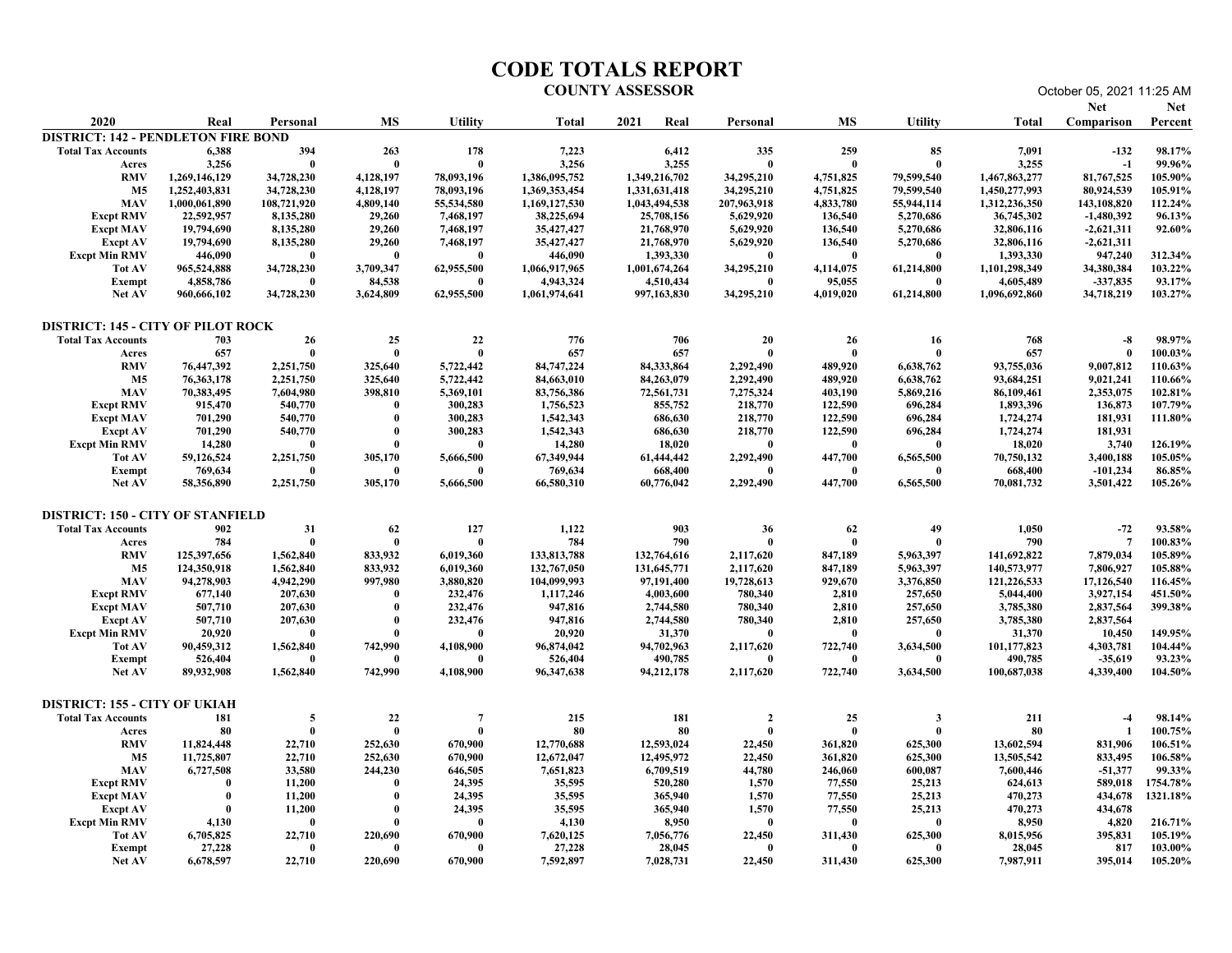| 2020<br><b>MS</b><br>MS<br><b>Utility</b><br>Real<br>Personal<br><b>Utility</b><br>2021<br>Real<br>Total<br>Total<br>Personal<br><b>Comparison</b> Percent<br><b>DISTRICT: 160 - CITY OF UMATILLA</b><br>66<br>2,007<br>1,856<br>69<br>22<br>100.20%<br><b>Total Tax Accounts</b><br>1,838<br>69<br>34<br>64<br>2,011<br>$\overline{4}$<br>1.806<br>1.806<br>- 0<br>1,475<br>331<br>122.46%<br>1,475<br>$\mathbf{0}$<br>- 0<br>$\mathbf{0}$<br>$\mathbf{0}$<br>- 0<br>Acres<br>1,180,720<br>11,527,730<br>426,023,980<br>15,517,222<br><b>RMV</b><br>417,490,669<br>382,360,510<br>812,559,629<br>524,570,695<br>1,257,470<br>967, 369, 367<br>154,809,738<br>119.05%<br><b>M5</b><br>416,410,108<br>382,360,510<br>1,180,720<br>11,527,730<br>811,479,068<br>523,512,194<br>426,023,980<br>1,257,470<br>15,517,222<br>966,310,866<br>154,831,798<br>119.08%<br><b>MAV</b><br>278,084,924<br>670,823,220<br>1,440,303<br>10,461,085<br>960,809,532<br>380,318,938<br>671,202,764<br>1,449,483<br>14,298,308<br>1,067,269,493<br>106,459,961<br>111.08%<br><b>Excpt RMV</b><br>100,182,593<br>1,611,370<br>848,465<br>102,645,138<br>81,713,083<br>485,950<br>941,892<br>83,140,925<br>$-19,504,213$<br>81.00%<br>2,710<br>100,285,235<br>77,125,080<br>78,552,922<br>78.33%<br><b>Excpt MAV</b><br>97,822,690<br>1,611,370<br>2,710<br>848,465<br>485,950<br>$\theta$<br>941,892<br>$-21,732,313$<br>$-21,732,313$<br><b>Excpt AV</b><br>97,822,690<br>1,611,370<br>2,710<br>848,465<br>100,285,235<br>77,125,080<br>485,950<br>$\mathbf{0}$<br>941,892<br>78,552,922<br>124,680<br>124,680<br>157.03%<br><b>Excpt Min RMV</b><br>79,400<br>79,400<br>45,280<br>-0<br>-0<br>11,302,300<br>426,023,980<br>1,200,080<br>15,240,200<br>116.35%<br><b>Tot AV</b><br>361,583,798<br>382,360,510<br>1,132,240<br>756,378,848<br>437, 555, 133<br>880,019,393<br>123,640,545<br>1,007,085<br>1,007,085<br>957,845<br>957,845<br>$-49,240$<br>95.11%<br>- 0<br>Exempt<br>-0<br>-0<br>382,360,510<br>1,132,240<br>11,302,300<br>436,597,288<br>426,023,980<br>1,200,080<br>15,240,200<br>116.37%<br>360,576,713<br>755, 371, 763<br>879,061,548<br>123,689,785<br><b>Net AV</b><br><b>DISTRICT: 165 - CITY OF WESTON</b><br>406<br>367<br>12<br>399<br>98.28%<br><b>Total Tax Accounts</b><br>366<br>16<br>12<br>12<br>12<br>8<br>$-7$<br>$\bf{0}$<br>264<br>264<br>264<br>264<br>- 0<br>- 0<br>100.00%<br>$\mathbf{0}$<br>$\mathbf{0}$<br>Acres<br>0<br>227,530<br>5,672,920<br><b>RMV</b><br>62,084,103<br>3,200,690<br>2,386,000<br>67,898,323<br>69,912,869<br>244,454<br>2,447,000<br>78, 277, 243<br>10,378,920<br>115.29%<br><b>M5</b><br>61,484,852<br>3,200,690<br>227,530<br>2,386,000<br>67,299,072<br>69,280,762<br>5,672,920<br>244,454<br>2,447,000<br>77,645,136<br>115.37%<br>10,346,064<br>277,970<br><b>MAV</b><br>80,968,103<br>9,616,100<br>275,480<br>2,146,851<br>93,006,534<br>89,621,665<br>12,195,470<br>2,165,191<br>104,260,296<br>11,253,762<br>112.10%<br><b>Excpt RMV</b><br>8,369,844<br>33,180<br>239,149<br>8,642,173<br>3,157,025<br>281,809<br>3,440,294<br>$-5,201,879$<br>39.81%<br>- 0<br>1,460<br>-0<br><b>Excpt MAV</b><br>8,253,580<br>33,180<br>239,149<br>8,525,909<br>3,255,720<br>1,460<br>-0<br>281,809<br>3,538,989<br>-4,986,920<br>41.51%<br>8,253,580<br>33,180<br>8,525,909<br>3,255,720<br>281,809<br><b>Excpt AV</b><br>239,149<br>1,460<br>3,538,989<br>-4,986,920<br>$\mathbf{0}$<br>5,980<br><b>Excpt Min RMV</b><br>5,290<br>5,290<br>11,270<br>11,270<br>213.04%<br>- 0<br>$\mathbf{0}$<br>- 0<br>$\mathbf{0}$<br>2,386,000<br>5,158,055<br>108.21%<br>Tot AV<br>57,054,510<br>3,200,690<br>209,210<br>62,850,410<br>59,663,341<br>5,672,920<br>225,204<br>2,447,000<br>68,008,465<br>46,740<br>444,720<br>45,378<br>490,098<br>401,975<br>448,715<br>$-41,383$<br>91.56%<br>Exempt<br>- 0<br>- 0<br>-0<br>56,609,790<br>3,200,690<br>163,832<br>2,386,000<br>5,672,920<br>2,447,000<br>67,559,750<br>5,199,438<br>108.34%<br>Net AV<br>62,360,312<br>59,261,366<br>178,464<br><b>DISTRICT: 201 - SCHOOL DIST #1 HELIX</b><br>39<br>964<br>$-13$<br>98.65%<br><b>Total Tax Accounts</b><br>899<br>19<br>$\overline{7}$<br>898<br>15<br>31<br>951<br>- 7<br>137,864<br>$\bf{0}$<br>137,864<br>137,864<br>$\bf{0}$<br>137,864<br>100.00%<br>$\mathbf{0}$<br>$\mathbf{0}$<br>- 0<br>$\mathbf{0}$<br>Acres<br>336,990<br>60,278,457<br><b>RMV</b><br>246,191,530<br>281,630<br>74,424,769<br>321,234,919<br>248,590,610<br>356,080<br>338,480<br>309,563,627<br>$-11,671,292$<br>96.37%<br><b>M5</b><br>183,713,829<br>336,990<br>74,424,769<br>258, 757, 218<br>356,080<br>338,480<br>60,278,457<br>$-831,672$<br>99.68%<br>281,630<br>196,952,529<br>257,925,546<br><b>MAV</b><br>73,737,823<br>$-13,553,821$<br>92.30%<br>575,130<br>352,110<br>175,947,381<br>104,305,412<br>524,344<br>355,340<br>57,208,464<br>162,393,560<br>101,282,318<br><b>Excpt RMV</b><br>677,930<br>24,830<br>985,904<br>1,688,664<br>737,360<br>109,230<br>2,410,353<br>3,256,943<br>1,568,279<br>192.87%<br>- 0<br>464,560<br>498,340<br>109,230<br><b>Excpt MAV</b><br>24,830<br>- 0<br>985,904<br>1,475,294<br>2,410,353<br>3,017,923<br>1,542,629<br>204.56%<br>$\mathbf{0}$<br>Excpt AV<br>464,560<br>24,830<br>- 0<br>985,904<br>1,475,294<br>498,340<br>109,230<br>2,410,353<br>3,017,923<br>1,542,629<br>$\mathbf 0$<br>$0.00\%$<br><b>Excpt Min RMV</b><br>- 0<br>3,260<br>$\bf{0}$<br>3,260<br>3,260<br>- 0<br>$\mathbf 0$<br>- 0<br>- 0<br>281,630<br>320,730<br>74,423,818<br>356,080<br>325,890<br>158,853,740<br>$-11,378,085$<br>93.32%<br>Tot AV<br>95,205,647<br>170,231,825<br>98,570,535<br>59,601,235<br>127,062<br>13,211,617<br>$0.60\%$<br>- 0<br>13,338,679<br>79,460<br>$\bf{0}$<br>79,460<br>$-13,259,219$<br>Exempt<br>- 0<br>$\mathbf{0}$<br>$\mathbf{0}$<br>281,630<br>320,730<br>61,212,201<br>98,491,075<br>356,080<br>325,890<br>59,601,235<br>158,774,280<br>1,881,134<br>101.20%<br>Net AV<br>95,078,585<br>156,893,146<br><b>DISTRICT: 202 - SCHOOL DIST #2 PILOT ROCK</b><br><b>Total Tax Accounts</b><br>1,722<br>32<br>57<br>78<br>1,889<br>1,723<br>25<br>58<br>48<br>1,854<br>$-35$<br>98.15%<br>$\overline{\mathbf{0}}$<br>$\mathbf{0}$<br>337,422<br>$\theta$<br>337,422<br>337,423<br>337,423<br>100.00%<br>$\mathbf{0}$<br>- 0<br>- 0<br>$\overline{2}$<br>Acres<br>303,862,569<br>1,196,690<br><b>RMV</b><br>2,422,660<br>23,828,139<br>331,310,058<br>334,406,745<br>2,477,900<br>1,381,780<br>25,558,111<br>363,824,536<br>32,514,478<br>109.81%<br><b>M5</b><br>193,287,709<br>2,422,660<br>1,196,690<br>23,828,139<br>220,735,198<br>2,477,900<br>1,381,780<br>25,558,111<br>240,702,755<br>19,967,557<br>109.05%<br>211,284,964<br>102.58%<br><b>MAV</b><br>146,034,516<br>8,125,440<br>1,258,660<br>21,639,578<br>177,058,194<br>150,255,700<br>7,798,354<br>1,270,180<br>22,308,022<br>181,632,256<br>4,574,062<br>544,740<br>1,181,206<br>853,594<br>129.33%<br><b>Excpt RMV</b><br>1,184,330<br>2,910,276<br>1,389,122<br>241,150<br>131,120<br>2,002,478<br>3,763,870<br>- 0<br>2,608,656<br>1,023,690<br>130.28%<br><b>Excpt MAV</b><br>882,710<br>544,740<br>- 0<br>1,181,206<br>241,150<br>131,120<br>2,002,478<br>3,398,438<br>789,782<br><b>Excpt AV</b><br>882,710<br>544,740<br>1,181,206<br>2,608,656<br>1,023,690<br>241,150<br>131,120<br>2,002,478<br>3,398,438<br>789,782<br>14,280<br>170.17%<br><b>Excpt Min RMV</b><br>14,280<br>24,300<br>$\bf{0}$<br>24,300<br>10,020<br>$\mathbf{0}$<br>$\mathbf{0}$<br>-0<br>104.09%<br>Tot AV<br>122,437,741<br>2,422,660<br>1,084,690<br>22,817,900<br>148,762,991<br>126,807,723<br>2,477,900<br>1,252,240<br>24,310,500<br>154,848,363<br>6,085,372<br>836,670<br>836,670<br>$-310,518$<br>72.93%<br>Exempt<br>1,147,188<br>1,147,188<br>- 0<br>-0<br>-0<br>- 0<br>22,817,900<br>2,477,900<br>1,252,240<br>24,310,500<br>104.33%<br>Net AV<br>121,290,553<br>2,422,660<br>1,084,690<br>147,615,803<br>125,971,053<br>154,011,693<br>6,395,890 |  |  |  | <b>CODE TOTALS REPORT</b><br><b>COUNTY ASSESSOR</b> |  |  | October 05, 2021 11:25 AM |            |
|-----------------------------------------------------------------------------------------------------------------------------------------------------------------------------------------------------------------------------------------------------------------------------------------------------------------------------------------------------------------------------------------------------------------------------------------------------------------------------------------------------------------------------------------------------------------------------------------------------------------------------------------------------------------------------------------------------------------------------------------------------------------------------------------------------------------------------------------------------------------------------------------------------------------------------------------------------------------------------------------------------------------------------------------------------------------------------------------------------------------------------------------------------------------------------------------------------------------------------------------------------------------------------------------------------------------------------------------------------------------------------------------------------------------------------------------------------------------------------------------------------------------------------------------------------------------------------------------------------------------------------------------------------------------------------------------------------------------------------------------------------------------------------------------------------------------------------------------------------------------------------------------------------------------------------------------------------------------------------------------------------------------------------------------------------------------------------------------------------------------------------------------------------------------------------------------------------------------------------------------------------------------------------------------------------------------------------------------------------------------------------------------------------------------------------------------------------------------------------------------------------------------------------------------------------------------------------------------------------------------------------------------------------------------------------------------------------------------------------------------------------------------------------------------------------------------------------------------------------------------------------------------------------------------------------------------------------------------------------------------------------------------------------------------------------------------------------------------------------------------------------------------------------------------------------------------------------------------------------------------------------------------------------------------------------------------------------------------------------------------------------------------------------------------------------------------------------------------------------------------------------------------------------------------------------------------------------------------------------------------------------------------------------------------------------------------------------------------------------------------------------------------------------------------------------------------------------------------------------------------------------------------------------------------------------------------------------------------------------------------------------------------------------------------------------------------------------------------------------------------------------------------------------------------------------------------------------------------------------------------------------------------------------------------------------------------------------------------------------------------------------------------------------------------------------------------------------------------------------------------------------------------------------------------------------------------------------------------------------------------------------------------------------------------------------------------------------------------------------------------------------------------------------------------------------------------------------------------------------------------------------------------------------------------------------------------------------------------------------------------------------------------------------------------------------------------------------------------------------------------------------------------------------------------------------------------------------------------------------------------------------------------------------------------------------------------------------------------------------------------------------------------------------------------------------------------------------------------------------------------------------------------------------------------------------------------------------------------------------------------------------------------------------------------------------------------------------------------------------------------------------------------------------------------------------------------------------------------------------------------------------------------------------------------------------------------------------------------------------------------------------------------------------------------------------------------------------------------------------------------------------------------------------------------------------------------------------------------------------------------------------------------------------------------------------------------------------------------------------------------------------------------------------------------------------------------------------------------------------------------------------------------------------------------------------------------------------------------------------------------------------------------------------------------------------------------------------------------------------------------------------------------------------------------------------------------------------------------------------------------------------------------------------------------------------------------------------------------------------------------------------------------------------------------------------------------------------------------------------------------------------------------------------------------------------------------------------------------------------------------------------------------------------------------------------------------------------------------------------------------------------------------------------------------------------------------------------------------------------------------------------------------------------------------------------------------------------------------------------------------------------------------------------------------------------------------------------------------------------------------------------------------------------------------------------------------------------------------------------------------------------------------------------------------------------------------------------------------------------------------|--|--|--|-----------------------------------------------------|--|--|---------------------------|------------|
|                                                                                                                                                                                                                                                                                                                                                                                                                                                                                                                                                                                                                                                                                                                                                                                                                                                                                                                                                                                                                                                                                                                                                                                                                                                                                                                                                                                                                                                                                                                                                                                                                                                                                                                                                                                                                                                                                                                                                                                                                                                                                                                                                                                                                                                                                                                                                                                                                                                                                                                                                                                                                                                                                                                                                                                                                                                                                                                                                                                                                                                                                                                                                                                                                                                                                                                                                                                                                                                                                                                                                                                                                                                                                                                                                                                                                                                                                                                                                                                                                                                                                                                                                                                                                                                                                                                                                                                                                                                                                                                                                                                                                                                                                                                                                                                                                                                                                                                                                                                                                                                                                                                                                                                                                                                                                                                                                                                                                                                                                                                                                                                                                                                                                                                                                                                                                                                                                                                                                                                                                                                                                                                                                                                                                                                                                                                                                                                                                                                                                                                                                                                                                                                                                                                                                                                                                                                                                                                                                                                                                                                                                                                                                                                                                                                                                                                                                                                                                                                                                                                                                                                                                                                                                                                                                                                                                                                                                                                                                                                         |  |  |  |                                                     |  |  | <b>Net</b>                | <b>Net</b> |
|                                                                                                                                                                                                                                                                                                                                                                                                                                                                                                                                                                                                                                                                                                                                                                                                                                                                                                                                                                                                                                                                                                                                                                                                                                                                                                                                                                                                                                                                                                                                                                                                                                                                                                                                                                                                                                                                                                                                                                                                                                                                                                                                                                                                                                                                                                                                                                                                                                                                                                                                                                                                                                                                                                                                                                                                                                                                                                                                                                                                                                                                                                                                                                                                                                                                                                                                                                                                                                                                                                                                                                                                                                                                                                                                                                                                                                                                                                                                                                                                                                                                                                                                                                                                                                                                                                                                                                                                                                                                                                                                                                                                                                                                                                                                                                                                                                                                                                                                                                                                                                                                                                                                                                                                                                                                                                                                                                                                                                                                                                                                                                                                                                                                                                                                                                                                                                                                                                                                                                                                                                                                                                                                                                                                                                                                                                                                                                                                                                                                                                                                                                                                                                                                                                                                                                                                                                                                                                                                                                                                                                                                                                                                                                                                                                                                                                                                                                                                                                                                                                                                                                                                                                                                                                                                                                                                                                                                                                                                                                                         |  |  |  |                                                     |  |  |                           |            |
|                                                                                                                                                                                                                                                                                                                                                                                                                                                                                                                                                                                                                                                                                                                                                                                                                                                                                                                                                                                                                                                                                                                                                                                                                                                                                                                                                                                                                                                                                                                                                                                                                                                                                                                                                                                                                                                                                                                                                                                                                                                                                                                                                                                                                                                                                                                                                                                                                                                                                                                                                                                                                                                                                                                                                                                                                                                                                                                                                                                                                                                                                                                                                                                                                                                                                                                                                                                                                                                                                                                                                                                                                                                                                                                                                                                                                                                                                                                                                                                                                                                                                                                                                                                                                                                                                                                                                                                                                                                                                                                                                                                                                                                                                                                                                                                                                                                                                                                                                                                                                                                                                                                                                                                                                                                                                                                                                                                                                                                                                                                                                                                                                                                                                                                                                                                                                                                                                                                                                                                                                                                                                                                                                                                                                                                                                                                                                                                                                                                                                                                                                                                                                                                                                                                                                                                                                                                                                                                                                                                                                                                                                                                                                                                                                                                                                                                                                                                                                                                                                                                                                                                                                                                                                                                                                                                                                                                                                                                                                                                         |  |  |  |                                                     |  |  |                           |            |
|                                                                                                                                                                                                                                                                                                                                                                                                                                                                                                                                                                                                                                                                                                                                                                                                                                                                                                                                                                                                                                                                                                                                                                                                                                                                                                                                                                                                                                                                                                                                                                                                                                                                                                                                                                                                                                                                                                                                                                                                                                                                                                                                                                                                                                                                                                                                                                                                                                                                                                                                                                                                                                                                                                                                                                                                                                                                                                                                                                                                                                                                                                                                                                                                                                                                                                                                                                                                                                                                                                                                                                                                                                                                                                                                                                                                                                                                                                                                                                                                                                                                                                                                                                                                                                                                                                                                                                                                                                                                                                                                                                                                                                                                                                                                                                                                                                                                                                                                                                                                                                                                                                                                                                                                                                                                                                                                                                                                                                                                                                                                                                                                                                                                                                                                                                                                                                                                                                                                                                                                                                                                                                                                                                                                                                                                                                                                                                                                                                                                                                                                                                                                                                                                                                                                                                                                                                                                                                                                                                                                                                                                                                                                                                                                                                                                                                                                                                                                                                                                                                                                                                                                                                                                                                                                                                                                                                                                                                                                                                                         |  |  |  |                                                     |  |  |                           |            |
|                                                                                                                                                                                                                                                                                                                                                                                                                                                                                                                                                                                                                                                                                                                                                                                                                                                                                                                                                                                                                                                                                                                                                                                                                                                                                                                                                                                                                                                                                                                                                                                                                                                                                                                                                                                                                                                                                                                                                                                                                                                                                                                                                                                                                                                                                                                                                                                                                                                                                                                                                                                                                                                                                                                                                                                                                                                                                                                                                                                                                                                                                                                                                                                                                                                                                                                                                                                                                                                                                                                                                                                                                                                                                                                                                                                                                                                                                                                                                                                                                                                                                                                                                                                                                                                                                                                                                                                                                                                                                                                                                                                                                                                                                                                                                                                                                                                                                                                                                                                                                                                                                                                                                                                                                                                                                                                                                                                                                                                                                                                                                                                                                                                                                                                                                                                                                                                                                                                                                                                                                                                                                                                                                                                                                                                                                                                                                                                                                                                                                                                                                                                                                                                                                                                                                                                                                                                                                                                                                                                                                                                                                                                                                                                                                                                                                                                                                                                                                                                                                                                                                                                                                                                                                                                                                                                                                                                                                                                                                                                         |  |  |  |                                                     |  |  |                           |            |
|                                                                                                                                                                                                                                                                                                                                                                                                                                                                                                                                                                                                                                                                                                                                                                                                                                                                                                                                                                                                                                                                                                                                                                                                                                                                                                                                                                                                                                                                                                                                                                                                                                                                                                                                                                                                                                                                                                                                                                                                                                                                                                                                                                                                                                                                                                                                                                                                                                                                                                                                                                                                                                                                                                                                                                                                                                                                                                                                                                                                                                                                                                                                                                                                                                                                                                                                                                                                                                                                                                                                                                                                                                                                                                                                                                                                                                                                                                                                                                                                                                                                                                                                                                                                                                                                                                                                                                                                                                                                                                                                                                                                                                                                                                                                                                                                                                                                                                                                                                                                                                                                                                                                                                                                                                                                                                                                                                                                                                                                                                                                                                                                                                                                                                                                                                                                                                                                                                                                                                                                                                                                                                                                                                                                                                                                                                                                                                                                                                                                                                                                                                                                                                                                                                                                                                                                                                                                                                                                                                                                                                                                                                                                                                                                                                                                                                                                                                                                                                                                                                                                                                                                                                                                                                                                                                                                                                                                                                                                                                                         |  |  |  |                                                     |  |  |                           |            |
|                                                                                                                                                                                                                                                                                                                                                                                                                                                                                                                                                                                                                                                                                                                                                                                                                                                                                                                                                                                                                                                                                                                                                                                                                                                                                                                                                                                                                                                                                                                                                                                                                                                                                                                                                                                                                                                                                                                                                                                                                                                                                                                                                                                                                                                                                                                                                                                                                                                                                                                                                                                                                                                                                                                                                                                                                                                                                                                                                                                                                                                                                                                                                                                                                                                                                                                                                                                                                                                                                                                                                                                                                                                                                                                                                                                                                                                                                                                                                                                                                                                                                                                                                                                                                                                                                                                                                                                                                                                                                                                                                                                                                                                                                                                                                                                                                                                                                                                                                                                                                                                                                                                                                                                                                                                                                                                                                                                                                                                                                                                                                                                                                                                                                                                                                                                                                                                                                                                                                                                                                                                                                                                                                                                                                                                                                                                                                                                                                                                                                                                                                                                                                                                                                                                                                                                                                                                                                                                                                                                                                                                                                                                                                                                                                                                                                                                                                                                                                                                                                                                                                                                                                                                                                                                                                                                                                                                                                                                                                                                         |  |  |  |                                                     |  |  |                           |            |
|                                                                                                                                                                                                                                                                                                                                                                                                                                                                                                                                                                                                                                                                                                                                                                                                                                                                                                                                                                                                                                                                                                                                                                                                                                                                                                                                                                                                                                                                                                                                                                                                                                                                                                                                                                                                                                                                                                                                                                                                                                                                                                                                                                                                                                                                                                                                                                                                                                                                                                                                                                                                                                                                                                                                                                                                                                                                                                                                                                                                                                                                                                                                                                                                                                                                                                                                                                                                                                                                                                                                                                                                                                                                                                                                                                                                                                                                                                                                                                                                                                                                                                                                                                                                                                                                                                                                                                                                                                                                                                                                                                                                                                                                                                                                                                                                                                                                                                                                                                                                                                                                                                                                                                                                                                                                                                                                                                                                                                                                                                                                                                                                                                                                                                                                                                                                                                                                                                                                                                                                                                                                                                                                                                                                                                                                                                                                                                                                                                                                                                                                                                                                                                                                                                                                                                                                                                                                                                                                                                                                                                                                                                                                                                                                                                                                                                                                                                                                                                                                                                                                                                                                                                                                                                                                                                                                                                                                                                                                                                                         |  |  |  |                                                     |  |  |                           |            |
|                                                                                                                                                                                                                                                                                                                                                                                                                                                                                                                                                                                                                                                                                                                                                                                                                                                                                                                                                                                                                                                                                                                                                                                                                                                                                                                                                                                                                                                                                                                                                                                                                                                                                                                                                                                                                                                                                                                                                                                                                                                                                                                                                                                                                                                                                                                                                                                                                                                                                                                                                                                                                                                                                                                                                                                                                                                                                                                                                                                                                                                                                                                                                                                                                                                                                                                                                                                                                                                                                                                                                                                                                                                                                                                                                                                                                                                                                                                                                                                                                                                                                                                                                                                                                                                                                                                                                                                                                                                                                                                                                                                                                                                                                                                                                                                                                                                                                                                                                                                                                                                                                                                                                                                                                                                                                                                                                                                                                                                                                                                                                                                                                                                                                                                                                                                                                                                                                                                                                                                                                                                                                                                                                                                                                                                                                                                                                                                                                                                                                                                                                                                                                                                                                                                                                                                                                                                                                                                                                                                                                                                                                                                                                                                                                                                                                                                                                                                                                                                                                                                                                                                                                                                                                                                                                                                                                                                                                                                                                                                         |  |  |  |                                                     |  |  |                           |            |
|                                                                                                                                                                                                                                                                                                                                                                                                                                                                                                                                                                                                                                                                                                                                                                                                                                                                                                                                                                                                                                                                                                                                                                                                                                                                                                                                                                                                                                                                                                                                                                                                                                                                                                                                                                                                                                                                                                                                                                                                                                                                                                                                                                                                                                                                                                                                                                                                                                                                                                                                                                                                                                                                                                                                                                                                                                                                                                                                                                                                                                                                                                                                                                                                                                                                                                                                                                                                                                                                                                                                                                                                                                                                                                                                                                                                                                                                                                                                                                                                                                                                                                                                                                                                                                                                                                                                                                                                                                                                                                                                                                                                                                                                                                                                                                                                                                                                                                                                                                                                                                                                                                                                                                                                                                                                                                                                                                                                                                                                                                                                                                                                                                                                                                                                                                                                                                                                                                                                                                                                                                                                                                                                                                                                                                                                                                                                                                                                                                                                                                                                                                                                                                                                                                                                                                                                                                                                                                                                                                                                                                                                                                                                                                                                                                                                                                                                                                                                                                                                                                                                                                                                                                                                                                                                                                                                                                                                                                                                                                                         |  |  |  |                                                     |  |  |                           |            |
|                                                                                                                                                                                                                                                                                                                                                                                                                                                                                                                                                                                                                                                                                                                                                                                                                                                                                                                                                                                                                                                                                                                                                                                                                                                                                                                                                                                                                                                                                                                                                                                                                                                                                                                                                                                                                                                                                                                                                                                                                                                                                                                                                                                                                                                                                                                                                                                                                                                                                                                                                                                                                                                                                                                                                                                                                                                                                                                                                                                                                                                                                                                                                                                                                                                                                                                                                                                                                                                                                                                                                                                                                                                                                                                                                                                                                                                                                                                                                                                                                                                                                                                                                                                                                                                                                                                                                                                                                                                                                                                                                                                                                                                                                                                                                                                                                                                                                                                                                                                                                                                                                                                                                                                                                                                                                                                                                                                                                                                                                                                                                                                                                                                                                                                                                                                                                                                                                                                                                                                                                                                                                                                                                                                                                                                                                                                                                                                                                                                                                                                                                                                                                                                                                                                                                                                                                                                                                                                                                                                                                                                                                                                                                                                                                                                                                                                                                                                                                                                                                                                                                                                                                                                                                                                                                                                                                                                                                                                                                                                         |  |  |  |                                                     |  |  |                           |            |
|                                                                                                                                                                                                                                                                                                                                                                                                                                                                                                                                                                                                                                                                                                                                                                                                                                                                                                                                                                                                                                                                                                                                                                                                                                                                                                                                                                                                                                                                                                                                                                                                                                                                                                                                                                                                                                                                                                                                                                                                                                                                                                                                                                                                                                                                                                                                                                                                                                                                                                                                                                                                                                                                                                                                                                                                                                                                                                                                                                                                                                                                                                                                                                                                                                                                                                                                                                                                                                                                                                                                                                                                                                                                                                                                                                                                                                                                                                                                                                                                                                                                                                                                                                                                                                                                                                                                                                                                                                                                                                                                                                                                                                                                                                                                                                                                                                                                                                                                                                                                                                                                                                                                                                                                                                                                                                                                                                                                                                                                                                                                                                                                                                                                                                                                                                                                                                                                                                                                                                                                                                                                                                                                                                                                                                                                                                                                                                                                                                                                                                                                                                                                                                                                                                                                                                                                                                                                                                                                                                                                                                                                                                                                                                                                                                                                                                                                                                                                                                                                                                                                                                                                                                                                                                                                                                                                                                                                                                                                                                                         |  |  |  |                                                     |  |  |                           |            |
|                                                                                                                                                                                                                                                                                                                                                                                                                                                                                                                                                                                                                                                                                                                                                                                                                                                                                                                                                                                                                                                                                                                                                                                                                                                                                                                                                                                                                                                                                                                                                                                                                                                                                                                                                                                                                                                                                                                                                                                                                                                                                                                                                                                                                                                                                                                                                                                                                                                                                                                                                                                                                                                                                                                                                                                                                                                                                                                                                                                                                                                                                                                                                                                                                                                                                                                                                                                                                                                                                                                                                                                                                                                                                                                                                                                                                                                                                                                                                                                                                                                                                                                                                                                                                                                                                                                                                                                                                                                                                                                                                                                                                                                                                                                                                                                                                                                                                                                                                                                                                                                                                                                                                                                                                                                                                                                                                                                                                                                                                                                                                                                                                                                                                                                                                                                                                                                                                                                                                                                                                                                                                                                                                                                                                                                                                                                                                                                                                                                                                                                                                                                                                                                                                                                                                                                                                                                                                                                                                                                                                                                                                                                                                                                                                                                                                                                                                                                                                                                                                                                                                                                                                                                                                                                                                                                                                                                                                                                                                                                         |  |  |  |                                                     |  |  |                           |            |
|                                                                                                                                                                                                                                                                                                                                                                                                                                                                                                                                                                                                                                                                                                                                                                                                                                                                                                                                                                                                                                                                                                                                                                                                                                                                                                                                                                                                                                                                                                                                                                                                                                                                                                                                                                                                                                                                                                                                                                                                                                                                                                                                                                                                                                                                                                                                                                                                                                                                                                                                                                                                                                                                                                                                                                                                                                                                                                                                                                                                                                                                                                                                                                                                                                                                                                                                                                                                                                                                                                                                                                                                                                                                                                                                                                                                                                                                                                                                                                                                                                                                                                                                                                                                                                                                                                                                                                                                                                                                                                                                                                                                                                                                                                                                                                                                                                                                                                                                                                                                                                                                                                                                                                                                                                                                                                                                                                                                                                                                                                                                                                                                                                                                                                                                                                                                                                                                                                                                                                                                                                                                                                                                                                                                                                                                                                                                                                                                                                                                                                                                                                                                                                                                                                                                                                                                                                                                                                                                                                                                                                                                                                                                                                                                                                                                                                                                                                                                                                                                                                                                                                                                                                                                                                                                                                                                                                                                                                                                                                                         |  |  |  |                                                     |  |  |                           |            |
|                                                                                                                                                                                                                                                                                                                                                                                                                                                                                                                                                                                                                                                                                                                                                                                                                                                                                                                                                                                                                                                                                                                                                                                                                                                                                                                                                                                                                                                                                                                                                                                                                                                                                                                                                                                                                                                                                                                                                                                                                                                                                                                                                                                                                                                                                                                                                                                                                                                                                                                                                                                                                                                                                                                                                                                                                                                                                                                                                                                                                                                                                                                                                                                                                                                                                                                                                                                                                                                                                                                                                                                                                                                                                                                                                                                                                                                                                                                                                                                                                                                                                                                                                                                                                                                                                                                                                                                                                                                                                                                                                                                                                                                                                                                                                                                                                                                                                                                                                                                                                                                                                                                                                                                                                                                                                                                                                                                                                                                                                                                                                                                                                                                                                                                                                                                                                                                                                                                                                                                                                                                                                                                                                                                                                                                                                                                                                                                                                                                                                                                                                                                                                                                                                                                                                                                                                                                                                                                                                                                                                                                                                                                                                                                                                                                                                                                                                                                                                                                                                                                                                                                                                                                                                                                                                                                                                                                                                                                                                                                         |  |  |  |                                                     |  |  |                           |            |
|                                                                                                                                                                                                                                                                                                                                                                                                                                                                                                                                                                                                                                                                                                                                                                                                                                                                                                                                                                                                                                                                                                                                                                                                                                                                                                                                                                                                                                                                                                                                                                                                                                                                                                                                                                                                                                                                                                                                                                                                                                                                                                                                                                                                                                                                                                                                                                                                                                                                                                                                                                                                                                                                                                                                                                                                                                                                                                                                                                                                                                                                                                                                                                                                                                                                                                                                                                                                                                                                                                                                                                                                                                                                                                                                                                                                                                                                                                                                                                                                                                                                                                                                                                                                                                                                                                                                                                                                                                                                                                                                                                                                                                                                                                                                                                                                                                                                                                                                                                                                                                                                                                                                                                                                                                                                                                                                                                                                                                                                                                                                                                                                                                                                                                                                                                                                                                                                                                                                                                                                                                                                                                                                                                                                                                                                                                                                                                                                                                                                                                                                                                                                                                                                                                                                                                                                                                                                                                                                                                                                                                                                                                                                                                                                                                                                                                                                                                                                                                                                                                                                                                                                                                                                                                                                                                                                                                                                                                                                                                                         |  |  |  |                                                     |  |  |                           |            |
|                                                                                                                                                                                                                                                                                                                                                                                                                                                                                                                                                                                                                                                                                                                                                                                                                                                                                                                                                                                                                                                                                                                                                                                                                                                                                                                                                                                                                                                                                                                                                                                                                                                                                                                                                                                                                                                                                                                                                                                                                                                                                                                                                                                                                                                                                                                                                                                                                                                                                                                                                                                                                                                                                                                                                                                                                                                                                                                                                                                                                                                                                                                                                                                                                                                                                                                                                                                                                                                                                                                                                                                                                                                                                                                                                                                                                                                                                                                                                                                                                                                                                                                                                                                                                                                                                                                                                                                                                                                                                                                                                                                                                                                                                                                                                                                                                                                                                                                                                                                                                                                                                                                                                                                                                                                                                                                                                                                                                                                                                                                                                                                                                                                                                                                                                                                                                                                                                                                                                                                                                                                                                                                                                                                                                                                                                                                                                                                                                                                                                                                                                                                                                                                                                                                                                                                                                                                                                                                                                                                                                                                                                                                                                                                                                                                                                                                                                                                                                                                                                                                                                                                                                                                                                                                                                                                                                                                                                                                                                                                         |  |  |  |                                                     |  |  |                           |            |
|                                                                                                                                                                                                                                                                                                                                                                                                                                                                                                                                                                                                                                                                                                                                                                                                                                                                                                                                                                                                                                                                                                                                                                                                                                                                                                                                                                                                                                                                                                                                                                                                                                                                                                                                                                                                                                                                                                                                                                                                                                                                                                                                                                                                                                                                                                                                                                                                                                                                                                                                                                                                                                                                                                                                                                                                                                                                                                                                                                                                                                                                                                                                                                                                                                                                                                                                                                                                                                                                                                                                                                                                                                                                                                                                                                                                                                                                                                                                                                                                                                                                                                                                                                                                                                                                                                                                                                                                                                                                                                                                                                                                                                                                                                                                                                                                                                                                                                                                                                                                                                                                                                                                                                                                                                                                                                                                                                                                                                                                                                                                                                                                                                                                                                                                                                                                                                                                                                                                                                                                                                                                                                                                                                                                                                                                                                                                                                                                                                                                                                                                                                                                                                                                                                                                                                                                                                                                                                                                                                                                                                                                                                                                                                                                                                                                                                                                                                                                                                                                                                                                                                                                                                                                                                                                                                                                                                                                                                                                                                                         |  |  |  |                                                     |  |  |                           |            |
|                                                                                                                                                                                                                                                                                                                                                                                                                                                                                                                                                                                                                                                                                                                                                                                                                                                                                                                                                                                                                                                                                                                                                                                                                                                                                                                                                                                                                                                                                                                                                                                                                                                                                                                                                                                                                                                                                                                                                                                                                                                                                                                                                                                                                                                                                                                                                                                                                                                                                                                                                                                                                                                                                                                                                                                                                                                                                                                                                                                                                                                                                                                                                                                                                                                                                                                                                                                                                                                                                                                                                                                                                                                                                                                                                                                                                                                                                                                                                                                                                                                                                                                                                                                                                                                                                                                                                                                                                                                                                                                                                                                                                                                                                                                                                                                                                                                                                                                                                                                                                                                                                                                                                                                                                                                                                                                                                                                                                                                                                                                                                                                                                                                                                                                                                                                                                                                                                                                                                                                                                                                                                                                                                                                                                                                                                                                                                                                                                                                                                                                                                                                                                                                                                                                                                                                                                                                                                                                                                                                                                                                                                                                                                                                                                                                                                                                                                                                                                                                                                                                                                                                                                                                                                                                                                                                                                                                                                                                                                                                         |  |  |  |                                                     |  |  |                           |            |
|                                                                                                                                                                                                                                                                                                                                                                                                                                                                                                                                                                                                                                                                                                                                                                                                                                                                                                                                                                                                                                                                                                                                                                                                                                                                                                                                                                                                                                                                                                                                                                                                                                                                                                                                                                                                                                                                                                                                                                                                                                                                                                                                                                                                                                                                                                                                                                                                                                                                                                                                                                                                                                                                                                                                                                                                                                                                                                                                                                                                                                                                                                                                                                                                                                                                                                                                                                                                                                                                                                                                                                                                                                                                                                                                                                                                                                                                                                                                                                                                                                                                                                                                                                                                                                                                                                                                                                                                                                                                                                                                                                                                                                                                                                                                                                                                                                                                                                                                                                                                                                                                                                                                                                                                                                                                                                                                                                                                                                                                                                                                                                                                                                                                                                                                                                                                                                                                                                                                                                                                                                                                                                                                                                                                                                                                                                                                                                                                                                                                                                                                                                                                                                                                                                                                                                                                                                                                                                                                                                                                                                                                                                                                                                                                                                                                                                                                                                                                                                                                                                                                                                                                                                                                                                                                                                                                                                                                                                                                                                                         |  |  |  |                                                     |  |  |                           |            |
|                                                                                                                                                                                                                                                                                                                                                                                                                                                                                                                                                                                                                                                                                                                                                                                                                                                                                                                                                                                                                                                                                                                                                                                                                                                                                                                                                                                                                                                                                                                                                                                                                                                                                                                                                                                                                                                                                                                                                                                                                                                                                                                                                                                                                                                                                                                                                                                                                                                                                                                                                                                                                                                                                                                                                                                                                                                                                                                                                                                                                                                                                                                                                                                                                                                                                                                                                                                                                                                                                                                                                                                                                                                                                                                                                                                                                                                                                                                                                                                                                                                                                                                                                                                                                                                                                                                                                                                                                                                                                                                                                                                                                                                                                                                                                                                                                                                                                                                                                                                                                                                                                                                                                                                                                                                                                                                                                                                                                                                                                                                                                                                                                                                                                                                                                                                                                                                                                                                                                                                                                                                                                                                                                                                                                                                                                                                                                                                                                                                                                                                                                                                                                                                                                                                                                                                                                                                                                                                                                                                                                                                                                                                                                                                                                                                                                                                                                                                                                                                                                                                                                                                                                                                                                                                                                                                                                                                                                                                                                                                         |  |  |  |                                                     |  |  |                           |            |
|                                                                                                                                                                                                                                                                                                                                                                                                                                                                                                                                                                                                                                                                                                                                                                                                                                                                                                                                                                                                                                                                                                                                                                                                                                                                                                                                                                                                                                                                                                                                                                                                                                                                                                                                                                                                                                                                                                                                                                                                                                                                                                                                                                                                                                                                                                                                                                                                                                                                                                                                                                                                                                                                                                                                                                                                                                                                                                                                                                                                                                                                                                                                                                                                                                                                                                                                                                                                                                                                                                                                                                                                                                                                                                                                                                                                                                                                                                                                                                                                                                                                                                                                                                                                                                                                                                                                                                                                                                                                                                                                                                                                                                                                                                                                                                                                                                                                                                                                                                                                                                                                                                                                                                                                                                                                                                                                                                                                                                                                                                                                                                                                                                                                                                                                                                                                                                                                                                                                                                                                                                                                                                                                                                                                                                                                                                                                                                                                                                                                                                                                                                                                                                                                                                                                                                                                                                                                                                                                                                                                                                                                                                                                                                                                                                                                                                                                                                                                                                                                                                                                                                                                                                                                                                                                                                                                                                                                                                                                                                                         |  |  |  |                                                     |  |  |                           |            |
|                                                                                                                                                                                                                                                                                                                                                                                                                                                                                                                                                                                                                                                                                                                                                                                                                                                                                                                                                                                                                                                                                                                                                                                                                                                                                                                                                                                                                                                                                                                                                                                                                                                                                                                                                                                                                                                                                                                                                                                                                                                                                                                                                                                                                                                                                                                                                                                                                                                                                                                                                                                                                                                                                                                                                                                                                                                                                                                                                                                                                                                                                                                                                                                                                                                                                                                                                                                                                                                                                                                                                                                                                                                                                                                                                                                                                                                                                                                                                                                                                                                                                                                                                                                                                                                                                                                                                                                                                                                                                                                                                                                                                                                                                                                                                                                                                                                                                                                                                                                                                                                                                                                                                                                                                                                                                                                                                                                                                                                                                                                                                                                                                                                                                                                                                                                                                                                                                                                                                                                                                                                                                                                                                                                                                                                                                                                                                                                                                                                                                                                                                                                                                                                                                                                                                                                                                                                                                                                                                                                                                                                                                                                                                                                                                                                                                                                                                                                                                                                                                                                                                                                                                                                                                                                                                                                                                                                                                                                                                                                         |  |  |  |                                                     |  |  |                           |            |
|                                                                                                                                                                                                                                                                                                                                                                                                                                                                                                                                                                                                                                                                                                                                                                                                                                                                                                                                                                                                                                                                                                                                                                                                                                                                                                                                                                                                                                                                                                                                                                                                                                                                                                                                                                                                                                                                                                                                                                                                                                                                                                                                                                                                                                                                                                                                                                                                                                                                                                                                                                                                                                                                                                                                                                                                                                                                                                                                                                                                                                                                                                                                                                                                                                                                                                                                                                                                                                                                                                                                                                                                                                                                                                                                                                                                                                                                                                                                                                                                                                                                                                                                                                                                                                                                                                                                                                                                                                                                                                                                                                                                                                                                                                                                                                                                                                                                                                                                                                                                                                                                                                                                                                                                                                                                                                                                                                                                                                                                                                                                                                                                                                                                                                                                                                                                                                                                                                                                                                                                                                                                                                                                                                                                                                                                                                                                                                                                                                                                                                                                                                                                                                                                                                                                                                                                                                                                                                                                                                                                                                                                                                                                                                                                                                                                                                                                                                                                                                                                                                                                                                                                                                                                                                                                                                                                                                                                                                                                                                                         |  |  |  |                                                     |  |  |                           |            |
|                                                                                                                                                                                                                                                                                                                                                                                                                                                                                                                                                                                                                                                                                                                                                                                                                                                                                                                                                                                                                                                                                                                                                                                                                                                                                                                                                                                                                                                                                                                                                                                                                                                                                                                                                                                                                                                                                                                                                                                                                                                                                                                                                                                                                                                                                                                                                                                                                                                                                                                                                                                                                                                                                                                                                                                                                                                                                                                                                                                                                                                                                                                                                                                                                                                                                                                                                                                                                                                                                                                                                                                                                                                                                                                                                                                                                                                                                                                                                                                                                                                                                                                                                                                                                                                                                                                                                                                                                                                                                                                                                                                                                                                                                                                                                                                                                                                                                                                                                                                                                                                                                                                                                                                                                                                                                                                                                                                                                                                                                                                                                                                                                                                                                                                                                                                                                                                                                                                                                                                                                                                                                                                                                                                                                                                                                                                                                                                                                                                                                                                                                                                                                                                                                                                                                                                                                                                                                                                                                                                                                                                                                                                                                                                                                                                                                                                                                                                                                                                                                                                                                                                                                                                                                                                                                                                                                                                                                                                                                                                         |  |  |  |                                                     |  |  |                           |            |
|                                                                                                                                                                                                                                                                                                                                                                                                                                                                                                                                                                                                                                                                                                                                                                                                                                                                                                                                                                                                                                                                                                                                                                                                                                                                                                                                                                                                                                                                                                                                                                                                                                                                                                                                                                                                                                                                                                                                                                                                                                                                                                                                                                                                                                                                                                                                                                                                                                                                                                                                                                                                                                                                                                                                                                                                                                                                                                                                                                                                                                                                                                                                                                                                                                                                                                                                                                                                                                                                                                                                                                                                                                                                                                                                                                                                                                                                                                                                                                                                                                                                                                                                                                                                                                                                                                                                                                                                                                                                                                                                                                                                                                                                                                                                                                                                                                                                                                                                                                                                                                                                                                                                                                                                                                                                                                                                                                                                                                                                                                                                                                                                                                                                                                                                                                                                                                                                                                                                                                                                                                                                                                                                                                                                                                                                                                                                                                                                                                                                                                                                                                                                                                                                                                                                                                                                                                                                                                                                                                                                                                                                                                                                                                                                                                                                                                                                                                                                                                                                                                                                                                                                                                                                                                                                                                                                                                                                                                                                                                                         |  |  |  |                                                     |  |  |                           |            |
|                                                                                                                                                                                                                                                                                                                                                                                                                                                                                                                                                                                                                                                                                                                                                                                                                                                                                                                                                                                                                                                                                                                                                                                                                                                                                                                                                                                                                                                                                                                                                                                                                                                                                                                                                                                                                                                                                                                                                                                                                                                                                                                                                                                                                                                                                                                                                                                                                                                                                                                                                                                                                                                                                                                                                                                                                                                                                                                                                                                                                                                                                                                                                                                                                                                                                                                                                                                                                                                                                                                                                                                                                                                                                                                                                                                                                                                                                                                                                                                                                                                                                                                                                                                                                                                                                                                                                                                                                                                                                                                                                                                                                                                                                                                                                                                                                                                                                                                                                                                                                                                                                                                                                                                                                                                                                                                                                                                                                                                                                                                                                                                                                                                                                                                                                                                                                                                                                                                                                                                                                                                                                                                                                                                                                                                                                                                                                                                                                                                                                                                                                                                                                                                                                                                                                                                                                                                                                                                                                                                                                                                                                                                                                                                                                                                                                                                                                                                                                                                                                                                                                                                                                                                                                                                                                                                                                                                                                                                                                                                         |  |  |  |                                                     |  |  |                           |            |
|                                                                                                                                                                                                                                                                                                                                                                                                                                                                                                                                                                                                                                                                                                                                                                                                                                                                                                                                                                                                                                                                                                                                                                                                                                                                                                                                                                                                                                                                                                                                                                                                                                                                                                                                                                                                                                                                                                                                                                                                                                                                                                                                                                                                                                                                                                                                                                                                                                                                                                                                                                                                                                                                                                                                                                                                                                                                                                                                                                                                                                                                                                                                                                                                                                                                                                                                                                                                                                                                                                                                                                                                                                                                                                                                                                                                                                                                                                                                                                                                                                                                                                                                                                                                                                                                                                                                                                                                                                                                                                                                                                                                                                                                                                                                                                                                                                                                                                                                                                                                                                                                                                                                                                                                                                                                                                                                                                                                                                                                                                                                                                                                                                                                                                                                                                                                                                                                                                                                                                                                                                                                                                                                                                                                                                                                                                                                                                                                                                                                                                                                                                                                                                                                                                                                                                                                                                                                                                                                                                                                                                                                                                                                                                                                                                                                                                                                                                                                                                                                                                                                                                                                                                                                                                                                                                                                                                                                                                                                                                                         |  |  |  |                                                     |  |  |                           |            |
|                                                                                                                                                                                                                                                                                                                                                                                                                                                                                                                                                                                                                                                                                                                                                                                                                                                                                                                                                                                                                                                                                                                                                                                                                                                                                                                                                                                                                                                                                                                                                                                                                                                                                                                                                                                                                                                                                                                                                                                                                                                                                                                                                                                                                                                                                                                                                                                                                                                                                                                                                                                                                                                                                                                                                                                                                                                                                                                                                                                                                                                                                                                                                                                                                                                                                                                                                                                                                                                                                                                                                                                                                                                                                                                                                                                                                                                                                                                                                                                                                                                                                                                                                                                                                                                                                                                                                                                                                                                                                                                                                                                                                                                                                                                                                                                                                                                                                                                                                                                                                                                                                                                                                                                                                                                                                                                                                                                                                                                                                                                                                                                                                                                                                                                                                                                                                                                                                                                                                                                                                                                                                                                                                                                                                                                                                                                                                                                                                                                                                                                                                                                                                                                                                                                                                                                                                                                                                                                                                                                                                                                                                                                                                                                                                                                                                                                                                                                                                                                                                                                                                                                                                                                                                                                                                                                                                                                                                                                                                                                         |  |  |  |                                                     |  |  |                           |            |
|                                                                                                                                                                                                                                                                                                                                                                                                                                                                                                                                                                                                                                                                                                                                                                                                                                                                                                                                                                                                                                                                                                                                                                                                                                                                                                                                                                                                                                                                                                                                                                                                                                                                                                                                                                                                                                                                                                                                                                                                                                                                                                                                                                                                                                                                                                                                                                                                                                                                                                                                                                                                                                                                                                                                                                                                                                                                                                                                                                                                                                                                                                                                                                                                                                                                                                                                                                                                                                                                                                                                                                                                                                                                                                                                                                                                                                                                                                                                                                                                                                                                                                                                                                                                                                                                                                                                                                                                                                                                                                                                                                                                                                                                                                                                                                                                                                                                                                                                                                                                                                                                                                                                                                                                                                                                                                                                                                                                                                                                                                                                                                                                                                                                                                                                                                                                                                                                                                                                                                                                                                                                                                                                                                                                                                                                                                                                                                                                                                                                                                                                                                                                                                                                                                                                                                                                                                                                                                                                                                                                                                                                                                                                                                                                                                                                                                                                                                                                                                                                                                                                                                                                                                                                                                                                                                                                                                                                                                                                                                                         |  |  |  |                                                     |  |  |                           |            |
|                                                                                                                                                                                                                                                                                                                                                                                                                                                                                                                                                                                                                                                                                                                                                                                                                                                                                                                                                                                                                                                                                                                                                                                                                                                                                                                                                                                                                                                                                                                                                                                                                                                                                                                                                                                                                                                                                                                                                                                                                                                                                                                                                                                                                                                                                                                                                                                                                                                                                                                                                                                                                                                                                                                                                                                                                                                                                                                                                                                                                                                                                                                                                                                                                                                                                                                                                                                                                                                                                                                                                                                                                                                                                                                                                                                                                                                                                                                                                                                                                                                                                                                                                                                                                                                                                                                                                                                                                                                                                                                                                                                                                                                                                                                                                                                                                                                                                                                                                                                                                                                                                                                                                                                                                                                                                                                                                                                                                                                                                                                                                                                                                                                                                                                                                                                                                                                                                                                                                                                                                                                                                                                                                                                                                                                                                                                                                                                                                                                                                                                                                                                                                                                                                                                                                                                                                                                                                                                                                                                                                                                                                                                                                                                                                                                                                                                                                                                                                                                                                                                                                                                                                                                                                                                                                                                                                                                                                                                                                                                         |  |  |  |                                                     |  |  |                           |            |
|                                                                                                                                                                                                                                                                                                                                                                                                                                                                                                                                                                                                                                                                                                                                                                                                                                                                                                                                                                                                                                                                                                                                                                                                                                                                                                                                                                                                                                                                                                                                                                                                                                                                                                                                                                                                                                                                                                                                                                                                                                                                                                                                                                                                                                                                                                                                                                                                                                                                                                                                                                                                                                                                                                                                                                                                                                                                                                                                                                                                                                                                                                                                                                                                                                                                                                                                                                                                                                                                                                                                                                                                                                                                                                                                                                                                                                                                                                                                                                                                                                                                                                                                                                                                                                                                                                                                                                                                                                                                                                                                                                                                                                                                                                                                                                                                                                                                                                                                                                                                                                                                                                                                                                                                                                                                                                                                                                                                                                                                                                                                                                                                                                                                                                                                                                                                                                                                                                                                                                                                                                                                                                                                                                                                                                                                                                                                                                                                                                                                                                                                                                                                                                                                                                                                                                                                                                                                                                                                                                                                                                                                                                                                                                                                                                                                                                                                                                                                                                                                                                                                                                                                                                                                                                                                                                                                                                                                                                                                                                                         |  |  |  |                                                     |  |  |                           |            |
|                                                                                                                                                                                                                                                                                                                                                                                                                                                                                                                                                                                                                                                                                                                                                                                                                                                                                                                                                                                                                                                                                                                                                                                                                                                                                                                                                                                                                                                                                                                                                                                                                                                                                                                                                                                                                                                                                                                                                                                                                                                                                                                                                                                                                                                                                                                                                                                                                                                                                                                                                                                                                                                                                                                                                                                                                                                                                                                                                                                                                                                                                                                                                                                                                                                                                                                                                                                                                                                                                                                                                                                                                                                                                                                                                                                                                                                                                                                                                                                                                                                                                                                                                                                                                                                                                                                                                                                                                                                                                                                                                                                                                                                                                                                                                                                                                                                                                                                                                                                                                                                                                                                                                                                                                                                                                                                                                                                                                                                                                                                                                                                                                                                                                                                                                                                                                                                                                                                                                                                                                                                                                                                                                                                                                                                                                                                                                                                                                                                                                                                                                                                                                                                                                                                                                                                                                                                                                                                                                                                                                                                                                                                                                                                                                                                                                                                                                                                                                                                                                                                                                                                                                                                                                                                                                                                                                                                                                                                                                                                         |  |  |  |                                                     |  |  |                           |            |
|                                                                                                                                                                                                                                                                                                                                                                                                                                                                                                                                                                                                                                                                                                                                                                                                                                                                                                                                                                                                                                                                                                                                                                                                                                                                                                                                                                                                                                                                                                                                                                                                                                                                                                                                                                                                                                                                                                                                                                                                                                                                                                                                                                                                                                                                                                                                                                                                                                                                                                                                                                                                                                                                                                                                                                                                                                                                                                                                                                                                                                                                                                                                                                                                                                                                                                                                                                                                                                                                                                                                                                                                                                                                                                                                                                                                                                                                                                                                                                                                                                                                                                                                                                                                                                                                                                                                                                                                                                                                                                                                                                                                                                                                                                                                                                                                                                                                                                                                                                                                                                                                                                                                                                                                                                                                                                                                                                                                                                                                                                                                                                                                                                                                                                                                                                                                                                                                                                                                                                                                                                                                                                                                                                                                                                                                                                                                                                                                                                                                                                                                                                                                                                                                                                                                                                                                                                                                                                                                                                                                                                                                                                                                                                                                                                                                                                                                                                                                                                                                                                                                                                                                                                                                                                                                                                                                                                                                                                                                                                                         |  |  |  |                                                     |  |  |                           |            |
|                                                                                                                                                                                                                                                                                                                                                                                                                                                                                                                                                                                                                                                                                                                                                                                                                                                                                                                                                                                                                                                                                                                                                                                                                                                                                                                                                                                                                                                                                                                                                                                                                                                                                                                                                                                                                                                                                                                                                                                                                                                                                                                                                                                                                                                                                                                                                                                                                                                                                                                                                                                                                                                                                                                                                                                                                                                                                                                                                                                                                                                                                                                                                                                                                                                                                                                                                                                                                                                                                                                                                                                                                                                                                                                                                                                                                                                                                                                                                                                                                                                                                                                                                                                                                                                                                                                                                                                                                                                                                                                                                                                                                                                                                                                                                                                                                                                                                                                                                                                                                                                                                                                                                                                                                                                                                                                                                                                                                                                                                                                                                                                                                                                                                                                                                                                                                                                                                                                                                                                                                                                                                                                                                                                                                                                                                                                                                                                                                                                                                                                                                                                                                                                                                                                                                                                                                                                                                                                                                                                                                                                                                                                                                                                                                                                                                                                                                                                                                                                                                                                                                                                                                                                                                                                                                                                                                                                                                                                                                                                         |  |  |  |                                                     |  |  |                           |            |
|                                                                                                                                                                                                                                                                                                                                                                                                                                                                                                                                                                                                                                                                                                                                                                                                                                                                                                                                                                                                                                                                                                                                                                                                                                                                                                                                                                                                                                                                                                                                                                                                                                                                                                                                                                                                                                                                                                                                                                                                                                                                                                                                                                                                                                                                                                                                                                                                                                                                                                                                                                                                                                                                                                                                                                                                                                                                                                                                                                                                                                                                                                                                                                                                                                                                                                                                                                                                                                                                                                                                                                                                                                                                                                                                                                                                                                                                                                                                                                                                                                                                                                                                                                                                                                                                                                                                                                                                                                                                                                                                                                                                                                                                                                                                                                                                                                                                                                                                                                                                                                                                                                                                                                                                                                                                                                                                                                                                                                                                                                                                                                                                                                                                                                                                                                                                                                                                                                                                                                                                                                                                                                                                                                                                                                                                                                                                                                                                                                                                                                                                                                                                                                                                                                                                                                                                                                                                                                                                                                                                                                                                                                                                                                                                                                                                                                                                                                                                                                                                                                                                                                                                                                                                                                                                                                                                                                                                                                                                                                                         |  |  |  |                                                     |  |  |                           |            |
|                                                                                                                                                                                                                                                                                                                                                                                                                                                                                                                                                                                                                                                                                                                                                                                                                                                                                                                                                                                                                                                                                                                                                                                                                                                                                                                                                                                                                                                                                                                                                                                                                                                                                                                                                                                                                                                                                                                                                                                                                                                                                                                                                                                                                                                                                                                                                                                                                                                                                                                                                                                                                                                                                                                                                                                                                                                                                                                                                                                                                                                                                                                                                                                                                                                                                                                                                                                                                                                                                                                                                                                                                                                                                                                                                                                                                                                                                                                                                                                                                                                                                                                                                                                                                                                                                                                                                                                                                                                                                                                                                                                                                                                                                                                                                                                                                                                                                                                                                                                                                                                                                                                                                                                                                                                                                                                                                                                                                                                                                                                                                                                                                                                                                                                                                                                                                                                                                                                                                                                                                                                                                                                                                                                                                                                                                                                                                                                                                                                                                                                                                                                                                                                                                                                                                                                                                                                                                                                                                                                                                                                                                                                                                                                                                                                                                                                                                                                                                                                                                                                                                                                                                                                                                                                                                                                                                                                                                                                                                                                         |  |  |  |                                                     |  |  |                           |            |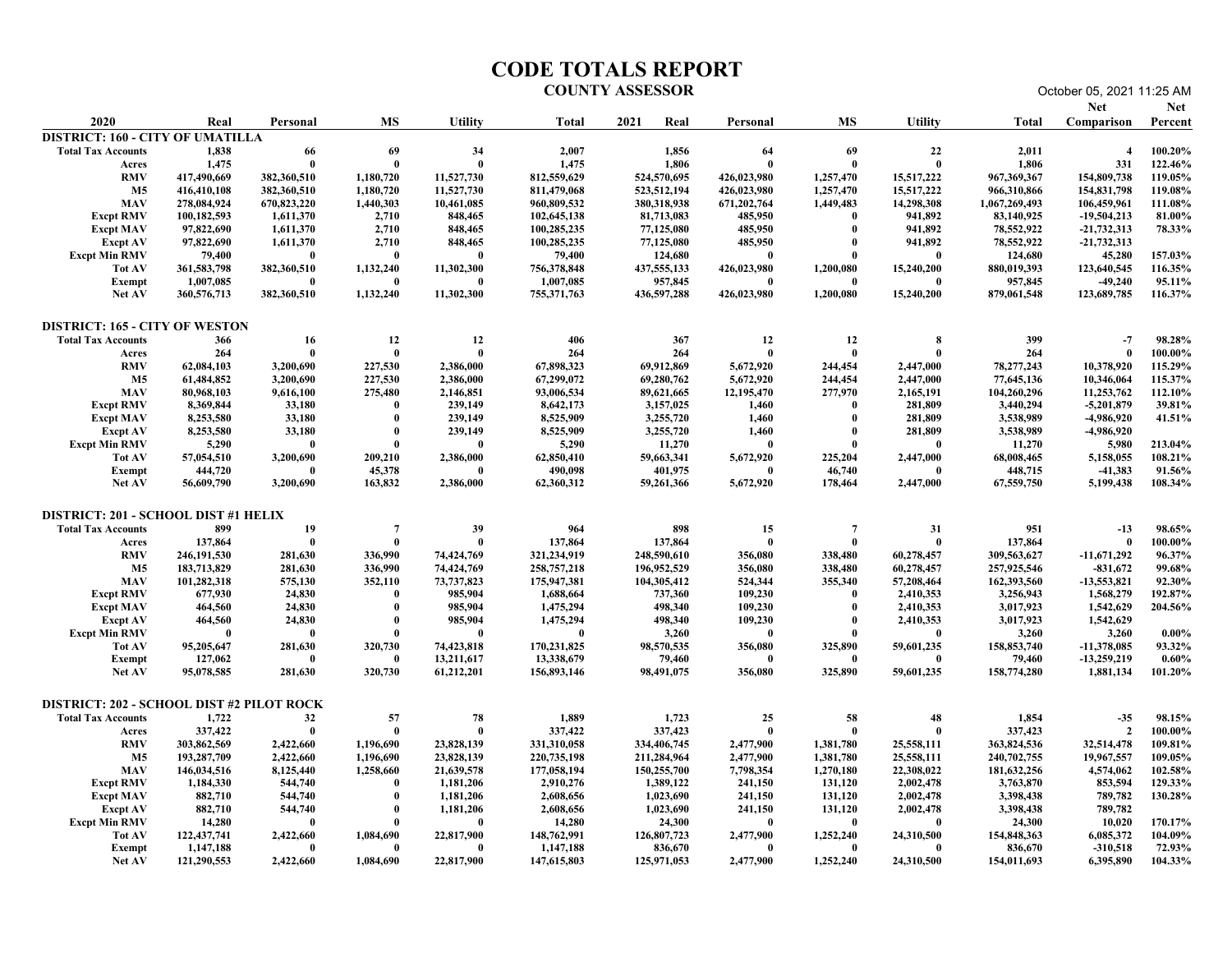|                                                                              |                                |                          |                          |                            |                                | <b>CODE TOTALS REPORT</b><br><b>COUNTY ASSESSOR</b> |                          |                           |                            |                                | October 05, 2021 11:26 AM               |                    |
|------------------------------------------------------------------------------|--------------------------------|--------------------------|--------------------------|----------------------------|--------------------------------|-----------------------------------------------------|--------------------------|---------------------------|----------------------------|--------------------------------|-----------------------------------------|--------------------|
| 2020                                                                         | Real                           | Personal                 | <b>MS</b>                | <b>Utility</b>             | Total                          | 2021<br>Real                                        | Personal                 | <b>MS</b>                 | <b>Utility</b>             | Total                          | <b>Net</b><br><b>Comparison</b> Percent | <b>Net</b>         |
| DISTRICT: 205 - SCHOOL DIST #5 ECHO<br><b>Total Tax Accounts</b>             | 880                            | <b>20</b>                | 33                       | 389                        | 1,322                          | 877                                                 | 20                       | 33                        | 112                        | 1,042                          | $-280$                                  | 78.82%             |
| Acres<br><b>RMV</b>                                                          | 134,893<br>304,466,810         | - 0<br>291,340           | - 0<br>1,247,397         | - 0<br>74,334,359          | 134,893<br>380,339,906         | 134,898<br>327,468,740                              | - 0<br>399,560           | $\mathbf{0}$<br>1,421,357 | - 0<br>81,907,635          | 134,898<br>411, 197, 292       | 6<br>30,857,386                         | 100.00%<br>108.11% |
| <b>M5</b>                                                                    | 223,572,915                    | 291,340                  | 1,247,397                | 74,334,359                 | 299,446,011                    | 239,511,951                                         | 399,560                  | 1,421,357                 | 81,907,635                 | 323,240,503                    | 23,794,492                              | 107.95%            |
| <b>MAV</b><br><b>Excpt RMV</b>                                               | 100,410,397<br>5,870,770       | 547,480<br>67,180        | 1,272,240<br>3,840       | 49,782,803<br>1,587,592    | 152,012,920<br>7,529,382       | 106,905,173<br>5,681,630                            | 608,796<br>139,960       | 1,369,170<br>73,020       | 76,281,451<br>1,921,651    | 185,164,590<br>7,816,261       | 33,151,670<br>286,879                   | 121.81%<br>103.81% |
| <b>Excpt MAV</b>                                                             | 4,010,080                      | 67,180                   | 3,840                    | 1,587,592                  | 5,668,692                      | 3,768,520                                           | 139,960                  | 73,020                    | 1,921,651                  | 5,903,151                      | 234,459                                 | 104.14%            |
| <b>Excpt AV</b><br><b>Excpt Min RMV</b>                                      | 4,010,080<br>25,060            | 67,180                   | 3,840<br>- 0             | 1,587,592<br>- 0           | 5,668,692<br>25,060            | 3,768,520<br>14,140                                 | 139,960                  | 73,020                    | 1,921,651<br>- 6           | 5,903,151<br>14,140            | 234,459<br>$-10,920$                    | 56.42%             |
| Tot AV<br>Exempt                                                             | 89,496,303<br>222,357          | 291,340                  | 1,170,007                | 51,307,760<br>4,137,963    | 142,265,410<br>4,360,320       | 94,803,554<br>285,120                               | 399,560<br>- 0           | 1,329,407                 | 53,837,620<br>3,948,841    | 150,370,141<br>4,233,961       | 8,104,731<br>$-126,359$                 | 105.70%<br>97.10%  |
| <b>Net AV</b>                                                                | 89,273,946                     | 291.340                  | 1,170,007                | 47,169,797                 | 137,905,090                    | 94,518,434                                          | 399,560                  | 1,329,407                 | 49,888,779                 | 146, 136, 180                  | 8,231,090                               | 105.97%            |
| DISTRICT: 206 - SCHOOL DIST #6 UMATILLA                                      |                                |                          |                          |                            |                                |                                                     |                          |                           |                            |                                |                                         |                    |
| <b>Total Tax Accounts</b>                                                    | 2,629                          | 115                      | 179                      | 74                         | 2,997                          | 2,646                                               | 113                      | 180                       | 50                         | 2,989                          | -8                                      | 99.73%             |
| Acres<br><b>RMV</b>                                                          | 10,215<br>641,225,401          | - 0<br>393,092,560       | - 0<br>3,249,610         | $\mathbf{0}$<br>41,859,078 | 10,215<br>1,079,426,649        | 10,362<br>762,797,448                               | - 0<br>437,676,050       | 3,451,680                 | 42, 431, 835               | 10,362<br>1,246,357,013        | 147<br>166,930,364                      | 101.44%<br>115.46% |
| M5                                                                           | 621,074,760                    | 393,092,560              | 3,249,610                | 41,859,078                 | 1,059,276,008                  | 740,445,847                                         | 437,676,050              | 3,451,680                 | 42,431,835                 | 1,224,005,412                  | 164,729,404                             | 115.55%            |
| <b>MAV</b><br><b>Excpt RMV</b>                                               | 451,271,714<br>106,017,101     | 703,076,200<br>4,369,810 | 3,614,663<br>8,550       | 34,570,995<br>6,616,175    | 1,192,533,572<br>117,011,636   | 560,699,814<br>83,020,065                           | 714,605,144<br>3,104,610 | 3,621,403<br>45,670       | 38,774,220<br>2,844,000    | 1,317,700,581<br>89,014,345    | 125, 167, 009<br>-27,997,291            | 110.50%<br>76.07%  |
| Excpt MAV<br><b>Excpt AV</b>                                                 | 102,128,080<br>102,128,080     | 4,369,810<br>4,369,810   | 8,550<br>8,550           | 6,616,175<br>6,616,175     | 113, 122, 615<br>113,122,615   | 78,398,350<br>78,398,350                            | 3,104,610<br>3,104,610   | 45,670<br>45,670          | 2,844,000<br>2,844,000     | 84,392,630<br>84,392,630       | -28,729,985<br>$-28,729,985$            | 74.60%             |
| <b>Excpt Min RMV</b>                                                         | 106,680                        |                          | - 0                      | - 0                        | 106,680                        | 140,870                                             |                          | - 0                       | - 0                        | 140,870                        | 34,190                                  | 132.05%            |
| <b>Tot AV</b><br>Exempt                                                      | 492,607,703<br>1,479,033       | 393,092,560              | 2,968,440<br>9,740       | 41,179,920<br>- 0          | 929,848,623<br>1,488,773       | 573,041,938<br>1,443,955                            | 437,676,050              | 3,118,060                 | 41,618,220<br>- 0          | 1,055,454,268<br>1,443,955     | 125,605,645<br>$-44,818$                | 113.51%<br>96.99%  |
| <b>Net AV</b>                                                                | 491,128,670                    | 393,092,560              | 2,958,700                | 41,179,920                 | 928,359,850                    | 571,597,983                                         | 437,676,050              | 3,118,060                 | 41,618,220                 | 1,054,010,313                  | 125,650,463                             | 113.53%            |
| <b>DISTRICT: 207 - SCHOOL DIST #7 MILTON FREEWATER</b>                       |                                |                          |                          |                            |                                |                                                     |                          |                           |                            |                                |                                         |                    |
| <b>Total Tax Accounts</b><br>Acres                                           | 5,779<br>175,347               | 170                      | 565<br>- 0               | 123<br>$\mathbf{0}$        | 6,637<br>175,347               | 5,761<br>175,375                                    | 148<br>- 0               | 564<br>-0                 | 81<br>$\mathbf{0}$         | 6,554<br>175,375               | $-83$<br>28                             | 98.75%<br>100.02%  |
| <b>RMV</b>                                                                   | 1,130,435,224                  | 17,068,900               | 13,287,819               | 125,504,220                | 1,286,296,163                  | 1,254,436,101                                       | 15,099,110               | 13,649,252                | 116,149,286                | 1,399,333,749                  | 113,037,586                             | 108.79%            |
| <b>M5</b><br><b>MAV</b>                                                      | 897,137,359<br>667,867,249     | 17,068,900<br>42,765,690 | 13,287,819<br>14,572,180 | 125,504,220<br>124,007,988 | 1,052,998,298<br>849,213,107   | 995,197,642<br>690,198,192                          | 15,099,110<br>64,724,686 | 13,649,252<br>14,865,660  | 116,149,286<br>113,417,900 | 1,140,095,290<br>883,206,438   | 87,096,992<br>33,993,331                | 108.27%<br>104.00% |
| <b>Excpt RMV</b><br><b>Excpt MAV</b>                                         | 10,334,708<br>7,981,390        | 5,037,610<br>5,037,610   | 242,910<br>242,910       | 1,588,951<br>1,588,951     | 17,204,179<br>14,850,861       | 19,226,657<br>13,440,490                            | 1,600,040<br>1,600,040   | 62,990<br>62,990          | 2,431,312<br>2,431,312     | 23,320,999<br>17,534,832       | 6,116,820<br>2,683,971                  | 135.55%<br>118.07% |
| Excpt AV                                                                     | 7,981,390                      | 5,037,610                | 242,910                  | 1,588,951                  | 14,850,861                     | 13,440,490                                          | 1,600,040                | 62,990                    | 2,431,312                  | 17,534,832                     | 2,683,971                               |                    |
| <b>Excpt Min RMV</b><br><b>Tot AV</b>                                        | 123,930<br>622,984,445         | - 0<br>17,068,900        | - 0<br>12,030,089        | - 0<br>125,456,402         | 123,930<br>777,539,836         | 144,780<br>653,305,270                              | 15,099,110               | - 0<br>12,380,832         | -0<br>115,842,375          | 144,780<br>796,627,587         | 20,850<br>19,087,751                    | 116.82%<br>102.45% |
| Exempt                                                                       | 2,248,073                      | - 0                      | 205,454                  | 30,435,123                 | 32,888,650                     | 2,060,595                                           | - 0                      | 235,755                   | 25, 224, 153               | 27,520,503                     | $-5,368,147$                            | 83.68%             |
| <b>Net AV</b>                                                                | 620,736,372                    | 17,068,900               | 11,824,635               | 95,021,279                 | 744,651,186                    | 651,244,675                                         | 15,099,110               | 12,145,077                | 90,618,222                 | 769,107,084                    | 24,455,898                              | 103.28%            |
| <b>DISTRICT: 208 - SCHOOL DIST #8 HERMISTON</b><br><b>Total Tax Accounts</b> | 9,495                          | 407                      | 947                      | 325                        | 11,174                         | 9,591                                               | 383                      | 944                       | 132                        | 11,050                         | $-124$                                  | 98.89%             |
| Acres                                                                        | 74,502                         |                          | - 0                      | - 0                        | 74,502                         | 74,675                                              | - 0                      | -0                        | - 0                        | 74,675                         | 174                                     | 100.23%            |
| <b>RMV</b><br><b>M5</b>                                                      | 2,543,977,437<br>2,392,665,490 | 49,459,060<br>49,459,060 | 20,040,970<br>20,040,970 | 573,458,110<br>573,458,110 | 3,186,935,577<br>3,035,623,630 | 2,821,841,669<br>2,650,801,374                      | 56,383,100<br>56,383,100 | 22,300,038<br>22,300,038  | 555,713,531<br>555,713,531 | 3,456,238,338<br>3,285,198,043 | 269,302,761<br>249,574,413              | 108.45%<br>108.22% |
| MAV                                                                          | 1,855,336,735                  | 152,469,938              | 20,625,920               | 517, 105, 167              | 2,545,537,760                  | 1,935,542,654                                       | 160,565,856              | 21,021,020                | 481,660,473                | 2,598,790,003                  | 53, 252, 243                            | 102.09%            |
| <b>Excpt RMV</b><br><b>Excpt MAV</b>                                         | 59,734,359<br>47,400,640       | 11,948,470<br>11,948,470 | 666,420<br>666,420       | 12,982,899<br>12,982,899   | 85, 332, 148<br>72,998,429     | 78,643,611<br>62,584,020                            | 13,460,250<br>13,460,250 | 1,247,610<br>1,247,610    | 20,997,717<br>20,997,717   | 114,349,188<br>98,289,597      | 29,017,040<br>25,291,168                | 134.00%<br>134.65% |
| <b>Excpt AV</b><br><b>Excpt Min RMV</b>                                      | 47,400,640<br>342,890          | 11,948,470               | 666,420<br>- 0           | 12,982,899<br>- 0          | 72,998,429<br>342,890          | 62,584,020<br>346,530                               | 13,460,250<br>- 0        | 1,247,610<br>- 0          | 20,997,717<br>-0           | 98,289,597<br>346,530          | 25,291,168<br>3,640                     | 101.06%            |
| Tot AV                                                                       | 1,711,224,065                  | 49,459,060               | 17,636,338               | 529,776,910                | 2,308,096,373                  | 1,799,126,456                                       | 56,383,100               | 19,341,566                | 502,732,400                | 2,377,583,522                  | 69,487,149                              | 103.01%            |
| Exempt<br><b>Net AV</b>                                                      | 7,354,956<br>1,703,869,109     | - 0<br>49,459,060        | 191,503<br>17,444,835    | 1,922,545<br>527,854,365   | 9,469,004<br>2,298,627,369     | 6,624,447<br>1,792,502,009                          | 56,383,100               | 163,705<br>19,177,861     | - 0<br>502,732,400         | 6,788,152<br>2,370,795,370     | $-2,680,852$<br>72,168,001              | 71.69%<br>103.14%  |
|                                                                              |                                |                          |                          |                            |                                |                                                     |                          |                           |                            |                                |                                         |                    |
|                                                                              |                                |                          |                          |                            |                                |                                                     |                          |                           |                            |                                |                                         |                    |
|                                                                              |                                |                          |                          |                            |                                |                                                     |                          |                           |                            |                                |                                         |                    |
|                                                                              |                                |                          |                          |                            |                                |                                                     |                          |                           |                            |                                |                                         |                    |
|                                                                              |                                |                          |                          |                            |                                |                                                     |                          |                           |                            |                                |                                         |                    |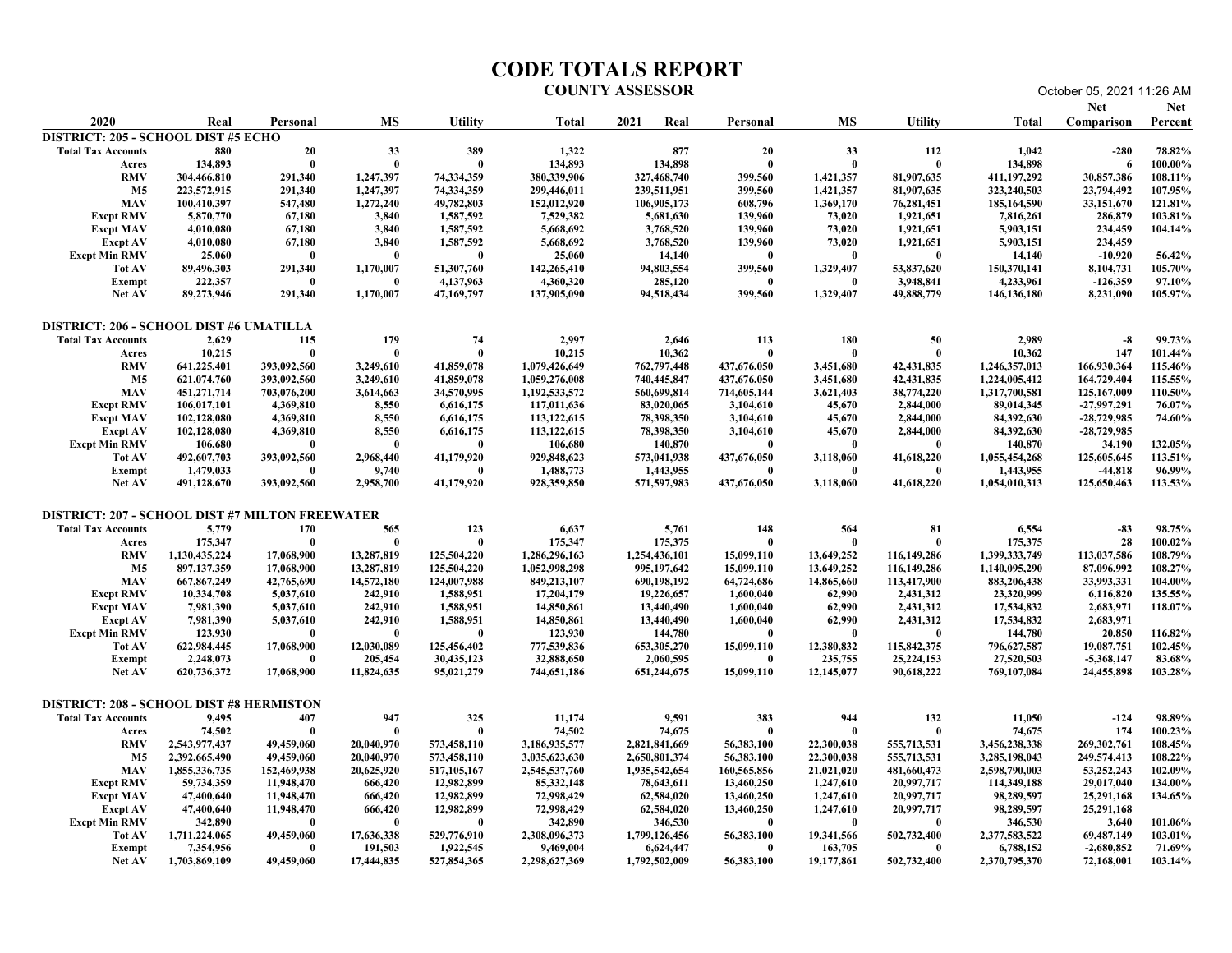|                                                                               |                                |                          |                           |                             |                                | <b>CODE TOTALS REPORT</b><br><b>COUNTY ASSESSOR</b> |                                       |                           |                            |                                | October 05, 2021 11:26 AM               |                    |
|-------------------------------------------------------------------------------|--------------------------------|--------------------------|---------------------------|-----------------------------|--------------------------------|-----------------------------------------------------|---------------------------------------|---------------------------|----------------------------|--------------------------------|-----------------------------------------|--------------------|
| 2020                                                                          | Real                           | Personal                 | <b>MS</b>                 | <b>Utility</b>              | Total                          | 2021<br>Real                                        | Personal                              | <b>MS</b>                 | <b>Utility</b>             | Total                          | <b>Net</b><br><b>Comparison</b> Percent | Net                |
| <b>DISTRICT: 216 - SCHOOL DIST #16 PENDLETON</b><br><b>Total Tax Accounts</b> | 10,271                         | 453                      | 430                       | 740                         | 11,894                         | 10,236                                              | 386                                   | 429                       | 384                        | 11,435                         | $-459$                                  | 96.14%             |
| Acres<br><b>RMV</b>                                                           | 313,517                        | - 0<br>38,982,280        | - 0<br>7,760,930          | $\mathbf{0}$<br>348,901,308 | 313,517                        | 311,157                                             | - 0                                   | $\mathbf{0}$              | - 0                        | 311,157                        | $-2,360$<br>146,264,302                 | 99.25%<br>106.03%  |
| M5                                                                            | 2,031,002,869<br>1,907,276,686 | 38,982,280               | 7,760,930                 | 348,901,308                 | 2,426,647,387<br>2,302,921,204 | 2,151,591,956<br>2,029,225,975                      | 38,903,940<br>38,903,940              | 8,571,579<br>8,571,579    | 373,844,214<br>373,844,214 | 2,572,911,689<br>2,450,545,708 | 147,624,504                             | 106.41%            |
| <b>MAV</b><br><b>Excpt RMV</b>                                                | 1,400,552,075<br>31,077,687    | 120,460,600<br>8,838,640 | 8,539,030<br>156,760      | 201,171,018<br>16,599,735   | 1,730,722,723<br>56,672,822    | 1,458,995,651<br>32,656,216                         | 219,413,088<br>6,496,690              | 8,718,460<br>276,480      | 196,685,889<br>14,618,401  | 1,883,813,088<br>54,047,787    | 153,090,365<br>$-2,625,035$             | 108.85%<br>95.37%  |
| <b>Excpt MAV</b><br><b>Excpt AV</b>                                           | 25,917,620<br>25,917,620       | 8,838,640<br>8,838,640   | 156,760<br>156,760        | 16,599,735<br>16,599,735    | 51, 512, 755<br>51, 512, 755   | 26,371,750<br>26,371,750                            | 6,496,690<br>6,496,690                | 276,480<br>276,480        | 14,618,401<br>14,618,401   | 47,763,321<br>47,763,321       | $-3,749,434$<br>$-3,749,434$            | 92.72%             |
| <b>Excpt Min RMV</b>                                                          | 528,410                        | - 0                      |                           |                             | 528,410                        | 1,642,420                                           |                                       |                           |                            | 1,642,420                      | 1,114,010                               | 310.82%            |
| <b>Tot AV</b><br><b>Exempt</b>                                                | 1,347,851,020<br>7,266,828     | 38,982,280               | 7,006,340<br>140,556      | 217,722,270                 | 1,611,561,910<br>7,407,384     | 1,398,651,388<br>6,525,084                          | 38,903,940                            | 7,496,179<br>130,100      | 211,315,730                | 1,656,367,237<br>6,655,184     | 44,805,327<br>$-752,200$                | 102.78%<br>89.85%  |
| <b>Net AV</b>                                                                 | 1,340,584,192                  | 38,982,280               | 6,865,784                 | 217,722,270                 | 1,604,154,526                  | 1,392,126,304                                       | 38,903,940                            | 7,366,079                 | 211,315,730                | 1,649,712,053                  | 45,557,527                              | 102.84%            |
| DISTRICT: 227 - SCHOOL DIST #7 M-F BOND                                       |                                |                          |                           |                             |                                |                                                     |                                       |                           |                            |                                |                                         |                    |
| <b>Total Tax Accounts</b><br>Acres                                            | 5,779<br>175,347               | 170<br>- 0               | 565<br>- 0                | 123<br>$\mathbf{0}$         | 6,637<br>175,347               | 5,761<br>175,375                                    | 148<br>$\mathbf{0}$                   | 564<br>$\mathbf{0}$       | 81                         | 6,554<br>175,375               | $-83$<br>28                             | 98.75%<br>100.02%  |
| <b>RMV</b><br><b>M5</b>                                                       | 1.130.435.224<br>897,137,359   | 17,068,900<br>17,068,900 | 13,287,819<br>13,287,819  | 125,504,220<br>125,504,220  | 1,286,296,163<br>1,052,998,298 | 1,254,436,101<br>995,197,642                        | 15,099,110<br>15,099,110              | 13,649,252<br>13,649,252  | 116,149,286<br>116,149,286 | 1,399,333,749<br>1,140,095,290 | 113,037,586<br>87,096,992               | 108.79%<br>108.27% |
| <b>MAV</b>                                                                    | 667,867,249                    | 42,765,690               | 14,572,180                | 124,007,988                 | 849,213,107                    | 690,198,192                                         | 64,724,686                            | 14,865,660                | 113,417,900                | 883,206,438                    | 33,993,331                              | 104.00%            |
| <b>Excpt RMV</b><br>Excpt MAV                                                 | 10,334,708<br>7,981,390        | 5,037,610<br>5,037,610   | 242,910<br>242,910        | 1,588,951<br>1,588,951      | 17,204,179<br>14,850,861       | 19,226,657<br>13,440,490                            | 1,600,040<br>1,600,040                | 62,990<br>62,990          | 2,431,312<br>2,431,312     | 23,320,999<br>17,534,832       | 6,116,820<br>2,683,971                  | 135.55%<br>118.07% |
| <b>Excpt AV</b><br><b>Excpt Min RMV</b>                                       | 7,981,390<br>123,930           | 5,037,610<br>- 0         | 242,910<br>- 0            | 1,588,951<br>- 0            | 14,850,861<br>123,930          | 13,440,490<br>144,780                               | 1,600,040                             | 62,990<br>$\mathbf{0}$    | 2,431,312<br>- 0           | 17,534,832<br>144,780          | 2,683,971<br>20,850                     | 116.82%            |
| <b>Tot AV</b>                                                                 | 622,984,445                    | 17,068,900<br>- 0        | 12,030,089                | 125,456,402                 | 777,539,836<br>32,888,650      | 653,305,270<br>2,060,595                            | 15,099,110                            | 12,380,832<br>235,755     | 115,842,375                | 796,627,587<br>27,520,503      | 19,087,751<br>$-5,368,147$              | 102.45%<br>83.68%  |
| Exempt<br><b>Net AV</b>                                                       | 2,248,073<br>620,736,372       | 17,068,900               | 205,454<br>11,824,635     | 30,435,123<br>95,021,279    | 744,651,186                    | 651,244,675                                         | 15,099,110                            | 12,145,077                | 25, 224, 153<br>90,618,222 | 769,107,084                    | 24,455,898                              | 103.28%            |
| DISTRICT: 229 - SCHOOL DIST #29 ATHENA WESTON                                 |                                |                          |                           |                             |                                |                                                     |                                       |                           |                            |                                |                                         |                    |
| <b>Total Tax Accounts</b>                                                     | 3,044                          | 46                       | 89                        | 319                         | 3,498                          | 3,019                                               | 40                                    | 88                        | 145                        | 3,292                          | $-206$                                  | 94.11%             |
| Acres<br><b>RMV</b>                                                           | 123,114<br>508,123,206         | - 0<br>5,661,290         | - 0<br>1,469,012          | $\mathbf{0}$<br>111,600,355 | 123,114<br>626,853,863         | 122,740<br>552,202,711                              | $\mathbf{0}$<br>8,219,410             | - 0<br>1,546,026          | 107,580,602                | 122,740<br>669,548,749         | $-374$<br>42,694,886                    | 99.70%<br>106.81%  |
| <b>M5</b><br><b>MAV</b>                                                       | 440,700,565<br>314, 117, 265   | 5,661,290<br>14,880,350  | 1,469,012<br>1,691,660    | 111,600,355<br>73,836,724   | 559, 431, 222<br>404,525,999   | 485,209,482<br>329,689,774                          | 8,219,410<br>17,617,034               | 1,546,026<br>1,710,140    | 107,580,602<br>61,260,230  | 602,555,520<br>410,277,178     | 43,124,298<br>5,751,179                 | 107.71%<br>101.42% |
| <b>Excpt RMV</b><br><b>Excpt MAV</b>                                          | 10,222,974<br>9,543,430        | 124,820<br>124,820       | 5,220<br>5,220            | 2,449,966<br>2,449,966      | 12,802,980<br>12,123,436       | 6,396,915<br>5,392,300                              | 326,670<br>326,670                    | $\mathbf{0}$              | 2,624,097<br>2,624,097     | 9,347,682<br>8,343,067         | $-3,455,298$<br>$-3,780,369$            | 73.01%<br>68.82%   |
| <b>Excpt AV</b>                                                               | 9,543,430                      | 124,820                  | 5,220                     | 2,449,966                   | 12,123,436                     | 5,392,300                                           | 326,670                               | $\mathbf{0}$              | 2,624,097                  | 8,343,067                      | $-3,780,369$                            |                    |
| <b>Excpt Min RMV</b><br>Tot AV                                                | 49,760<br>280,694,996          | - 0<br>5,661,290         | $\mathbf{0}$<br>1,310,843 | 75,977,159                  | 49,760<br>363,644,288          | 82,560<br>290,636,381                               | 8,219,410                             | 1,368,657                 | 63,866,746                 | 82,560<br>364,091,194          | 32,800<br>446,906                       | 165.92%<br>100.12% |
| <b>Exempt</b><br><b>Net AV</b>                                                | 1,146,804<br>279,548,192       | - 0<br>5,661,290         | 61,838<br>1,249,005       | 13,211,616<br>62,765,543    | 14,420,258<br>349,224,030      | 1,157,614<br>289,478,767                            | - 0<br>8,219,410                      | 60,990<br>1,307,667       | - 0<br>63,866,746          | 1,218,604<br>362,872,590       | $-13,201,654$<br>13,648,560             | 8.45%<br>103.91%   |
|                                                                               |                                |                          |                           |                             |                                |                                                     |                                       |                           |                            |                                |                                         |                    |
| DISTRICT: 261 - SCHOOL DIST #61 STANFIELD<br><b>Total Tax Accounts</b>        | 1,363                          | 57                       | 94                        | 291                         | 1,805                          | 1,363                                               | 56                                    | 94                        | 123                        | 1,636                          | $-169$                                  | 90.64%             |
| Acres<br><b>RMV</b>                                                           | 35,193<br>403,344,335          | - 0<br>17,039,620        | $\mathbf{0}$<br>1,715,126 | $\mathbf{0}$<br>306,558,906 | 35,193<br>728,657,987          | 35,213<br>432,234,413                               | $\overline{\mathbf{0}}$<br>17,605,740 | $\mathbf{0}$<br>1,802,173 | 370,707,366                | 35,213<br>822,349,692          | 20<br>93,691,705                        | 100.06%<br>112.86% |
| <b>M5</b>                                                                     | 331,020,590                    | 17,039,620               | 1,715,126                 | 306,558,906                 | 656,334,242                    | 348,671,835                                         | 17,605,740                            | 1,802,173                 | 370,707,366                | 738,787,114                    | 82,452,872                              | 112.56%            |
| <b>MAV</b><br><b>Excpt RMV</b>                                                | 244,860,956<br>13,371,251      | 126,455,740<br>4,149,670 | 1,868,370<br>- 0          | 109,829,694<br>3,193,894    | 483,014,760<br>20,714,815      | 253,353,040<br>16,662,135                           | 143,785,796<br>2,467,010              | 1,879,090<br>2,810        | 118,540,211<br>4,166,189   | 517, 558, 137<br>23,298,144    | 34,543,377<br>2,583,329                 | 107.15%<br>112.47% |
| <b>Excpt MAV</b><br><b>Excpt AV</b>                                           | 11,259,740<br>11,259,740       | 4,149,670<br>4,149,670   | -0                        | 3,193,894<br>3,193,894      | 18,603,304<br>18,603,304       | 14,293,650<br>14,293,650                            | 2,467,010<br>2,467,010                | 2,810<br>2,810            | 4,166,189<br>4,166,189     | 20,929,659<br>20,929,659       | 2,326,355<br>2,326,355                  | 112.51%            |
| <b>Excpt Min RMV</b>                                                          | 27,460                         |                          | $\mathbf{0}$              |                             | 27,460                         | 35,500                                              |                                       |                           |                            | 35,500                         | 8,040                                   | 129.28%            |
| Tot AV<br><b>Exempt</b>                                                       | 214,158,456<br>685,233         | 17,039,620               | 1,495,524<br>- 0          | 113,010,410                 | 345,704,010<br>685,233         | 223,013,195<br>654,380                              | 17,605,740                            | 1,547,794                 | 122,706,400                | 364,873,129<br>654,380         | 19,169,119<br>$-30,853$                 | 105.54%<br>95.50%  |
| <b>Net AV</b>                                                                 | 213,473,223                    | 17,039,620               | 1,495,524                 | 113,010,410                 | 345,018,777                    | 222,358,815                                         | 17,605,740                            | 1,547,794                 | 122,706,400                | 364,218,749                    | 19,199,972                              | 105.56%            |
|                                                                               |                                |                          |                           |                             |                                |                                                     |                                       |                           |                            |                                |                                         |                    |
|                                                                               |                                |                          |                           |                             |                                |                                                     |                                       |                           |                            |                                |                                         |                    |
|                                                                               |                                |                          |                           |                             |                                |                                                     |                                       |                           |                            |                                |                                         |                    |
|                                                                               |                                |                          |                           |                             |                                |                                                     |                                       |                           |                            |                                |                                         |                    |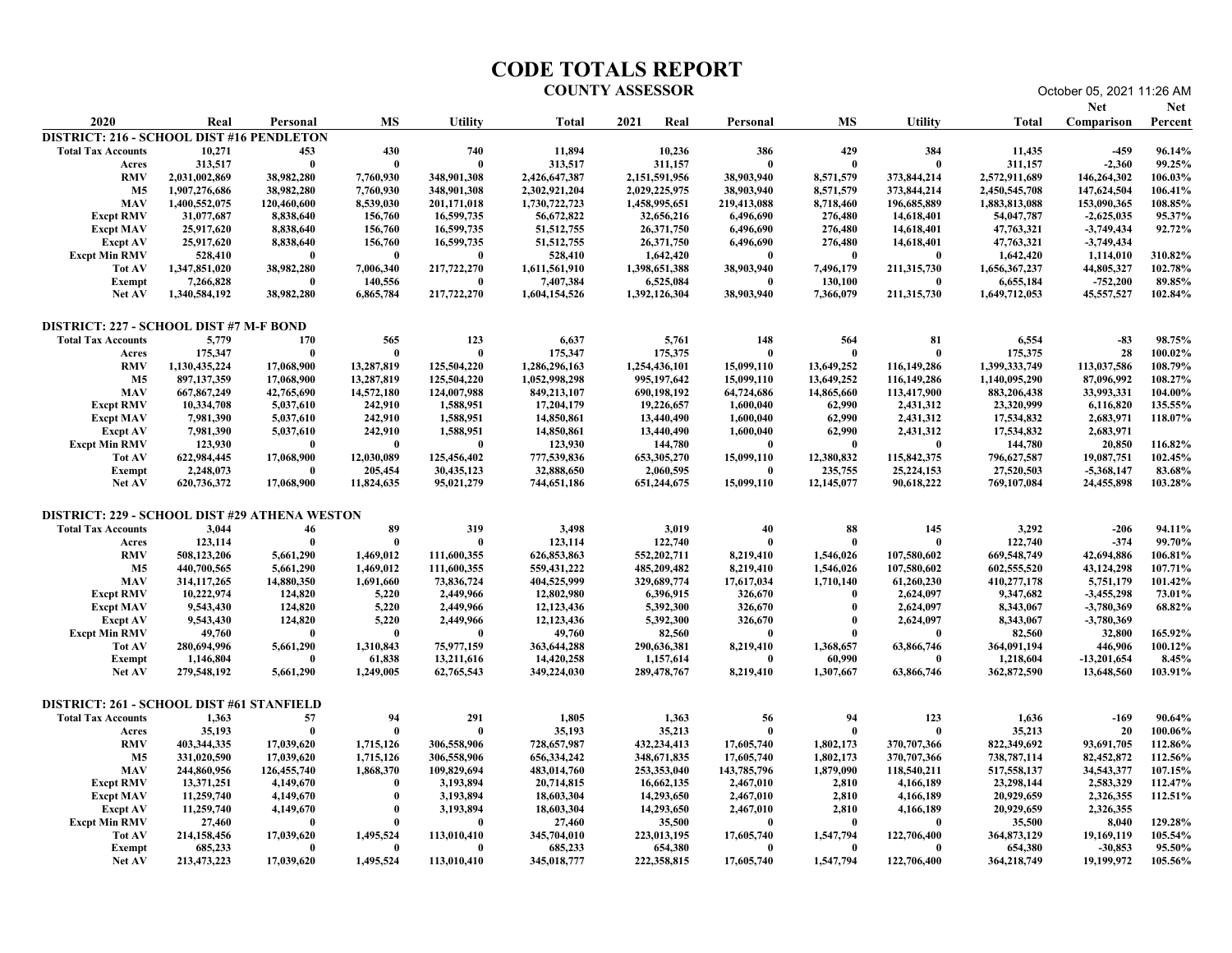| 2020<br><b>MS</b><br><b>Utility</b><br>MS<br><b>Utility</b><br>Real<br>Personal<br>2021<br>Real<br>Personal<br>Total<br>Total<br><b>Comparison</b> Percent<br>DISTRICT: 280 - SCHOOL DIST #80 UKIAH<br>688<br>737<br>688<br>29<br>99.59%<br><b>Total Tax Accounts</b><br>26<br>14<br>10<br>$\overline{7}$<br>734<br>$-3$<br>- 9<br>119,415<br>$\bf{0}$<br>119,415<br>119,415<br>$\theta$<br>$\mathbf{0}$<br>119,415<br>100.00%<br>$\mathbf{0}$<br>$\theta$<br>Acres<br>438,780<br>1,363,700<br>143,590<br><b>RMV</b><br>126,257,528<br>148,250<br>128,208,258<br>147,362,184<br>555,380<br>1,251,100<br>149, 312, 254<br>21,103,996<br>116.46%<br><b>M5</b><br>39,522,549<br>148,250<br>438,780<br>1,363,700<br>41, 473, 279<br>42,858,444<br>143,590<br>555,380<br>1,251,100<br>44,808,514<br>3,335,235<br>108.04%<br><b>MAV</b><br>865,330<br>25,446,637<br>358,190<br>1,309,411<br>27,979,568<br>26,281,912<br>884,116<br>362,220<br>1,196,324<br>28,724,572<br>745,004<br>102.66%<br><b>Excpt RMV</b><br>537,870<br>11,200<br>597,779<br>582,830<br>3,890<br>77,550<br>49,446<br>713,716<br>115,937<br>119.39%<br>- 0<br>48,709<br>77,550<br>126.83%<br><b>Excpt MAV</b><br>362,970<br>11,200<br>- 0<br>48,709<br>422,879<br>405,470<br>3,890<br>536,356<br>113,477<br>49,446<br><b>Excpt AV</b><br>362,970<br>11,200<br>$\overline{\mathbf{0}}$<br>48,709<br>422,879<br>405,470<br>3,890<br>77,550<br>536,356<br>113,477<br>49,446<br>8,950<br>216.71%<br><b>Excpt Min RMV</b><br>4,130<br>- 0<br>4,130<br>8,950<br>4,820<br>-0<br>- 0<br>-0<br>148,250<br>333,450<br>1,358,120<br>143,590<br>1,245,770<br>103.21%<br>Tot AV<br>20,081,737<br>21,921,557<br>20,812,005<br>424,060<br>22,625,425<br>703,868<br>50,865<br>27,228<br>78,093<br>52,262<br>28,045<br>80,307<br>2,214<br>102.84%<br>$\mathbf{0}$<br>- 0<br>- 0<br>Exempt<br>20,030,872<br>148,250<br>306,222<br>1,358,120<br>143,590<br>396,015<br>1,245,770<br>103.21%<br>Net AV<br>21,843,464<br>20,759,743<br>22,545,118<br>701,654<br>DISTRICT: 285 - SCHOOL DIST #5 ECHO BOND<br>33<br>389<br>1,322<br>877<br>20<br>33<br>112<br>$-280$<br>78.82%<br>880<br>20<br>1,042<br><b>Total Tax Accounts</b><br>$\overline{\mathbf{0}}$<br>$\theta$<br>134,893<br>134,893<br>134,898<br>134,898<br>100.00%<br>- 0<br>$\mathbf{0}$<br>$\mathbf{0}$<br>- 0<br>Acres<br>- 6<br>1,247,397<br><b>RMV</b><br>304,466,810<br>291,340<br>74,334,359<br>380,339,906<br>327,468,740<br>399,560<br>1,421,357<br>81,907,635<br>411,197,292<br>30,857,386<br>108.11%<br><b>M5</b><br>223,572,915<br>291,340<br>1,247,397<br>74,334,359<br>239,511,951<br>399,560<br>1,421,357<br>81,907,635<br>323,240,503<br>23,794,492<br>107.95%<br>299,446,011<br>1,272,240<br>49,782,803<br>608,796<br>1,369,170<br><b>MAV</b><br>100,410,397<br>547,480<br>152,012,920<br>106,905,173<br>76,281,451<br>185,164,590<br>33,151,670<br>121.81%<br><b>Excpt RMV</b><br>5,870,770<br>67,180<br>3,840<br>1,587,592<br>7,529,382<br>5,681,630<br>139,960<br>73,020<br>1,921,651<br>286,879<br>103.81%<br>7,816,261<br><b>Excpt MAV</b><br>4,010,080<br>67,180<br>3,840<br>1,587,592<br>5,668,692<br>3,768,520<br>139,960<br>73,020<br>1,921,651<br>5,903,151<br>234,459<br>104.14%<br>1,587,592<br><b>Excpt AV</b><br>4,010,080<br>67,180<br>3,840<br>5,668,692<br>3,768,520<br>139,960<br>73,020<br>1,921,651<br>5,903,151<br>234,459<br>56.42%<br><b>Excpt Min RMV</b><br>25,060<br>25,060<br>14,140<br>$-10,920$<br>- 0<br>$\mathbf{0}$<br>- 0<br>$\mathbf{0}$<br>- 0<br>14,140<br>Tot AV<br>89,496,303<br>291,340<br>1,170,007<br>51,307,760<br>142,265,410<br>94,803,554<br>399,560<br>1,329,407<br>53,837,620<br>150,370,141<br>8,104,731<br>105.70%<br>222,357<br>4,137,963<br>4,360,320<br>4,233,961<br>$-126,359$<br>97.10%<br>285,120<br>- 0<br>3,948,841<br>Exempt<br>- 0<br>291,340<br>1,170,007<br>399,560<br>1,329,407<br>105.97%<br>Net AV<br>89,273,946<br>47,169,797<br>137,905,090<br>94,518,434<br>49,888,779<br>146,136,180<br>8,231,090<br>DISTRICT: 286 - SCHOOL DIST #6 UMATILLA BOND<br>$-8$<br>99.73%<br>2,629<br>115<br>179<br>74<br>2,997<br>2,646<br>113<br>180<br>50<br>2,989<br><b>Total Tax Accounts</b><br>10,362<br>10,215<br>10,362<br>147<br>10,215<br>- 0<br>101.44%<br>- 0<br>$\mathbf{0}$<br>$\Omega$<br>$\mathbf{0}$<br>Acres<br><b>RMV</b><br>641,225,401<br>393,092,560<br>3,249,610<br>41,859,078<br>1,079,426,649<br>762,797,448<br>437,676,050<br>42, 431, 835<br>1,246,357,013<br>166,930,364<br>115.46%<br>3,451,680<br><b>M5</b><br>621,074,760<br>393,092,560<br>41,859,078<br>1,059,276,008<br>437,676,050<br>164,729,404<br>115.55%<br>3,249,610<br>740,445,847<br>3,451,680<br>42, 431, 835<br>1,224,005,412<br>MAV<br>110.50%<br>703,076,200<br>34,570,995<br>1,192,533,572<br>560,699,814<br>714,605,144<br>38,774,220<br>1,317,700,581<br>125,167,009<br>451,271,714<br>3,614,663<br>3,621,403<br><b>Excpt RMV</b><br>106,017,101<br>4,369,810<br>8,550<br>6,616,175<br>117,011,636<br>83,020,065<br>3,104,610<br>45,670<br>2,844,000<br>89,014,345<br>-27,997,291<br>76.07%<br><b>Excpt MAV</b><br>102,128,080<br>8,550<br>6,616,175<br>113, 122, 615<br>78,398,350<br>3,104,610<br>45,670<br>84,392,630<br>-28,729,985<br>74.60%<br>4,369,810<br>2,844,000<br>8,550<br>6,616,175<br>113, 122, 615<br>78,398,350<br>3,104,610<br>45,670<br>2,844,000<br>84,392,630<br>-28,729,985<br><b>Excpt AV</b><br>102,128,080<br>4,369,810<br>106,680<br>140,870<br>140,870<br>34,190<br>132.05%<br><b>Excpt Min RMV</b><br>106,680<br>- 0<br>$\mathbf{0}$<br>- 0<br>- 0<br>113.51%<br>Tot AV<br>492,607,703<br>393,092,560<br>2,968,440<br>41,179,920<br>929,848,623<br>573,041,938<br>437,676,050<br>3,118,060<br>41,618,220<br>1,055,454,268<br>125,605,645<br>96.99%<br>1,479,033<br>9,740<br>1,488,773<br>1,443,955<br>1,443,955<br>$-44,818$<br><b>Exempt</b><br>$\mathbf{0}$<br>- 0<br>$\mathbf{0}$<br>41,179,920<br>928,359,850<br>437,676,050<br>41,618,220<br>113.53%<br>Net AV<br>491,128,670<br>393,092,560<br>2,958,700<br>571,597,983<br>3,118,060<br>1,054,010,313<br>125,650,463<br>DISTRICT: 292 - SCHOOL DIST #61 STANFIELD BOND<br>1,363<br>57<br>94<br>291<br>1,805<br>1,363<br>56<br>94<br>123<br>1,636<br>-169<br>90.64%<br><b>Total Tax Accounts</b><br>$\mathbf{0}$<br>$\overline{0}$<br>35,213<br>35,213<br>35,193<br>$\mathbf{0}$<br>35,193<br>$\mathbf{0}$<br>- 0<br>20<br>100.06%<br>Acres<br><b>RMV</b><br>403,344,335<br>17,039,620<br>1,715,126<br>306,558,906<br>728,657,987<br>432,234,413<br>17,605,740<br>1,802,173<br>370,707,366<br>822,349,692<br>93,691,705<br>112.86%<br><b>M5</b><br>331,020,590<br>306,558,906<br>656,334,242<br>348,671,835<br>1,802,173<br>370,707,366<br>82,452,872<br>112.56%<br>17,039,620<br>1,715,126<br>17,605,740<br>738,787,114<br><b>MAV</b><br>244,860,956<br>126,455,740<br>1,868,370<br>109,829,694<br>483,014,760<br>253,353,040<br>143,785,796<br>1,879,090<br>118,540,211<br>517, 558, 137<br>34,543,377<br>107.15%<br>2,583,329<br>112.47%<br><b>Excpt RMV</b><br>13,371,251<br>4,149,670<br>3,193,894<br>20,714,815<br>16,662,135<br>2,467,010<br>2,810<br>4,166,189<br>23,298,144<br>- 0<br>112.51%<br><b>Excpt MAV</b><br>11,259,740<br>- 0<br>3,193,894<br>18,603,304<br>14,293,650<br>2,467,010<br>2,810<br>4,166,189<br>20,929,659<br>2,326,355<br>4,149,670<br>3,193,894<br>18,603,304<br>14,293,650<br>2,467,010<br>2,810<br>4,166,189<br>20,929,659<br>2,326,355<br><b>Excpt AV</b><br>11,259,740<br>4,149,670<br>35,500<br>129.28%<br><b>Excpt Min RMV</b><br>27,460<br>35,500<br>8,040<br>27,460<br>- 0<br>-0<br>-0<br>105.54%<br>Tot AV<br>214,158,456<br>1,495,524<br>113,010,410<br>345,704,010<br>223,013,195<br>17,605,740<br>1,547,794<br>122,706,400<br>364,873,129<br>19,169,119<br>17,039,620<br>654,380<br>654,380<br>$-30,853$<br>95.50%<br>Exempt<br>685,233<br>685,233<br>- 0<br>- 0<br>-0<br>- 0<br>222,358,815<br>17,605,740<br>1,547,794<br>122,706,400<br>Net AV<br>213,473,223<br>17,039,620<br>1,495,524<br>113,010,410<br>345,018,777<br>364,218,749<br>19,199,972<br>105.56% |  |  |  | <b>CODE TOTALS REPORT</b><br><b>COUNTY ASSESSOR</b> |  |  | October 05, 2021 11:26 AM |            |
|---------------------------------------------------------------------------------------------------------------------------------------------------------------------------------------------------------------------------------------------------------------------------------------------------------------------------------------------------------------------------------------------------------------------------------------------------------------------------------------------------------------------------------------------------------------------------------------------------------------------------------------------------------------------------------------------------------------------------------------------------------------------------------------------------------------------------------------------------------------------------------------------------------------------------------------------------------------------------------------------------------------------------------------------------------------------------------------------------------------------------------------------------------------------------------------------------------------------------------------------------------------------------------------------------------------------------------------------------------------------------------------------------------------------------------------------------------------------------------------------------------------------------------------------------------------------------------------------------------------------------------------------------------------------------------------------------------------------------------------------------------------------------------------------------------------------------------------------------------------------------------------------------------------------------------------------------------------------------------------------------------------------------------------------------------------------------------------------------------------------------------------------------------------------------------------------------------------------------------------------------------------------------------------------------------------------------------------------------------------------------------------------------------------------------------------------------------------------------------------------------------------------------------------------------------------------------------------------------------------------------------------------------------------------------------------------------------------------------------------------------------------------------------------------------------------------------------------------------------------------------------------------------------------------------------------------------------------------------------------------------------------------------------------------------------------------------------------------------------------------------------------------------------------------------------------------------------------------------------------------------------------------------------------------------------------------------------------------------------------------------------------------------------------------------------------------------------------------------------------------------------------------------------------------------------------------------------------------------------------------------------------------------------------------------------------------------------------------------------------------------------------------------------------------------------------------------------------------------------------------------------------------------------------------------------------------------------------------------------------------------------------------------------------------------------------------------------------------------------------------------------------------------------------------------------------------------------------------------------------------------------------------------------------------------------------------------------------------------------------------------------------------------------------------------------------------------------------------------------------------------------------------------------------------------------------------------------------------------------------------------------------------------------------------------------------------------------------------------------------------------------------------------------------------------------------------------------------------------------------------------------------------------------------------------------------------------------------------------------------------------------------------------------------------------------------------------------------------------------------------------------------------------------------------------------------------------------------------------------------------------------------------------------------------------------------------------------------------------------------------------------------------------------------------------------------------------------------------------------------------------------------------------------------------------------------------------------------------------------------------------------------------------------------------------------------------------------------------------------------------------------------------------------------------------------------------------------------------------------------------------------------------------------------------------------------------------------------------------------------------------------------------------------------------------------------------------------------------------------------------------------------------------------------------------------------------------------------------------------------------------------------------------------------------------------------------------------------------------------------------------------------------------------------------------------------------------------------------------------------------------------------------------------------------------------------------------------------------------------------------------------------------------------------------------------------------------------------------------------------------------------------------------------------------------------------------------------------------------------------------------------------------------------------------------------------------------------------------------------------------------------------------------------------------------------------------------------------------------------------------------------------------------------------------------------------------------------------------------------------------------------------------------------------------------------------------------------------------------------------------------------------------------------------------------------------------------------------------------------------------------------------------------------------------------------------------------------------------------------------------------------------------------------------------------------------------------------------------------------------------------------------------------------------------------------------------------------------------------------------------------------------------------------------------------------------------------------------------------------------------------------------------------------------------------------------------|--|--|--|-----------------------------------------------------|--|--|---------------------------|------------|
|                                                                                                                                                                                                                                                                                                                                                                                                                                                                                                                                                                                                                                                                                                                                                                                                                                                                                                                                                                                                                                                                                                                                                                                                                                                                                                                                                                                                                                                                                                                                                                                                                                                                                                                                                                                                                                                                                                                                                                                                                                                                                                                                                                                                                                                                                                                                                                                                                                                                                                                                                                                                                                                                                                                                                                                                                                                                                                                                                                                                                                                                                                                                                                                                                                                                                                                                                                                                                                                                                                                                                                                                                                                                                                                                                                                                                                                                                                                                                                                                                                                                                                                                                                                                                                                                                                                                                                                                                                                                                                                                                                                                                                                                                                                                                                                                                                                                                                                                                                                                                                                                                                                                                                                                                                                                                                                                                                                                                                                                                                                                                                                                                                                                                                                                                                                                                                                                                                                                                                                                                                                                                                                                                                                                                                                                                                                                                                                                                                                                                                                                                                                                                                                                                                                                                                                                                                                                                                                                                                                                                                                                                                                                                                                                                                                                                                                                                                                                                                                                                                                                                                                                                                                                                                                                                                                                                                                                                                                                                                                                                                                                     |  |  |  |                                                     |  |  | <b>Net</b>                | <b>Net</b> |
|                                                                                                                                                                                                                                                                                                                                                                                                                                                                                                                                                                                                                                                                                                                                                                                                                                                                                                                                                                                                                                                                                                                                                                                                                                                                                                                                                                                                                                                                                                                                                                                                                                                                                                                                                                                                                                                                                                                                                                                                                                                                                                                                                                                                                                                                                                                                                                                                                                                                                                                                                                                                                                                                                                                                                                                                                                                                                                                                                                                                                                                                                                                                                                                                                                                                                                                                                                                                                                                                                                                                                                                                                                                                                                                                                                                                                                                                                                                                                                                                                                                                                                                                                                                                                                                                                                                                                                                                                                                                                                                                                                                                                                                                                                                                                                                                                                                                                                                                                                                                                                                                                                                                                                                                                                                                                                                                                                                                                                                                                                                                                                                                                                                                                                                                                                                                                                                                                                                                                                                                                                                                                                                                                                                                                                                                                                                                                                                                                                                                                                                                                                                                                                                                                                                                                                                                                                                                                                                                                                                                                                                                                                                                                                                                                                                                                                                                                                                                                                                                                                                                                                                                                                                                                                                                                                                                                                                                                                                                                                                                                                                                     |  |  |  |                                                     |  |  |                           |            |
|                                                                                                                                                                                                                                                                                                                                                                                                                                                                                                                                                                                                                                                                                                                                                                                                                                                                                                                                                                                                                                                                                                                                                                                                                                                                                                                                                                                                                                                                                                                                                                                                                                                                                                                                                                                                                                                                                                                                                                                                                                                                                                                                                                                                                                                                                                                                                                                                                                                                                                                                                                                                                                                                                                                                                                                                                                                                                                                                                                                                                                                                                                                                                                                                                                                                                                                                                                                                                                                                                                                                                                                                                                                                                                                                                                                                                                                                                                                                                                                                                                                                                                                                                                                                                                                                                                                                                                                                                                                                                                                                                                                                                                                                                                                                                                                                                                                                                                                                                                                                                                                                                                                                                                                                                                                                                                                                                                                                                                                                                                                                                                                                                                                                                                                                                                                                                                                                                                                                                                                                                                                                                                                                                                                                                                                                                                                                                                                                                                                                                                                                                                                                                                                                                                                                                                                                                                                                                                                                                                                                                                                                                                                                                                                                                                                                                                                                                                                                                                                                                                                                                                                                                                                                                                                                                                                                                                                                                                                                                                                                                                                                     |  |  |  |                                                     |  |  |                           |            |
|                                                                                                                                                                                                                                                                                                                                                                                                                                                                                                                                                                                                                                                                                                                                                                                                                                                                                                                                                                                                                                                                                                                                                                                                                                                                                                                                                                                                                                                                                                                                                                                                                                                                                                                                                                                                                                                                                                                                                                                                                                                                                                                                                                                                                                                                                                                                                                                                                                                                                                                                                                                                                                                                                                                                                                                                                                                                                                                                                                                                                                                                                                                                                                                                                                                                                                                                                                                                                                                                                                                                                                                                                                                                                                                                                                                                                                                                                                                                                                                                                                                                                                                                                                                                                                                                                                                                                                                                                                                                                                                                                                                                                                                                                                                                                                                                                                                                                                                                                                                                                                                                                                                                                                                                                                                                                                                                                                                                                                                                                                                                                                                                                                                                                                                                                                                                                                                                                                                                                                                                                                                                                                                                                                                                                                                                                                                                                                                                                                                                                                                                                                                                                                                                                                                                                                                                                                                                                                                                                                                                                                                                                                                                                                                                                                                                                                                                                                                                                                                                                                                                                                                                                                                                                                                                                                                                                                                                                                                                                                                                                                                                     |  |  |  |                                                     |  |  |                           |            |
|                                                                                                                                                                                                                                                                                                                                                                                                                                                                                                                                                                                                                                                                                                                                                                                                                                                                                                                                                                                                                                                                                                                                                                                                                                                                                                                                                                                                                                                                                                                                                                                                                                                                                                                                                                                                                                                                                                                                                                                                                                                                                                                                                                                                                                                                                                                                                                                                                                                                                                                                                                                                                                                                                                                                                                                                                                                                                                                                                                                                                                                                                                                                                                                                                                                                                                                                                                                                                                                                                                                                                                                                                                                                                                                                                                                                                                                                                                                                                                                                                                                                                                                                                                                                                                                                                                                                                                                                                                                                                                                                                                                                                                                                                                                                                                                                                                                                                                                                                                                                                                                                                                                                                                                                                                                                                                                                                                                                                                                                                                                                                                                                                                                                                                                                                                                                                                                                                                                                                                                                                                                                                                                                                                                                                                                                                                                                                                                                                                                                                                                                                                                                                                                                                                                                                                                                                                                                                                                                                                                                                                                                                                                                                                                                                                                                                                                                                                                                                                                                                                                                                                                                                                                                                                                                                                                                                                                                                                                                                                                                                                                                     |  |  |  |                                                     |  |  |                           |            |
|                                                                                                                                                                                                                                                                                                                                                                                                                                                                                                                                                                                                                                                                                                                                                                                                                                                                                                                                                                                                                                                                                                                                                                                                                                                                                                                                                                                                                                                                                                                                                                                                                                                                                                                                                                                                                                                                                                                                                                                                                                                                                                                                                                                                                                                                                                                                                                                                                                                                                                                                                                                                                                                                                                                                                                                                                                                                                                                                                                                                                                                                                                                                                                                                                                                                                                                                                                                                                                                                                                                                                                                                                                                                                                                                                                                                                                                                                                                                                                                                                                                                                                                                                                                                                                                                                                                                                                                                                                                                                                                                                                                                                                                                                                                                                                                                                                                                                                                                                                                                                                                                                                                                                                                                                                                                                                                                                                                                                                                                                                                                                                                                                                                                                                                                                                                                                                                                                                                                                                                                                                                                                                                                                                                                                                                                                                                                                                                                                                                                                                                                                                                                                                                                                                                                                                                                                                                                                                                                                                                                                                                                                                                                                                                                                                                                                                                                                                                                                                                                                                                                                                                                                                                                                                                                                                                                                                                                                                                                                                                                                                                                     |  |  |  |                                                     |  |  |                           |            |
|                                                                                                                                                                                                                                                                                                                                                                                                                                                                                                                                                                                                                                                                                                                                                                                                                                                                                                                                                                                                                                                                                                                                                                                                                                                                                                                                                                                                                                                                                                                                                                                                                                                                                                                                                                                                                                                                                                                                                                                                                                                                                                                                                                                                                                                                                                                                                                                                                                                                                                                                                                                                                                                                                                                                                                                                                                                                                                                                                                                                                                                                                                                                                                                                                                                                                                                                                                                                                                                                                                                                                                                                                                                                                                                                                                                                                                                                                                                                                                                                                                                                                                                                                                                                                                                                                                                                                                                                                                                                                                                                                                                                                                                                                                                                                                                                                                                                                                                                                                                                                                                                                                                                                                                                                                                                                                                                                                                                                                                                                                                                                                                                                                                                                                                                                                                                                                                                                                                                                                                                                                                                                                                                                                                                                                                                                                                                                                                                                                                                                                                                                                                                                                                                                                                                                                                                                                                                                                                                                                                                                                                                                                                                                                                                                                                                                                                                                                                                                                                                                                                                                                                                                                                                                                                                                                                                                                                                                                                                                                                                                                                                     |  |  |  |                                                     |  |  |                           |            |
|                                                                                                                                                                                                                                                                                                                                                                                                                                                                                                                                                                                                                                                                                                                                                                                                                                                                                                                                                                                                                                                                                                                                                                                                                                                                                                                                                                                                                                                                                                                                                                                                                                                                                                                                                                                                                                                                                                                                                                                                                                                                                                                                                                                                                                                                                                                                                                                                                                                                                                                                                                                                                                                                                                                                                                                                                                                                                                                                                                                                                                                                                                                                                                                                                                                                                                                                                                                                                                                                                                                                                                                                                                                                                                                                                                                                                                                                                                                                                                                                                                                                                                                                                                                                                                                                                                                                                                                                                                                                                                                                                                                                                                                                                                                                                                                                                                                                                                                                                                                                                                                                                                                                                                                                                                                                                                                                                                                                                                                                                                                                                                                                                                                                                                                                                                                                                                                                                                                                                                                                                                                                                                                                                                                                                                                                                                                                                                                                                                                                                                                                                                                                                                                                                                                                                                                                                                                                                                                                                                                                                                                                                                                                                                                                                                                                                                                                                                                                                                                                                                                                                                                                                                                                                                                                                                                                                                                                                                                                                                                                                                                                     |  |  |  |                                                     |  |  |                           |            |
|                                                                                                                                                                                                                                                                                                                                                                                                                                                                                                                                                                                                                                                                                                                                                                                                                                                                                                                                                                                                                                                                                                                                                                                                                                                                                                                                                                                                                                                                                                                                                                                                                                                                                                                                                                                                                                                                                                                                                                                                                                                                                                                                                                                                                                                                                                                                                                                                                                                                                                                                                                                                                                                                                                                                                                                                                                                                                                                                                                                                                                                                                                                                                                                                                                                                                                                                                                                                                                                                                                                                                                                                                                                                                                                                                                                                                                                                                                                                                                                                                                                                                                                                                                                                                                                                                                                                                                                                                                                                                                                                                                                                                                                                                                                                                                                                                                                                                                                                                                                                                                                                                                                                                                                                                                                                                                                                                                                                                                                                                                                                                                                                                                                                                                                                                                                                                                                                                                                                                                                                                                                                                                                                                                                                                                                                                                                                                                                                                                                                                                                                                                                                                                                                                                                                                                                                                                                                                                                                                                                                                                                                                                                                                                                                                                                                                                                                                                                                                                                                                                                                                                                                                                                                                                                                                                                                                                                                                                                                                                                                                                                                     |  |  |  |                                                     |  |  |                           |            |
|                                                                                                                                                                                                                                                                                                                                                                                                                                                                                                                                                                                                                                                                                                                                                                                                                                                                                                                                                                                                                                                                                                                                                                                                                                                                                                                                                                                                                                                                                                                                                                                                                                                                                                                                                                                                                                                                                                                                                                                                                                                                                                                                                                                                                                                                                                                                                                                                                                                                                                                                                                                                                                                                                                                                                                                                                                                                                                                                                                                                                                                                                                                                                                                                                                                                                                                                                                                                                                                                                                                                                                                                                                                                                                                                                                                                                                                                                                                                                                                                                                                                                                                                                                                                                                                                                                                                                                                                                                                                                                                                                                                                                                                                                                                                                                                                                                                                                                                                                                                                                                                                                                                                                                                                                                                                                                                                                                                                                                                                                                                                                                                                                                                                                                                                                                                                                                                                                                                                                                                                                                                                                                                                                                                                                                                                                                                                                                                                                                                                                                                                                                                                                                                                                                                                                                                                                                                                                                                                                                                                                                                                                                                                                                                                                                                                                                                                                                                                                                                                                                                                                                                                                                                                                                                                                                                                                                                                                                                                                                                                                                                                     |  |  |  |                                                     |  |  |                           |            |
|                                                                                                                                                                                                                                                                                                                                                                                                                                                                                                                                                                                                                                                                                                                                                                                                                                                                                                                                                                                                                                                                                                                                                                                                                                                                                                                                                                                                                                                                                                                                                                                                                                                                                                                                                                                                                                                                                                                                                                                                                                                                                                                                                                                                                                                                                                                                                                                                                                                                                                                                                                                                                                                                                                                                                                                                                                                                                                                                                                                                                                                                                                                                                                                                                                                                                                                                                                                                                                                                                                                                                                                                                                                                                                                                                                                                                                                                                                                                                                                                                                                                                                                                                                                                                                                                                                                                                                                                                                                                                                                                                                                                                                                                                                                                                                                                                                                                                                                                                                                                                                                                                                                                                                                                                                                                                                                                                                                                                                                                                                                                                                                                                                                                                                                                                                                                                                                                                                                                                                                                                                                                                                                                                                                                                                                                                                                                                                                                                                                                                                                                                                                                                                                                                                                                                                                                                                                                                                                                                                                                                                                                                                                                                                                                                                                                                                                                                                                                                                                                                                                                                                                                                                                                                                                                                                                                                                                                                                                                                                                                                                                                     |  |  |  |                                                     |  |  |                           |            |
|                                                                                                                                                                                                                                                                                                                                                                                                                                                                                                                                                                                                                                                                                                                                                                                                                                                                                                                                                                                                                                                                                                                                                                                                                                                                                                                                                                                                                                                                                                                                                                                                                                                                                                                                                                                                                                                                                                                                                                                                                                                                                                                                                                                                                                                                                                                                                                                                                                                                                                                                                                                                                                                                                                                                                                                                                                                                                                                                                                                                                                                                                                                                                                                                                                                                                                                                                                                                                                                                                                                                                                                                                                                                                                                                                                                                                                                                                                                                                                                                                                                                                                                                                                                                                                                                                                                                                                                                                                                                                                                                                                                                                                                                                                                                                                                                                                                                                                                                                                                                                                                                                                                                                                                                                                                                                                                                                                                                                                                                                                                                                                                                                                                                                                                                                                                                                                                                                                                                                                                                                                                                                                                                                                                                                                                                                                                                                                                                                                                                                                                                                                                                                                                                                                                                                                                                                                                                                                                                                                                                                                                                                                                                                                                                                                                                                                                                                                                                                                                                                                                                                                                                                                                                                                                                                                                                                                                                                                                                                                                                                                                                     |  |  |  |                                                     |  |  |                           |            |
|                                                                                                                                                                                                                                                                                                                                                                                                                                                                                                                                                                                                                                                                                                                                                                                                                                                                                                                                                                                                                                                                                                                                                                                                                                                                                                                                                                                                                                                                                                                                                                                                                                                                                                                                                                                                                                                                                                                                                                                                                                                                                                                                                                                                                                                                                                                                                                                                                                                                                                                                                                                                                                                                                                                                                                                                                                                                                                                                                                                                                                                                                                                                                                                                                                                                                                                                                                                                                                                                                                                                                                                                                                                                                                                                                                                                                                                                                                                                                                                                                                                                                                                                                                                                                                                                                                                                                                                                                                                                                                                                                                                                                                                                                                                                                                                                                                                                                                                                                                                                                                                                                                                                                                                                                                                                                                                                                                                                                                                                                                                                                                                                                                                                                                                                                                                                                                                                                                                                                                                                                                                                                                                                                                                                                                                                                                                                                                                                                                                                                                                                                                                                                                                                                                                                                                                                                                                                                                                                                                                                                                                                                                                                                                                                                                                                                                                                                                                                                                                                                                                                                                                                                                                                                                                                                                                                                                                                                                                                                                                                                                                                     |  |  |  |                                                     |  |  |                           |            |
|                                                                                                                                                                                                                                                                                                                                                                                                                                                                                                                                                                                                                                                                                                                                                                                                                                                                                                                                                                                                                                                                                                                                                                                                                                                                                                                                                                                                                                                                                                                                                                                                                                                                                                                                                                                                                                                                                                                                                                                                                                                                                                                                                                                                                                                                                                                                                                                                                                                                                                                                                                                                                                                                                                                                                                                                                                                                                                                                                                                                                                                                                                                                                                                                                                                                                                                                                                                                                                                                                                                                                                                                                                                                                                                                                                                                                                                                                                                                                                                                                                                                                                                                                                                                                                                                                                                                                                                                                                                                                                                                                                                                                                                                                                                                                                                                                                                                                                                                                                                                                                                                                                                                                                                                                                                                                                                                                                                                                                                                                                                                                                                                                                                                                                                                                                                                                                                                                                                                                                                                                                                                                                                                                                                                                                                                                                                                                                                                                                                                                                                                                                                                                                                                                                                                                                                                                                                                                                                                                                                                                                                                                                                                                                                                                                                                                                                                                                                                                                                                                                                                                                                                                                                                                                                                                                                                                                                                                                                                                                                                                                                                     |  |  |  |                                                     |  |  |                           |            |
|                                                                                                                                                                                                                                                                                                                                                                                                                                                                                                                                                                                                                                                                                                                                                                                                                                                                                                                                                                                                                                                                                                                                                                                                                                                                                                                                                                                                                                                                                                                                                                                                                                                                                                                                                                                                                                                                                                                                                                                                                                                                                                                                                                                                                                                                                                                                                                                                                                                                                                                                                                                                                                                                                                                                                                                                                                                                                                                                                                                                                                                                                                                                                                                                                                                                                                                                                                                                                                                                                                                                                                                                                                                                                                                                                                                                                                                                                                                                                                                                                                                                                                                                                                                                                                                                                                                                                                                                                                                                                                                                                                                                                                                                                                                                                                                                                                                                                                                                                                                                                                                                                                                                                                                                                                                                                                                                                                                                                                                                                                                                                                                                                                                                                                                                                                                                                                                                                                                                                                                                                                                                                                                                                                                                                                                                                                                                                                                                                                                                                                                                                                                                                                                                                                                                                                                                                                                                                                                                                                                                                                                                                                                                                                                                                                                                                                                                                                                                                                                                                                                                                                                                                                                                                                                                                                                                                                                                                                                                                                                                                                                                     |  |  |  |                                                     |  |  |                           |            |
|                                                                                                                                                                                                                                                                                                                                                                                                                                                                                                                                                                                                                                                                                                                                                                                                                                                                                                                                                                                                                                                                                                                                                                                                                                                                                                                                                                                                                                                                                                                                                                                                                                                                                                                                                                                                                                                                                                                                                                                                                                                                                                                                                                                                                                                                                                                                                                                                                                                                                                                                                                                                                                                                                                                                                                                                                                                                                                                                                                                                                                                                                                                                                                                                                                                                                                                                                                                                                                                                                                                                                                                                                                                                                                                                                                                                                                                                                                                                                                                                                                                                                                                                                                                                                                                                                                                                                                                                                                                                                                                                                                                                                                                                                                                                                                                                                                                                                                                                                                                                                                                                                                                                                                                                                                                                                                                                                                                                                                                                                                                                                                                                                                                                                                                                                                                                                                                                                                                                                                                                                                                                                                                                                                                                                                                                                                                                                                                                                                                                                                                                                                                                                                                                                                                                                                                                                                                                                                                                                                                                                                                                                                                                                                                                                                                                                                                                                                                                                                                                                                                                                                                                                                                                                                                                                                                                                                                                                                                                                                                                                                                                     |  |  |  |                                                     |  |  |                           |            |
|                                                                                                                                                                                                                                                                                                                                                                                                                                                                                                                                                                                                                                                                                                                                                                                                                                                                                                                                                                                                                                                                                                                                                                                                                                                                                                                                                                                                                                                                                                                                                                                                                                                                                                                                                                                                                                                                                                                                                                                                                                                                                                                                                                                                                                                                                                                                                                                                                                                                                                                                                                                                                                                                                                                                                                                                                                                                                                                                                                                                                                                                                                                                                                                                                                                                                                                                                                                                                                                                                                                                                                                                                                                                                                                                                                                                                                                                                                                                                                                                                                                                                                                                                                                                                                                                                                                                                                                                                                                                                                                                                                                                                                                                                                                                                                                                                                                                                                                                                                                                                                                                                                                                                                                                                                                                                                                                                                                                                                                                                                                                                                                                                                                                                                                                                                                                                                                                                                                                                                                                                                                                                                                                                                                                                                                                                                                                                                                                                                                                                                                                                                                                                                                                                                                                                                                                                                                                                                                                                                                                                                                                                                                                                                                                                                                                                                                                                                                                                                                                                                                                                                                                                                                                                                                                                                                                                                                                                                                                                                                                                                                                     |  |  |  |                                                     |  |  |                           |            |
|                                                                                                                                                                                                                                                                                                                                                                                                                                                                                                                                                                                                                                                                                                                                                                                                                                                                                                                                                                                                                                                                                                                                                                                                                                                                                                                                                                                                                                                                                                                                                                                                                                                                                                                                                                                                                                                                                                                                                                                                                                                                                                                                                                                                                                                                                                                                                                                                                                                                                                                                                                                                                                                                                                                                                                                                                                                                                                                                                                                                                                                                                                                                                                                                                                                                                                                                                                                                                                                                                                                                                                                                                                                                                                                                                                                                                                                                                                                                                                                                                                                                                                                                                                                                                                                                                                                                                                                                                                                                                                                                                                                                                                                                                                                                                                                                                                                                                                                                                                                                                                                                                                                                                                                                                                                                                                                                                                                                                                                                                                                                                                                                                                                                                                                                                                                                                                                                                                                                                                                                                                                                                                                                                                                                                                                                                                                                                                                                                                                                                                                                                                                                                                                                                                                                                                                                                                                                                                                                                                                                                                                                                                                                                                                                                                                                                                                                                                                                                                                                                                                                                                                                                                                                                                                                                                                                                                                                                                                                                                                                                                                                     |  |  |  |                                                     |  |  |                           |            |
|                                                                                                                                                                                                                                                                                                                                                                                                                                                                                                                                                                                                                                                                                                                                                                                                                                                                                                                                                                                                                                                                                                                                                                                                                                                                                                                                                                                                                                                                                                                                                                                                                                                                                                                                                                                                                                                                                                                                                                                                                                                                                                                                                                                                                                                                                                                                                                                                                                                                                                                                                                                                                                                                                                                                                                                                                                                                                                                                                                                                                                                                                                                                                                                                                                                                                                                                                                                                                                                                                                                                                                                                                                                                                                                                                                                                                                                                                                                                                                                                                                                                                                                                                                                                                                                                                                                                                                                                                                                                                                                                                                                                                                                                                                                                                                                                                                                                                                                                                                                                                                                                                                                                                                                                                                                                                                                                                                                                                                                                                                                                                                                                                                                                                                                                                                                                                                                                                                                                                                                                                                                                                                                                                                                                                                                                                                                                                                                                                                                                                                                                                                                                                                                                                                                                                                                                                                                                                                                                                                                                                                                                                                                                                                                                                                                                                                                                                                                                                                                                                                                                                                                                                                                                                                                                                                                                                                                                                                                                                                                                                                                                     |  |  |  |                                                     |  |  |                           |            |
|                                                                                                                                                                                                                                                                                                                                                                                                                                                                                                                                                                                                                                                                                                                                                                                                                                                                                                                                                                                                                                                                                                                                                                                                                                                                                                                                                                                                                                                                                                                                                                                                                                                                                                                                                                                                                                                                                                                                                                                                                                                                                                                                                                                                                                                                                                                                                                                                                                                                                                                                                                                                                                                                                                                                                                                                                                                                                                                                                                                                                                                                                                                                                                                                                                                                                                                                                                                                                                                                                                                                                                                                                                                                                                                                                                                                                                                                                                                                                                                                                                                                                                                                                                                                                                                                                                                                                                                                                                                                                                                                                                                                                                                                                                                                                                                                                                                                                                                                                                                                                                                                                                                                                                                                                                                                                                                                                                                                                                                                                                                                                                                                                                                                                                                                                                                                                                                                                                                                                                                                                                                                                                                                                                                                                                                                                                                                                                                                                                                                                                                                                                                                                                                                                                                                                                                                                                                                                                                                                                                                                                                                                                                                                                                                                                                                                                                                                                                                                                                                                                                                                                                                                                                                                                                                                                                                                                                                                                                                                                                                                                                                     |  |  |  |                                                     |  |  |                           |            |
|                                                                                                                                                                                                                                                                                                                                                                                                                                                                                                                                                                                                                                                                                                                                                                                                                                                                                                                                                                                                                                                                                                                                                                                                                                                                                                                                                                                                                                                                                                                                                                                                                                                                                                                                                                                                                                                                                                                                                                                                                                                                                                                                                                                                                                                                                                                                                                                                                                                                                                                                                                                                                                                                                                                                                                                                                                                                                                                                                                                                                                                                                                                                                                                                                                                                                                                                                                                                                                                                                                                                                                                                                                                                                                                                                                                                                                                                                                                                                                                                                                                                                                                                                                                                                                                                                                                                                                                                                                                                                                                                                                                                                                                                                                                                                                                                                                                                                                                                                                                                                                                                                                                                                                                                                                                                                                                                                                                                                                                                                                                                                                                                                                                                                                                                                                                                                                                                                                                                                                                                                                                                                                                                                                                                                                                                                                                                                                                                                                                                                                                                                                                                                                                                                                                                                                                                                                                                                                                                                                                                                                                                                                                                                                                                                                                                                                                                                                                                                                                                                                                                                                                                                                                                                                                                                                                                                                                                                                                                                                                                                                                                     |  |  |  |                                                     |  |  |                           |            |
|                                                                                                                                                                                                                                                                                                                                                                                                                                                                                                                                                                                                                                                                                                                                                                                                                                                                                                                                                                                                                                                                                                                                                                                                                                                                                                                                                                                                                                                                                                                                                                                                                                                                                                                                                                                                                                                                                                                                                                                                                                                                                                                                                                                                                                                                                                                                                                                                                                                                                                                                                                                                                                                                                                                                                                                                                                                                                                                                                                                                                                                                                                                                                                                                                                                                                                                                                                                                                                                                                                                                                                                                                                                                                                                                                                                                                                                                                                                                                                                                                                                                                                                                                                                                                                                                                                                                                                                                                                                                                                                                                                                                                                                                                                                                                                                                                                                                                                                                                                                                                                                                                                                                                                                                                                                                                                                                                                                                                                                                                                                                                                                                                                                                                                                                                                                                                                                                                                                                                                                                                                                                                                                                                                                                                                                                                                                                                                                                                                                                                                                                                                                                                                                                                                                                                                                                                                                                                                                                                                                                                                                                                                                                                                                                                                                                                                                                                                                                                                                                                                                                                                                                                                                                                                                                                                                                                                                                                                                                                                                                                                                                     |  |  |  |                                                     |  |  |                           |            |
|                                                                                                                                                                                                                                                                                                                                                                                                                                                                                                                                                                                                                                                                                                                                                                                                                                                                                                                                                                                                                                                                                                                                                                                                                                                                                                                                                                                                                                                                                                                                                                                                                                                                                                                                                                                                                                                                                                                                                                                                                                                                                                                                                                                                                                                                                                                                                                                                                                                                                                                                                                                                                                                                                                                                                                                                                                                                                                                                                                                                                                                                                                                                                                                                                                                                                                                                                                                                                                                                                                                                                                                                                                                                                                                                                                                                                                                                                                                                                                                                                                                                                                                                                                                                                                                                                                                                                                                                                                                                                                                                                                                                                                                                                                                                                                                                                                                                                                                                                                                                                                                                                                                                                                                                                                                                                                                                                                                                                                                                                                                                                                                                                                                                                                                                                                                                                                                                                                                                                                                                                                                                                                                                                                                                                                                                                                                                                                                                                                                                                                                                                                                                                                                                                                                                                                                                                                                                                                                                                                                                                                                                                                                                                                                                                                                                                                                                                                                                                                                                                                                                                                                                                                                                                                                                                                                                                                                                                                                                                                                                                                                                     |  |  |  |                                                     |  |  |                           |            |
|                                                                                                                                                                                                                                                                                                                                                                                                                                                                                                                                                                                                                                                                                                                                                                                                                                                                                                                                                                                                                                                                                                                                                                                                                                                                                                                                                                                                                                                                                                                                                                                                                                                                                                                                                                                                                                                                                                                                                                                                                                                                                                                                                                                                                                                                                                                                                                                                                                                                                                                                                                                                                                                                                                                                                                                                                                                                                                                                                                                                                                                                                                                                                                                                                                                                                                                                                                                                                                                                                                                                                                                                                                                                                                                                                                                                                                                                                                                                                                                                                                                                                                                                                                                                                                                                                                                                                                                                                                                                                                                                                                                                                                                                                                                                                                                                                                                                                                                                                                                                                                                                                                                                                                                                                                                                                                                                                                                                                                                                                                                                                                                                                                                                                                                                                                                                                                                                                                                                                                                                                                                                                                                                                                                                                                                                                                                                                                                                                                                                                                                                                                                                                                                                                                                                                                                                                                                                                                                                                                                                                                                                                                                                                                                                                                                                                                                                                                                                                                                                                                                                                                                                                                                                                                                                                                                                                                                                                                                                                                                                                                                                     |  |  |  |                                                     |  |  |                           |            |
|                                                                                                                                                                                                                                                                                                                                                                                                                                                                                                                                                                                                                                                                                                                                                                                                                                                                                                                                                                                                                                                                                                                                                                                                                                                                                                                                                                                                                                                                                                                                                                                                                                                                                                                                                                                                                                                                                                                                                                                                                                                                                                                                                                                                                                                                                                                                                                                                                                                                                                                                                                                                                                                                                                                                                                                                                                                                                                                                                                                                                                                                                                                                                                                                                                                                                                                                                                                                                                                                                                                                                                                                                                                                                                                                                                                                                                                                                                                                                                                                                                                                                                                                                                                                                                                                                                                                                                                                                                                                                                                                                                                                                                                                                                                                                                                                                                                                                                                                                                                                                                                                                                                                                                                                                                                                                                                                                                                                                                                                                                                                                                                                                                                                                                                                                                                                                                                                                                                                                                                                                                                                                                                                                                                                                                                                                                                                                                                                                                                                                                                                                                                                                                                                                                                                                                                                                                                                                                                                                                                                                                                                                                                                                                                                                                                                                                                                                                                                                                                                                                                                                                                                                                                                                                                                                                                                                                                                                                                                                                                                                                                                     |  |  |  |                                                     |  |  |                           |            |
|                                                                                                                                                                                                                                                                                                                                                                                                                                                                                                                                                                                                                                                                                                                                                                                                                                                                                                                                                                                                                                                                                                                                                                                                                                                                                                                                                                                                                                                                                                                                                                                                                                                                                                                                                                                                                                                                                                                                                                                                                                                                                                                                                                                                                                                                                                                                                                                                                                                                                                                                                                                                                                                                                                                                                                                                                                                                                                                                                                                                                                                                                                                                                                                                                                                                                                                                                                                                                                                                                                                                                                                                                                                                                                                                                                                                                                                                                                                                                                                                                                                                                                                                                                                                                                                                                                                                                                                                                                                                                                                                                                                                                                                                                                                                                                                                                                                                                                                                                                                                                                                                                                                                                                                                                                                                                                                                                                                                                                                                                                                                                                                                                                                                                                                                                                                                                                                                                                                                                                                                                                                                                                                                                                                                                                                                                                                                                                                                                                                                                                                                                                                                                                                                                                                                                                                                                                                                                                                                                                                                                                                                                                                                                                                                                                                                                                                                                                                                                                                                                                                                                                                                                                                                                                                                                                                                                                                                                                                                                                                                                                                                     |  |  |  |                                                     |  |  |                           |            |
|                                                                                                                                                                                                                                                                                                                                                                                                                                                                                                                                                                                                                                                                                                                                                                                                                                                                                                                                                                                                                                                                                                                                                                                                                                                                                                                                                                                                                                                                                                                                                                                                                                                                                                                                                                                                                                                                                                                                                                                                                                                                                                                                                                                                                                                                                                                                                                                                                                                                                                                                                                                                                                                                                                                                                                                                                                                                                                                                                                                                                                                                                                                                                                                                                                                                                                                                                                                                                                                                                                                                                                                                                                                                                                                                                                                                                                                                                                                                                                                                                                                                                                                                                                                                                                                                                                                                                                                                                                                                                                                                                                                                                                                                                                                                                                                                                                                                                                                                                                                                                                                                                                                                                                                                                                                                                                                                                                                                                                                                                                                                                                                                                                                                                                                                                                                                                                                                                                                                                                                                                                                                                                                                                                                                                                                                                                                                                                                                                                                                                                                                                                                                                                                                                                                                                                                                                                                                                                                                                                                                                                                                                                                                                                                                                                                                                                                                                                                                                                                                                                                                                                                                                                                                                                                                                                                                                                                                                                                                                                                                                                                                     |  |  |  |                                                     |  |  |                           |            |
|                                                                                                                                                                                                                                                                                                                                                                                                                                                                                                                                                                                                                                                                                                                                                                                                                                                                                                                                                                                                                                                                                                                                                                                                                                                                                                                                                                                                                                                                                                                                                                                                                                                                                                                                                                                                                                                                                                                                                                                                                                                                                                                                                                                                                                                                                                                                                                                                                                                                                                                                                                                                                                                                                                                                                                                                                                                                                                                                                                                                                                                                                                                                                                                                                                                                                                                                                                                                                                                                                                                                                                                                                                                                                                                                                                                                                                                                                                                                                                                                                                                                                                                                                                                                                                                                                                                                                                                                                                                                                                                                                                                                                                                                                                                                                                                                                                                                                                                                                                                                                                                                                                                                                                                                                                                                                                                                                                                                                                                                                                                                                                                                                                                                                                                                                                                                                                                                                                                                                                                                                                                                                                                                                                                                                                                                                                                                                                                                                                                                                                                                                                                                                                                                                                                                                                                                                                                                                                                                                                                                                                                                                                                                                                                                                                                                                                                                                                                                                                                                                                                                                                                                                                                                                                                                                                                                                                                                                                                                                                                                                                                                     |  |  |  |                                                     |  |  |                           |            |
|                                                                                                                                                                                                                                                                                                                                                                                                                                                                                                                                                                                                                                                                                                                                                                                                                                                                                                                                                                                                                                                                                                                                                                                                                                                                                                                                                                                                                                                                                                                                                                                                                                                                                                                                                                                                                                                                                                                                                                                                                                                                                                                                                                                                                                                                                                                                                                                                                                                                                                                                                                                                                                                                                                                                                                                                                                                                                                                                                                                                                                                                                                                                                                                                                                                                                                                                                                                                                                                                                                                                                                                                                                                                                                                                                                                                                                                                                                                                                                                                                                                                                                                                                                                                                                                                                                                                                                                                                                                                                                                                                                                                                                                                                                                                                                                                                                                                                                                                                                                                                                                                                                                                                                                                                                                                                                                                                                                                                                                                                                                                                                                                                                                                                                                                                                                                                                                                                                                                                                                                                                                                                                                                                                                                                                                                                                                                                                                                                                                                                                                                                                                                                                                                                                                                                                                                                                                                                                                                                                                                                                                                                                                                                                                                                                                                                                                                                                                                                                                                                                                                                                                                                                                                                                                                                                                                                                                                                                                                                                                                                                                                     |  |  |  |                                                     |  |  |                           |            |
|                                                                                                                                                                                                                                                                                                                                                                                                                                                                                                                                                                                                                                                                                                                                                                                                                                                                                                                                                                                                                                                                                                                                                                                                                                                                                                                                                                                                                                                                                                                                                                                                                                                                                                                                                                                                                                                                                                                                                                                                                                                                                                                                                                                                                                                                                                                                                                                                                                                                                                                                                                                                                                                                                                                                                                                                                                                                                                                                                                                                                                                                                                                                                                                                                                                                                                                                                                                                                                                                                                                                                                                                                                                                                                                                                                                                                                                                                                                                                                                                                                                                                                                                                                                                                                                                                                                                                                                                                                                                                                                                                                                                                                                                                                                                                                                                                                                                                                                                                                                                                                                                                                                                                                                                                                                                                                                                                                                                                                                                                                                                                                                                                                                                                                                                                                                                                                                                                                                                                                                                                                                                                                                                                                                                                                                                                                                                                                                                                                                                                                                                                                                                                                                                                                                                                                                                                                                                                                                                                                                                                                                                                                                                                                                                                                                                                                                                                                                                                                                                                                                                                                                                                                                                                                                                                                                                                                                                                                                                                                                                                                                                     |  |  |  |                                                     |  |  |                           |            |
|                                                                                                                                                                                                                                                                                                                                                                                                                                                                                                                                                                                                                                                                                                                                                                                                                                                                                                                                                                                                                                                                                                                                                                                                                                                                                                                                                                                                                                                                                                                                                                                                                                                                                                                                                                                                                                                                                                                                                                                                                                                                                                                                                                                                                                                                                                                                                                                                                                                                                                                                                                                                                                                                                                                                                                                                                                                                                                                                                                                                                                                                                                                                                                                                                                                                                                                                                                                                                                                                                                                                                                                                                                                                                                                                                                                                                                                                                                                                                                                                                                                                                                                                                                                                                                                                                                                                                                                                                                                                                                                                                                                                                                                                                                                                                                                                                                                                                                                                                                                                                                                                                                                                                                                                                                                                                                                                                                                                                                                                                                                                                                                                                                                                                                                                                                                                                                                                                                                                                                                                                                                                                                                                                                                                                                                                                                                                                                                                                                                                                                                                                                                                                                                                                                                                                                                                                                                                                                                                                                                                                                                                                                                                                                                                                                                                                                                                                                                                                                                                                                                                                                                                                                                                                                                                                                                                                                                                                                                                                                                                                                                                     |  |  |  |                                                     |  |  |                           |            |
|                                                                                                                                                                                                                                                                                                                                                                                                                                                                                                                                                                                                                                                                                                                                                                                                                                                                                                                                                                                                                                                                                                                                                                                                                                                                                                                                                                                                                                                                                                                                                                                                                                                                                                                                                                                                                                                                                                                                                                                                                                                                                                                                                                                                                                                                                                                                                                                                                                                                                                                                                                                                                                                                                                                                                                                                                                                                                                                                                                                                                                                                                                                                                                                                                                                                                                                                                                                                                                                                                                                                                                                                                                                                                                                                                                                                                                                                                                                                                                                                                                                                                                                                                                                                                                                                                                                                                                                                                                                                                                                                                                                                                                                                                                                                                                                                                                                                                                                                                                                                                                                                                                                                                                                                                                                                                                                                                                                                                                                                                                                                                                                                                                                                                                                                                                                                                                                                                                                                                                                                                                                                                                                                                                                                                                                                                                                                                                                                                                                                                                                                                                                                                                                                                                                                                                                                                                                                                                                                                                                                                                                                                                                                                                                                                                                                                                                                                                                                                                                                                                                                                                                                                                                                                                                                                                                                                                                                                                                                                                                                                                                                     |  |  |  |                                                     |  |  |                           |            |
|                                                                                                                                                                                                                                                                                                                                                                                                                                                                                                                                                                                                                                                                                                                                                                                                                                                                                                                                                                                                                                                                                                                                                                                                                                                                                                                                                                                                                                                                                                                                                                                                                                                                                                                                                                                                                                                                                                                                                                                                                                                                                                                                                                                                                                                                                                                                                                                                                                                                                                                                                                                                                                                                                                                                                                                                                                                                                                                                                                                                                                                                                                                                                                                                                                                                                                                                                                                                                                                                                                                                                                                                                                                                                                                                                                                                                                                                                                                                                                                                                                                                                                                                                                                                                                                                                                                                                                                                                                                                                                                                                                                                                                                                                                                                                                                                                                                                                                                                                                                                                                                                                                                                                                                                                                                                                                                                                                                                                                                                                                                                                                                                                                                                                                                                                                                                                                                                                                                                                                                                                                                                                                                                                                                                                                                                                                                                                                                                                                                                                                                                                                                                                                                                                                                                                                                                                                                                                                                                                                                                                                                                                                                                                                                                                                                                                                                                                                                                                                                                                                                                                                                                                                                                                                                                                                                                                                                                                                                                                                                                                                                                     |  |  |  |                                                     |  |  |                           |            |
|                                                                                                                                                                                                                                                                                                                                                                                                                                                                                                                                                                                                                                                                                                                                                                                                                                                                                                                                                                                                                                                                                                                                                                                                                                                                                                                                                                                                                                                                                                                                                                                                                                                                                                                                                                                                                                                                                                                                                                                                                                                                                                                                                                                                                                                                                                                                                                                                                                                                                                                                                                                                                                                                                                                                                                                                                                                                                                                                                                                                                                                                                                                                                                                                                                                                                                                                                                                                                                                                                                                                                                                                                                                                                                                                                                                                                                                                                                                                                                                                                                                                                                                                                                                                                                                                                                                                                                                                                                                                                                                                                                                                                                                                                                                                                                                                                                                                                                                                                                                                                                                                                                                                                                                                                                                                                                                                                                                                                                                                                                                                                                                                                                                                                                                                                                                                                                                                                                                                                                                                                                                                                                                                                                                                                                                                                                                                                                                                                                                                                                                                                                                                                                                                                                                                                                                                                                                                                                                                                                                                                                                                                                                                                                                                                                                                                                                                                                                                                                                                                                                                                                                                                                                                                                                                                                                                                                                                                                                                                                                                                                                                     |  |  |  |                                                     |  |  |                           |            |
|                                                                                                                                                                                                                                                                                                                                                                                                                                                                                                                                                                                                                                                                                                                                                                                                                                                                                                                                                                                                                                                                                                                                                                                                                                                                                                                                                                                                                                                                                                                                                                                                                                                                                                                                                                                                                                                                                                                                                                                                                                                                                                                                                                                                                                                                                                                                                                                                                                                                                                                                                                                                                                                                                                                                                                                                                                                                                                                                                                                                                                                                                                                                                                                                                                                                                                                                                                                                                                                                                                                                                                                                                                                                                                                                                                                                                                                                                                                                                                                                                                                                                                                                                                                                                                                                                                                                                                                                                                                                                                                                                                                                                                                                                                                                                                                                                                                                                                                                                                                                                                                                                                                                                                                                                                                                                                                                                                                                                                                                                                                                                                                                                                                                                                                                                                                                                                                                                                                                                                                                                                                                                                                                                                                                                                                                                                                                                                                                                                                                                                                                                                                                                                                                                                                                                                                                                                                                                                                                                                                                                                                                                                                                                                                                                                                                                                                                                                                                                                                                                                                                                                                                                                                                                                                                                                                                                                                                                                                                                                                                                                                                     |  |  |  |                                                     |  |  |                           |            |
|                                                                                                                                                                                                                                                                                                                                                                                                                                                                                                                                                                                                                                                                                                                                                                                                                                                                                                                                                                                                                                                                                                                                                                                                                                                                                                                                                                                                                                                                                                                                                                                                                                                                                                                                                                                                                                                                                                                                                                                                                                                                                                                                                                                                                                                                                                                                                                                                                                                                                                                                                                                                                                                                                                                                                                                                                                                                                                                                                                                                                                                                                                                                                                                                                                                                                                                                                                                                                                                                                                                                                                                                                                                                                                                                                                                                                                                                                                                                                                                                                                                                                                                                                                                                                                                                                                                                                                                                                                                                                                                                                                                                                                                                                                                                                                                                                                                                                                                                                                                                                                                                                                                                                                                                                                                                                                                                                                                                                                                                                                                                                                                                                                                                                                                                                                                                                                                                                                                                                                                                                                                                                                                                                                                                                                                                                                                                                                                                                                                                                                                                                                                                                                                                                                                                                                                                                                                                                                                                                                                                                                                                                                                                                                                                                                                                                                                                                                                                                                                                                                                                                                                                                                                                                                                                                                                                                                                                                                                                                                                                                                                                     |  |  |  |                                                     |  |  |                           |            |
|                                                                                                                                                                                                                                                                                                                                                                                                                                                                                                                                                                                                                                                                                                                                                                                                                                                                                                                                                                                                                                                                                                                                                                                                                                                                                                                                                                                                                                                                                                                                                                                                                                                                                                                                                                                                                                                                                                                                                                                                                                                                                                                                                                                                                                                                                                                                                                                                                                                                                                                                                                                                                                                                                                                                                                                                                                                                                                                                                                                                                                                                                                                                                                                                                                                                                                                                                                                                                                                                                                                                                                                                                                                                                                                                                                                                                                                                                                                                                                                                                                                                                                                                                                                                                                                                                                                                                                                                                                                                                                                                                                                                                                                                                                                                                                                                                                                                                                                                                                                                                                                                                                                                                                                                                                                                                                                                                                                                                                                                                                                                                                                                                                                                                                                                                                                                                                                                                                                                                                                                                                                                                                                                                                                                                                                                                                                                                                                                                                                                                                                                                                                                                                                                                                                                                                                                                                                                                                                                                                                                                                                                                                                                                                                                                                                                                                                                                                                                                                                                                                                                                                                                                                                                                                                                                                                                                                                                                                                                                                                                                                                                     |  |  |  |                                                     |  |  |                           |            |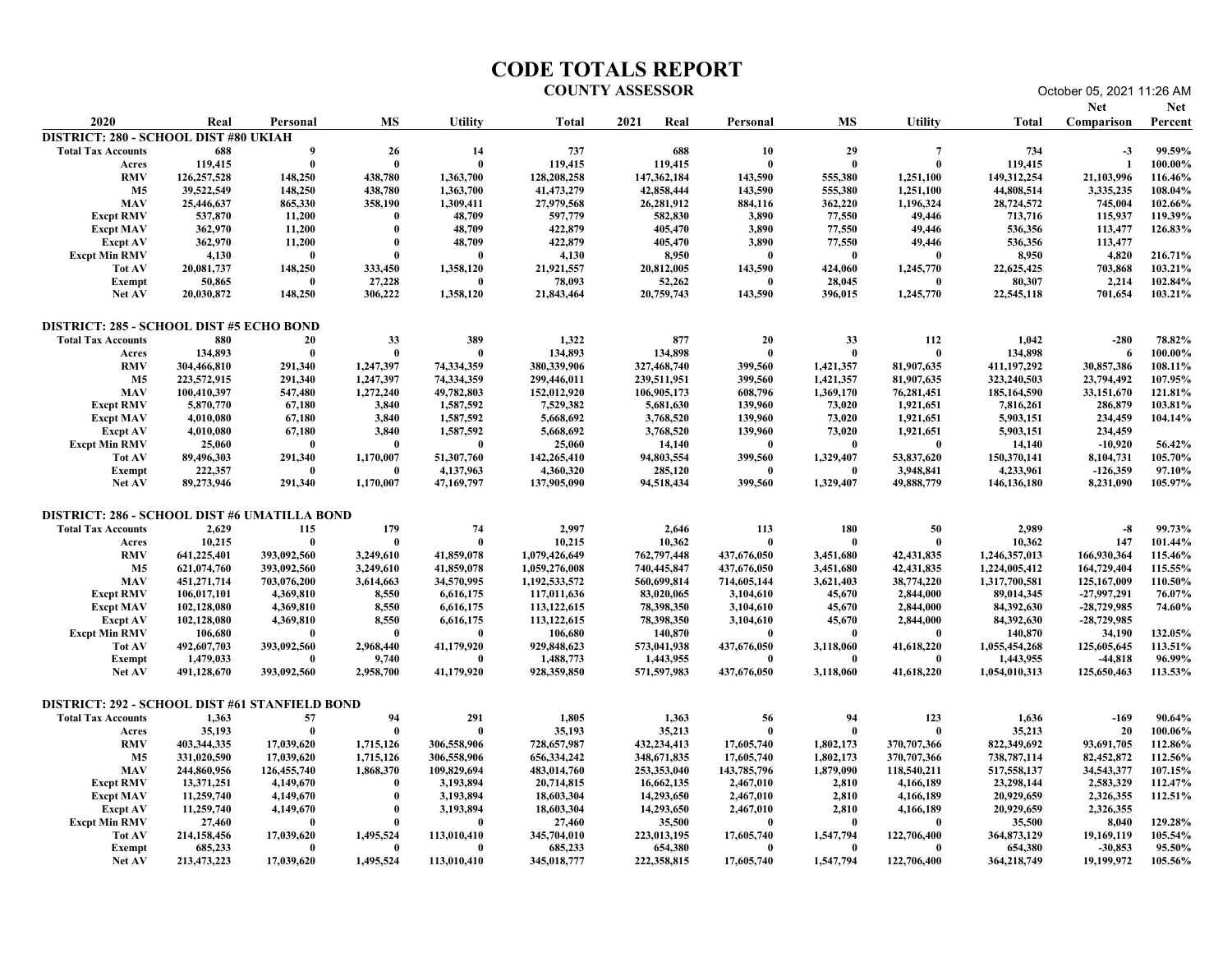|                                                                                                                          |                                                                                                           |                                                                                            |                                                                                       |                                                                                           |                                                                                                            | <b>CODE TOTALS REPORT</b><br><b>COUNTY ASSESSOR</b>                                                       |                                                                                       |                                                                                               |                                                                                           |                                                                                                             | October 05, 2021 11:26 AM                                                                           |                                                                        |
|--------------------------------------------------------------------------------------------------------------------------|-----------------------------------------------------------------------------------------------------------|--------------------------------------------------------------------------------------------|---------------------------------------------------------------------------------------|-------------------------------------------------------------------------------------------|------------------------------------------------------------------------------------------------------------|-----------------------------------------------------------------------------------------------------------|---------------------------------------------------------------------------------------|-----------------------------------------------------------------------------------------------|-------------------------------------------------------------------------------------------|-------------------------------------------------------------------------------------------------------------|-----------------------------------------------------------------------------------------------------|------------------------------------------------------------------------|
| 2020                                                                                                                     | Real                                                                                                      | Personal                                                                                   | <b>MS</b>                                                                             | <b>Utility</b>                                                                            | Total                                                                                                      | 2021<br>Real                                                                                              | Personal                                                                              | <b>MS</b>                                                                                     | <b>Utility</b>                                                                            | Total                                                                                                       | <b>Net</b><br><b>Comparison</b> Percent                                                             | Net                                                                    |
| <b>DISTRICT: 296 - SCHOOL DIST #16 PENDLETON BOND</b><br><b>Total Tax Accounts</b><br>Acres<br><b>RMV</b><br>M5          | 10,271<br>313,517<br>2,031,002,869<br>1,907,276,686                                                       | 453<br>$\mathbf{0}$<br>38,982,280<br>38,982,280                                            | 430<br>- 0<br>7,760,930<br>7,760,930                                                  | 740<br>348,901,308<br>348,901,308                                                         | 11,894<br>313,517<br>2,426,647,387<br>2,302,921,204                                                        | 10,236<br>311,157<br>2,151,591,956<br>2,029,225,975                                                       | 386<br>- 0<br>38,903,940<br>38,903,940                                                | 429<br>-0<br>8,571,579<br>8,571,579                                                           | 384<br>- 0<br>373,844,214<br>373,844,214                                                  | 11,435<br>311,157<br>2,572,911,689<br>2,450,545,708                                                         | $-459$<br>$-2,360$<br>146,264,302<br>147,624,504                                                    | 96.14%<br>99.25%<br>106.03%<br>106.41%                                 |
| <b>MAV</b><br><b>Excpt RMV</b><br><b>Excpt MAV</b><br><b>Excpt AV</b><br><b>Excpt Min RMV</b><br><b>Tot AV</b>           | 1,400,552,075<br>31,077,687<br>25,917,620<br>25,917,620<br>528,410<br>1,347,851,020                       | 120,460,600<br>8,838,640<br>8,838,640<br>8,838,640<br>-0<br>38,982,280                     | 8,539,030<br>156,760<br>156,760<br>156,760<br>7,006,340                               | 201,171,018<br>16,599,735<br>16,599,735<br>16,599,735<br>217,722,270                      | 1,730,722,723<br>56,672,822<br>51, 512, 755<br>51, 512, 755<br>528,410<br>1,611,561,910                    | 1,458,995,651<br>32,656,216<br>26,371,750<br>26,371,750<br>1,642,420<br>1,398,651,388                     | 219,413,088<br>6,496,690<br>6,496,690<br>6,496,690<br>38,903,940                      | 8,718,460<br>276,480<br>276,480<br>276,480<br>7,496,179                                       | 196,685,889<br>14,618,401<br>14,618,401<br>14,618,401<br>211,315,730                      | 1,883,813,088<br>54,047,787<br>47,763,321<br>47,763,321<br>1,642,420<br>1,656,367,237                       | 153,090,365<br>$-2,625,035$<br>$-3,749,434$<br>$-3,749,434$<br>1,114,010<br>44,805,327              | 108.85%<br>95.37%<br>92.72%<br>310.82%<br>102.78%                      |
| <b>Exempt</b><br><b>Net AV</b>                                                                                           | 7,266,828<br>1,340,584,192                                                                                | 38,982,280                                                                                 | 140,556<br>6,865,784                                                                  | 217,722,270                                                                               | 7,407,384<br>1,604,154,526                                                                                 | 6,525,084<br>1,392,126,304                                                                                | 38,903,940                                                                            | 130,100<br>7,366,079                                                                          | 211,315,730                                                                               | 6,655,184<br>1,649,712,053                                                                                  | $-752,200$<br>45,557,527                                                                            | 89.85%<br>102.84%                                                      |
| DISTRICT: 297 - SCHOOL DIST # 29 A/W BOND<br><b>Total Tax Accounts</b><br>Acres<br><b>RMV</b><br><b>M5</b><br><b>MAV</b> | 3,044<br>123,114<br>508,123,206<br>440,700,565<br>314, 117, 265                                           | 46<br>$\mathbf{0}$<br>5,661,290<br>5,661,290<br>14,880,350                                 | 89<br>$\mathbf{0}$<br>1,469,012<br>1,469,012<br>1,691,660                             | 319<br>111,600,355<br>111,600,355<br>73,836,724                                           | 3,498<br>123,114<br>626,853,863<br>559,431,222<br>404,525,999                                              | 3,019<br>122,740<br>552,202,711<br>485,209,482<br>329,689,774                                             | 40<br>- 0<br>8,219,410<br>8,219,410<br>17,617,034                                     | 88<br>$\mathbf{0}$<br>1,546,026<br>1,546,026<br>1,710,140                                     | 145<br>107,580,602<br>107,580,602<br>61,260,230                                           | 3,292<br>122,740<br>669,548,749<br>602,555,520<br>410,277,178                                               | $-206$<br>$-374$<br>42,694,886<br>43,124,298<br>5,751,179                                           | 94.11%<br>99.70%<br>106.81%<br>107.71%<br>101.42%                      |
| <b>Excpt RMV</b><br>Excpt MAV<br>Excpt AV<br><b>Excpt Min RMV</b><br><b>Tot AV</b><br>Exempt                             | 10,222,974<br>9,543,430<br>9,543,430<br>49,760<br>280,694,996<br>1,146,804                                | 124,820<br>124,820<br>124,820<br>5,661,290<br>-0                                           | 5,220<br>5,220<br>5,220<br>- 0<br>1,310,843<br>61,838                                 | 2,449,966<br>2,449,966<br>2,449,966<br>75,977,159<br>13,211,616                           | 12,802,980<br>12,123,436<br>12,123,436<br>49,760<br>363,644,288<br>14,420,258                              | 6,396,915<br>5,392,300<br>5,392,300<br>82,560<br>290,636,381<br>1,157,614                                 | 326,670<br>326,670<br>326,670<br>8,219,410                                            | $\mathbf{0}$<br>1,368,657<br>60,990                                                           | 2,624,097<br>2,624,097<br>2,624,097<br>- 0<br>63,866,746<br>- 0                           | 9,347,682<br>8,343,067<br>8,343,067<br>82,560<br>364,091,194<br>1,218,604                                   | $-3,455,298$<br>-3,780,369<br>$-3,780,369$<br>32,800<br>446,906<br>$-13,201,654$                    | 73.01%<br>68.82%<br>165.92%<br>100.12%<br>8.45%                        |
| <b>Net AV</b><br>DISTRICT: 320 - INTERMOUNTAIN E.S.D.                                                                    | 279,548,192                                                                                               | 5,661,290                                                                                  | 1,249,005                                                                             | 62,765,543                                                                                | 349,224,030                                                                                                | 289,478,767                                                                                               | 8,219,410                                                                             | 1,307,667                                                                                     | 63,866,746                                                                                | 362,872,590                                                                                                 | 13,648,560                                                                                          | 103.91%                                                                |
| <b>Total Tax Accounts</b><br>Acres<br><b>RMV</b><br>M5<br><b>MAV</b><br><b>Excpt RMV</b><br><b>Excpt MAV</b>             | 36,770<br>1,461,480<br>8,238,886,909<br>7,229,972,452<br>5,307,179,862<br>239,028,980<br>209,951,220      | 1,328<br>524,447,590<br>524,447,590<br>1,170,221,898<br>35,116,970<br>35,116,970           | 2,427<br>$\theta$<br>50,743,324<br>50,743,324<br>54,153,023<br>1,083,700<br>1,083,700 | 2,392<br>1,681,832,944<br>1,681,832,944<br>1,206,991,201<br>47,235,031<br>47,235,031      | 42,917<br>1,461,480<br>10,495,910,767<br>9,486,996,310<br>7,738,545,984<br>322,464,681<br>293,386,921      | 36,802<br>1,459,122<br>9,032,932,577<br>7,940,160,043<br>5,616,227,322<br>244,996,541<br>206,176,580      | 1,196<br>577,264,480<br>577,264,480<br>1,330,527,214<br>27,949,500<br>27,949,500      | 2,426<br>55,017,745<br>55,017,745<br>55,172,683<br>1,917,250<br>1,917,250                     | 1,113<br>1,735,422,137<br>1,735,422,137<br>1,167,333,184<br>54,065,644<br>54,065,644      | 41,537<br>1,459,122<br>11,400,636,939<br>10,307,864,405<br>8,169,260,403<br>328,928,935<br>290,108,974      | $-1,380$<br>$-2,358$<br>904,726,172<br>820,868,095<br>430,714,419<br>6,464,254<br>$-3,277,947$      | 96.78%<br>99.84%<br>108.62%<br>108.65%<br>105.57%<br>102.00%<br>98.88% |
| Excpt AV<br><b>Excpt Min RMV</b><br>Tot AV<br>Exempt<br>Net AV                                                           | 209,951,220<br>1,222,600<br>4,996,742,113<br>21,728,399<br>4,975,013,714                                  | 35,116,970<br>- 0<br>524,447,590<br>-0<br>524,447,590                                      | 1,083,700<br>- 0<br>45,356,451<br>636,319<br>44,720,132                               | 47,235,031<br>1,253,030,669<br>62,918,864<br>1,190,111,805                                | 293,386,921<br>1,222,600<br>6,819,576,823<br>85,283,582<br>6,734,293,241                                   | 206,176,580<br>2,443,310<br>5,278,768,445<br>19,719,587<br>5,259,048,858                                  | 27,949,500<br>577,264,480<br>577,264,480                                              | 1,917,250<br>$\mathbf{0}$<br>48,584,685<br>618,595<br>47,966,090                              | 54,065,644<br>1,197,076,996<br>29,172,994<br>1,167,904,002                                | 290,108,974<br>2,443,310<br>7,101,694,606<br>49,511,176<br>7,052,183,430                                    | $-3,277,947$<br>1,220,710<br>282, 117, 783<br>$-35,772,406$<br>317,890,189                          | 199.85%<br>104.14%<br>58.05%<br>104.72%                                |
| <b>DISTRICT: 330 - BMCC</b><br><b>Total Tax Accounts</b><br>Acres                                                        | 36,770<br>1,461,480                                                                                       | 1,328<br>$\mathbf 0$                                                                       | 2,427<br>$\mathbf{0}$                                                                 | 2,392                                                                                     | 42,917<br>1,461,480                                                                                        | 36,802<br>1,459,122                                                                                       | 1,196                                                                                 | 2,426                                                                                         | 1,113                                                                                     | 41,537<br>1,459,122                                                                                         | $-1,380$<br>$-2,358$                                                                                | 96.78%<br>99.84%                                                       |
| <b>RMV</b><br>M5<br><b>MAV</b><br><b>Excpt RMV</b><br><b>Excpt MAV</b><br><b>Excpt AV</b><br><b>Excpt Min RMV</b>        | 8,238,886,909<br>7,229,972,452<br>5,307,179,862<br>239,028,980<br>209,951,220<br>209,951,220<br>1,222,600 | 524,447,590<br>524,447,590<br>1,170,221,898<br>35,116,970<br>35,116,970<br>35,116,970<br>0 | 50,743,324<br>50,743,324<br>54,153,023<br>1,083,700<br>1,083,700<br>1,083,700<br>- 0  | 1,681,832,944<br>1,681,832,944<br>1,206,991,201<br>47,235,031<br>47,235,031<br>47,235,031 | 10,495,910,767<br>9,486,996,310<br>7,738,545,984<br>322,464,681<br>293,386,921<br>293,386,921<br>1,222,600 | 9,032,932,577<br>7,940,160,043<br>5,616,227,322<br>244,996,541<br>206,176,580<br>206,176,580<br>2,443,310 | 577,264,480<br>577,264,480<br>1,330,527,214<br>27,949,500<br>27,949,500<br>27,949,500 | 55,017,745<br>55,017,745<br>55,172,683<br>1,917,250<br>1,917,250<br>1,917,250<br>$\mathbf{0}$ | 1,735,422,137<br>1,735,422,137<br>1,167,333,184<br>54,065,644<br>54,065,644<br>54,065,644 | 11,400,636,939<br>10,307,864,405<br>8,169,260,403<br>328,928,935<br>290,108,974<br>290,108,974<br>2,443,310 | 904,726,172<br>820,868,095<br>430,714,419<br>6,464,254<br>$-3,277,947$<br>$-3,277,947$<br>1,220,710 | 108.62%<br>108.65%<br>105.57%<br>102.00%<br>98.88%<br>199.85%          |
| Tot AV<br>Exempt<br><b>Net AV</b>                                                                                        | 4,996,742,113<br>21,728,399<br>4,975,013,714                                                              | 524,447,590<br>- 0<br>524,447,590                                                          | 45,356,451<br>636,319<br>44,720,132                                                   | 1,253,030,669<br>62,918,864<br>1,190,111,805                                              | 6,819,576,823<br>85,283,582<br>6,734,293,241                                                               | 5,278,768,445<br>19,719,587<br>5,259,048,858                                                              | 577,264,480<br>577,264,480                                                            | 48,584,685<br>618,595<br>47,966,090                                                           | 1,197,076,996<br>29,172,994<br>1,167,904,002                                              | 7,101,694,606<br>49,511,176<br>7,052,183,430                                                                | 282, 117, 783<br>$-35,772,406$<br>317,890,189                                                       | 104.14%<br>58.05%<br>104.72%                                           |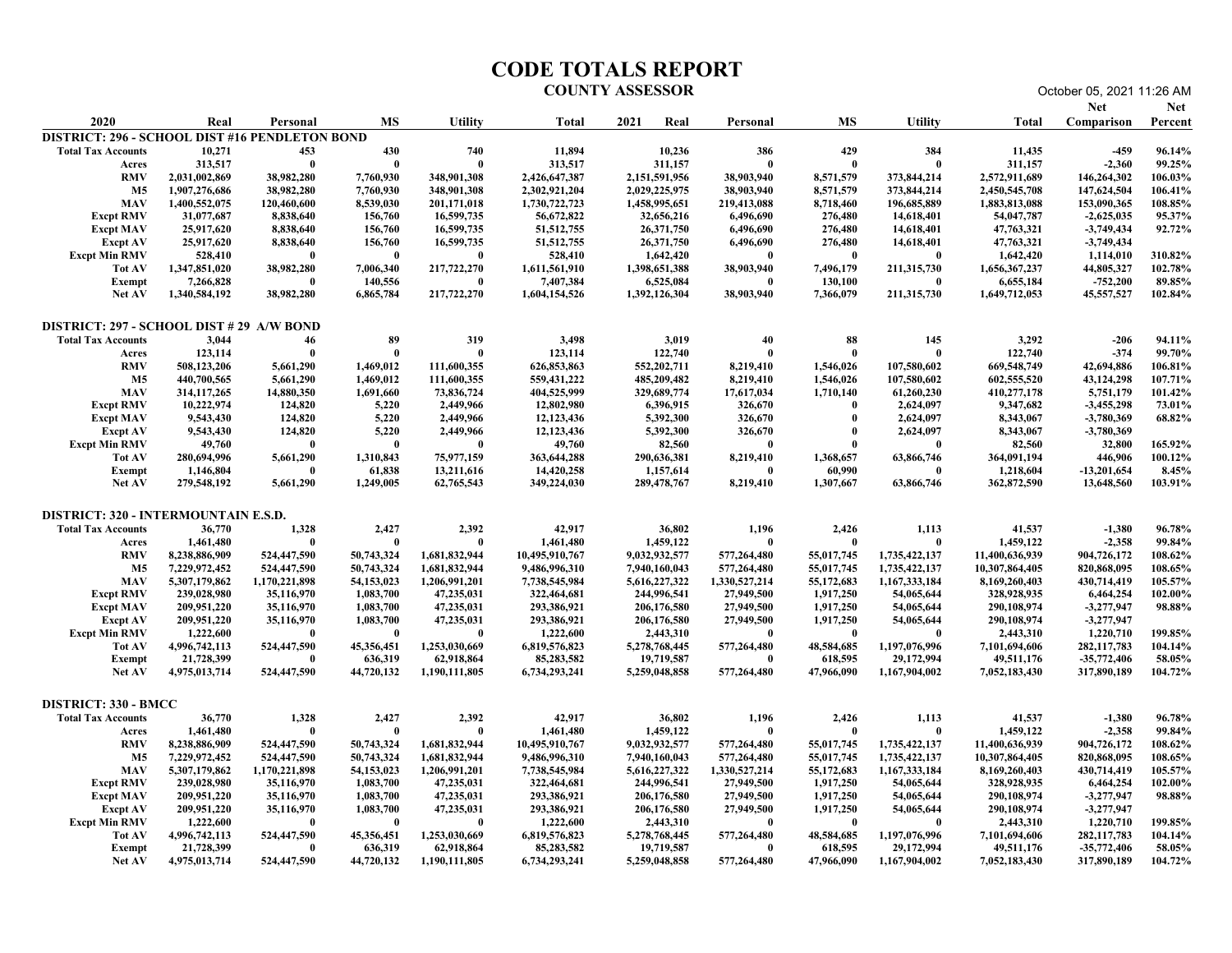|                                                                                                                                                                                                                                                |                                                                                                                                                                                  |                                                                                                                                                 |                                                                                                                                             |                                                                                                                                                    |                                                                                                                                                                                   | <b>CODE TOTALS REPORT</b><br><b>COUNTY ASSESSOR</b>                                                                                                                              |                                                                                                                               |                                                                                                                                                      |                                                                                                                                                           |                                                                                                                                                                                    | October 05, 2021 11:26 AM                                                                                                                                                    |                                                                                                                    |
|------------------------------------------------------------------------------------------------------------------------------------------------------------------------------------------------------------------------------------------------|----------------------------------------------------------------------------------------------------------------------------------------------------------------------------------|-------------------------------------------------------------------------------------------------------------------------------------------------|---------------------------------------------------------------------------------------------------------------------------------------------|----------------------------------------------------------------------------------------------------------------------------------------------------|-----------------------------------------------------------------------------------------------------------------------------------------------------------------------------------|----------------------------------------------------------------------------------------------------------------------------------------------------------------------------------|-------------------------------------------------------------------------------------------------------------------------------|------------------------------------------------------------------------------------------------------------------------------------------------------|-----------------------------------------------------------------------------------------------------------------------------------------------------------|------------------------------------------------------------------------------------------------------------------------------------------------------------------------------------|------------------------------------------------------------------------------------------------------------------------------------------------------------------------------|--------------------------------------------------------------------------------------------------------------------|
| 2020                                                                                                                                                                                                                                           | Real                                                                                                                                                                             | Personal                                                                                                                                        | MS                                                                                                                                          | <b>Utility</b>                                                                                                                                     | Total                                                                                                                                                                             | 2021<br>Real                                                                                                                                                                     | Personal                                                                                                                      | MS                                                                                                                                                   | <b>Utility</b>                                                                                                                                            | Total                                                                                                                                                                              | <b>Net</b><br><b>Comparison</b> Percent                                                                                                                                      | Net                                                                                                                |
| <b>DISTRICT: 331 - BMCC BOND</b><br><b>Total Tax Accounts</b><br>Acres<br><b>RMV</b><br>M5<br><b>MAV</b><br><b>Excpt RMV</b><br><b>Excpt MAV</b><br><b>Excpt AV</b><br><b>Excpt Min RMV</b><br><b>Tot AV</b><br><b>Exempt</b><br><b>Net AV</b> | 36,770<br>1,461,480<br>8,238,886,909<br>7,229,972,452<br>5,307,179,862<br>239,028,980<br>209,951,220<br>209,951,220<br>1,222,600<br>4,996,742,113<br>21,728,399<br>4,975,013,714 | 1,328<br>524,447,590<br>524,447,590<br>1,170,221,898<br>35,116,970<br>35,116,970<br>35,116,970<br>-0<br>524,447,590<br>524,447,590              | 2,427<br>- 0<br>50,743,324<br>50,743,324<br>54,153,023<br>1,083,700<br>1,083,700<br>1,083,700<br>45,356,451<br>636,319<br>44,720,132        | 2,392<br>1,681,832,944<br>1,681,832,944<br>1,206,991,201<br>47,235,031<br>47,235,031<br>47,235,031<br>1,253,030,669<br>62,918,864<br>1,190,111,805 | 42,917<br>1,461,480<br>10,495,910,767<br>9,486,996,310<br>7,738,545,984<br>322,464,681<br>293,386,921<br>293,386,921<br>1,222,600<br>6,819,576,823<br>85,283,582<br>6,734,293,241 | 36,802<br>1,459,122<br>9,032,932,577<br>7,940,160,043<br>5,616,227,322<br>244,996,541<br>206,176,580<br>206,176,580<br>2,443,310<br>5,278,768,445<br>19,719,587<br>5,259,048,858 | 1,196<br>577,264,480<br>577,264,480<br>1,330,527,214<br>27,949,500<br>27,949,500<br>27,949,500<br>577,264,480<br>577,264,480  | 2,426<br>$\mathbf{0}$<br>55,017,745<br>55,017,745<br>55,172,683<br>1,917,250<br>1,917,250<br>1,917,250<br>48,584,685<br>618,595<br>47,966,090        | 1,113<br>- 0<br>1,735,422,137<br>1,735,422,137<br>1,167,333,184<br>54,065,644<br>54,065,644<br>54,065,644<br>1,197,076,996<br>29,172,994<br>1,167,904,002 | 41,537<br>1,459,122<br>11,400,636,939<br>10,307,864,405<br>8,169,260,403<br>328,928,935<br>290,108,974<br>290,108,974<br>2,443,310<br>7,101,694,606<br>49,511,176<br>7,052,183,430 | $-1,380$<br>$-2,358$<br>904,726,172<br>820,868,095<br>430,714,419<br>6,464,254<br>$-3,277,947$<br>$-3,277,947$<br>1,220,710<br>282, 117, 783<br>$-35,772,406$<br>317,890,189 | 96.78%<br>99.84%<br>108.62%<br>108.65%<br>105.57%<br>102.00%<br>98.88%<br>199.85%<br>104.14%<br>58.05%<br>104.72%  |
| <b>DISTRICT: 350 - PORT OF UMATILLA</b><br><b>Total Tax Accounts</b><br>Acres<br><b>RMV</b><br>M5<br><b>MAV</b><br><b>Excpt RMV</b><br>Excpt MAV<br><b>Excpt AV</b><br><b>Excpt Min RMV</b><br>Tot AV<br>Exempt<br>Net AV                      | 36,770<br>1,461,480<br>8,238,886,909<br>7,229,972,452<br>5,307,179,862<br>239,028,980<br>209,951,220<br>209,951,220<br>1,222,600<br>4,996,742,113<br>21,728,399<br>4,975,013,714 | 1,328<br>-0<br>524,447,590<br>524,447,590<br>1,170,221,898<br>35,116,970<br>35,116,970<br>35,116,970<br>-0<br>524,447,590<br>- 0<br>524,447,590 | 2,427<br>- 0<br>50,743,324<br>50,743,324<br>54,153,023<br>1,083,700<br>1,083,700<br>1,083,700<br>- 0<br>45,356,451<br>636,319<br>44,720,132 | 2,392<br>1,681,832,944<br>1,681,832,944<br>1,206,991,201<br>47,235,031<br>47,235,031<br>47,235,031<br>1,253,030,669<br>62,918,864<br>1,190,111,805 | 42,917<br>1,461,480<br>10,495,910,767<br>9,486,996,310<br>7,738,545,984<br>322,464,681<br>293,386,921<br>293,386,921<br>1,222,600<br>6,819,576,823<br>85,283,582<br>6,734,293,241 | 36,802<br>1,459,122<br>9,032,932,577<br>7,940,160,043<br>5,616,227,322<br>244,996,541<br>206,176,580<br>206,176,580<br>2,443,310<br>5,278,768,445<br>19,719,587<br>5,259,048,858 | 1,196<br>577,264,480<br>577,264,480<br>1,330,527,214<br>27,949,500<br>27,949,500<br>27,949,500<br>577,264,480<br>577,264,480  | 2,426<br>$\mathbf{0}$<br>55,017,745<br>55,017,745<br>55,172,683<br>1,917,250<br>1,917,250<br>1,917,250<br>- 0<br>48,584,685<br>618,595<br>47,966,090 | 1,113<br>1,735,422,137<br>1,735,422,137<br>1,167,333,184<br>54,065,644<br>54,065,644<br>54,065,644<br>- 0<br>1,197,076,996<br>29,172,994<br>1,167,904,002 | 41,537<br>1,459,122<br>11,400,636,939<br>10,307,864,405<br>8,169,260,403<br>328,928,935<br>290,108,974<br>290,108,974<br>2,443,310<br>7,101,694,606<br>49,511,176<br>7,052,183,430 | $-1,380$<br>$-2,358$<br>904,726,172<br>820,868,095<br>430,714,419<br>6,464,254<br>-3,277,947<br>$-3,277,947$<br>1,220,710<br>282, 117, 783<br>$-35,772,406$<br>317,890,189   | 96.78%<br>99.84%<br>108.62%<br>108.65%<br>105.57%<br>102.00%<br>98.88%<br>199.85%<br>104.14%<br>58.05%<br>104.72%  |
| DISTRICT: 401 - FD 1 PILOT ROCK (7-401)<br><b>Total Tax Accounts</b><br>Acres<br><b>RMV</b><br><b>M5</b><br><b>MAV</b><br><b>Excpt RMV</b><br><b>Excpt MAV</b><br><b>Excpt AV</b><br><b>Excpt Min RMV</b><br>Tot AV<br><b>Exempt</b><br>Net AV | 1,324<br>179,712<br>232,789,682<br>193,232,521<br>138,283,212<br>2,118,730<br>1,513,230<br>1,513,230<br>14,280<br>122,276,693<br>1,119,960<br>121,156,733                        | 33<br>$\mathbf{0}$<br>2,726,570<br>2,726,570<br>8,717,850<br>554,980<br>554,980<br>554,980<br>2,726,570<br>$\mathbf{0}$<br>2,726,570            | 53<br>$\mathbf{0}$<br>1,278,640<br>1,278,640<br>1,312,270<br>- 0<br>-0<br>-0<br>1,144,190<br>- 0<br>1,144,190                               | 81<br>$\mathbf{0}$<br>23, 152, 328<br>23, 152, 328<br>20,589,653<br>1,163,331<br>1,163,331<br>1,163,331<br>21,750,100<br>- 0<br>21,750,100         | 1,491<br>179,712<br>259,947,220<br>220,390,059<br>168,902,985<br>3,837,041<br>3,231,541<br>3,231,541<br>14,280<br>147,897,553<br>1,119,960<br>146,777,593                         | 1,325<br>179,709<br>248,238,264<br>210,373,982<br>143,094,271<br>1,258,552<br>941,170<br>941,170<br>24,300<br>126,666,705<br>808,625<br>125,858,080                              | 27<br>$\overline{0}$<br>2,895,750<br>2,895,750<br>8,401,004<br>368,070<br>368,070<br>368,070<br>2,895,750<br>- 0<br>2,895,750 | 53<br>- 0<br>1,453,950<br>1,453,950<br>1,327,220<br>131,120<br>131,120<br>131,120<br>$\mathbf{0}$<br>1,311,570<br>- 0<br>1,311,570                   | 48<br>- 0<br>24,312,042<br>24,312,042<br>20,719,177<br>1,866,323<br>1,866,323<br>1,866,323<br>22,585,500<br>- 0<br>22,585,500                             | 1,453<br>179,709<br>276,900,006<br>239,035,724<br>173,541,672<br>3,624,065<br>3,306,683<br>3,306,683<br>24,300<br>153,459,525<br>808,625<br>152,650,900                            | $-38$<br>$-3$<br>16,952,786<br>18,645,665<br>4,638,687<br>$-212,976$<br>75,142<br>75,142<br>10,020<br>5,561,972<br>$-311,335$<br>5,873,307                                   | 97.45%<br>100.00%<br>106.52%<br>108.46%<br>102.75%<br>94.45%<br>102.33%<br>170.17%<br>103.76%<br>72.20%<br>104.00% |
| <b>DISTRICT: 403 - FD 3 ECHO (7-403)</b><br><b>Total Tax Accounts</b><br>Acres<br><b>RMV</b><br><b>M5</b><br>MAV<br><b>Excpt RMV</b><br><b>Excpt MAV</b><br><b>Excpt AV</b><br><b>Excpt Min RMV</b><br>Tot AV<br>Exempt<br>Net AV              | 1,300<br>254,531<br>407,747,770<br>312,856,619<br>148,261,233<br>7,281,930<br>4,962,330<br>4,962,330<br>25,060<br>128,534,272<br>249,585<br>128,284,687                          | 29<br>$\bf{0}$<br>952,790<br>952,790<br>1,450,980<br>403,810<br>403,810<br>403,810<br>$\mathbf{0}$<br>952,790<br>- 0<br>952,790                 | 47<br>$\mathbf{0}$<br>1,672,797<br>1,672,797<br>1,654,090<br>131,200<br>131,200<br>131,200<br>$\mathbf{0}$<br>1,578,217<br>- 0<br>1,578,217 | 106<br>50,402,500<br>50,402,500<br>48,955,272<br>1,463,423<br>1,463,423<br>1,463,423<br>- 0<br>50,356,060<br>4,137,963<br>46,218,097               | 1,482<br>254,531<br>460,775,857<br>365,884,706<br>200, 321, 575<br>9,280,363<br>6,960,763<br>6,960,763<br>25,060<br>181,421,339<br>4,387,548<br>177,033,791                       | 1,267<br>254,536<br>433,578,200<br>334,784,421<br>156,921,624<br>6,046,810<br>3,999,300<br>3,999,300<br>14,140<br>134,936,450<br>313,165<br>134,623,285                          | 28<br>$\overline{0}$<br>1,262,090<br>1,262,090<br>1,842,787<br>458,900<br>458,900<br>458,900<br>- 0<br>1,262,090<br>1,262,090 | 47<br>$\mathbf{0}$<br>1,785,157<br>1,785,157<br>1,884,510<br>73,020<br>73,020<br>73,020<br>- 0<br>1,675,157<br>- 0<br>1,675,157                      | 96<br>- 0<br>58,418,353<br>58,418,353<br>52,563,816<br>2,150,004<br>2,150,004<br>2,150,004<br>54,713,820<br>3,948,841<br>50,764,979                       | 1,438<br>254,536<br>495,043,800<br>396,250,021<br>213, 212, 737<br>8,728,734<br>6,681,224<br>6,681,224<br>14,140<br>192,587,517<br>4,262,006<br>188,325,511                        | $-44$<br>6<br>34, 267, 943<br>30,365,315<br>12,891,162<br>-551,629<br>$-279,539$<br>$-279,539$<br>-10,920<br>11,166,178<br>-125,542<br>11,291,720                            | 97.03%<br>100.00%<br>107.44%<br>108.30%<br>106.44%<br>94.06%<br>95.98%<br>56.42%<br>106.15%<br>97.14%<br>106.38%   |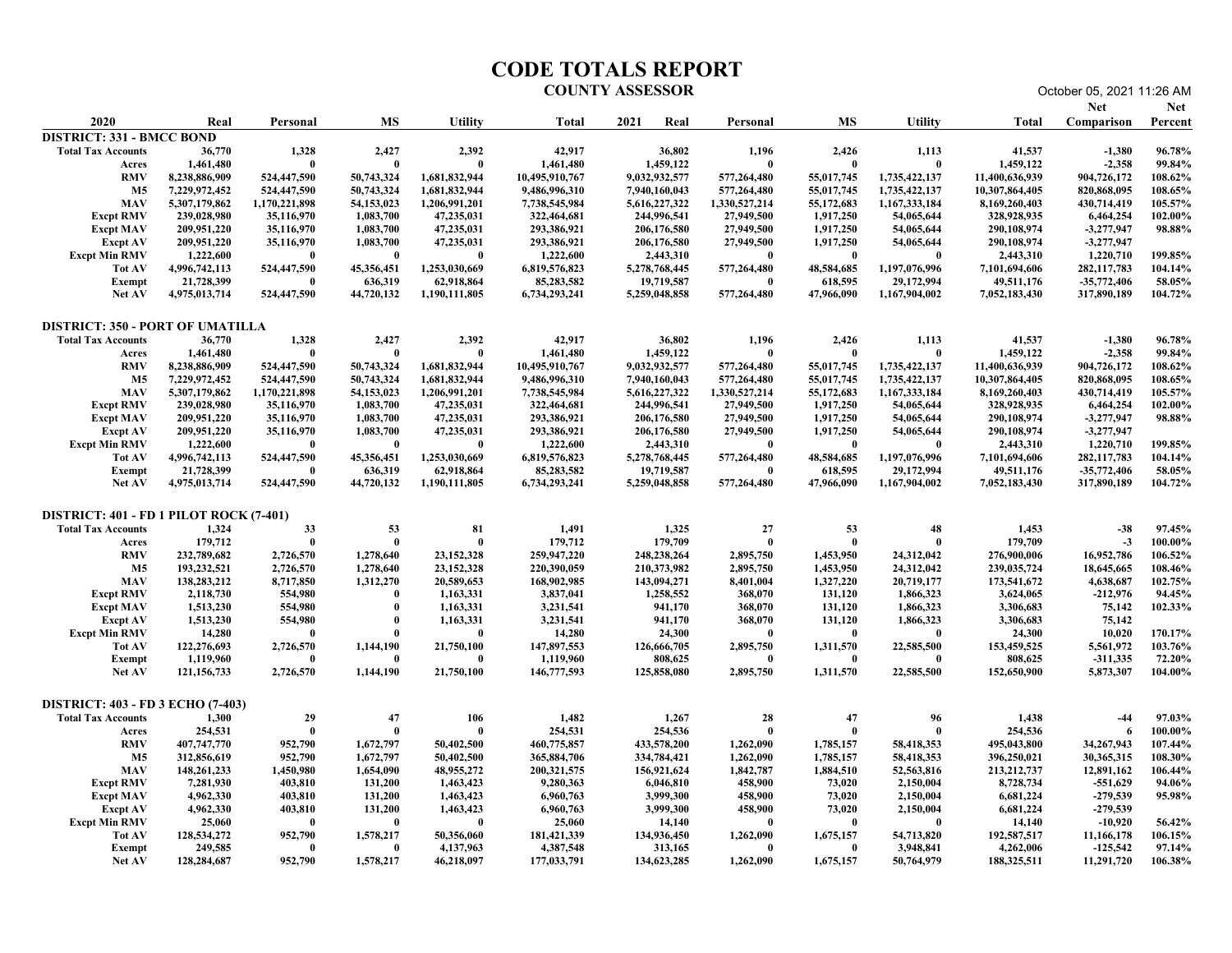|                                                                                                                                                                                                                                                     |                                                                                                                                                      |                                                                                                                            |                                                                                                                                                             |                                                                                                                                                      |                                                                                                                                                            | <b>CODE TOTALS REPORT</b><br><b>COUNTY ASSESSOR</b>                                                                                                |                                                                                                                       |                                                                                                             |                                                                                                                               |                                                                                                                                                              | October 05, 2021 11:26 AM                                                                                                                                |                                                                                                                  |
|-----------------------------------------------------------------------------------------------------------------------------------------------------------------------------------------------------------------------------------------------------|------------------------------------------------------------------------------------------------------------------------------------------------------|----------------------------------------------------------------------------------------------------------------------------|-------------------------------------------------------------------------------------------------------------------------------------------------------------|------------------------------------------------------------------------------------------------------------------------------------------------------|------------------------------------------------------------------------------------------------------------------------------------------------------------|----------------------------------------------------------------------------------------------------------------------------------------------------|-----------------------------------------------------------------------------------------------------------------------|-------------------------------------------------------------------------------------------------------------|-------------------------------------------------------------------------------------------------------------------------------|--------------------------------------------------------------------------------------------------------------------------------------------------------------|----------------------------------------------------------------------------------------------------------------------------------------------------------|------------------------------------------------------------------------------------------------------------------|
| 2020                                                                                                                                                                                                                                                | Real                                                                                                                                                 | Personal                                                                                                                   | MS                                                                                                                                                          | <b>Utility</b>                                                                                                                                       | Total                                                                                                                                                      | 2021<br>Real                                                                                                                                       | Personal                                                                                                              | MS                                                                                                          | <b>Utility</b>                                                                                                                | Total                                                                                                                                                        | <b>Net</b><br><b>Comparison</b> Percent                                                                                                                  | <b>Net</b>                                                                                                       |
| DISTRICT: 405 - FD 5 UMATILLA RURAL FIRE PD (7-405)<br><b>Total Tax Accounts</b>                                                                                                                                                                    | 2,382                                                                                                                                                | 88                                                                                                                         | 157                                                                                                                                                         | -66                                                                                                                                                  | 2,693                                                                                                                                                      | 2,402                                                                                                                                              | 86                                                                                                                    | 156                                                                                                         | 43                                                                                                                            | 2,687                                                                                                                                                        | $-6$                                                                                                                                                     | 99.78%                                                                                                           |
| Acres<br><b>RMV</b><br><b>M5</b><br><b>MAV</b><br><b>Excpt RMV</b><br><b>Excpt MAV</b><br><b>Excpt AV</b><br><b>Excpt Min RMV</b><br>Tot AV<br>Exempt<br><b>Net AV</b>                                                                              | 8,200<br>575,489,521<br>560,768,124<br>413,946,099<br>103,751,711<br>100,419,530<br>100,419,530<br>89,940<br>454,887,513<br>1,479,033<br>453,408,480 | $\theta$<br>387,348,760<br>387,348,760<br>690,624,220<br>1,768,660<br>1,768,660<br>1,768,660<br>387,348,760<br>387,348,760 | - 0<br>2,501,290<br>2,501,290<br>2,930,403<br>2,710<br>2,710<br>2,710<br>- 0<br>2,350,380<br>9,740<br>2,340,640                                             | $\mathbf{0}$<br>42,236,610<br>42,236,610<br>35,041,111<br>6,626,059<br>6,626,059<br>6,626,059<br>-0<br>41,659,920<br>- 0<br>41,659,920               | 8,200<br>1,007,576,181<br>992, 854, 784<br>1,142,541,833<br>112,149,140<br>108,816,959<br>108,816,959<br>89,940<br>886,246,573<br>1,488,773<br>884,757,800 | 8,520<br>696,918,768<br>680,915,027<br>520,598,069<br>86,323,885<br>81,361,250<br>81,361,250<br>132,900<br>537,425,807<br>1,443,955<br>535,981,852 | - 0<br>432,931,840<br>432,931,840<br>699,532,724<br>2,071,010<br>2,071,010<br>2,071,010<br>432,931,840<br>432,931,840 | - 0<br>2,650,870<br>2,650,870<br>2,927,573<br>-0<br>$\mathbf{0}$<br>2,459,440<br>2,459,440                  | - 0<br>42,547,597<br>42,547,597<br>38,931,571<br>2,927,649<br>2,927,649<br>2,927,649<br>-6<br>41,859,220<br>- 0<br>41,859,220 | 8.520<br>1,175,049,075<br>1,159,045,334<br>1,261,989,937<br>91,322,544<br>86,359,909<br>86,359,909<br>132,900<br>1,014,676,307<br>1,443,955<br>1,013,232,352 | 320<br>167,472,894<br>166,190,550<br>119,448,104<br>$-20,826,596$<br>$-22,457,050$<br>$-22,457,050$<br>42,960<br>128,429,734<br>$-44,818$<br>128,474,552 | 103.90%<br>116.62%<br>116.74%<br>110.45%<br>81.43%<br>79.36%<br>147.77%<br>114.49%<br>96.99%<br>114.52%          |
| DISTRICT: 406 - FD 6 RIVERSIDE (7-406)<br><b>Total Tax Accounts</b><br>Acres<br><b>RMV</b><br><b>M5</b><br><b>MAV</b><br><b>Excpt RMV</b><br>Excpt MAV<br>Excpt AV<br><b>Excpt Min RMV</b><br><b>Tot AV</b><br>Exempt<br>Net AV                     | 496<br>5,834<br>80,474,270<br>76,531,535<br>52,955,241<br>2,340,590<br>1,930,970<br>1,930,970<br>35,290<br>52,589,254<br>325,936<br>52,263,318       | 3<br>$\mathbf{0}$<br>46,910<br>46,910<br>732,170<br>22,900<br>22,900<br>22,900<br>46,910<br>- 0<br>46,910                  | 27<br>$\bf{0}$<br>443,503<br>443,503<br>501,520<br>140<br>140<br>140<br>- 0<br>418,133<br>- 0<br>418,133                                                    | 40<br>$\mathbf{0}$<br>2,825,144<br>2,825,144<br>2,516,088<br>213,312<br>213,312<br>213,312<br>$\mathbf{0}$<br>2,729,400<br>$\mathbf{0}$<br>2,729,400 | 566<br>5,834<br>83,789,827<br>79,847,092<br>56,705,019<br>2,576,942<br>2,167,322<br>2,167,322<br>35,290<br>55,783,697<br>325,936<br>55,457,761             | 492<br>5,796<br>84,247,650<br>79,904,404<br>56,271,499<br>1,562,520<br>1,025,810<br>1,025,810<br>201,580<br>55,052,496<br>313,165<br>54,739,331    | $\mathbf{3}$<br>- 0<br>49,700<br>49,700<br>752,890<br>4,970<br>4,970<br>4,970<br>- 0<br>49,700<br>- 0<br>49,700       | 27<br>- 0<br>421,554<br>421,554<br>507,800<br>$\mathbf{0}$<br>-0<br>- 0<br>402,554<br>- 0<br>402,554        | 33<br>- 0<br>2,489,688<br>2,489,688<br>2,167,385<br>204,615<br>204,615<br>204,615<br>- 0<br>2,372,000<br>- 0<br>2,372,000     | 555<br>5,796<br>87,208,592<br>82,865,346<br>59,699,574<br>1,772,105<br>1,235,395<br>1,235,395<br>201,580<br>57,876,750<br>313,165<br>57, 563, 585            | $-11$<br>$-39$<br>3,418,765<br>3,018,254<br>2,994,555<br>$-804,837$<br>-931,927<br>-931,927<br>166,290<br>2,093,053<br>$-12,771$<br>2,105,824            | 98.06%<br>99.34%<br>104.08%<br>103.78%<br>105.28%<br>68.77%<br>57.00%<br>571.21%<br>103.75%<br>96.08%<br>103.80% |
| DISTRICT: 409 - FD 9 LOWER MCKAY (7-409)<br><b>Total Tax Accounts</b><br>Acres<br>RMV<br>M <sub>5</sub><br><b>MAV</b><br><b>Excpt RMV</b><br><b>Excpt MAV</b><br><b>Excpt AV</b><br><b>Excpt Min RMV</b><br><b>Tot AV</b><br>Exempt<br>Net AV       | 132<br>776<br>30,660,210<br>29,178,512<br>21,583,877<br>495,960<br>334,680<br>334,680<br>2,940<br>21,200,688<br>240,513<br>20,960,175                | $\mathbf{0}$                                                                                                               | $\overline{\mathbf{c}}$<br>$\overline{\mathbf{0}}$<br>19,220<br>19,220<br>25,210<br>- 0<br>- 0<br>- 0<br>- 0<br>17,850<br>$\overline{\mathbf{0}}$<br>17,850 | - 8<br>$\mathbf{0}$<br>430,730<br>430,730<br>397,952<br>30,148<br>30,148<br>30,148<br>- 0<br>428,100<br>$\bf{0}$<br>428,100                          | 142<br>776<br>31,110,160<br>29,628,462<br>22,007,039<br>526,108<br>364,828<br>364,828<br>2,940<br>21,646,638<br>240,513<br>21,406,125                      | 132<br>776<br>33,248,495<br>31,532,081<br>22,466,347<br>868,940<br>563,650<br>563,650<br>1,860<br>22,366,384<br>219,685<br>22,146,699              | $\theta$                                                                                                              | $\overline{2}$<br>- 0<br>21,030<br>21,030<br>25,340<br>$\mathbf{0}$<br>-0<br>-0<br>18,570<br>- 0<br>18,570  | - 8<br>- 0<br>384,541<br>384,541<br>346,013<br>34,587<br>34,587<br>34,587<br>- 0<br>380,600<br>- 0<br>380,600                 | 142<br>776<br>33,654,066<br>31,937,652<br>22,837,700<br>903,527<br>598,237<br>598,237<br>1,860<br>22,765,554<br>219,685<br>22,545,869                        | $\mathbf{0}$<br>2,543,906<br>2,309,190<br>830,661<br>377,419<br>233,409<br>233,409<br>$-1,080$<br>1,118,916<br>$-20,828$<br>1,139,744                    | 100.00%<br>108.18%<br>107.79%<br>103.77%<br>171.74%<br>163.98%<br>63.27%<br>105.17%<br>91.34%<br>105.32%         |
| <b>DISTRICT: 410 - FD 10 MCKAY DAM (7-410)</b><br><b>Total Tax Accounts</b><br>Acres<br><b>RMV</b><br>M <sub>5</sub><br><b>MAV</b><br><b>Excpt RMV</b><br><b>Excpt MAV</b><br><b>Excpt AV</b><br><b>Excpt Min RMV</b><br>Tot AV<br>Exempt<br>Net AV | 303<br>575<br>74,377,250<br>72,779,387<br>54,310,689<br>1,191,800<br>804,220<br>804,220<br>16,940<br>54,766,551<br>335,808<br>54,430,743             | $\mathbf{0}$                                                                                                               | $\overline{\mathbf{c}}$<br>$\bf{0}$<br>116,820<br>116,820<br>172,750<br>- 0<br>$\mathbf{0}$<br>- 0<br>- 0<br>116,820<br>- 0<br>116,820                      | 9<br>$\bf{0}$<br>467,509<br>467,509<br>441,066<br>24,634<br>24,634<br>24,634<br>$\bf{0}$<br>465,700<br>- 0<br>465,700                                | 314<br>575<br>74,961,579<br>73,363,716<br>54,924,505<br>1,216,434<br>828,854<br>828,854<br>16,940<br>55,349,071<br>335,808<br>55,013,263                   | 303<br>576<br>76,289,410<br>74,266,992<br>56,682,050<br>951,430<br>601,240<br>601,240<br>15,780<br>56,984,161<br>322,515<br>56,661,646             | $\theta$<br>$\theta$                                                                                                  | $\overline{\mathbf{c}}$<br>$\mathbf{0}$<br>115,590<br>115,590<br>172,750<br>- 0<br>-0<br>115,590<br>115,590 | - 8<br>$\overline{0}$<br>522,700<br>522,700<br>472,912<br>47,088<br>47,088<br>47,088<br>- 0<br>520,000<br>- 0<br>520,000      | 313<br>576<br>76,927,700<br>74,905,282<br>57,327,712<br>998,518<br>648,328<br>648,328<br>15,780<br>57,619,751<br>322,515<br>57,297,236                       | $-1$<br>1,966,121<br>1,541,566<br>2,403,207<br>$-217,916$<br>$-180,526$<br>$-180,526$<br>$-1,160$<br>2,270,680<br>$-13,293$<br>2,283,973                 | 99.68%<br>100.10%<br>102.62%<br>102.10%<br>104.38%<br>82.09%<br>78.22%<br>93.15%<br>104.10%<br>96.04%<br>104.15% |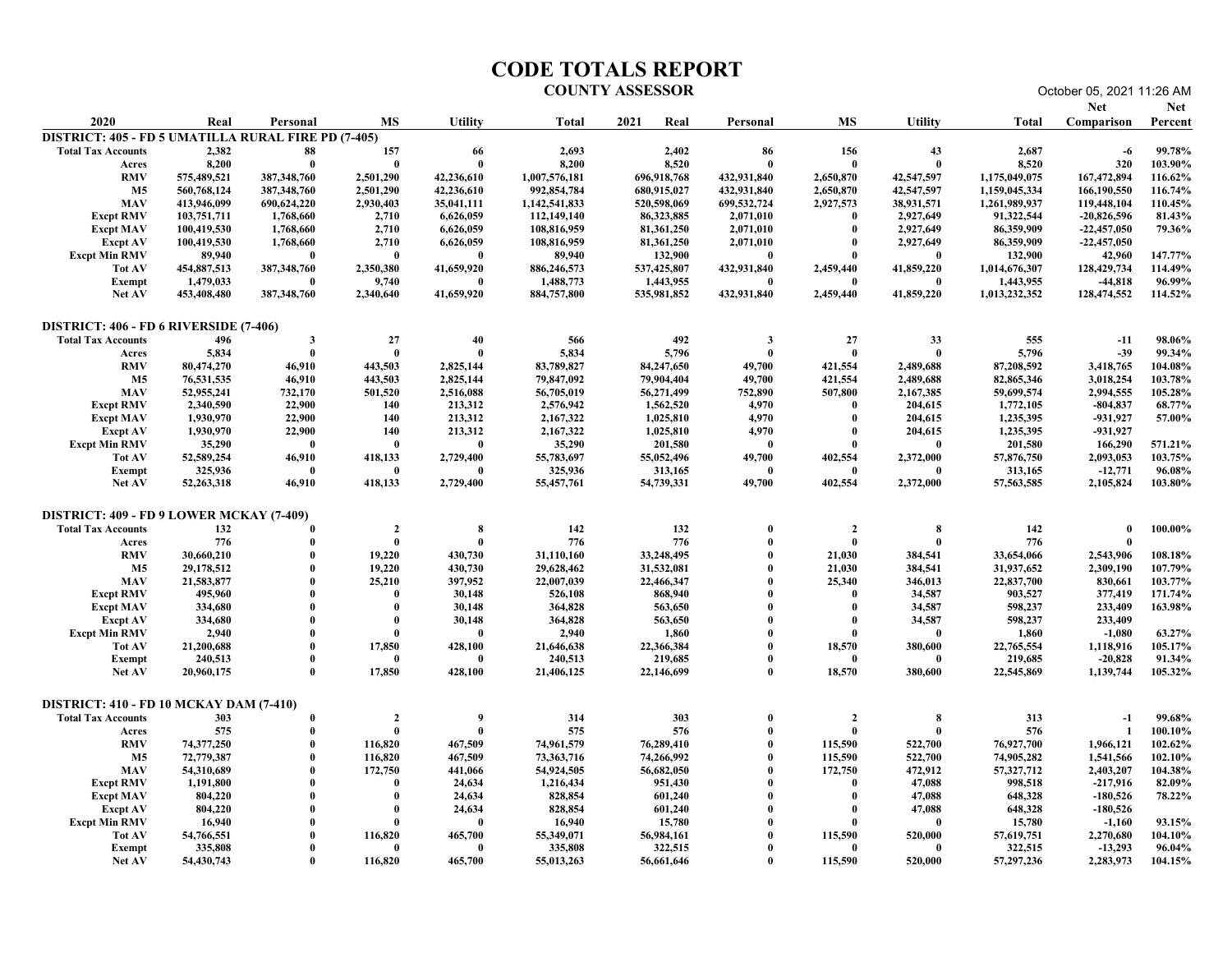|                                                                                     |                                                      |                                             |                                            |                                                           |                                                      | <b>CODE TOTALS REPORT</b><br><b>COUNTY ASSESSOR</b>  |                                             |                                            |                                               |                                                      | October 05, 2021 11:26 AM                       |                                         |
|-------------------------------------------------------------------------------------|------------------------------------------------------|---------------------------------------------|--------------------------------------------|-----------------------------------------------------------|------------------------------------------------------|------------------------------------------------------|---------------------------------------------|--------------------------------------------|-----------------------------------------------|------------------------------------------------------|-------------------------------------------------|-----------------------------------------|
| 2020                                                                                | Real                                                 | Personal                                    | MS                                         | <b>Utility</b>                                            | Total                                                | 2021<br>Real                                         | Personal                                    | MS                                         | <b>Utility</b>                                | Total                                                | <b>Net</b><br><b>Comparison</b> Percent         | <b>Net</b>                              |
| <b>DISTRICT: 412 - FD 12 EAST UMATILLA FIRE/RESCUE</b><br><b>Total Tax Accounts</b> | 3,715                                                | 68                                          | 107                                        | 110                                                       | 4,000                                                | 3,699                                                | 58                                          | 107                                        | 92                                            | 3,956                                                | $-44$                                           | 98.90%                                  |
| Acres<br><b>RMV</b><br><b>M5</b><br><b>MAV</b>                                      | 216,434<br>747,248,826<br>620,041,009<br>418,732,039 | - 0<br>6,525,050<br>6,525,050<br>16,760,690 | - 0<br>2,108,012<br>2,108,012<br>2,360,520 | $\mathbf{0}$<br>116,354,154<br>116,354,154<br>115,053,820 | 216,434<br>872,236,042<br>745,028,225<br>552,907,069 | 216,599<br>796,391,761<br>680,133,807<br>438,368,644 | - 0<br>9,128,640<br>9,128,640<br>19,541,268 | - 0<br>2,179,306<br>2,179,306<br>2,389,080 | - 0<br>89,472,369<br>89,472,369<br>85,537,502 | 216,599<br>897,172,076<br>780,914,122<br>545,836,494 | 164<br>24,936,034<br>35,885,897<br>$-7,070,575$ | 100.08%<br>102.86%<br>104.82%<br>98.72% |
| <b>Excpt RMV</b><br><b>Excpt MAV</b><br><b>Excpt AV</b>                             | 11,274,814<br>10,306,190<br>10,306,190               | 244,330<br>244,330<br>244,330               | 5,220<br>5,220<br>5,220                    | 1,853,890<br>1,853,890<br>1,853,890                       | 13,378,254<br>12,409,630<br>12,409,630               | 7,010,865<br>5,835,560<br>5,835,560                  | 462,200<br>462,200<br>462,200               |                                            | 3,066,632<br>3,066,632<br>3,066,632           | 10,539,697<br>9,364,392<br>9,364,392                 | $-2,838,557$<br>$-3,045,238$<br>$-3,045,238$    | 78.78%<br>75.46%                        |
| <b>Excpt Min RMV</b><br>Tot AV                                                      | 49,760<br>381,354,927                                | 6,525,050                                   | - 0<br>1,918,463                           | $\sqrt{2}$<br>116,307,837                                 | 49,760<br>506,106,277                                | 81,960<br>395,564,642                                | 9,128,640                                   | 1,977,577                                  | 88,568,971                                    | 81,960<br>495,239,830                                | 32,200<br>$-10,866,447$                         | 164.71%<br>97.85%                       |
| <b>Exempt</b><br><b>Net AV</b>                                                      | 1,754,648<br>379,600,279                             | 6,525,050                                   | 74,178<br>1,844,285                        | 26,423,233<br>89,884,604                                  | 28,252,059<br>477,854,218                            | 1,566,799<br>393,997,843                             | 9,128,640                                   | 60,990<br>1,916,587                        | - 0<br>88,568,971                             | 1,627,789<br>493,612,041                             | $-26,624,270$<br>15,757,823                     | 5.76%<br>103.30%                        |
| DISTRICT: 413 - UMATILLA COUNTY FIRE DIST 1<br><b>Total Tax Accounts</b>            | 11,046                                               | 487                                         | 1,062                                      | 248                                                       | 12,843                                               | 11,139                                               | 462                                         | 1,061                                      | 131                                           | 12,793                                               | $-50$                                           | 99.61%                                  |
| Acres<br><b>RMV</b>                                                                 | 94,387<br>2,979,845,112                              | - 0<br>71,644,460                           | $\mathbf{0}$<br>22,444,366                 | - 0<br>714,515,947                                        | 94,387<br>3,788,449,885                              | 94,407<br>3,285,523,782                              | - 0<br>78,168,810                           | 24,842,951                                 | - 6<br>736,852,817                            | 94,407<br>4,125,388,360                              | 21<br>336,938,475                               | 100.02%<br>108.89%                      |
| M5<br><b>MAV</b>                                                                    | 2,757,927,970<br>2,119,271,926                       | 71,644,460<br>290,316,538                   | 22,444,366<br>23,123,840                   | 714,515,947<br>564,150,738                                | 3,566,532,743<br>2,996,863,042                       | 3,032,387,419<br>2,210,428,099                       | 78,168,810<br>318,330,882                   | 24,842,951<br>23,537,590                   | 736,852,817<br>535,679,490                    | 3,872,251,997<br>3,087,976,061                       | 305,719,254<br>91,113,019                       | 108.57%<br>103.04%                      |
| <b>Excpt RMV</b><br>Excpt MAV                                                       | 75,371,000<br>60,368,930                             | 18,667,220<br>18,667,220                    | 672,260<br>672,260                         | 13,822,006<br>13,822,006                                  | 108,532,486<br>93,530,416                            | 91,696,426<br>73,721,710                             | 16,932,790<br>16,932,790                    | 1,296,090<br>1,296,090                     | 22,378,640<br>22,378,640                      | 132,303,946<br>114,329,230                           | 23,771,460<br>20,798,814                        | 121.90%<br>122.24%                      |
| <b>Excpt AV</b><br><b>Excpt Min RMV</b>                                             | 60,368,930<br>387,090                                | 18,667,220                                  | 672,260<br>- 0                             | 13,822,006<br>- 6                                         | 93,530,416<br>387,090                                | 73,721,710<br>390,000                                | 16,932,790                                  | 1,296,090<br>-0                            | 22,378,640<br>- 0                             | 114,329,230<br>390,000                               | 20,798,814<br>2,910                             | 100.75%                                 |
| Tot AV<br>Exempt                                                                    | 1,950,676,314<br>8,040,189                           | 71,644,460<br>- 0                           | 19,695,212<br>191,503                      | 577,648,410<br>1,922,545                                  | 2,619,664,396<br>10,154,237                          | 2,045,482,013<br>7,278,827                           | 78,168,810                                  | 21,491,630<br>163,705                      | 558,132,340<br>- 0                            | 2,703,274,793<br>7,442,532                           | 83,610,397<br>$-2,711,705$                      | 103.19%<br>73.29%                       |
| Net AV                                                                              | 1,942,636,125                                        | 71,644,460                                  | 19,503,709                                 | 575,725,865                                               | 2,609,510,159                                        | 2,038,203,186                                        | 78,168,810                                  | 21,327,925                                 | 558,132,340                                   | 2,695,832,261                                        | 86,322,102                                      | 103.31%                                 |
| <b>DISTRICT: 423 - FIRE DIST 3 ECHO BOND</b><br><b>Total Tax Accounts</b>           | 1,265                                                | 29<br>- 0                                   | 45<br>- 0                                  | 103<br>$\mathbf{0}$                                       | 1,442                                                | 1,267                                                | 28<br>- 0                                   | 47<br>-0                                   | 96<br>- 0                                     | 1,438                                                | $-4$                                            | 99.72%                                  |
| Acres<br>RMV<br><b>M5</b>                                                           | 228,311<br>397,556,880<br>306,153,479                | 952,790<br>952,790                          | 1,647,297<br>1,647,297                     | 49,466,500<br>49,466,500                                  | 228,311<br>449,623,467<br>358,220,066                | 254,536<br>433,578,200                               | 1,262,090                                   | 1,785,157<br>1,785,157                     | 58,418,353<br>58,418,353                      | 254,536<br>495,043,800                               | 26,226<br>45,420,333<br>38,029,955              | 111.49%<br>110.10%<br>110.62%           |
| <b>MAV</b><br><b>Excpt RMV</b>                                                      | 145,263,997<br>7,281,930                             | 1,450,980<br>403,810                        | 1,628,710<br>131,200                       | 48,068,300<br>1,414,395                                   | 196,411,987<br>9,231,335                             | 334,784,421<br>156,921,624<br>6,046,810              | 1,262,090<br>1,842,787<br>458,900           | 1,884,510<br>73,020                        | 52,563,816<br>2,150,004                       | 396,250,021<br>213, 212, 737<br>8,728,734            | 16,800,750<br>$-502,601$                        | 108.55%<br>94.56%                       |
| <b>Excpt MAV</b><br>Excpt AV                                                        | 4,962,330<br>4,962,330                               | 403,810<br>403,810                          | 131,200<br>131,200                         | 1,414,395<br>1,414,395                                    | 6,911,735<br>6,911,735                               | 3,999,300<br>3,999,300                               | 458,900<br>458,900                          | 73,020<br>73,020                           | 2,150,004<br>2,150,004                        | 6,681,224<br>6,681,224                               | $-230,511$<br>$-230,511$                        | 96.66%                                  |
| <b>Excpt Min RMV</b><br><b>Tot AV</b>                                               | 25,060<br>125,907,825                                | - 0<br>952,790                              | - 0<br>1,554,127                           | - 0<br>49,420,060                                         | 25,060<br>177,834,802                                | 14,140<br>134,936,450                                | - 0<br>1,262,090                            | $\mathbf{0}$<br>1,675,157                  | - 0<br>54,713,820                             | 14,140<br>192,587,517                                | $-10,920$<br>14,752,715                         | 56.42%<br>108.30%                       |
| Exempt<br><b>Net AV</b>                                                             | 249,585<br>125,658,240                               | - 0<br>952,790                              | - 0<br>1,554,127                           | 4,137,963<br>45,282,097                                   | 4,387,548<br>173,447,254                             | 313,165<br>134,623,285                               | - 0<br>1,262,090                            | - 0<br>1,675,157                           | 3,948,841<br>50,764,979                       | 4,262,006<br>188,325,511                             | -125,542<br>14,878,257                          | 97.14%<br>108.58%                       |
| DISTRICT: 425 - FD 5 UMATILLA RURAL FIRE PD BOND<br><b>Total Tax Accounts</b>       | 2,382                                                | 88                                          | 157                                        | -66                                                       | 2,693                                                | 2,402                                                | 86                                          | 156                                        | 43                                            | 2,687                                                | -6                                              | 99.78%                                  |
| Acres<br><b>RMV</b>                                                                 | 8,200<br>575,489,521                                 | 387,348,760                                 | - 0<br>2,501,290                           | $\mathbf{0}$<br>42,236,610                                | 8,200<br>1,007,576,181                               | 8,520<br>696,918,768                                 | - 0<br>432,931,840                          | -0<br>2,650,870                            | - 0<br>42,547,597                             | 8,520<br>1,175,049,075                               | 320<br>167,472,894                              | 103.90%<br>116.62%                      |
| <b>M5</b><br>MAV                                                                    | 560,768,124<br>413,946,099                           | 387,348,760<br>690,624,220                  | 2,501,290<br>2,930,403                     | 42,236,610<br>35,041,111                                  | 992,854,784<br>1,142,541,833                         | 680,915,027<br>520,598,069                           | 432,931,840<br>699,532,724                  | 2,650,870<br>2,927,573                     | 42,547,597<br>38,931,571                      | 1,159,045,334<br>1,261,989,937                       | 166,190,550<br>119,448,104                      | 116.74%<br>110.45%                      |
| <b>Excpt RMV</b><br><b>Excpt MAV</b>                                                | 103,751,711<br>100,419,530                           | 1,768,660<br>1,768,660                      | 2,710<br>2,710                             | 6,626,059<br>6,626,059                                    | 112,149,140<br>108,816,959                           | 86,323,885<br>81,361,250                             | 2,071,010<br>2,071,010                      | $\mathbf{0}$                               | 2,927,649<br>2,927,649                        | 91,322,544<br>86,359,909                             | -20,826,596<br>$-22,457,050$                    | 81.43%<br>79.36%                        |
| <b>Excpt AV</b><br><b>Excpt Min RMV</b>                                             | 100,419,530<br>89,940                                | 1,768,660                                   | 2,710<br>$\bf{0}$                          | 6,626,059<br>- 0                                          | 108,816,959<br>89,940                                | 81,361,250<br>132,900                                | 2,071,010<br>$\mathbf{0}$                   |                                            | 2,927,649<br>-0                               | 86,359,909<br>132,900                                | $-22,457,050$<br>42,960                         | 147.77%                                 |
| Tot AV<br>Exempt                                                                    | 454,887,513<br>1,479,033                             | 387,348,760                                 | 2,350,380<br>9,740                         | 41,659,920<br>-0                                          | 886,246,573<br>1,488,773                             | 537,425,807<br>1,443,955                             | 432,931,840                                 | 2,459,440                                  | 41,859,220<br>- 0                             | 1,014,676,307<br>1,443,955                           | 128,429,734<br>$-44,818$                        | 114.49%<br>96.99%                       |
| <b>Net AV</b>                                                                       | 453,408,480                                          | 387,348,760                                 | 2,340,640                                  | 41,659,920                                                | 884,757,800                                          | 535,981,852                                          | 432,931,840                                 | 2,459,440                                  | 41,859,220                                    | 1,013,232,352                                        | 128,474,552                                     | 114.52%                                 |
|                                                                                     |                                                      |                                             |                                            |                                                           |                                                      |                                                      |                                             |                                            |                                               |                                                      |                                                 |                                         |
|                                                                                     |                                                      |                                             |                                            |                                                           |                                                      |                                                      |                                             |                                            |                                               |                                                      |                                                 |                                         |
|                                                                                     |                                                      |                                             |                                            |                                                           |                                                      |                                                      |                                             |                                            |                                               |                                                      |                                                 |                                         |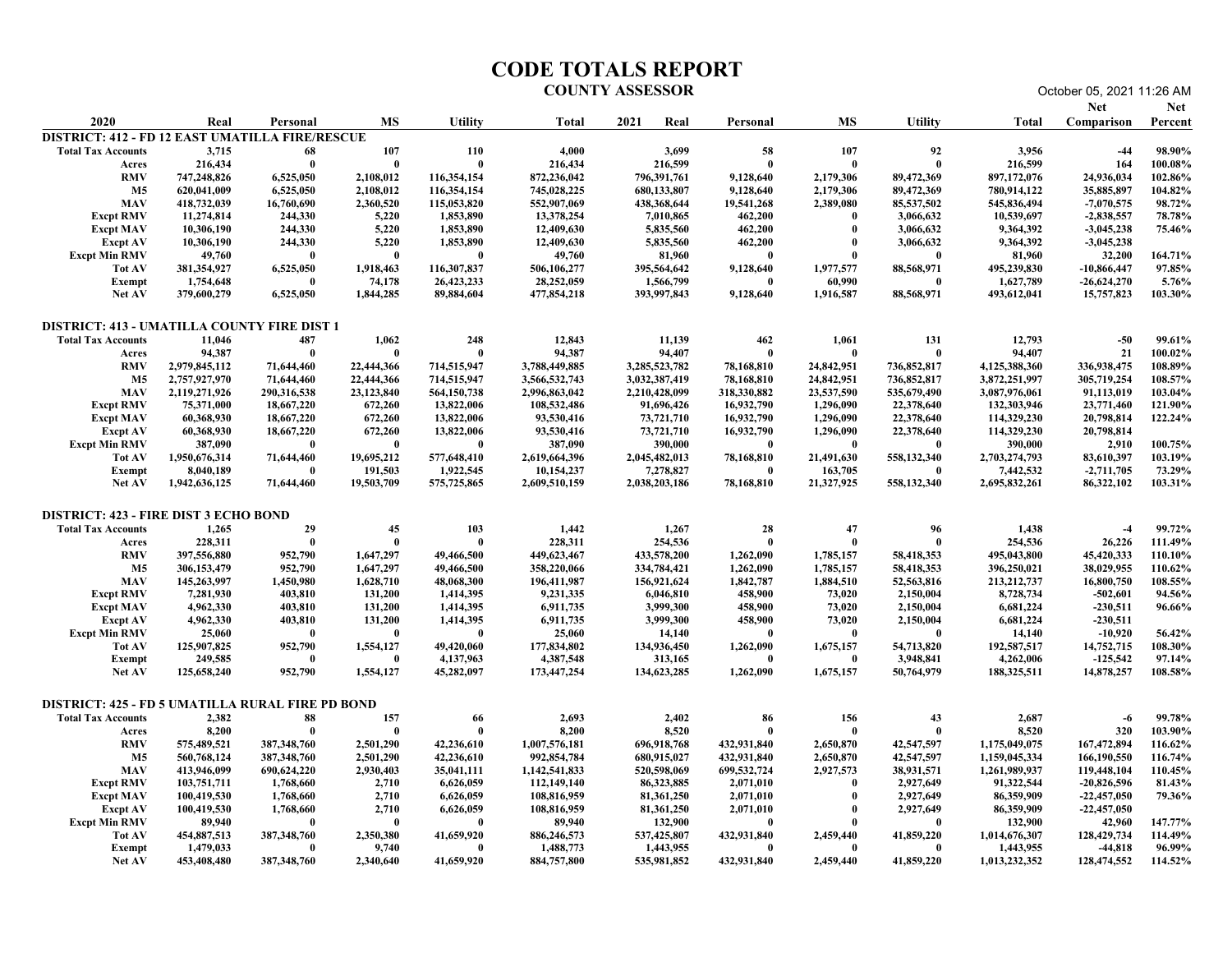|                                                                                                                                                                                                                                                                    |                                                                                                                                                                                    |                                                                                                                                                     |                                                                                                                                      |                                                                                                                                                           | <b>CODE TOTALS REPORT</b>                                                                                                                                                        | <b>COUNTY ASSESSOR</b>                                                                                                                                                             |                                                                                                                                     |                                                                                                                                               |                                                                                                                                                  |                                                                                                                                                                                     | October 05, 2021 11:26 AM                                                                                                                                            |                                                                                                                     |
|--------------------------------------------------------------------------------------------------------------------------------------------------------------------------------------------------------------------------------------------------------------------|------------------------------------------------------------------------------------------------------------------------------------------------------------------------------------|-----------------------------------------------------------------------------------------------------------------------------------------------------|--------------------------------------------------------------------------------------------------------------------------------------|-----------------------------------------------------------------------------------------------------------------------------------------------------------|----------------------------------------------------------------------------------------------------------------------------------------------------------------------------------|------------------------------------------------------------------------------------------------------------------------------------------------------------------------------------|-------------------------------------------------------------------------------------------------------------------------------------|-----------------------------------------------------------------------------------------------------------------------------------------------|--------------------------------------------------------------------------------------------------------------------------------------------------|-------------------------------------------------------------------------------------------------------------------------------------------------------------------------------------|----------------------------------------------------------------------------------------------------------------------------------------------------------------------|---------------------------------------------------------------------------------------------------------------------|
| 2020<br><b>DISTRICT: 450 - UMATILLA MORROW RADIO &amp; DATA DISTRICT</b>                                                                                                                                                                                           | Real                                                                                                                                                                               | Personal                                                                                                                                            | <b>MS</b>                                                                                                                            | <b>Utility</b>                                                                                                                                            | Total                                                                                                                                                                            | 2021<br>Real                                                                                                                                                                       | Personal                                                                                                                            | <b>MS</b>                                                                                                                                     | <b>Utility</b>                                                                                                                                   | Total                                                                                                                                                                               | <b>Net</b><br><b>Comparison</b> Percent                                                                                                                              | Net                                                                                                                 |
| <b>Total Tax Accounts</b><br>Acres<br><b>RMV</b><br><b>M5</b><br><b>MAV</b><br><b>Excpt RMV</b><br><b>Excpt MAV</b><br><b>Excpt AV</b><br><b>Excpt Min RMV</b><br><b>Tot AV</b><br><b>Exempt</b><br><b>Net AV</b>                                                  | 32,985<br>1,386,521<br>7,644,661,559<br>6,664,339,955<br>4,894,098,507<br>233, 352, 352<br>205,627,330<br>205,627,330<br>1,176,800<br>4,611,203,540<br>19,954,076<br>4,591,249,464 | 1,186<br>- 0<br>512,982,840<br>512,982,840<br>1,141,450,098<br>31,105,910<br>31,105,910<br>31,105,910<br>512,982,840<br>$\mathbf{0}$<br>512,982,840 | 2,133<br>- 0<br>42,562,037<br>42,562,037<br>45,733,783<br>1,083,700<br>1,083,700<br>1,083,700<br>38,048,504<br>527,035<br>37,521,469 | 2,107<br>- 0<br>1,562,783,601<br>1,562,783,601<br>1,151,571,761<br>44,002,556<br>44,002,556<br>44,002,556<br>1,194,403,869<br>62,918,864<br>1,131,485,005 | 38,411<br>1,386,521<br>9,762,990,037<br>8,782,668,433<br>7,232,854,149<br>309,544,518<br>281,819,496<br>281,819,496<br>1,176,800<br>6,356,638,753<br>83,399,975<br>6,273,238,778 | 33,032<br>1,386,035<br>8,394,505,777<br>7,330,839,746<br>5,191,369,541<br>232,035,074<br>196,775,090<br>196,775,090<br>2,311,650<br>4,874,513,719<br>18, 167, 787<br>4,856,345,932 | 1,074<br>- 0<br>567,648,590<br>567,648,590<br>1,290,823,578<br>26,701,080<br>26,701,080<br>26,701,080<br>567,648,590<br>567,648,590 | 2,130<br>$\mathbf{0}$<br>46,436,333<br>46,436,333<br>46,663,973<br>1,744,870<br>1,744,870<br>1,744,870<br>40,940,893<br>515,765<br>40,425,128 | 928<br>1,596,584,991<br>1,596,584,991<br>1,106,441,229<br>49,862,189<br>49,862,189<br>49,862,189<br>1,131,981,586<br>29,172,994<br>1,102,808,592 | 37,164<br>1,386,035<br>10,605,175,691<br>9,541,509,660<br>7,635,298,321<br>310, 343, 213<br>275,083,229<br>275,083,229<br>2,311,650<br>6,615,084,788<br>47,856,546<br>6,567,228,242 | $-1,247$<br>-486<br>842,185,654<br>758,841,227<br>402,444,172<br>798,695<br>$-6,736,267$<br>$-6,736,267$<br>1,134,850<br>258,446,035<br>$-35,543,429$<br>293,989,464 | 96.75%<br>99.96%<br>108.63%<br>108.64%<br>105.56%<br>100.26%<br>97.61%<br>196.44%<br>104.07%<br>57.38%<br>104.69%   |
| <b>DISTRICT: 501 - CEMETERY DIST 1 ATHENA</b><br><b>Total Tax Accounts</b><br>Acres<br><b>RMV</b><br><b>M5</b><br><b>MAV</b><br><b>Excpt RMV</b><br><b>Excpt MAV</b><br><b>Excpt AV</b><br><b>Excpt Min RMV</b><br><b>Tot AV</b><br><b>Exempt</b><br><b>Net AV</b> | 1,515<br>79,164<br>353,444,309<br>311,450,059<br>177,872,556<br>1,391,930<br>1,024,500<br>1,024,500<br>24,420<br>176,654,708<br>881,263<br>175,773,445                             | 32<br>- 0<br>3,506,930<br>3,506,930<br>7,422,710<br>186,320<br>186,320<br>186,320<br>- 0<br>3,506,930<br>- 0<br>3,506,930                           | 48<br>- 0<br>1,041,089<br>1,041,089<br>1,143,550<br>5,220<br>5,220<br>5,220<br>- 0<br>939,680<br>16,900<br>922,780                   | 75<br>$\mathbf{0}$<br>76,496,401<br>76,496,401<br>75,737,547<br>1,184,203<br>1,184,203<br>1,184,203<br>- 0<br>76,438,505<br>21,390,236<br>55,048,269      | 1,670<br>79,164<br>434,488,729<br>392,494,479<br>262,176,363<br>2,767,673<br>2,400,243<br>2,400,243<br>24,420<br>257,539,823<br>22,288,399<br>235, 251, 424                      | 1,526<br>80,220<br>377,754,388<br>345,895,406<br>184,871,481<br>2,249,180<br>1,533,370<br>1,533,370<br>31,390<br>183,783,208<br>775,905<br>183,007,303                             | 29<br>$\mathbf{0}$<br>3,486,920<br>3,486,920<br>7,623,861<br>299,740<br>299,740<br>299,740<br>3,486,920<br>3,486,920                | 49<br>1,044,109<br>1,044,109<br>1,168,420<br>$\mathbf{0}$<br>-0<br>$\mathbf{0}$<br>952,140<br>2,000<br>950,140                                | 52<br>53,504,829<br>53,504,829<br>51,976,573<br>1,038,409<br>1,038,409<br>1,038,409<br>52,998,096<br>52,998,096                                  | 1,656<br>80,220<br>435,790,246<br>403,931,264<br>245,640,335<br>3,587,329<br>2,871,519<br>2,871,519<br>31,390<br>241,220,364<br>777,905<br>240,442,459                              | $-14$<br>1,056<br>1,301,517<br>11,436,785<br>-16,536,028<br>819,656<br>471,276<br>471,276<br>6,970<br>$-16,319,459$<br>$-21,510,494$<br>5,191,035                    | 99.16%<br>101.33%<br>100.30%<br>102.91%<br>93.69%<br>129.62%<br>119.63%<br>128.54%<br>93.66%<br>$3.49\%$<br>102.21% |
| <b>DISTRICT: 502 - CEMETERY DIST 2 WESTON</b><br><b>Total Tax Accounts</b><br>Acres<br><b>RMV</b><br><b>M5</b><br><b>MAV</b><br><b>Excpt RMV</b><br><b>Excpt MAV</b><br><b>Excpt AV</b><br><b>Excpt Min RMV</b><br>Tot AV<br>Exempt<br><b>Net AV</b>               | 1,719<br>78,316<br>255, 272, 497<br>210,081,054<br>171,865,887<br>8,911,314<br>8,618,980<br>8,618,980<br>25,340<br>141,564,587<br>791,701<br>140,772,886                           | -19<br>- 0<br>3,263,170<br>3,263,170<br>9,828,130<br>33,180<br>33,180<br>33,180<br>3,263,170<br>- 0<br>3,263,170                                    | 52<br>$\mathbf{0}$<br>883,023<br>883,023<br>1,015,860<br>- 0<br>$\mathbf 0$<br>-0<br>$\mathbf{0}$<br>811,143<br>57,278<br>753,865    | 167<br>$\mathbf{0}$<br>34,698,888<br>34,698,888<br>17,454,070<br>949,737<br>949,737<br>949,737<br>18,394,240<br>- 0<br>18,394,240                         | 1,957<br>78,316<br>294, 117, 578<br>248,926,135<br>200, 163, 947<br>9,894,231<br>9,601,897<br>9,601,897<br>25,340<br>164,033,140<br>848,979<br>163, 184, 161                     | 1,696<br>78,314<br>281,582,673<br>229,736,480<br>183,473,405<br>4,021,175<br>3,801,840<br>3,801,840<br>51,490<br>147,298,194<br>758,174<br>146,540,020                             | 15<br>$\bf{0}$<br>5,795,200<br>5,795,200<br>12,504,020<br>55,500<br>55,500<br>55,500<br>5,795,200<br>- 0<br>5,795,200               | 52<br>$\mathbf{0}$<br>951,007<br>951,007<br>1,023,490<br>$\mathbf{0}$<br>$\mathbf 0$<br>853,837<br>58,990<br>794,847                          | 81<br>40,236,416<br>40,236,416<br>18,913,711<br>1,357,399<br>1,357,399<br>1,357,399<br>20,271,110<br>- 0<br>20,271,110                           | 1,844<br>78,314<br>328,565,296<br>276,719,103<br>215,914,626<br>5,434,074<br>5,214,739<br>5,214,739<br>51,490<br>174,218,341<br>817,164<br>173,401,177                              | $-113$<br>$-1$<br>34,447,718<br>27,792,968<br>15,750,679<br>$-4,460,157$<br>$-4,387,158$<br>$-4,387,158$<br>26,150<br>10,185,201<br>$-31,815$<br>10,217,016          | 94.23%<br>100.00%<br>111.71%<br>111.17%<br>107.87%<br>54.92%<br>54.31%<br>203.20%<br>106.21%<br>96.25%<br>106.26%   |
| <b>DISTRICT: 503 - CEMETERY DIST 3 MILTON- FREEWATER</b><br><b>Total Tax Accounts</b><br>Acres<br><b>RMV</b><br>M5<br><b>MAV</b><br><b>Excpt RMV</b><br><b>Excpt MAV</b><br><b>Excpt AV</b><br><b>Excpt Min RMV</b><br>Tot AV<br>Exempt<br><b>Net AV</b>           | 4,931<br>63,510<br>932,295,258<br>760,039,840<br>581,980,484<br>9,551,798<br>7,253,410<br>7,253,410<br>114,710<br>548,665,129<br>2,099,467<br>546,565,662                          | 168<br>- 0<br>16,981,710<br>16,981,710<br>42,502,800<br>5,027,760<br>5,027,760<br>5,027,760<br>- 0<br>16,981,710<br>- 0<br>16,981,710               | 541<br>- 0<br>12,338,809<br>12,338,809<br>13,578,550<br>238,990<br>238,990<br>238,990<br>- 0<br>11,209,079<br>178,226<br>11,030,853  | 90<br>$\mathbf{0}$<br>20,417,918<br>20,417,918<br>19,215,172<br>1,178,837<br>1,178,837<br>1,178,837<br>20,370,100<br>20,370,100                           | 5,730<br>63,510<br>982,033,695<br>809,778,277<br>657,277,006<br>15,997,385<br>13,698,997<br>13,698,997<br>114,710<br>597,226,018<br>2,277,693<br>594,948,325                     | 4,916<br>63,538<br>1,042,447,744<br>850,922,909<br>601,870,936<br>16,511,947<br>11,724,900<br>11,724,900<br>115,690<br>576,876,958<br>1,908,490<br>574,968,468                     | 146<br>$\mathbf{0}$<br>15,020,580<br>15,020,580<br>64,451,946<br>1,592,250<br>1,592,250<br>1,592,250<br>15,020,580<br>15,020,580    | 542<br>- 0<br>12,738,432<br>12,738,432<br>13,942,750<br>62,990<br>62,990<br>62,990<br>11,596,402<br>207,710<br>11,388,692                     | 50<br>21,991,657<br>21,991,657<br>19,858,765<br>1,974,635<br>1,974,635<br>1,974,635<br>21,833,400<br>21,833,400                                  | 5,654<br>63,538<br>1,092,198,413<br>900,673,578<br>700,124,397<br>20, 141, 822<br>15,354,775<br>15,354,775<br>115,690<br>625,327,340<br>2,116,200<br>623,211,140                    | $-76$<br>28<br>110,164,718<br>90,895,301<br>42,847,391<br>4,144,437<br>1,655,778<br>1,655,778<br>980<br>28, 101, 322<br>$-161,493$<br>28, 262, 815                   | 98.67%<br>100.04%<br>111.22%<br>106.52%<br>125.91%<br>112.09%<br>100.85%<br>104.71%<br>92.91%<br>104.75%            |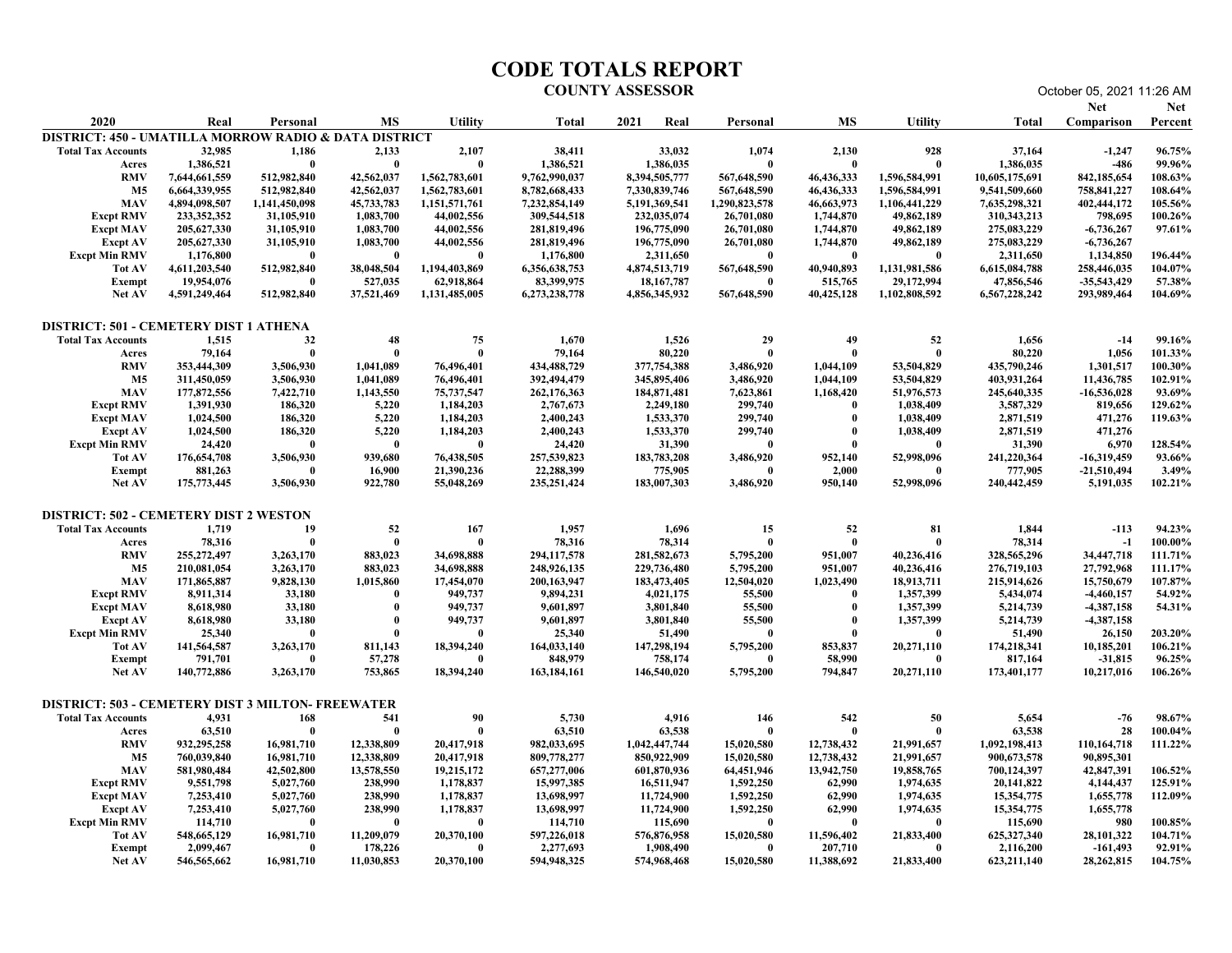| <b>Net</b><br><b>Net</b><br>2020<br>MS<br>MS<br><b>Utility</b><br>Real<br>Personal<br><b>Utility</b><br>2021<br>Real<br>Personal<br>Total<br>Total<br><b>Comparison</b> Percent<br><b>DISTRICT: 504 - CEMETERY DIST 4 HELIX</b><br>812<br>867<br>812<br>98.96%<br><b>Total Tax Accounts</b><br>18<br>31<br>15<br>25<br>858<br>$-9$<br>- 6<br>- 6<br>$\overline{0}$<br>124,791<br>124,791<br>100.00%<br>124,791<br>$\mathbf{0}$<br>- 0<br>$\mathbf{0}$<br>- 0<br>124,791<br>- 0<br>Acres<br>278,430<br>56,047,953<br><b>RMV</b><br>208,947,980<br>281,630<br>265,555,993<br>211,567,160<br>356,080<br>280,570<br>50,064,996<br>262,268,806<br>$-3,287,187$<br>98.76%<br><b>M5</b><br>158,120,454<br>281,630<br>278,430<br>56,047,953<br>214,728,467<br>169,922,241<br>356,080<br>280,570<br>50,064,996<br>220,623,887<br>5,895,420<br>102.75%<br><b>MAV</b><br>286,250<br>96.22%<br>88,985,198<br>511,270<br>55,389,732<br>145, 172, 450<br>91,687,432<br>524,344<br>289,480<br>47,185,387<br>139,686,643<br>$-5,485,807$<br><b>Excpt RMV</b><br>677,930<br>24,830<br>773,898<br>737,360<br>109,230<br>2,333,825<br>3,180,415<br>1,703,757<br>215.38%<br>- 0<br>1,476,658<br>1,263,288<br>498.340<br><b>Excpt MAV</b><br>464,560<br>24,830<br>- 0<br>773,898<br>109,230<br>2,333,825<br>2,941,395<br>1,678,107<br>232.84%<br><b>Excpt AV</b><br>464,560<br>24,830<br>- 0<br>773,898<br>1,263,288<br>498,340<br>109,230<br>$\mathbf{0}$<br>2,333,825<br>2,941,395<br>1,678,107<br>$0.00\%$<br><b>Excpt Min RMV</b><br>3,260<br>3,260<br>3,260<br>- 0<br>- 6<br>262,170<br>356,080<br>267,980<br>82,898,047<br>281,630<br>56,047,002<br>139,488,849<br>85,896,694<br>49,512,375<br>136,033,129<br>$-3,455,720$<br>97.52%<br>Tot AV<br>127,062<br>5,032,997<br>5,160,059<br>79,460<br>79,460<br>$-5,080,599$<br>1.54%<br>$\mathbf{0}$<br>- 0<br>Exempt<br>- 0<br>82,770,985<br>281,630<br>262,170<br>85,817,234<br>356,080<br>267,980<br>49,512,375<br>101.21%<br>51,014,005<br>134,328,790<br>135,953,669<br>1,624,879<br><b>Net AV</b><br><b>DISTRICT: 505 - CEMETERY DIST 5 PILOT ROCK</b><br>55<br>1,656<br>25<br>56<br>45<br>1,782<br>$-34$<br>98.13%<br><b>Total Tax Accounts</b><br>1,655<br>32<br>74<br>1,816<br>- 0<br>- 0<br>289,778<br>289,782<br>289,782<br>100.00%<br>$\mathbf{0}$<br>$\mathbf{0}$<br>289,778<br>- 0<br>$\mathbf{0}$<br>- 5<br>Acres<br><b>RMV</b><br>284,683,229<br>2,422,660<br>1,128,940<br>23,762,139<br>311,996,968<br>314,857,915<br>2,477,900<br>1,314,140<br>25,499,111<br>344,149,066<br>32,152,098<br>110.31%<br><b>M5</b><br>186,614,284<br>2,422,660<br>1,128,940<br>23,762,139<br>213,928,023<br>203,903,175<br>2,477,900<br>25,499,111<br>233,194,326<br>19,266,303<br>109.01%<br>1,314,140<br>21,575,930<br>102.58%<br><b>MAV</b><br>140,604,593<br>8,125,440<br>1,202,150<br>171,508,113<br>144,673,400<br>7,798,354<br>1,212,600<br>22,251,307<br>175,935,661<br>4,427,548<br>1,184,330<br>544,740<br>1,178,854<br>2,907,924<br>1,389,122<br>241,150<br>131,120<br>3,761,585<br>853,661<br>129.36%<br><b>Excpt RMV</b><br>- 0<br>2,000,193<br>131,120<br>Excpt MAV<br>882,710<br>544,740<br>1,178,854<br>2,606,304<br>1,023,690<br>241,150<br>2,000,193<br>3,396,153<br>789,849<br>130.31%<br>882,710<br>1,178,854<br>Excpt AV<br>544,740<br>2,606,304<br>1,023,690<br>241,150<br>131,120<br>2,000,193<br>3,396,153<br>789,849<br><b>Excpt Min RMV</b><br>14,280<br>14,280<br>24,300<br>24,300<br>10,020<br>170.17%<br>- 0<br>- 0<br>- 0<br>- 0<br>1,196,850<br><b>Tot AV</b><br>118,560,024<br>2,422,660<br>1,030,130<br>22,751,900<br>144,764,714<br>122,808,281<br>2,477,900<br>24,251,500<br>150,734,531<br>5,969,817<br>104.12%<br>836,670<br>$-310,518$<br>72.93%<br>Exempt<br>1,147,188<br>1,147,188<br>- 0<br>836,670<br>- 0<br>- 0<br>- 0<br>- 0<br>22,751,900<br>2,477,900<br>1,196,850<br>24,251,500<br>104.37%<br>117,412,836<br>2,422,660<br>1,030,130<br>143, 617, 526<br>121,971,611<br>149,897,861<br>6,280,335<br><b>Net AV</b><br><b>DISTRICT: 506 - CEMETERY DIST 6 STANFIELD</b><br>1,358<br>1,796<br>121<br>90.70%<br><b>Total Tax Accounts</b><br>57<br>94<br>287<br>1,358<br>56<br>94<br>1,629<br>-167<br>35,122<br>- 0<br>35,122<br>35,102<br>- 0<br>35,102<br>$\mathbf{0}$<br>20<br>100.06%<br>$\mathbf{0}$<br>$\mathbf{0}$<br>- 0<br>Acres<br>RMV<br>401,881,475<br>17,039,620<br>1,715,126<br>306,511,906<br>727,148,127<br>430,661,923<br>17,605,740<br>1,802,173<br>370,688,366<br>820,758,202<br>93,610,075<br>112.87%<br><b>M5</b><br>329,755,595<br>306,511,906<br>655,022,247<br>17,605,740<br>1,802,173<br>370,688,366<br>82,387,856<br>112.58%<br>17,039,620<br>1,715,126<br>347, 313, 824<br>737,410,103<br><b>MAV</b><br>252,578,480<br>126,455,740<br>1,868,370<br>109,787,144<br>482,216,730<br>143,785,796<br>1,879,090<br>118,523,023<br>516,766,389<br>34,549,659<br>107.16%<br>244, 105, 476<br><b>Excpt RMV</b><br>13,371,251<br>4,149,670<br>3,189,444<br>20,710,365<br>16,662,135<br>2,467,010<br>2,810<br>4,164,377<br>23,296,332<br>2,585,967<br>112.49%<br>- 0<br>4,164,377<br>112.52%<br><b>Excpt MAV</b><br>11,259,740<br>3,189,444<br>18,598,854<br>14,293,650<br>2,467,010<br>2,810<br>2,328,993<br>4,149,670<br>- 0<br>20,927,847<br><b>Excpt AV</b><br>3,189,444<br>18,598,854<br>14,293,650<br>2,467,010<br>4,164,377<br>20,927,847<br>2,328,993<br>11,259,740<br>4,149,670<br>- 0<br>2,810<br>35,500<br>35,500<br>8,040<br>129.28%<br><b>Excpt Min RMV</b><br>27,460<br>27,460<br>- 0<br>- 0<br>- 0<br>1,547,794<br>105.56%<br><b>Tot AV</b><br>213,568,815<br>17,039,620<br>1,495,524<br>112,963,410<br>345,067,369<br>222,406,643<br>17,605,740<br>122,687,400<br>364,247,577<br>19,180,208<br>685,233<br>685,233<br>654,380<br>$-30,853$<br>95.50%<br>654,380<br>Exempt<br>- 0<br>- 0<br>-0<br>- 0<br>- 0<br>- 0<br>1,495,524<br>112,963,410<br>221,752,263<br>17,605,740<br>1,547,794<br>122,687,400<br>363,593,197<br>105.58%<br>Net AV<br>212,883,582<br>17,039,620<br>344, 382, 136<br>19,211,061<br><b>DISTRICT: 507 - CEMETERY DIST 7 ECHO</b><br>871<br><b>20</b><br>32<br>387<br>1,310<br>20<br>32<br>111<br>1,031<br>$-279$<br>78.70%<br><b>Total Tax Accounts</b><br>868<br>$\overline{0}$<br>133,468<br>133,468<br>133,473<br>$\overline{\mathbf{0}}$<br>133,473<br>100.00%<br>$\mathbf{0}$<br>$\mathbf{0}$<br>- 0<br>- 0<br>Acres<br>6<br><b>RMV</b><br>302,461,170<br>291,340<br>1,240,287<br>74,327,359<br>378,320,156<br>325,448,540<br>399,560<br>1,414,587<br>81,900,635<br>409,163,322<br>30,843,166<br>108.15%<br><b>M5</b><br>1,240,287<br>74,327,359<br>297,535,657<br>237,604,740<br>399,560<br>23,783,865<br>107.99%<br>221,676,671<br>291,340<br>1,414,587<br>81,900,635<br>321, 319, 522<br>MAV<br>99,395,247<br>547,480<br>1,263,840<br>49,776,485<br>150,983,052<br>105,859,693<br>608,796<br>1,360,770<br>76,275,082<br>184, 104, 341<br>33, 121, 289<br>121.94%<br>286,930<br>103.81%<br><b>Excpt RMV</b><br>5,870,770<br>67,180<br>3,840<br>1,586,910<br>7,528,700<br>5,681,630<br>139,960<br>73,020<br>1,921,020<br>7,815,630<br>5,902,520<br><b>Excpt MAV</b><br>4,010,080<br>67,180<br>3,840<br>1,586,910<br>5,668,010<br>3,768,520<br>139,960<br>73,020<br>1,921,020<br>234,510<br>104.14%<br><b>Excpt AV</b><br>4,010,080<br>67,180<br>3,840<br>1,586,910<br>5,668,010<br>3,768,520<br>139,960<br>73,020<br>1,921,020<br>5,902,520<br>234,510<br>56.42%<br><b>Excpt Min RMV</b><br>25,060<br>25,060<br>14,140<br>$-10,920$<br>- 0<br>- 0<br>14,140<br>$\mathbf{0}$<br>$\mathbf{0}$<br>- 0<br>- 0<br>105.71%<br>Tot AV<br>88,623,341<br>291,340<br>1,162,897<br>51,300,760<br>141,378,338<br>93,904,416<br>399,560<br>1,322,637<br>53,830,620<br>149, 457, 233<br>8,078,895 |  |  |  | <b>CODE TOTALS REPORT</b><br><b>COUNTY ASSESSOR</b> |  |  | October 05, 2021 11:26 AM |  |
|---------------------------------------------------------------------------------------------------------------------------------------------------------------------------------------------------------------------------------------------------------------------------------------------------------------------------------------------------------------------------------------------------------------------------------------------------------------------------------------------------------------------------------------------------------------------------------------------------------------------------------------------------------------------------------------------------------------------------------------------------------------------------------------------------------------------------------------------------------------------------------------------------------------------------------------------------------------------------------------------------------------------------------------------------------------------------------------------------------------------------------------------------------------------------------------------------------------------------------------------------------------------------------------------------------------------------------------------------------------------------------------------------------------------------------------------------------------------------------------------------------------------------------------------------------------------------------------------------------------------------------------------------------------------------------------------------------------------------------------------------------------------------------------------------------------------------------------------------------------------------------------------------------------------------------------------------------------------------------------------------------------------------------------------------------------------------------------------------------------------------------------------------------------------------------------------------------------------------------------------------------------------------------------------------------------------------------------------------------------------------------------------------------------------------------------------------------------------------------------------------------------------------------------------------------------------------------------------------------------------------------------------------------------------------------------------------------------------------------------------------------------------------------------------------------------------------------------------------------------------------------------------------------------------------------------------------------------------------------------------------------------------------------------------------------------------------------------------------------------------------------------------------------------------------------------------------------------------------------------------------------------------------------------------------------------------------------------------------------------------------------------------------------------------------------------------------------------------------------------------------------------------------------------------------------------------------------------------------------------------------------------------------------------------------------------------------------------------------------------------------------------------------------------------------------------------------------------------------------------------------------------------------------------------------------------------------------------------------------------------------------------------------------------------------------------------------------------------------------------------------------------------------------------------------------------------------------------------------------------------------------------------------------------------------------------------------------------------------------------------------------------------------------------------------------------------------------------------------------------------------------------------------------------------------------------------------------------------------------------------------------------------------------------------------------------------------------------------------------------------------------------------------------------------------------------------------------------------------------------------------------------------------------------------------------------------------------------------------------------------------------------------------------------------------------------------------------------------------------------------------------------------------------------------------------------------------------------------------------------------------------------------------------------------------------------------------------------------------------------------------------------------------------------------------------------------------------------------------------------------------------------------------------------------------------------------------------------------------------------------------------------------------------------------------------------------------------------------------------------------------------------------------------------------------------------------------------------------------------------------------------------------------------------------------------------------------------------------------------------------------------------------------------------------------------------------------------------------------------------------------------------------------------------------------------------------------------------------------------------------------------------------------------------------------------------------------------------------------------------------------------------------------------------------------------------------------------------------------------------------------------------------------------------------------------------------------------------------------------------------------------------------------------------------------------------------------------------------------------------------------------------------------------------------------------------------------------------------------------------------------------------------------------------------------------------------------------------------------------------------------------------------------------------------------------------------------------------------------------------------------------------------------------------------------------------------------------------------------------------------------------------------------------------------------------------------------------------------------------------------------------------------------------------------------------------------------------------------------------------------------------------------------------------------------------------------------------------------------------------------------------------------------------------------------------------------------------------------|--|--|--|-----------------------------------------------------|--|--|---------------------------|--|
|                                                                                                                                                                                                                                                                                                                                                                                                                                                                                                                                                                                                                                                                                                                                                                                                                                                                                                                                                                                                                                                                                                                                                                                                                                                                                                                                                                                                                                                                                                                                                                                                                                                                                                                                                                                                                                                                                                                                                                                                                                                                                                                                                                                                                                                                                                                                                                                                                                                                                                                                                                                                                                                                                                                                                                                                                                                                                                                                                                                                                                                                                                                                                                                                                                                                                                                                                                                                                                                                                                                                                                                                                                                                                                                                                                                                                                                                                                                                                                                                                                                                                                                                                                                                                                                                                                                                                                                                                                                                                                                                                                                                                                                                                                                                                                                                                                                                                                                                                                                                                                                                                                                                                                                                                                                                                                                                                                                                                                                                                                                                                                                                                                                                                                                                                                                                                                                                                                                                                                                                                                                                                                                                                                                                                                                                                                                                                                                                                                                                                                                                                                                                                                                                                                                                                                                                                                                                                                                                                                                                                                                                                                                                                                                                                                                                                                                                                                                                                                                                                                                                                                                                                                                                                                                     |  |  |  |                                                     |  |  |                           |  |
|                                                                                                                                                                                                                                                                                                                                                                                                                                                                                                                                                                                                                                                                                                                                                                                                                                                                                                                                                                                                                                                                                                                                                                                                                                                                                                                                                                                                                                                                                                                                                                                                                                                                                                                                                                                                                                                                                                                                                                                                                                                                                                                                                                                                                                                                                                                                                                                                                                                                                                                                                                                                                                                                                                                                                                                                                                                                                                                                                                                                                                                                                                                                                                                                                                                                                                                                                                                                                                                                                                                                                                                                                                                                                                                                                                                                                                                                                                                                                                                                                                                                                                                                                                                                                                                                                                                                                                                                                                                                                                                                                                                                                                                                                                                                                                                                                                                                                                                                                                                                                                                                                                                                                                                                                                                                                                                                                                                                                                                                                                                                                                                                                                                                                                                                                                                                                                                                                                                                                                                                                                                                                                                                                                                                                                                                                                                                                                                                                                                                                                                                                                                                                                                                                                                                                                                                                                                                                                                                                                                                                                                                                                                                                                                                                                                                                                                                                                                                                                                                                                                                                                                                                                                                                                                     |  |  |  |                                                     |  |  |                           |  |
|                                                                                                                                                                                                                                                                                                                                                                                                                                                                                                                                                                                                                                                                                                                                                                                                                                                                                                                                                                                                                                                                                                                                                                                                                                                                                                                                                                                                                                                                                                                                                                                                                                                                                                                                                                                                                                                                                                                                                                                                                                                                                                                                                                                                                                                                                                                                                                                                                                                                                                                                                                                                                                                                                                                                                                                                                                                                                                                                                                                                                                                                                                                                                                                                                                                                                                                                                                                                                                                                                                                                                                                                                                                                                                                                                                                                                                                                                                                                                                                                                                                                                                                                                                                                                                                                                                                                                                                                                                                                                                                                                                                                                                                                                                                                                                                                                                                                                                                                                                                                                                                                                                                                                                                                                                                                                                                                                                                                                                                                                                                                                                                                                                                                                                                                                                                                                                                                                                                                                                                                                                                                                                                                                                                                                                                                                                                                                                                                                                                                                                                                                                                                                                                                                                                                                                                                                                                                                                                                                                                                                                                                                                                                                                                                                                                                                                                                                                                                                                                                                                                                                                                                                                                                                                                     |  |  |  |                                                     |  |  |                           |  |
|                                                                                                                                                                                                                                                                                                                                                                                                                                                                                                                                                                                                                                                                                                                                                                                                                                                                                                                                                                                                                                                                                                                                                                                                                                                                                                                                                                                                                                                                                                                                                                                                                                                                                                                                                                                                                                                                                                                                                                                                                                                                                                                                                                                                                                                                                                                                                                                                                                                                                                                                                                                                                                                                                                                                                                                                                                                                                                                                                                                                                                                                                                                                                                                                                                                                                                                                                                                                                                                                                                                                                                                                                                                                                                                                                                                                                                                                                                                                                                                                                                                                                                                                                                                                                                                                                                                                                                                                                                                                                                                                                                                                                                                                                                                                                                                                                                                                                                                                                                                                                                                                                                                                                                                                                                                                                                                                                                                                                                                                                                                                                                                                                                                                                                                                                                                                                                                                                                                                                                                                                                                                                                                                                                                                                                                                                                                                                                                                                                                                                                                                                                                                                                                                                                                                                                                                                                                                                                                                                                                                                                                                                                                                                                                                                                                                                                                                                                                                                                                                                                                                                                                                                                                                                                                     |  |  |  |                                                     |  |  |                           |  |
|                                                                                                                                                                                                                                                                                                                                                                                                                                                                                                                                                                                                                                                                                                                                                                                                                                                                                                                                                                                                                                                                                                                                                                                                                                                                                                                                                                                                                                                                                                                                                                                                                                                                                                                                                                                                                                                                                                                                                                                                                                                                                                                                                                                                                                                                                                                                                                                                                                                                                                                                                                                                                                                                                                                                                                                                                                                                                                                                                                                                                                                                                                                                                                                                                                                                                                                                                                                                                                                                                                                                                                                                                                                                                                                                                                                                                                                                                                                                                                                                                                                                                                                                                                                                                                                                                                                                                                                                                                                                                                                                                                                                                                                                                                                                                                                                                                                                                                                                                                                                                                                                                                                                                                                                                                                                                                                                                                                                                                                                                                                                                                                                                                                                                                                                                                                                                                                                                                                                                                                                                                                                                                                                                                                                                                                                                                                                                                                                                                                                                                                                                                                                                                                                                                                                                                                                                                                                                                                                                                                                                                                                                                                                                                                                                                                                                                                                                                                                                                                                                                                                                                                                                                                                                                                     |  |  |  |                                                     |  |  |                           |  |
|                                                                                                                                                                                                                                                                                                                                                                                                                                                                                                                                                                                                                                                                                                                                                                                                                                                                                                                                                                                                                                                                                                                                                                                                                                                                                                                                                                                                                                                                                                                                                                                                                                                                                                                                                                                                                                                                                                                                                                                                                                                                                                                                                                                                                                                                                                                                                                                                                                                                                                                                                                                                                                                                                                                                                                                                                                                                                                                                                                                                                                                                                                                                                                                                                                                                                                                                                                                                                                                                                                                                                                                                                                                                                                                                                                                                                                                                                                                                                                                                                                                                                                                                                                                                                                                                                                                                                                                                                                                                                                                                                                                                                                                                                                                                                                                                                                                                                                                                                                                                                                                                                                                                                                                                                                                                                                                                                                                                                                                                                                                                                                                                                                                                                                                                                                                                                                                                                                                                                                                                                                                                                                                                                                                                                                                                                                                                                                                                                                                                                                                                                                                                                                                                                                                                                                                                                                                                                                                                                                                                                                                                                                                                                                                                                                                                                                                                                                                                                                                                                                                                                                                                                                                                                                                     |  |  |  |                                                     |  |  |                           |  |
|                                                                                                                                                                                                                                                                                                                                                                                                                                                                                                                                                                                                                                                                                                                                                                                                                                                                                                                                                                                                                                                                                                                                                                                                                                                                                                                                                                                                                                                                                                                                                                                                                                                                                                                                                                                                                                                                                                                                                                                                                                                                                                                                                                                                                                                                                                                                                                                                                                                                                                                                                                                                                                                                                                                                                                                                                                                                                                                                                                                                                                                                                                                                                                                                                                                                                                                                                                                                                                                                                                                                                                                                                                                                                                                                                                                                                                                                                                                                                                                                                                                                                                                                                                                                                                                                                                                                                                                                                                                                                                                                                                                                                                                                                                                                                                                                                                                                                                                                                                                                                                                                                                                                                                                                                                                                                                                                                                                                                                                                                                                                                                                                                                                                                                                                                                                                                                                                                                                                                                                                                                                                                                                                                                                                                                                                                                                                                                                                                                                                                                                                                                                                                                                                                                                                                                                                                                                                                                                                                                                                                                                                                                                                                                                                                                                                                                                                                                                                                                                                                                                                                                                                                                                                                                                     |  |  |  |                                                     |  |  |                           |  |
|                                                                                                                                                                                                                                                                                                                                                                                                                                                                                                                                                                                                                                                                                                                                                                                                                                                                                                                                                                                                                                                                                                                                                                                                                                                                                                                                                                                                                                                                                                                                                                                                                                                                                                                                                                                                                                                                                                                                                                                                                                                                                                                                                                                                                                                                                                                                                                                                                                                                                                                                                                                                                                                                                                                                                                                                                                                                                                                                                                                                                                                                                                                                                                                                                                                                                                                                                                                                                                                                                                                                                                                                                                                                                                                                                                                                                                                                                                                                                                                                                                                                                                                                                                                                                                                                                                                                                                                                                                                                                                                                                                                                                                                                                                                                                                                                                                                                                                                                                                                                                                                                                                                                                                                                                                                                                                                                                                                                                                                                                                                                                                                                                                                                                                                                                                                                                                                                                                                                                                                                                                                                                                                                                                                                                                                                                                                                                                                                                                                                                                                                                                                                                                                                                                                                                                                                                                                                                                                                                                                                                                                                                                                                                                                                                                                                                                                                                                                                                                                                                                                                                                                                                                                                                                                     |  |  |  |                                                     |  |  |                           |  |
|                                                                                                                                                                                                                                                                                                                                                                                                                                                                                                                                                                                                                                                                                                                                                                                                                                                                                                                                                                                                                                                                                                                                                                                                                                                                                                                                                                                                                                                                                                                                                                                                                                                                                                                                                                                                                                                                                                                                                                                                                                                                                                                                                                                                                                                                                                                                                                                                                                                                                                                                                                                                                                                                                                                                                                                                                                                                                                                                                                                                                                                                                                                                                                                                                                                                                                                                                                                                                                                                                                                                                                                                                                                                                                                                                                                                                                                                                                                                                                                                                                                                                                                                                                                                                                                                                                                                                                                                                                                                                                                                                                                                                                                                                                                                                                                                                                                                                                                                                                                                                                                                                                                                                                                                                                                                                                                                                                                                                                                                                                                                                                                                                                                                                                                                                                                                                                                                                                                                                                                                                                                                                                                                                                                                                                                                                                                                                                                                                                                                                                                                                                                                                                                                                                                                                                                                                                                                                                                                                                                                                                                                                                                                                                                                                                                                                                                                                                                                                                                                                                                                                                                                                                                                                                                     |  |  |  |                                                     |  |  |                           |  |
|                                                                                                                                                                                                                                                                                                                                                                                                                                                                                                                                                                                                                                                                                                                                                                                                                                                                                                                                                                                                                                                                                                                                                                                                                                                                                                                                                                                                                                                                                                                                                                                                                                                                                                                                                                                                                                                                                                                                                                                                                                                                                                                                                                                                                                                                                                                                                                                                                                                                                                                                                                                                                                                                                                                                                                                                                                                                                                                                                                                                                                                                                                                                                                                                                                                                                                                                                                                                                                                                                                                                                                                                                                                                                                                                                                                                                                                                                                                                                                                                                                                                                                                                                                                                                                                                                                                                                                                                                                                                                                                                                                                                                                                                                                                                                                                                                                                                                                                                                                                                                                                                                                                                                                                                                                                                                                                                                                                                                                                                                                                                                                                                                                                                                                                                                                                                                                                                                                                                                                                                                                                                                                                                                                                                                                                                                                                                                                                                                                                                                                                                                                                                                                                                                                                                                                                                                                                                                                                                                                                                                                                                                                                                                                                                                                                                                                                                                                                                                                                                                                                                                                                                                                                                                                                     |  |  |  |                                                     |  |  |                           |  |
|                                                                                                                                                                                                                                                                                                                                                                                                                                                                                                                                                                                                                                                                                                                                                                                                                                                                                                                                                                                                                                                                                                                                                                                                                                                                                                                                                                                                                                                                                                                                                                                                                                                                                                                                                                                                                                                                                                                                                                                                                                                                                                                                                                                                                                                                                                                                                                                                                                                                                                                                                                                                                                                                                                                                                                                                                                                                                                                                                                                                                                                                                                                                                                                                                                                                                                                                                                                                                                                                                                                                                                                                                                                                                                                                                                                                                                                                                                                                                                                                                                                                                                                                                                                                                                                                                                                                                                                                                                                                                                                                                                                                                                                                                                                                                                                                                                                                                                                                                                                                                                                                                                                                                                                                                                                                                                                                                                                                                                                                                                                                                                                                                                                                                                                                                                                                                                                                                                                                                                                                                                                                                                                                                                                                                                                                                                                                                                                                                                                                                                                                                                                                                                                                                                                                                                                                                                                                                                                                                                                                                                                                                                                                                                                                                                                                                                                                                                                                                                                                                                                                                                                                                                                                                                                     |  |  |  |                                                     |  |  |                           |  |
|                                                                                                                                                                                                                                                                                                                                                                                                                                                                                                                                                                                                                                                                                                                                                                                                                                                                                                                                                                                                                                                                                                                                                                                                                                                                                                                                                                                                                                                                                                                                                                                                                                                                                                                                                                                                                                                                                                                                                                                                                                                                                                                                                                                                                                                                                                                                                                                                                                                                                                                                                                                                                                                                                                                                                                                                                                                                                                                                                                                                                                                                                                                                                                                                                                                                                                                                                                                                                                                                                                                                                                                                                                                                                                                                                                                                                                                                                                                                                                                                                                                                                                                                                                                                                                                                                                                                                                                                                                                                                                                                                                                                                                                                                                                                                                                                                                                                                                                                                                                                                                                                                                                                                                                                                                                                                                                                                                                                                                                                                                                                                                                                                                                                                                                                                                                                                                                                                                                                                                                                                                                                                                                                                                                                                                                                                                                                                                                                                                                                                                                                                                                                                                                                                                                                                                                                                                                                                                                                                                                                                                                                                                                                                                                                                                                                                                                                                                                                                                                                                                                                                                                                                                                                                                                     |  |  |  |                                                     |  |  |                           |  |
|                                                                                                                                                                                                                                                                                                                                                                                                                                                                                                                                                                                                                                                                                                                                                                                                                                                                                                                                                                                                                                                                                                                                                                                                                                                                                                                                                                                                                                                                                                                                                                                                                                                                                                                                                                                                                                                                                                                                                                                                                                                                                                                                                                                                                                                                                                                                                                                                                                                                                                                                                                                                                                                                                                                                                                                                                                                                                                                                                                                                                                                                                                                                                                                                                                                                                                                                                                                                                                                                                                                                                                                                                                                                                                                                                                                                                                                                                                                                                                                                                                                                                                                                                                                                                                                                                                                                                                                                                                                                                                                                                                                                                                                                                                                                                                                                                                                                                                                                                                                                                                                                                                                                                                                                                                                                                                                                                                                                                                                                                                                                                                                                                                                                                                                                                                                                                                                                                                                                                                                                                                                                                                                                                                                                                                                                                                                                                                                                                                                                                                                                                                                                                                                                                                                                                                                                                                                                                                                                                                                                                                                                                                                                                                                                                                                                                                                                                                                                                                                                                                                                                                                                                                                                                                                     |  |  |  |                                                     |  |  |                           |  |
|                                                                                                                                                                                                                                                                                                                                                                                                                                                                                                                                                                                                                                                                                                                                                                                                                                                                                                                                                                                                                                                                                                                                                                                                                                                                                                                                                                                                                                                                                                                                                                                                                                                                                                                                                                                                                                                                                                                                                                                                                                                                                                                                                                                                                                                                                                                                                                                                                                                                                                                                                                                                                                                                                                                                                                                                                                                                                                                                                                                                                                                                                                                                                                                                                                                                                                                                                                                                                                                                                                                                                                                                                                                                                                                                                                                                                                                                                                                                                                                                                                                                                                                                                                                                                                                                                                                                                                                                                                                                                                                                                                                                                                                                                                                                                                                                                                                                                                                                                                                                                                                                                                                                                                                                                                                                                                                                                                                                                                                                                                                                                                                                                                                                                                                                                                                                                                                                                                                                                                                                                                                                                                                                                                                                                                                                                                                                                                                                                                                                                                                                                                                                                                                                                                                                                                                                                                                                                                                                                                                                                                                                                                                                                                                                                                                                                                                                                                                                                                                                                                                                                                                                                                                                                                                     |  |  |  |                                                     |  |  |                           |  |
|                                                                                                                                                                                                                                                                                                                                                                                                                                                                                                                                                                                                                                                                                                                                                                                                                                                                                                                                                                                                                                                                                                                                                                                                                                                                                                                                                                                                                                                                                                                                                                                                                                                                                                                                                                                                                                                                                                                                                                                                                                                                                                                                                                                                                                                                                                                                                                                                                                                                                                                                                                                                                                                                                                                                                                                                                                                                                                                                                                                                                                                                                                                                                                                                                                                                                                                                                                                                                                                                                                                                                                                                                                                                                                                                                                                                                                                                                                                                                                                                                                                                                                                                                                                                                                                                                                                                                                                                                                                                                                                                                                                                                                                                                                                                                                                                                                                                                                                                                                                                                                                                                                                                                                                                                                                                                                                                                                                                                                                                                                                                                                                                                                                                                                                                                                                                                                                                                                                                                                                                                                                                                                                                                                                                                                                                                                                                                                                                                                                                                                                                                                                                                                                                                                                                                                                                                                                                                                                                                                                                                                                                                                                                                                                                                                                                                                                                                                                                                                                                                                                                                                                                                                                                                                                     |  |  |  |                                                     |  |  |                           |  |
|                                                                                                                                                                                                                                                                                                                                                                                                                                                                                                                                                                                                                                                                                                                                                                                                                                                                                                                                                                                                                                                                                                                                                                                                                                                                                                                                                                                                                                                                                                                                                                                                                                                                                                                                                                                                                                                                                                                                                                                                                                                                                                                                                                                                                                                                                                                                                                                                                                                                                                                                                                                                                                                                                                                                                                                                                                                                                                                                                                                                                                                                                                                                                                                                                                                                                                                                                                                                                                                                                                                                                                                                                                                                                                                                                                                                                                                                                                                                                                                                                                                                                                                                                                                                                                                                                                                                                                                                                                                                                                                                                                                                                                                                                                                                                                                                                                                                                                                                                                                                                                                                                                                                                                                                                                                                                                                                                                                                                                                                                                                                                                                                                                                                                                                                                                                                                                                                                                                                                                                                                                                                                                                                                                                                                                                                                                                                                                                                                                                                                                                                                                                                                                                                                                                                                                                                                                                                                                                                                                                                                                                                                                                                                                                                                                                                                                                                                                                                                                                                                                                                                                                                                                                                                                                     |  |  |  |                                                     |  |  |                           |  |
|                                                                                                                                                                                                                                                                                                                                                                                                                                                                                                                                                                                                                                                                                                                                                                                                                                                                                                                                                                                                                                                                                                                                                                                                                                                                                                                                                                                                                                                                                                                                                                                                                                                                                                                                                                                                                                                                                                                                                                                                                                                                                                                                                                                                                                                                                                                                                                                                                                                                                                                                                                                                                                                                                                                                                                                                                                                                                                                                                                                                                                                                                                                                                                                                                                                                                                                                                                                                                                                                                                                                                                                                                                                                                                                                                                                                                                                                                                                                                                                                                                                                                                                                                                                                                                                                                                                                                                                                                                                                                                                                                                                                                                                                                                                                                                                                                                                                                                                                                                                                                                                                                                                                                                                                                                                                                                                                                                                                                                                                                                                                                                                                                                                                                                                                                                                                                                                                                                                                                                                                                                                                                                                                                                                                                                                                                                                                                                                                                                                                                                                                                                                                                                                                                                                                                                                                                                                                                                                                                                                                                                                                                                                                                                                                                                                                                                                                                                                                                                                                                                                                                                                                                                                                                                                     |  |  |  |                                                     |  |  |                           |  |
|                                                                                                                                                                                                                                                                                                                                                                                                                                                                                                                                                                                                                                                                                                                                                                                                                                                                                                                                                                                                                                                                                                                                                                                                                                                                                                                                                                                                                                                                                                                                                                                                                                                                                                                                                                                                                                                                                                                                                                                                                                                                                                                                                                                                                                                                                                                                                                                                                                                                                                                                                                                                                                                                                                                                                                                                                                                                                                                                                                                                                                                                                                                                                                                                                                                                                                                                                                                                                                                                                                                                                                                                                                                                                                                                                                                                                                                                                                                                                                                                                                                                                                                                                                                                                                                                                                                                                                                                                                                                                                                                                                                                                                                                                                                                                                                                                                                                                                                                                                                                                                                                                                                                                                                                                                                                                                                                                                                                                                                                                                                                                                                                                                                                                                                                                                                                                                                                                                                                                                                                                                                                                                                                                                                                                                                                                                                                                                                                                                                                                                                                                                                                                                                                                                                                                                                                                                                                                                                                                                                                                                                                                                                                                                                                                                                                                                                                                                                                                                                                                                                                                                                                                                                                                                                     |  |  |  |                                                     |  |  |                           |  |
|                                                                                                                                                                                                                                                                                                                                                                                                                                                                                                                                                                                                                                                                                                                                                                                                                                                                                                                                                                                                                                                                                                                                                                                                                                                                                                                                                                                                                                                                                                                                                                                                                                                                                                                                                                                                                                                                                                                                                                                                                                                                                                                                                                                                                                                                                                                                                                                                                                                                                                                                                                                                                                                                                                                                                                                                                                                                                                                                                                                                                                                                                                                                                                                                                                                                                                                                                                                                                                                                                                                                                                                                                                                                                                                                                                                                                                                                                                                                                                                                                                                                                                                                                                                                                                                                                                                                                                                                                                                                                                                                                                                                                                                                                                                                                                                                                                                                                                                                                                                                                                                                                                                                                                                                                                                                                                                                                                                                                                                                                                                                                                                                                                                                                                                                                                                                                                                                                                                                                                                                                                                                                                                                                                                                                                                                                                                                                                                                                                                                                                                                                                                                                                                                                                                                                                                                                                                                                                                                                                                                                                                                                                                                                                                                                                                                                                                                                                                                                                                                                                                                                                                                                                                                                                                     |  |  |  |                                                     |  |  |                           |  |
|                                                                                                                                                                                                                                                                                                                                                                                                                                                                                                                                                                                                                                                                                                                                                                                                                                                                                                                                                                                                                                                                                                                                                                                                                                                                                                                                                                                                                                                                                                                                                                                                                                                                                                                                                                                                                                                                                                                                                                                                                                                                                                                                                                                                                                                                                                                                                                                                                                                                                                                                                                                                                                                                                                                                                                                                                                                                                                                                                                                                                                                                                                                                                                                                                                                                                                                                                                                                                                                                                                                                                                                                                                                                                                                                                                                                                                                                                                                                                                                                                                                                                                                                                                                                                                                                                                                                                                                                                                                                                                                                                                                                                                                                                                                                                                                                                                                                                                                                                                                                                                                                                                                                                                                                                                                                                                                                                                                                                                                                                                                                                                                                                                                                                                                                                                                                                                                                                                                                                                                                                                                                                                                                                                                                                                                                                                                                                                                                                                                                                                                                                                                                                                                                                                                                                                                                                                                                                                                                                                                                                                                                                                                                                                                                                                                                                                                                                                                                                                                                                                                                                                                                                                                                                                                     |  |  |  |                                                     |  |  |                           |  |
|                                                                                                                                                                                                                                                                                                                                                                                                                                                                                                                                                                                                                                                                                                                                                                                                                                                                                                                                                                                                                                                                                                                                                                                                                                                                                                                                                                                                                                                                                                                                                                                                                                                                                                                                                                                                                                                                                                                                                                                                                                                                                                                                                                                                                                                                                                                                                                                                                                                                                                                                                                                                                                                                                                                                                                                                                                                                                                                                                                                                                                                                                                                                                                                                                                                                                                                                                                                                                                                                                                                                                                                                                                                                                                                                                                                                                                                                                                                                                                                                                                                                                                                                                                                                                                                                                                                                                                                                                                                                                                                                                                                                                                                                                                                                                                                                                                                                                                                                                                                                                                                                                                                                                                                                                                                                                                                                                                                                                                                                                                                                                                                                                                                                                                                                                                                                                                                                                                                                                                                                                                                                                                                                                                                                                                                                                                                                                                                                                                                                                                                                                                                                                                                                                                                                                                                                                                                                                                                                                                                                                                                                                                                                                                                                                                                                                                                                                                                                                                                                                                                                                                                                                                                                                                                     |  |  |  |                                                     |  |  |                           |  |
|                                                                                                                                                                                                                                                                                                                                                                                                                                                                                                                                                                                                                                                                                                                                                                                                                                                                                                                                                                                                                                                                                                                                                                                                                                                                                                                                                                                                                                                                                                                                                                                                                                                                                                                                                                                                                                                                                                                                                                                                                                                                                                                                                                                                                                                                                                                                                                                                                                                                                                                                                                                                                                                                                                                                                                                                                                                                                                                                                                                                                                                                                                                                                                                                                                                                                                                                                                                                                                                                                                                                                                                                                                                                                                                                                                                                                                                                                                                                                                                                                                                                                                                                                                                                                                                                                                                                                                                                                                                                                                                                                                                                                                                                                                                                                                                                                                                                                                                                                                                                                                                                                                                                                                                                                                                                                                                                                                                                                                                                                                                                                                                                                                                                                                                                                                                                                                                                                                                                                                                                                                                                                                                                                                                                                                                                                                                                                                                                                                                                                                                                                                                                                                                                                                                                                                                                                                                                                                                                                                                                                                                                                                                                                                                                                                                                                                                                                                                                                                                                                                                                                                                                                                                                                                                     |  |  |  |                                                     |  |  |                           |  |
|                                                                                                                                                                                                                                                                                                                                                                                                                                                                                                                                                                                                                                                                                                                                                                                                                                                                                                                                                                                                                                                                                                                                                                                                                                                                                                                                                                                                                                                                                                                                                                                                                                                                                                                                                                                                                                                                                                                                                                                                                                                                                                                                                                                                                                                                                                                                                                                                                                                                                                                                                                                                                                                                                                                                                                                                                                                                                                                                                                                                                                                                                                                                                                                                                                                                                                                                                                                                                                                                                                                                                                                                                                                                                                                                                                                                                                                                                                                                                                                                                                                                                                                                                                                                                                                                                                                                                                                                                                                                                                                                                                                                                                                                                                                                                                                                                                                                                                                                                                                                                                                                                                                                                                                                                                                                                                                                                                                                                                                                                                                                                                                                                                                                                                                                                                                                                                                                                                                                                                                                                                                                                                                                                                                                                                                                                                                                                                                                                                                                                                                                                                                                                                                                                                                                                                                                                                                                                                                                                                                                                                                                                                                                                                                                                                                                                                                                                                                                                                                                                                                                                                                                                                                                                                                     |  |  |  |                                                     |  |  |                           |  |
|                                                                                                                                                                                                                                                                                                                                                                                                                                                                                                                                                                                                                                                                                                                                                                                                                                                                                                                                                                                                                                                                                                                                                                                                                                                                                                                                                                                                                                                                                                                                                                                                                                                                                                                                                                                                                                                                                                                                                                                                                                                                                                                                                                                                                                                                                                                                                                                                                                                                                                                                                                                                                                                                                                                                                                                                                                                                                                                                                                                                                                                                                                                                                                                                                                                                                                                                                                                                                                                                                                                                                                                                                                                                                                                                                                                                                                                                                                                                                                                                                                                                                                                                                                                                                                                                                                                                                                                                                                                                                                                                                                                                                                                                                                                                                                                                                                                                                                                                                                                                                                                                                                                                                                                                                                                                                                                                                                                                                                                                                                                                                                                                                                                                                                                                                                                                                                                                                                                                                                                                                                                                                                                                                                                                                                                                                                                                                                                                                                                                                                                                                                                                                                                                                                                                                                                                                                                                                                                                                                                                                                                                                                                                                                                                                                                                                                                                                                                                                                                                                                                                                                                                                                                                                                                     |  |  |  |                                                     |  |  |                           |  |
|                                                                                                                                                                                                                                                                                                                                                                                                                                                                                                                                                                                                                                                                                                                                                                                                                                                                                                                                                                                                                                                                                                                                                                                                                                                                                                                                                                                                                                                                                                                                                                                                                                                                                                                                                                                                                                                                                                                                                                                                                                                                                                                                                                                                                                                                                                                                                                                                                                                                                                                                                                                                                                                                                                                                                                                                                                                                                                                                                                                                                                                                                                                                                                                                                                                                                                                                                                                                                                                                                                                                                                                                                                                                                                                                                                                                                                                                                                                                                                                                                                                                                                                                                                                                                                                                                                                                                                                                                                                                                                                                                                                                                                                                                                                                                                                                                                                                                                                                                                                                                                                                                                                                                                                                                                                                                                                                                                                                                                                                                                                                                                                                                                                                                                                                                                                                                                                                                                                                                                                                                                                                                                                                                                                                                                                                                                                                                                                                                                                                                                                                                                                                                                                                                                                                                                                                                                                                                                                                                                                                                                                                                                                                                                                                                                                                                                                                                                                                                                                                                                                                                                                                                                                                                                                     |  |  |  |                                                     |  |  |                           |  |
|                                                                                                                                                                                                                                                                                                                                                                                                                                                                                                                                                                                                                                                                                                                                                                                                                                                                                                                                                                                                                                                                                                                                                                                                                                                                                                                                                                                                                                                                                                                                                                                                                                                                                                                                                                                                                                                                                                                                                                                                                                                                                                                                                                                                                                                                                                                                                                                                                                                                                                                                                                                                                                                                                                                                                                                                                                                                                                                                                                                                                                                                                                                                                                                                                                                                                                                                                                                                                                                                                                                                                                                                                                                                                                                                                                                                                                                                                                                                                                                                                                                                                                                                                                                                                                                                                                                                                                                                                                                                                                                                                                                                                                                                                                                                                                                                                                                                                                                                                                                                                                                                                                                                                                                                                                                                                                                                                                                                                                                                                                                                                                                                                                                                                                                                                                                                                                                                                                                                                                                                                                                                                                                                                                                                                                                                                                                                                                                                                                                                                                                                                                                                                                                                                                                                                                                                                                                                                                                                                                                                                                                                                                                                                                                                                                                                                                                                                                                                                                                                                                                                                                                                                                                                                                                     |  |  |  |                                                     |  |  |                           |  |
|                                                                                                                                                                                                                                                                                                                                                                                                                                                                                                                                                                                                                                                                                                                                                                                                                                                                                                                                                                                                                                                                                                                                                                                                                                                                                                                                                                                                                                                                                                                                                                                                                                                                                                                                                                                                                                                                                                                                                                                                                                                                                                                                                                                                                                                                                                                                                                                                                                                                                                                                                                                                                                                                                                                                                                                                                                                                                                                                                                                                                                                                                                                                                                                                                                                                                                                                                                                                                                                                                                                                                                                                                                                                                                                                                                                                                                                                                                                                                                                                                                                                                                                                                                                                                                                                                                                                                                                                                                                                                                                                                                                                                                                                                                                                                                                                                                                                                                                                                                                                                                                                                                                                                                                                                                                                                                                                                                                                                                                                                                                                                                                                                                                                                                                                                                                                                                                                                                                                                                                                                                                                                                                                                                                                                                                                                                                                                                                                                                                                                                                                                                                                                                                                                                                                                                                                                                                                                                                                                                                                                                                                                                                                                                                                                                                                                                                                                                                                                                                                                                                                                                                                                                                                                                                     |  |  |  |                                                     |  |  |                           |  |
|                                                                                                                                                                                                                                                                                                                                                                                                                                                                                                                                                                                                                                                                                                                                                                                                                                                                                                                                                                                                                                                                                                                                                                                                                                                                                                                                                                                                                                                                                                                                                                                                                                                                                                                                                                                                                                                                                                                                                                                                                                                                                                                                                                                                                                                                                                                                                                                                                                                                                                                                                                                                                                                                                                                                                                                                                                                                                                                                                                                                                                                                                                                                                                                                                                                                                                                                                                                                                                                                                                                                                                                                                                                                                                                                                                                                                                                                                                                                                                                                                                                                                                                                                                                                                                                                                                                                                                                                                                                                                                                                                                                                                                                                                                                                                                                                                                                                                                                                                                                                                                                                                                                                                                                                                                                                                                                                                                                                                                                                                                                                                                                                                                                                                                                                                                                                                                                                                                                                                                                                                                                                                                                                                                                                                                                                                                                                                                                                                                                                                                                                                                                                                                                                                                                                                                                                                                                                                                                                                                                                                                                                                                                                                                                                                                                                                                                                                                                                                                                                                                                                                                                                                                                                                                                     |  |  |  |                                                     |  |  |                           |  |
|                                                                                                                                                                                                                                                                                                                                                                                                                                                                                                                                                                                                                                                                                                                                                                                                                                                                                                                                                                                                                                                                                                                                                                                                                                                                                                                                                                                                                                                                                                                                                                                                                                                                                                                                                                                                                                                                                                                                                                                                                                                                                                                                                                                                                                                                                                                                                                                                                                                                                                                                                                                                                                                                                                                                                                                                                                                                                                                                                                                                                                                                                                                                                                                                                                                                                                                                                                                                                                                                                                                                                                                                                                                                                                                                                                                                                                                                                                                                                                                                                                                                                                                                                                                                                                                                                                                                                                                                                                                                                                                                                                                                                                                                                                                                                                                                                                                                                                                                                                                                                                                                                                                                                                                                                                                                                                                                                                                                                                                                                                                                                                                                                                                                                                                                                                                                                                                                                                                                                                                                                                                                                                                                                                                                                                                                                                                                                                                                                                                                                                                                                                                                                                                                                                                                                                                                                                                                                                                                                                                                                                                                                                                                                                                                                                                                                                                                                                                                                                                                                                                                                                                                                                                                                                                     |  |  |  |                                                     |  |  |                           |  |
|                                                                                                                                                                                                                                                                                                                                                                                                                                                                                                                                                                                                                                                                                                                                                                                                                                                                                                                                                                                                                                                                                                                                                                                                                                                                                                                                                                                                                                                                                                                                                                                                                                                                                                                                                                                                                                                                                                                                                                                                                                                                                                                                                                                                                                                                                                                                                                                                                                                                                                                                                                                                                                                                                                                                                                                                                                                                                                                                                                                                                                                                                                                                                                                                                                                                                                                                                                                                                                                                                                                                                                                                                                                                                                                                                                                                                                                                                                                                                                                                                                                                                                                                                                                                                                                                                                                                                                                                                                                                                                                                                                                                                                                                                                                                                                                                                                                                                                                                                                                                                                                                                                                                                                                                                                                                                                                                                                                                                                                                                                                                                                                                                                                                                                                                                                                                                                                                                                                                                                                                                                                                                                                                                                                                                                                                                                                                                                                                                                                                                                                                                                                                                                                                                                                                                                                                                                                                                                                                                                                                                                                                                                                                                                                                                                                                                                                                                                                                                                                                                                                                                                                                                                                                                                                     |  |  |  |                                                     |  |  |                           |  |
|                                                                                                                                                                                                                                                                                                                                                                                                                                                                                                                                                                                                                                                                                                                                                                                                                                                                                                                                                                                                                                                                                                                                                                                                                                                                                                                                                                                                                                                                                                                                                                                                                                                                                                                                                                                                                                                                                                                                                                                                                                                                                                                                                                                                                                                                                                                                                                                                                                                                                                                                                                                                                                                                                                                                                                                                                                                                                                                                                                                                                                                                                                                                                                                                                                                                                                                                                                                                                                                                                                                                                                                                                                                                                                                                                                                                                                                                                                                                                                                                                                                                                                                                                                                                                                                                                                                                                                                                                                                                                                                                                                                                                                                                                                                                                                                                                                                                                                                                                                                                                                                                                                                                                                                                                                                                                                                                                                                                                                                                                                                                                                                                                                                                                                                                                                                                                                                                                                                                                                                                                                                                                                                                                                                                                                                                                                                                                                                                                                                                                                                                                                                                                                                                                                                                                                                                                                                                                                                                                                                                                                                                                                                                                                                                                                                                                                                                                                                                                                                                                                                                                                                                                                                                                                                     |  |  |  |                                                     |  |  |                           |  |
|                                                                                                                                                                                                                                                                                                                                                                                                                                                                                                                                                                                                                                                                                                                                                                                                                                                                                                                                                                                                                                                                                                                                                                                                                                                                                                                                                                                                                                                                                                                                                                                                                                                                                                                                                                                                                                                                                                                                                                                                                                                                                                                                                                                                                                                                                                                                                                                                                                                                                                                                                                                                                                                                                                                                                                                                                                                                                                                                                                                                                                                                                                                                                                                                                                                                                                                                                                                                                                                                                                                                                                                                                                                                                                                                                                                                                                                                                                                                                                                                                                                                                                                                                                                                                                                                                                                                                                                                                                                                                                                                                                                                                                                                                                                                                                                                                                                                                                                                                                                                                                                                                                                                                                                                                                                                                                                                                                                                                                                                                                                                                                                                                                                                                                                                                                                                                                                                                                                                                                                                                                                                                                                                                                                                                                                                                                                                                                                                                                                                                                                                                                                                                                                                                                                                                                                                                                                                                                                                                                                                                                                                                                                                                                                                                                                                                                                                                                                                                                                                                                                                                                                                                                                                                                                     |  |  |  |                                                     |  |  |                           |  |
|                                                                                                                                                                                                                                                                                                                                                                                                                                                                                                                                                                                                                                                                                                                                                                                                                                                                                                                                                                                                                                                                                                                                                                                                                                                                                                                                                                                                                                                                                                                                                                                                                                                                                                                                                                                                                                                                                                                                                                                                                                                                                                                                                                                                                                                                                                                                                                                                                                                                                                                                                                                                                                                                                                                                                                                                                                                                                                                                                                                                                                                                                                                                                                                                                                                                                                                                                                                                                                                                                                                                                                                                                                                                                                                                                                                                                                                                                                                                                                                                                                                                                                                                                                                                                                                                                                                                                                                                                                                                                                                                                                                                                                                                                                                                                                                                                                                                                                                                                                                                                                                                                                                                                                                                                                                                                                                                                                                                                                                                                                                                                                                                                                                                                                                                                                                                                                                                                                                                                                                                                                                                                                                                                                                                                                                                                                                                                                                                                                                                                                                                                                                                                                                                                                                                                                                                                                                                                                                                                                                                                                                                                                                                                                                                                                                                                                                                                                                                                                                                                                                                                                                                                                                                                                                     |  |  |  |                                                     |  |  |                           |  |
| 222,357<br>4,137,963<br>4,360,320<br>3,948,841<br>4,233,961<br>$-126,359$<br>97.10%<br>Exempt<br>- 0<br>285,120<br>- 0<br>- 0<br>- 0                                                                                                                                                                                                                                                                                                                                                                                                                                                                                                                                                                                                                                                                                                                                                                                                                                                                                                                                                                                                                                                                                                                                                                                                                                                                                                                                                                                                                                                                                                                                                                                                                                                                                                                                                                                                                                                                                                                                                                                                                                                                                                                                                                                                                                                                                                                                                                                                                                                                                                                                                                                                                                                                                                                                                                                                                                                                                                                                                                                                                                                                                                                                                                                                                                                                                                                                                                                                                                                                                                                                                                                                                                                                                                                                                                                                                                                                                                                                                                                                                                                                                                                                                                                                                                                                                                                                                                                                                                                                                                                                                                                                                                                                                                                                                                                                                                                                                                                                                                                                                                                                                                                                                                                                                                                                                                                                                                                                                                                                                                                                                                                                                                                                                                                                                                                                                                                                                                                                                                                                                                                                                                                                                                                                                                                                                                                                                                                                                                                                                                                                                                                                                                                                                                                                                                                                                                                                                                                                                                                                                                                                                                                                                                                                                                                                                                                                                                                                                                                                                                                                                                                |  |  |  |                                                     |  |  |                           |  |
| 291,340<br>1,162,897<br>399,560<br>1,322,637<br>105.99%<br>Net AV<br>88,400,984<br>47, 162, 797<br>137,018,018<br>93,619,296<br>49,881,779<br>145,223,272<br>8,205,254                                                                                                                                                                                                                                                                                                                                                                                                                                                                                                                                                                                                                                                                                                                                                                                                                                                                                                                                                                                                                                                                                                                                                                                                                                                                                                                                                                                                                                                                                                                                                                                                                                                                                                                                                                                                                                                                                                                                                                                                                                                                                                                                                                                                                                                                                                                                                                                                                                                                                                                                                                                                                                                                                                                                                                                                                                                                                                                                                                                                                                                                                                                                                                                                                                                                                                                                                                                                                                                                                                                                                                                                                                                                                                                                                                                                                                                                                                                                                                                                                                                                                                                                                                                                                                                                                                                                                                                                                                                                                                                                                                                                                                                                                                                                                                                                                                                                                                                                                                                                                                                                                                                                                                                                                                                                                                                                                                                                                                                                                                                                                                                                                                                                                                                                                                                                                                                                                                                                                                                                                                                                                                                                                                                                                                                                                                                                                                                                                                                                                                                                                                                                                                                                                                                                                                                                                                                                                                                                                                                                                                                                                                                                                                                                                                                                                                                                                                                                                                                                                                                                              |  |  |  |                                                     |  |  |                           |  |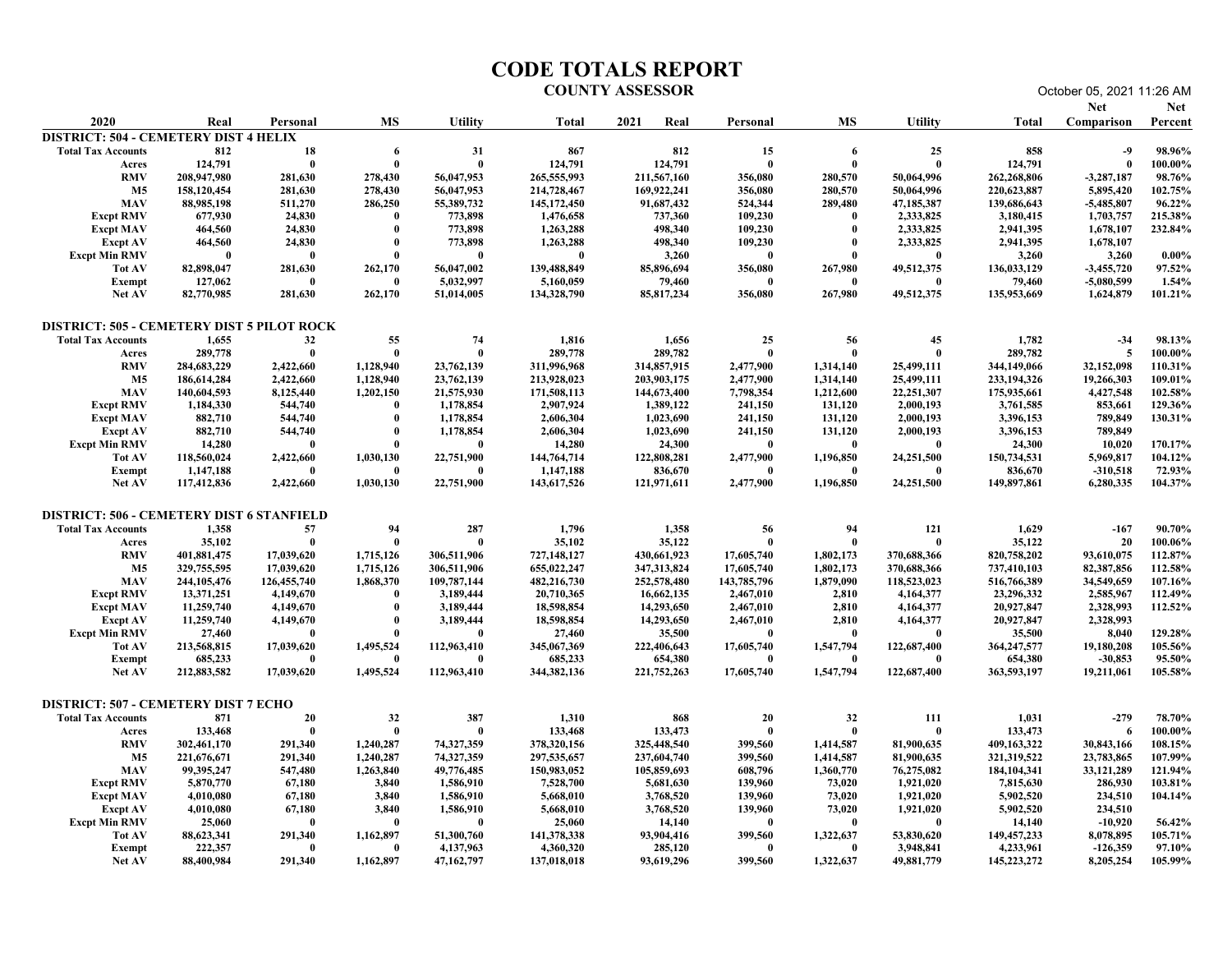| 2020<br><b>MS</b><br>2021<br><b>MS</b><br><b>Utility</b><br>Real<br><b>Utility</b><br>Total<br>Personal<br>Total<br>Real<br>Personal<br><b>Comparison</b> Percent<br><b>DISTRICT: 508 - CEMETERY DIST 8 HERMISTON</b><br>9,590<br>383<br>944<br>132<br>98.89%<br><b>Total Tax Accounts</b><br>9,494<br>407<br>947<br>325<br>11,173<br>11,049<br>$-124$<br>74,374<br>74,374<br>74,201<br>74,201<br>174<br>100.23%<br>- 0<br>- 0<br>$\mathbf{0}$<br>- 0<br>$\mathbf{0}$<br>- 0<br>Acres<br>2,543,855,357<br>20,040,970<br>269,297,411<br><b>RMV</b><br>49,459,060<br>573,458,110<br>3,186,813,497<br>2,821,714,239<br>56,383,100<br>22,300,038<br>555,713,531<br>3,456,110,908<br>108.45%<br>2,392,585,506<br>49,459,060<br>20,040,970<br>573,458,110<br>3,035,543,646<br>2,650,715,593<br>56,383,100<br>22,300,038<br>555,713,531<br>3,285,112,262<br>249,568,616<br>108.22%<br>M5<br><b>MAV</b><br>1,935,528,544<br>160,565,856<br>102.09%<br>1,855,323,035<br>152,469,938<br>20,625,920<br>517, 105, 167<br>2,545,524,060<br>21,021,020<br>481,660,473<br>2,598,775,893<br>53,251,833<br><b>Excpt RMV</b><br>59,734,359<br>12,982,899<br>85, 332, 148<br>78,643,611<br>13,460,250<br>1,247,610<br>20,997,717<br>114,349,188<br>29,017,040<br>134.00%<br>11,948,470<br>666,420<br>13,460,250<br><b>Excpt MAV</b><br>12,982,899<br>72,998,429<br>62,584,020<br>1,247,610<br>20,997,717<br>98,289,597<br>25,291,168<br>134.65%<br>47,400,640<br>11,948,470<br>666,420<br>11,948,470<br>666,420<br>12,982,899<br>72,998,429<br>62,584,020<br>13,460,250<br>1,247,610<br>20,997,717<br>98,289,597<br>25,291,168<br><b>Excpt AV</b><br>47,400,640<br>346,530<br><b>Excpt Min RMV</b><br>342,890<br>342,890<br>346,530<br>3,640<br>101.06%<br>-0<br>1,711,208,199<br>49,459,060<br>17,636,338<br>529,776,910<br>2,308,080,507<br>1,799,110,116<br>56,383,100<br>19,341,566<br>502,732,400<br>2,377,567,182<br>69,486,675<br>103.01%<br><b>Tot AV</b><br>7,354,956<br>191,503<br>1,922,545<br>6,624,447<br>163,705<br>6,788,152<br>$-2,680,852$<br>71.69%<br>9,469,004<br><b>Exempt</b><br>1,703,853,243<br>17,444,835<br>527,854,365<br>56,383,100<br>19,177,861<br>502,732,400<br>49,459,060<br>2,298,611,503<br>1,792,485,669<br>2,370,779,030<br>72,167,527<br>103.14%<br><b>Net AV</b><br>DISTRICT: 610 - EAST UMATILLA CHEMICAL C.D.<br>4,282<br>525<br>5,030<br>4,279<br>524<br>30<br><b>Total Tax Accounts</b><br>162<br>-61<br>141<br>4,974<br>-56<br>98.89%<br>15,336<br>15,336<br>15,346<br>15,346<br>10<br>- 0<br>- 0<br>$\mathbf{0}$<br>$\mathbf{0}$<br>$\mathbf{0}$<br>100.07%<br>Acres<br><b>RMV</b><br>794,814,248<br>16,583,460<br>11,862,109<br>17,086,818<br>840,346,635<br>886,587,234<br>14,572,100<br>12,184,432<br>17,600,775<br>930,944,541<br>90,597,906<br>110.78%<br><b>M5</b><br>16,583,460<br>11,862,109<br>17,086,818<br>752,638,385<br>14,572,100<br>12,184,432<br>17,600,775<br>796,995,692<br>110.93%<br>672,914,289<br>718,446,676<br>78,549,016<br>63,583,056<br>13,362,910<br>15,835,841<br><b>MAV</b><br>529,768,615<br>41,767,200<br>13,092,520<br>16,051,223<br>600,679,558<br>547,966,750<br>640,748,557<br>40,068,999<br>106.67%<br>8,503,148<br>4,972,000<br>238,990<br>10,203,707<br>1,490,440<br>62,990<br>1,705,259<br>13,462,396<br>$-1,263,428$<br>91.42%<br><b>Excpt RMV</b><br>1,011,686<br>14,725,824<br><b>Excpt MAV</b><br>6,511,350<br>4,972,000<br>238,990<br>1,011,686<br>12,734,026<br>7,257,570<br>1,490,440<br>62,990<br>1,705,259<br>10,516,259<br>$-2,217,767$<br>82.58%<br>6,511,350<br>4,972,000<br>1,011,686<br>7,257,570<br>62,990<br>1,705,259<br>238,990<br>12,734,026<br>1,490,440<br>10,516,259<br>$-2,217,767$<br><b>Excpt AV</b><br>98,060<br>97,420<br>99.35%<br><b>Excpt Min RMV</b><br>98,060<br>97,420<br>-640<br>- 0<br>- 0<br>$\mathbf{0}$<br>16,583,460<br>10,782,719<br>14,572,100<br>103.98%<br>Tot AV<br>503,100,168<br>17,039,000<br>547,505,347<br>526,065,008<br>11,092,132<br>17,541,100<br>569,270,340<br>21,764,993<br>1,972,405<br>178,226<br>2,150,631<br>1,800,985<br>207,710<br>2,008,695<br>-141,936<br>93.40%<br><b>Exempt</b><br>- 0<br>- 0<br>501,127,763<br>16,583,460<br>17,039,000<br>545,354,716<br>14,572,100<br>10,884,422<br>17,541,100<br>21,906,929<br>104.02%<br>10,604,493<br>524,264,023<br>567,261,645<br><b>Net AV</b><br><b>DISTRICT: 620 - REITH WATER DIST #1</b><br>97<br>$-3$<br>97.25%<br><b>Total Tax Accounts</b><br>97<br>$\overline{\mathbf{c}}$<br>10<br>109<br>106<br>$\mathbf{3}$<br>-6<br>55<br>55<br>55<br>55<br>100.00%<br>$\mathbf{0}$<br>$\mathbf{0}$<br>$\mathbf{0}$<br>Acres<br>53,530<br><b>RMV</b><br>7,269,050<br>220,000<br>7,542,580<br>7,864,610<br>65,590<br>334,000<br>8,264,200<br>721,620<br>109.57%<br><b>M5</b><br>53,530<br>65,590<br>7,145,696<br>220,000<br>7,720,070<br>334,000<br>700,434<br>109.44%<br>7,419,226<br>8,119,660<br><b>MAV</b><br>4,627,700<br>71,650<br>4,758,020<br>71,650<br>205,397<br>4,904,747<br>306,137<br>5,135,807<br>231,060<br>104.71%<br><b>Excpt RMV</b><br>253.67%<br>14,603<br>14,603<br>9,180<br>27,863<br>37,043<br>22,440<br>- 0<br><b>Excpt MAV</b><br>14,603<br>9,180<br>27,863<br>22,440<br>14,603<br>37,043<br>- 0<br>$\mathbf 0$<br><b>Excpt AV</b><br>14,603<br>14,603<br>9,180<br>27,863<br>37,043<br>22,440<br>- 0<br>-0<br>4,200<br>4,200<br>$0.00\%$<br><b>Excpt Min RMV</b><br>4,200<br>$\mathbf 0$<br>$\mathbf{0}$<br>- 0<br>$\mathbf{0}$<br>53,530<br>220,000<br>4,855,596<br>4,712,554<br>63,660<br>334,000<br>105.24%<br>Tot AV<br>4,582,066<br>5,110,214<br>254,618<br>54,556<br>28,145<br>51.59%<br>54,556<br>28,145<br>$-26,411$<br><b>Exempt</b><br>$\bf{0}$<br>$\mathbf{0}$<br>- 0<br>$\mathbf{0}$<br>53,530<br>220,000<br>63,660<br>334,000<br>105.85%<br>Net AV<br>4,527,510<br>$\theta$<br>4,801,040<br>4,684,409<br>5,082,069<br>281,029<br>DISTRICT: 630 - BIRCH CREEK WATER CONTROL DIST<br><b>Total Tax Accounts</b><br>783<br>43<br>67<br>919<br>23<br>38<br>886<br>$-33$<br>96.41%<br>26<br>784<br>-41<br>$\overline{\mathbf{0}}$<br>11,648<br>$\mathbf{0}$<br>11,648<br>11,648<br>11,648<br>100.00%<br>- 0<br>$\bf{0}$<br>- 0<br>Acres<br>754,080<br>114,170,254<br><b>RMV</b><br>104,166,482<br>2,580,050<br>11,881,087<br>119,381,699<br>2,935,180<br>732,550<br>13,105,066<br>130,943,050<br>11,561,351<br>109.68%<br><b>M5</b><br>10,255,009<br>94,676,878<br>2,580,050<br>754,080<br>11,881,087<br>109,892,095<br>103,374,308<br>2,935,180<br>732,550<br>13,105,066<br>109.33%<br>120, 147, 104<br><b>MAV</b><br>102.63%<br>82,437,893<br>8,235,210<br>838,760<br>9,642,751<br>101,154,614<br>84,940,645<br>8,092,464<br>778,430<br>10,004,384<br>103,815,923<br>2,661,309<br><b>Excpt RMV</b><br>925,470<br>662,820<br>8,530<br>979,716<br>145,245<br>106.91%<br>514,133<br>2,102,423<br>712,142<br>547,280<br>2,247,668<br>- 0<br>1,856,583<br>561,180<br>8,530<br>979,716<br>2,096,706<br>112.93%<br><b>Excpt MAV</b><br>679,630<br>662,820<br>514,133<br>547,280<br>240,123<br>$\mathbf 0$<br><b>Excpt AV</b><br>679,630<br>662,820<br>514,133<br>1,856,583<br>561,180<br>547,280<br>8,530<br>979,716<br>2,096,706<br>240,123<br>- 0<br><b>Excpt Min RMV</b><br>9,670<br>152.95%<br>9,670<br>14,790<br>14,790<br>5,120<br>$\mathbf{0}$<br>- 0<br>$\mathbf{0}$<br>104.45%<br>Tot AV<br>69,483,615<br>2,580,050<br>702,210<br>10,154,000<br>82,919,875<br>72,025,215<br>2,935,180<br>664,450<br>10,984,100<br>86,608,945<br>3,689,070<br>840,424<br>840,424<br>616,985<br>616,985<br>$-223,439$<br>73.41%<br>Exempt<br>$\bf{0}$<br>$\mathbf{0}$<br>68,643,191<br>2,580,050<br>702,210<br>71,408,230<br>2,935,180<br>664,450<br>10,984,100<br>85,991,960<br>104.77%<br>Net AV<br>10,154,000<br>82,079,451<br>3,912,509 |  |  |  | <b>CODE TOTALS REPORT</b><br><b>COUNTY ASSESSOR</b> |  |  | October 05, 2021 11:26 AM |     |
|---------------------------------------------------------------------------------------------------------------------------------------------------------------------------------------------------------------------------------------------------------------------------------------------------------------------------------------------------------------------------------------------------------------------------------------------------------------------------------------------------------------------------------------------------------------------------------------------------------------------------------------------------------------------------------------------------------------------------------------------------------------------------------------------------------------------------------------------------------------------------------------------------------------------------------------------------------------------------------------------------------------------------------------------------------------------------------------------------------------------------------------------------------------------------------------------------------------------------------------------------------------------------------------------------------------------------------------------------------------------------------------------------------------------------------------------------------------------------------------------------------------------------------------------------------------------------------------------------------------------------------------------------------------------------------------------------------------------------------------------------------------------------------------------------------------------------------------------------------------------------------------------------------------------------------------------------------------------------------------------------------------------------------------------------------------------------------------------------------------------------------------------------------------------------------------------------------------------------------------------------------------------------------------------------------------------------------------------------------------------------------------------------------------------------------------------------------------------------------------------------------------------------------------------------------------------------------------------------------------------------------------------------------------------------------------------------------------------------------------------------------------------------------------------------------------------------------------------------------------------------------------------------------------------------------------------------------------------------------------------------------------------------------------------------------------------------------------------------------------------------------------------------------------------------------------------------------------------------------------------------------------------------------------------------------------------------------------------------------------------------------------------------------------------------------------------------------------------------------------------------------------------------------------------------------------------------------------------------------------------------------------------------------------------------------------------------------------------------------------------------------------------------------------------------------------------------------------------------------------------------------------------------------------------------------------------------------------------------------------------------------------------------------------------------------------------------------------------------------------------------------------------------------------------------------------------------------------------------------------------------------------------------------------------------------------------------------------------------------------------------------------------------------------------------------------------------------------------------------------------------------------------------------------------------------------------------------------------------------------------------------------------------------------------------------------------------------------------------------------------------------------------------------------------------------------------------------------------------------------------------------------------------------------------------------------------------------------------------------------------------------------------------------------------------------------------------------------------------------------------------------------------------------------------------------------------------------------------------------------------------------------------------------------------------------------------------------------------------------------------------------------------------------------------------------------------------------------------------------------------------------------------------------------------------------------------------------------------------------------------------------------------------------------------------------------------------------------------------------------------------------------------------------------------------------------------------------------------------------------------------------------------------------------------------------------------------------------------------------------------------------------------------------------------------------------------------------------------------------------------------------------------------------------------------------------------------------------------------------------------------------------------------------------------------------------------------------------------------------------------------------------------------------------------------------------------------------------------------------------------------------------------------------------------------------------------------------------------------------------------------------------------------------------------------------------------------------------------------------------------------------------------------------------------------------------------------------------------------------------------------------------------------------------------------------------------------------------------------------------------------------------------------------------------------------------------------------------------------------------------------------------------------------------------------------------------------------------------------------------------------------------------------------------------------------------------------------------------------------------------------------------------------------------------------------------------------------------------------------------------------------------------------------------------------------------------------------------------------------------------------------------------------------------------------------------------------------------------------------------|--|--|--|-----------------------------------------------------|--|--|---------------------------|-----|
|                                                                                                                                                                                                                                                                                                                                                                                                                                                                                                                                                                                                                                                                                                                                                                                                                                                                                                                                                                                                                                                                                                                                                                                                                                                                                                                                                                                                                                                                                                                                                                                                                                                                                                                                                                                                                                                                                                                                                                                                                                                                                                                                                                                                                                                                                                                                                                                                                                                                                                                                                                                                                                                                                                                                                                                                                                                                                                                                                                                                                                                                                                                                                                                                                                                                                                                                                                                                                                                                                                                                                                                                                                                                                                                                                                                                                                                                                                                                                                                                                                                                                                                                                                                                                                                                                                                                                                                                                                                                                                                                                                                                                                                                                                                                                                                                                                                                                                                                                                                                                                                                                                                                                                                                                                                                                                                                                                                                                                                                                                                                                                                                                                                                                                                                                                                                                                                                                                                                                                                                                                                                                                                                                                                                                                                                                                                                                                                                                                                                                                                                                                                                                                                                                                                                                                                                                                                                                                                                                                                                                                                                                                                                                                                                                                                                                                                                                                                                                                                                                                                                                                                                                                                                                                                                       |  |  |  |                                                     |  |  | <b>Net</b>                | Net |
|                                                                                                                                                                                                                                                                                                                                                                                                                                                                                                                                                                                                                                                                                                                                                                                                                                                                                                                                                                                                                                                                                                                                                                                                                                                                                                                                                                                                                                                                                                                                                                                                                                                                                                                                                                                                                                                                                                                                                                                                                                                                                                                                                                                                                                                                                                                                                                                                                                                                                                                                                                                                                                                                                                                                                                                                                                                                                                                                                                                                                                                                                                                                                                                                                                                                                                                                                                                                                                                                                                                                                                                                                                                                                                                                                                                                                                                                                                                                                                                                                                                                                                                                                                                                                                                                                                                                                                                                                                                                                                                                                                                                                                                                                                                                                                                                                                                                                                                                                                                                                                                                                                                                                                                                                                                                                                                                                                                                                                                                                                                                                                                                                                                                                                                                                                                                                                                                                                                                                                                                                                                                                                                                                                                                                                                                                                                                                                                                                                                                                                                                                                                                                                                                                                                                                                                                                                                                                                                                                                                                                                                                                                                                                                                                                                                                                                                                                                                                                                                                                                                                                                                                                                                                                                                                       |  |  |  |                                                     |  |  |                           |     |
|                                                                                                                                                                                                                                                                                                                                                                                                                                                                                                                                                                                                                                                                                                                                                                                                                                                                                                                                                                                                                                                                                                                                                                                                                                                                                                                                                                                                                                                                                                                                                                                                                                                                                                                                                                                                                                                                                                                                                                                                                                                                                                                                                                                                                                                                                                                                                                                                                                                                                                                                                                                                                                                                                                                                                                                                                                                                                                                                                                                                                                                                                                                                                                                                                                                                                                                                                                                                                                                                                                                                                                                                                                                                                                                                                                                                                                                                                                                                                                                                                                                                                                                                                                                                                                                                                                                                                                                                                                                                                                                                                                                                                                                                                                                                                                                                                                                                                                                                                                                                                                                                                                                                                                                                                                                                                                                                                                                                                                                                                                                                                                                                                                                                                                                                                                                                                                                                                                                                                                                                                                                                                                                                                                                                                                                                                                                                                                                                                                                                                                                                                                                                                                                                                                                                                                                                                                                                                                                                                                                                                                                                                                                                                                                                                                                                                                                                                                                                                                                                                                                                                                                                                                                                                                                                       |  |  |  |                                                     |  |  |                           |     |
|                                                                                                                                                                                                                                                                                                                                                                                                                                                                                                                                                                                                                                                                                                                                                                                                                                                                                                                                                                                                                                                                                                                                                                                                                                                                                                                                                                                                                                                                                                                                                                                                                                                                                                                                                                                                                                                                                                                                                                                                                                                                                                                                                                                                                                                                                                                                                                                                                                                                                                                                                                                                                                                                                                                                                                                                                                                                                                                                                                                                                                                                                                                                                                                                                                                                                                                                                                                                                                                                                                                                                                                                                                                                                                                                                                                                                                                                                                                                                                                                                                                                                                                                                                                                                                                                                                                                                                                                                                                                                                                                                                                                                                                                                                                                                                                                                                                                                                                                                                                                                                                                                                                                                                                                                                                                                                                                                                                                                                                                                                                                                                                                                                                                                                                                                                                                                                                                                                                                                                                                                                                                                                                                                                                                                                                                                                                                                                                                                                                                                                                                                                                                                                                                                                                                                                                                                                                                                                                                                                                                                                                                                                                                                                                                                                                                                                                                                                                                                                                                                                                                                                                                                                                                                                                                       |  |  |  |                                                     |  |  |                           |     |
|                                                                                                                                                                                                                                                                                                                                                                                                                                                                                                                                                                                                                                                                                                                                                                                                                                                                                                                                                                                                                                                                                                                                                                                                                                                                                                                                                                                                                                                                                                                                                                                                                                                                                                                                                                                                                                                                                                                                                                                                                                                                                                                                                                                                                                                                                                                                                                                                                                                                                                                                                                                                                                                                                                                                                                                                                                                                                                                                                                                                                                                                                                                                                                                                                                                                                                                                                                                                                                                                                                                                                                                                                                                                                                                                                                                                                                                                                                                                                                                                                                                                                                                                                                                                                                                                                                                                                                                                                                                                                                                                                                                                                                                                                                                                                                                                                                                                                                                                                                                                                                                                                                                                                                                                                                                                                                                                                                                                                                                                                                                                                                                                                                                                                                                                                                                                                                                                                                                                                                                                                                                                                                                                                                                                                                                                                                                                                                                                                                                                                                                                                                                                                                                                                                                                                                                                                                                                                                                                                                                                                                                                                                                                                                                                                                                                                                                                                                                                                                                                                                                                                                                                                                                                                                                                       |  |  |  |                                                     |  |  |                           |     |
|                                                                                                                                                                                                                                                                                                                                                                                                                                                                                                                                                                                                                                                                                                                                                                                                                                                                                                                                                                                                                                                                                                                                                                                                                                                                                                                                                                                                                                                                                                                                                                                                                                                                                                                                                                                                                                                                                                                                                                                                                                                                                                                                                                                                                                                                                                                                                                                                                                                                                                                                                                                                                                                                                                                                                                                                                                                                                                                                                                                                                                                                                                                                                                                                                                                                                                                                                                                                                                                                                                                                                                                                                                                                                                                                                                                                                                                                                                                                                                                                                                                                                                                                                                                                                                                                                                                                                                                                                                                                                                                                                                                                                                                                                                                                                                                                                                                                                                                                                                                                                                                                                                                                                                                                                                                                                                                                                                                                                                                                                                                                                                                                                                                                                                                                                                                                                                                                                                                                                                                                                                                                                                                                                                                                                                                                                                                                                                                                                                                                                                                                                                                                                                                                                                                                                                                                                                                                                                                                                                                                                                                                                                                                                                                                                                                                                                                                                                                                                                                                                                                                                                                                                                                                                                                                       |  |  |  |                                                     |  |  |                           |     |
|                                                                                                                                                                                                                                                                                                                                                                                                                                                                                                                                                                                                                                                                                                                                                                                                                                                                                                                                                                                                                                                                                                                                                                                                                                                                                                                                                                                                                                                                                                                                                                                                                                                                                                                                                                                                                                                                                                                                                                                                                                                                                                                                                                                                                                                                                                                                                                                                                                                                                                                                                                                                                                                                                                                                                                                                                                                                                                                                                                                                                                                                                                                                                                                                                                                                                                                                                                                                                                                                                                                                                                                                                                                                                                                                                                                                                                                                                                                                                                                                                                                                                                                                                                                                                                                                                                                                                                                                                                                                                                                                                                                                                                                                                                                                                                                                                                                                                                                                                                                                                                                                                                                                                                                                                                                                                                                                                                                                                                                                                                                                                                                                                                                                                                                                                                                                                                                                                                                                                                                                                                                                                                                                                                                                                                                                                                                                                                                                                                                                                                                                                                                                                                                                                                                                                                                                                                                                                                                                                                                                                                                                                                                                                                                                                                                                                                                                                                                                                                                                                                                                                                                                                                                                                                                                       |  |  |  |                                                     |  |  |                           |     |
|                                                                                                                                                                                                                                                                                                                                                                                                                                                                                                                                                                                                                                                                                                                                                                                                                                                                                                                                                                                                                                                                                                                                                                                                                                                                                                                                                                                                                                                                                                                                                                                                                                                                                                                                                                                                                                                                                                                                                                                                                                                                                                                                                                                                                                                                                                                                                                                                                                                                                                                                                                                                                                                                                                                                                                                                                                                                                                                                                                                                                                                                                                                                                                                                                                                                                                                                                                                                                                                                                                                                                                                                                                                                                                                                                                                                                                                                                                                                                                                                                                                                                                                                                                                                                                                                                                                                                                                                                                                                                                                                                                                                                                                                                                                                                                                                                                                                                                                                                                                                                                                                                                                                                                                                                                                                                                                                                                                                                                                                                                                                                                                                                                                                                                                                                                                                                                                                                                                                                                                                                                                                                                                                                                                                                                                                                                                                                                                                                                                                                                                                                                                                                                                                                                                                                                                                                                                                                                                                                                                                                                                                                                                                                                                                                                                                                                                                                                                                                                                                                                                                                                                                                                                                                                                                       |  |  |  |                                                     |  |  |                           |     |
|                                                                                                                                                                                                                                                                                                                                                                                                                                                                                                                                                                                                                                                                                                                                                                                                                                                                                                                                                                                                                                                                                                                                                                                                                                                                                                                                                                                                                                                                                                                                                                                                                                                                                                                                                                                                                                                                                                                                                                                                                                                                                                                                                                                                                                                                                                                                                                                                                                                                                                                                                                                                                                                                                                                                                                                                                                                                                                                                                                                                                                                                                                                                                                                                                                                                                                                                                                                                                                                                                                                                                                                                                                                                                                                                                                                                                                                                                                                                                                                                                                                                                                                                                                                                                                                                                                                                                                                                                                                                                                                                                                                                                                                                                                                                                                                                                                                                                                                                                                                                                                                                                                                                                                                                                                                                                                                                                                                                                                                                                                                                                                                                                                                                                                                                                                                                                                                                                                                                                                                                                                                                                                                                                                                                                                                                                                                                                                                                                                                                                                                                                                                                                                                                                                                                                                                                                                                                                                                                                                                                                                                                                                                                                                                                                                                                                                                                                                                                                                                                                                                                                                                                                                                                                                                                       |  |  |  |                                                     |  |  |                           |     |
|                                                                                                                                                                                                                                                                                                                                                                                                                                                                                                                                                                                                                                                                                                                                                                                                                                                                                                                                                                                                                                                                                                                                                                                                                                                                                                                                                                                                                                                                                                                                                                                                                                                                                                                                                                                                                                                                                                                                                                                                                                                                                                                                                                                                                                                                                                                                                                                                                                                                                                                                                                                                                                                                                                                                                                                                                                                                                                                                                                                                                                                                                                                                                                                                                                                                                                                                                                                                                                                                                                                                                                                                                                                                                                                                                                                                                                                                                                                                                                                                                                                                                                                                                                                                                                                                                                                                                                                                                                                                                                                                                                                                                                                                                                                                                                                                                                                                                                                                                                                                                                                                                                                                                                                                                                                                                                                                                                                                                                                                                                                                                                                                                                                                                                                                                                                                                                                                                                                                                                                                                                                                                                                                                                                                                                                                                                                                                                                                                                                                                                                                                                                                                                                                                                                                                                                                                                                                                                                                                                                                                                                                                                                                                                                                                                                                                                                                                                                                                                                                                                                                                                                                                                                                                                                                       |  |  |  |                                                     |  |  |                           |     |
|                                                                                                                                                                                                                                                                                                                                                                                                                                                                                                                                                                                                                                                                                                                                                                                                                                                                                                                                                                                                                                                                                                                                                                                                                                                                                                                                                                                                                                                                                                                                                                                                                                                                                                                                                                                                                                                                                                                                                                                                                                                                                                                                                                                                                                                                                                                                                                                                                                                                                                                                                                                                                                                                                                                                                                                                                                                                                                                                                                                                                                                                                                                                                                                                                                                                                                                                                                                                                                                                                                                                                                                                                                                                                                                                                                                                                                                                                                                                                                                                                                                                                                                                                                                                                                                                                                                                                                                                                                                                                                                                                                                                                                                                                                                                                                                                                                                                                                                                                                                                                                                                                                                                                                                                                                                                                                                                                                                                                                                                                                                                                                                                                                                                                                                                                                                                                                                                                                                                                                                                                                                                                                                                                                                                                                                                                                                                                                                                                                                                                                                                                                                                                                                                                                                                                                                                                                                                                                                                                                                                                                                                                                                                                                                                                                                                                                                                                                                                                                                                                                                                                                                                                                                                                                                                       |  |  |  |                                                     |  |  |                           |     |
|                                                                                                                                                                                                                                                                                                                                                                                                                                                                                                                                                                                                                                                                                                                                                                                                                                                                                                                                                                                                                                                                                                                                                                                                                                                                                                                                                                                                                                                                                                                                                                                                                                                                                                                                                                                                                                                                                                                                                                                                                                                                                                                                                                                                                                                                                                                                                                                                                                                                                                                                                                                                                                                                                                                                                                                                                                                                                                                                                                                                                                                                                                                                                                                                                                                                                                                                                                                                                                                                                                                                                                                                                                                                                                                                                                                                                                                                                                                                                                                                                                                                                                                                                                                                                                                                                                                                                                                                                                                                                                                                                                                                                                                                                                                                                                                                                                                                                                                                                                                                                                                                                                                                                                                                                                                                                                                                                                                                                                                                                                                                                                                                                                                                                                                                                                                                                                                                                                                                                                                                                                                                                                                                                                                                                                                                                                                                                                                                                                                                                                                                                                                                                                                                                                                                                                                                                                                                                                                                                                                                                                                                                                                                                                                                                                                                                                                                                                                                                                                                                                                                                                                                                                                                                                                                       |  |  |  |                                                     |  |  |                           |     |
|                                                                                                                                                                                                                                                                                                                                                                                                                                                                                                                                                                                                                                                                                                                                                                                                                                                                                                                                                                                                                                                                                                                                                                                                                                                                                                                                                                                                                                                                                                                                                                                                                                                                                                                                                                                                                                                                                                                                                                                                                                                                                                                                                                                                                                                                                                                                                                                                                                                                                                                                                                                                                                                                                                                                                                                                                                                                                                                                                                                                                                                                                                                                                                                                                                                                                                                                                                                                                                                                                                                                                                                                                                                                                                                                                                                                                                                                                                                                                                                                                                                                                                                                                                                                                                                                                                                                                                                                                                                                                                                                                                                                                                                                                                                                                                                                                                                                                                                                                                                                                                                                                                                                                                                                                                                                                                                                                                                                                                                                                                                                                                                                                                                                                                                                                                                                                                                                                                                                                                                                                                                                                                                                                                                                                                                                                                                                                                                                                                                                                                                                                                                                                                                                                                                                                                                                                                                                                                                                                                                                                                                                                                                                                                                                                                                                                                                                                                                                                                                                                                                                                                                                                                                                                                                                       |  |  |  |                                                     |  |  |                           |     |
|                                                                                                                                                                                                                                                                                                                                                                                                                                                                                                                                                                                                                                                                                                                                                                                                                                                                                                                                                                                                                                                                                                                                                                                                                                                                                                                                                                                                                                                                                                                                                                                                                                                                                                                                                                                                                                                                                                                                                                                                                                                                                                                                                                                                                                                                                                                                                                                                                                                                                                                                                                                                                                                                                                                                                                                                                                                                                                                                                                                                                                                                                                                                                                                                                                                                                                                                                                                                                                                                                                                                                                                                                                                                                                                                                                                                                                                                                                                                                                                                                                                                                                                                                                                                                                                                                                                                                                                                                                                                                                                                                                                                                                                                                                                                                                                                                                                                                                                                                                                                                                                                                                                                                                                                                                                                                                                                                                                                                                                                                                                                                                                                                                                                                                                                                                                                                                                                                                                                                                                                                                                                                                                                                                                                                                                                                                                                                                                                                                                                                                                                                                                                                                                                                                                                                                                                                                                                                                                                                                                                                                                                                                                                                                                                                                                                                                                                                                                                                                                                                                                                                                                                                                                                                                                                       |  |  |  |                                                     |  |  |                           |     |
|                                                                                                                                                                                                                                                                                                                                                                                                                                                                                                                                                                                                                                                                                                                                                                                                                                                                                                                                                                                                                                                                                                                                                                                                                                                                                                                                                                                                                                                                                                                                                                                                                                                                                                                                                                                                                                                                                                                                                                                                                                                                                                                                                                                                                                                                                                                                                                                                                                                                                                                                                                                                                                                                                                                                                                                                                                                                                                                                                                                                                                                                                                                                                                                                                                                                                                                                                                                                                                                                                                                                                                                                                                                                                                                                                                                                                                                                                                                                                                                                                                                                                                                                                                                                                                                                                                                                                                                                                                                                                                                                                                                                                                                                                                                                                                                                                                                                                                                                                                                                                                                                                                                                                                                                                                                                                                                                                                                                                                                                                                                                                                                                                                                                                                                                                                                                                                                                                                                                                                                                                                                                                                                                                                                                                                                                                                                                                                                                                                                                                                                                                                                                                                                                                                                                                                                                                                                                                                                                                                                                                                                                                                                                                                                                                                                                                                                                                                                                                                                                                                                                                                                                                                                                                                                                       |  |  |  |                                                     |  |  |                           |     |
|                                                                                                                                                                                                                                                                                                                                                                                                                                                                                                                                                                                                                                                                                                                                                                                                                                                                                                                                                                                                                                                                                                                                                                                                                                                                                                                                                                                                                                                                                                                                                                                                                                                                                                                                                                                                                                                                                                                                                                                                                                                                                                                                                                                                                                                                                                                                                                                                                                                                                                                                                                                                                                                                                                                                                                                                                                                                                                                                                                                                                                                                                                                                                                                                                                                                                                                                                                                                                                                                                                                                                                                                                                                                                                                                                                                                                                                                                                                                                                                                                                                                                                                                                                                                                                                                                                                                                                                                                                                                                                                                                                                                                                                                                                                                                                                                                                                                                                                                                                                                                                                                                                                                                                                                                                                                                                                                                                                                                                                                                                                                                                                                                                                                                                                                                                                                                                                                                                                                                                                                                                                                                                                                                                                                                                                                                                                                                                                                                                                                                                                                                                                                                                                                                                                                                                                                                                                                                                                                                                                                                                                                                                                                                                                                                                                                                                                                                                                                                                                                                                                                                                                                                                                                                                                                       |  |  |  |                                                     |  |  |                           |     |
|                                                                                                                                                                                                                                                                                                                                                                                                                                                                                                                                                                                                                                                                                                                                                                                                                                                                                                                                                                                                                                                                                                                                                                                                                                                                                                                                                                                                                                                                                                                                                                                                                                                                                                                                                                                                                                                                                                                                                                                                                                                                                                                                                                                                                                                                                                                                                                                                                                                                                                                                                                                                                                                                                                                                                                                                                                                                                                                                                                                                                                                                                                                                                                                                                                                                                                                                                                                                                                                                                                                                                                                                                                                                                                                                                                                                                                                                                                                                                                                                                                                                                                                                                                                                                                                                                                                                                                                                                                                                                                                                                                                                                                                                                                                                                                                                                                                                                                                                                                                                                                                                                                                                                                                                                                                                                                                                                                                                                                                                                                                                                                                                                                                                                                                                                                                                                                                                                                                                                                                                                                                                                                                                                                                                                                                                                                                                                                                                                                                                                                                                                                                                                                                                                                                                                                                                                                                                                                                                                                                                                                                                                                                                                                                                                                                                                                                                                                                                                                                                                                                                                                                                                                                                                                                                       |  |  |  |                                                     |  |  |                           |     |
|                                                                                                                                                                                                                                                                                                                                                                                                                                                                                                                                                                                                                                                                                                                                                                                                                                                                                                                                                                                                                                                                                                                                                                                                                                                                                                                                                                                                                                                                                                                                                                                                                                                                                                                                                                                                                                                                                                                                                                                                                                                                                                                                                                                                                                                                                                                                                                                                                                                                                                                                                                                                                                                                                                                                                                                                                                                                                                                                                                                                                                                                                                                                                                                                                                                                                                                                                                                                                                                                                                                                                                                                                                                                                                                                                                                                                                                                                                                                                                                                                                                                                                                                                                                                                                                                                                                                                                                                                                                                                                                                                                                                                                                                                                                                                                                                                                                                                                                                                                                                                                                                                                                                                                                                                                                                                                                                                                                                                                                                                                                                                                                                                                                                                                                                                                                                                                                                                                                                                                                                                                                                                                                                                                                                                                                                                                                                                                                                                                                                                                                                                                                                                                                                                                                                                                                                                                                                                                                                                                                                                                                                                                                                                                                                                                                                                                                                                                                                                                                                                                                                                                                                                                                                                                                                       |  |  |  |                                                     |  |  |                           |     |
|                                                                                                                                                                                                                                                                                                                                                                                                                                                                                                                                                                                                                                                                                                                                                                                                                                                                                                                                                                                                                                                                                                                                                                                                                                                                                                                                                                                                                                                                                                                                                                                                                                                                                                                                                                                                                                                                                                                                                                                                                                                                                                                                                                                                                                                                                                                                                                                                                                                                                                                                                                                                                                                                                                                                                                                                                                                                                                                                                                                                                                                                                                                                                                                                                                                                                                                                                                                                                                                                                                                                                                                                                                                                                                                                                                                                                                                                                                                                                                                                                                                                                                                                                                                                                                                                                                                                                                                                                                                                                                                                                                                                                                                                                                                                                                                                                                                                                                                                                                                                                                                                                                                                                                                                                                                                                                                                                                                                                                                                                                                                                                                                                                                                                                                                                                                                                                                                                                                                                                                                                                                                                                                                                                                                                                                                                                                                                                                                                                                                                                                                                                                                                                                                                                                                                                                                                                                                                                                                                                                                                                                                                                                                                                                                                                                                                                                                                                                                                                                                                                                                                                                                                                                                                                                                       |  |  |  |                                                     |  |  |                           |     |
|                                                                                                                                                                                                                                                                                                                                                                                                                                                                                                                                                                                                                                                                                                                                                                                                                                                                                                                                                                                                                                                                                                                                                                                                                                                                                                                                                                                                                                                                                                                                                                                                                                                                                                                                                                                                                                                                                                                                                                                                                                                                                                                                                                                                                                                                                                                                                                                                                                                                                                                                                                                                                                                                                                                                                                                                                                                                                                                                                                                                                                                                                                                                                                                                                                                                                                                                                                                                                                                                                                                                                                                                                                                                                                                                                                                                                                                                                                                                                                                                                                                                                                                                                                                                                                                                                                                                                                                                                                                                                                                                                                                                                                                                                                                                                                                                                                                                                                                                                                                                                                                                                                                                                                                                                                                                                                                                                                                                                                                                                                                                                                                                                                                                                                                                                                                                                                                                                                                                                                                                                                                                                                                                                                                                                                                                                                                                                                                                                                                                                                                                                                                                                                                                                                                                                                                                                                                                                                                                                                                                                                                                                                                                                                                                                                                                                                                                                                                                                                                                                                                                                                                                                                                                                                                                       |  |  |  |                                                     |  |  |                           |     |
|                                                                                                                                                                                                                                                                                                                                                                                                                                                                                                                                                                                                                                                                                                                                                                                                                                                                                                                                                                                                                                                                                                                                                                                                                                                                                                                                                                                                                                                                                                                                                                                                                                                                                                                                                                                                                                                                                                                                                                                                                                                                                                                                                                                                                                                                                                                                                                                                                                                                                                                                                                                                                                                                                                                                                                                                                                                                                                                                                                                                                                                                                                                                                                                                                                                                                                                                                                                                                                                                                                                                                                                                                                                                                                                                                                                                                                                                                                                                                                                                                                                                                                                                                                                                                                                                                                                                                                                                                                                                                                                                                                                                                                                                                                                                                                                                                                                                                                                                                                                                                                                                                                                                                                                                                                                                                                                                                                                                                                                                                                                                                                                                                                                                                                                                                                                                                                                                                                                                                                                                                                                                                                                                                                                                                                                                                                                                                                                                                                                                                                                                                                                                                                                                                                                                                                                                                                                                                                                                                                                                                                                                                                                                                                                                                                                                                                                                                                                                                                                                                                                                                                                                                                                                                                                                       |  |  |  |                                                     |  |  |                           |     |
|                                                                                                                                                                                                                                                                                                                                                                                                                                                                                                                                                                                                                                                                                                                                                                                                                                                                                                                                                                                                                                                                                                                                                                                                                                                                                                                                                                                                                                                                                                                                                                                                                                                                                                                                                                                                                                                                                                                                                                                                                                                                                                                                                                                                                                                                                                                                                                                                                                                                                                                                                                                                                                                                                                                                                                                                                                                                                                                                                                                                                                                                                                                                                                                                                                                                                                                                                                                                                                                                                                                                                                                                                                                                                                                                                                                                                                                                                                                                                                                                                                                                                                                                                                                                                                                                                                                                                                                                                                                                                                                                                                                                                                                                                                                                                                                                                                                                                                                                                                                                                                                                                                                                                                                                                                                                                                                                                                                                                                                                                                                                                                                                                                                                                                                                                                                                                                                                                                                                                                                                                                                                                                                                                                                                                                                                                                                                                                                                                                                                                                                                                                                                                                                                                                                                                                                                                                                                                                                                                                                                                                                                                                                                                                                                                                                                                                                                                                                                                                                                                                                                                                                                                                                                                                                                       |  |  |  |                                                     |  |  |                           |     |
|                                                                                                                                                                                                                                                                                                                                                                                                                                                                                                                                                                                                                                                                                                                                                                                                                                                                                                                                                                                                                                                                                                                                                                                                                                                                                                                                                                                                                                                                                                                                                                                                                                                                                                                                                                                                                                                                                                                                                                                                                                                                                                                                                                                                                                                                                                                                                                                                                                                                                                                                                                                                                                                                                                                                                                                                                                                                                                                                                                                                                                                                                                                                                                                                                                                                                                                                                                                                                                                                                                                                                                                                                                                                                                                                                                                                                                                                                                                                                                                                                                                                                                                                                                                                                                                                                                                                                                                                                                                                                                                                                                                                                                                                                                                                                                                                                                                                                                                                                                                                                                                                                                                                                                                                                                                                                                                                                                                                                                                                                                                                                                                                                                                                                                                                                                                                                                                                                                                                                                                                                                                                                                                                                                                                                                                                                                                                                                                                                                                                                                                                                                                                                                                                                                                                                                                                                                                                                                                                                                                                                                                                                                                                                                                                                                                                                                                                                                                                                                                                                                                                                                                                                                                                                                                                       |  |  |  |                                                     |  |  |                           |     |
|                                                                                                                                                                                                                                                                                                                                                                                                                                                                                                                                                                                                                                                                                                                                                                                                                                                                                                                                                                                                                                                                                                                                                                                                                                                                                                                                                                                                                                                                                                                                                                                                                                                                                                                                                                                                                                                                                                                                                                                                                                                                                                                                                                                                                                                                                                                                                                                                                                                                                                                                                                                                                                                                                                                                                                                                                                                                                                                                                                                                                                                                                                                                                                                                                                                                                                                                                                                                                                                                                                                                                                                                                                                                                                                                                                                                                                                                                                                                                                                                                                                                                                                                                                                                                                                                                                                                                                                                                                                                                                                                                                                                                                                                                                                                                                                                                                                                                                                                                                                                                                                                                                                                                                                                                                                                                                                                                                                                                                                                                                                                                                                                                                                                                                                                                                                                                                                                                                                                                                                                                                                                                                                                                                                                                                                                                                                                                                                                                                                                                                                                                                                                                                                                                                                                                                                                                                                                                                                                                                                                                                                                                                                                                                                                                                                                                                                                                                                                                                                                                                                                                                                                                                                                                                                                       |  |  |  |                                                     |  |  |                           |     |
|                                                                                                                                                                                                                                                                                                                                                                                                                                                                                                                                                                                                                                                                                                                                                                                                                                                                                                                                                                                                                                                                                                                                                                                                                                                                                                                                                                                                                                                                                                                                                                                                                                                                                                                                                                                                                                                                                                                                                                                                                                                                                                                                                                                                                                                                                                                                                                                                                                                                                                                                                                                                                                                                                                                                                                                                                                                                                                                                                                                                                                                                                                                                                                                                                                                                                                                                                                                                                                                                                                                                                                                                                                                                                                                                                                                                                                                                                                                                                                                                                                                                                                                                                                                                                                                                                                                                                                                                                                                                                                                                                                                                                                                                                                                                                                                                                                                                                                                                                                                                                                                                                                                                                                                                                                                                                                                                                                                                                                                                                                                                                                                                                                                                                                                                                                                                                                                                                                                                                                                                                                                                                                                                                                                                                                                                                                                                                                                                                                                                                                                                                                                                                                                                                                                                                                                                                                                                                                                                                                                                                                                                                                                                                                                                                                                                                                                                                                                                                                                                                                                                                                                                                                                                                                                                       |  |  |  |                                                     |  |  |                           |     |
|                                                                                                                                                                                                                                                                                                                                                                                                                                                                                                                                                                                                                                                                                                                                                                                                                                                                                                                                                                                                                                                                                                                                                                                                                                                                                                                                                                                                                                                                                                                                                                                                                                                                                                                                                                                                                                                                                                                                                                                                                                                                                                                                                                                                                                                                                                                                                                                                                                                                                                                                                                                                                                                                                                                                                                                                                                                                                                                                                                                                                                                                                                                                                                                                                                                                                                                                                                                                                                                                                                                                                                                                                                                                                                                                                                                                                                                                                                                                                                                                                                                                                                                                                                                                                                                                                                                                                                                                                                                                                                                                                                                                                                                                                                                                                                                                                                                                                                                                                                                                                                                                                                                                                                                                                                                                                                                                                                                                                                                                                                                                                                                                                                                                                                                                                                                                                                                                                                                                                                                                                                                                                                                                                                                                                                                                                                                                                                                                                                                                                                                                                                                                                                                                                                                                                                                                                                                                                                                                                                                                                                                                                                                                                                                                                                                                                                                                                                                                                                                                                                                                                                                                                                                                                                                                       |  |  |  |                                                     |  |  |                           |     |
|                                                                                                                                                                                                                                                                                                                                                                                                                                                                                                                                                                                                                                                                                                                                                                                                                                                                                                                                                                                                                                                                                                                                                                                                                                                                                                                                                                                                                                                                                                                                                                                                                                                                                                                                                                                                                                                                                                                                                                                                                                                                                                                                                                                                                                                                                                                                                                                                                                                                                                                                                                                                                                                                                                                                                                                                                                                                                                                                                                                                                                                                                                                                                                                                                                                                                                                                                                                                                                                                                                                                                                                                                                                                                                                                                                                                                                                                                                                                                                                                                                                                                                                                                                                                                                                                                                                                                                                                                                                                                                                                                                                                                                                                                                                                                                                                                                                                                                                                                                                                                                                                                                                                                                                                                                                                                                                                                                                                                                                                                                                                                                                                                                                                                                                                                                                                                                                                                                                                                                                                                                                                                                                                                                                                                                                                                                                                                                                                                                                                                                                                                                                                                                                                                                                                                                                                                                                                                                                                                                                                                                                                                                                                                                                                                                                                                                                                                                                                                                                                                                                                                                                                                                                                                                                                       |  |  |  |                                                     |  |  |                           |     |
|                                                                                                                                                                                                                                                                                                                                                                                                                                                                                                                                                                                                                                                                                                                                                                                                                                                                                                                                                                                                                                                                                                                                                                                                                                                                                                                                                                                                                                                                                                                                                                                                                                                                                                                                                                                                                                                                                                                                                                                                                                                                                                                                                                                                                                                                                                                                                                                                                                                                                                                                                                                                                                                                                                                                                                                                                                                                                                                                                                                                                                                                                                                                                                                                                                                                                                                                                                                                                                                                                                                                                                                                                                                                                                                                                                                                                                                                                                                                                                                                                                                                                                                                                                                                                                                                                                                                                                                                                                                                                                                                                                                                                                                                                                                                                                                                                                                                                                                                                                                                                                                                                                                                                                                                                                                                                                                                                                                                                                                                                                                                                                                                                                                                                                                                                                                                                                                                                                                                                                                                                                                                                                                                                                                                                                                                                                                                                                                                                                                                                                                                                                                                                                                                                                                                                                                                                                                                                                                                                                                                                                                                                                                                                                                                                                                                                                                                                                                                                                                                                                                                                                                                                                                                                                                                       |  |  |  |                                                     |  |  |                           |     |
|                                                                                                                                                                                                                                                                                                                                                                                                                                                                                                                                                                                                                                                                                                                                                                                                                                                                                                                                                                                                                                                                                                                                                                                                                                                                                                                                                                                                                                                                                                                                                                                                                                                                                                                                                                                                                                                                                                                                                                                                                                                                                                                                                                                                                                                                                                                                                                                                                                                                                                                                                                                                                                                                                                                                                                                                                                                                                                                                                                                                                                                                                                                                                                                                                                                                                                                                                                                                                                                                                                                                                                                                                                                                                                                                                                                                                                                                                                                                                                                                                                                                                                                                                                                                                                                                                                                                                                                                                                                                                                                                                                                                                                                                                                                                                                                                                                                                                                                                                                                                                                                                                                                                                                                                                                                                                                                                                                                                                                                                                                                                                                                                                                                                                                                                                                                                                                                                                                                                                                                                                                                                                                                                                                                                                                                                                                                                                                                                                                                                                                                                                                                                                                                                                                                                                                                                                                                                                                                                                                                                                                                                                                                                                                                                                                                                                                                                                                                                                                                                                                                                                                                                                                                                                                                                       |  |  |  |                                                     |  |  |                           |     |
|                                                                                                                                                                                                                                                                                                                                                                                                                                                                                                                                                                                                                                                                                                                                                                                                                                                                                                                                                                                                                                                                                                                                                                                                                                                                                                                                                                                                                                                                                                                                                                                                                                                                                                                                                                                                                                                                                                                                                                                                                                                                                                                                                                                                                                                                                                                                                                                                                                                                                                                                                                                                                                                                                                                                                                                                                                                                                                                                                                                                                                                                                                                                                                                                                                                                                                                                                                                                                                                                                                                                                                                                                                                                                                                                                                                                                                                                                                                                                                                                                                                                                                                                                                                                                                                                                                                                                                                                                                                                                                                                                                                                                                                                                                                                                                                                                                                                                                                                                                                                                                                                                                                                                                                                                                                                                                                                                                                                                                                                                                                                                                                                                                                                                                                                                                                                                                                                                                                                                                                                                                                                                                                                                                                                                                                                                                                                                                                                                                                                                                                                                                                                                                                                                                                                                                                                                                                                                                                                                                                                                                                                                                                                                                                                                                                                                                                                                                                                                                                                                                                                                                                                                                                                                                                                       |  |  |  |                                                     |  |  |                           |     |
|                                                                                                                                                                                                                                                                                                                                                                                                                                                                                                                                                                                                                                                                                                                                                                                                                                                                                                                                                                                                                                                                                                                                                                                                                                                                                                                                                                                                                                                                                                                                                                                                                                                                                                                                                                                                                                                                                                                                                                                                                                                                                                                                                                                                                                                                                                                                                                                                                                                                                                                                                                                                                                                                                                                                                                                                                                                                                                                                                                                                                                                                                                                                                                                                                                                                                                                                                                                                                                                                                                                                                                                                                                                                                                                                                                                                                                                                                                                                                                                                                                                                                                                                                                                                                                                                                                                                                                                                                                                                                                                                                                                                                                                                                                                                                                                                                                                                                                                                                                                                                                                                                                                                                                                                                                                                                                                                                                                                                                                                                                                                                                                                                                                                                                                                                                                                                                                                                                                                                                                                                                                                                                                                                                                                                                                                                                                                                                                                                                                                                                                                                                                                                                                                                                                                                                                                                                                                                                                                                                                                                                                                                                                                                                                                                                                                                                                                                                                                                                                                                                                                                                                                                                                                                                                                       |  |  |  |                                                     |  |  |                           |     |
|                                                                                                                                                                                                                                                                                                                                                                                                                                                                                                                                                                                                                                                                                                                                                                                                                                                                                                                                                                                                                                                                                                                                                                                                                                                                                                                                                                                                                                                                                                                                                                                                                                                                                                                                                                                                                                                                                                                                                                                                                                                                                                                                                                                                                                                                                                                                                                                                                                                                                                                                                                                                                                                                                                                                                                                                                                                                                                                                                                                                                                                                                                                                                                                                                                                                                                                                                                                                                                                                                                                                                                                                                                                                                                                                                                                                                                                                                                                                                                                                                                                                                                                                                                                                                                                                                                                                                                                                                                                                                                                                                                                                                                                                                                                                                                                                                                                                                                                                                                                                                                                                                                                                                                                                                                                                                                                                                                                                                                                                                                                                                                                                                                                                                                                                                                                                                                                                                                                                                                                                                                                                                                                                                                                                                                                                                                                                                                                                                                                                                                                                                                                                                                                                                                                                                                                                                                                                                                                                                                                                                                                                                                                                                                                                                                                                                                                                                                                                                                                                                                                                                                                                                                                                                                                                       |  |  |  |                                                     |  |  |                           |     |
|                                                                                                                                                                                                                                                                                                                                                                                                                                                                                                                                                                                                                                                                                                                                                                                                                                                                                                                                                                                                                                                                                                                                                                                                                                                                                                                                                                                                                                                                                                                                                                                                                                                                                                                                                                                                                                                                                                                                                                                                                                                                                                                                                                                                                                                                                                                                                                                                                                                                                                                                                                                                                                                                                                                                                                                                                                                                                                                                                                                                                                                                                                                                                                                                                                                                                                                                                                                                                                                                                                                                                                                                                                                                                                                                                                                                                                                                                                                                                                                                                                                                                                                                                                                                                                                                                                                                                                                                                                                                                                                                                                                                                                                                                                                                                                                                                                                                                                                                                                                                                                                                                                                                                                                                                                                                                                                                                                                                                                                                                                                                                                                                                                                                                                                                                                                                                                                                                                                                                                                                                                                                                                                                                                                                                                                                                                                                                                                                                                                                                                                                                                                                                                                                                                                                                                                                                                                                                                                                                                                                                                                                                                                                                                                                                                                                                                                                                                                                                                                                                                                                                                                                                                                                                                                                       |  |  |  |                                                     |  |  |                           |     |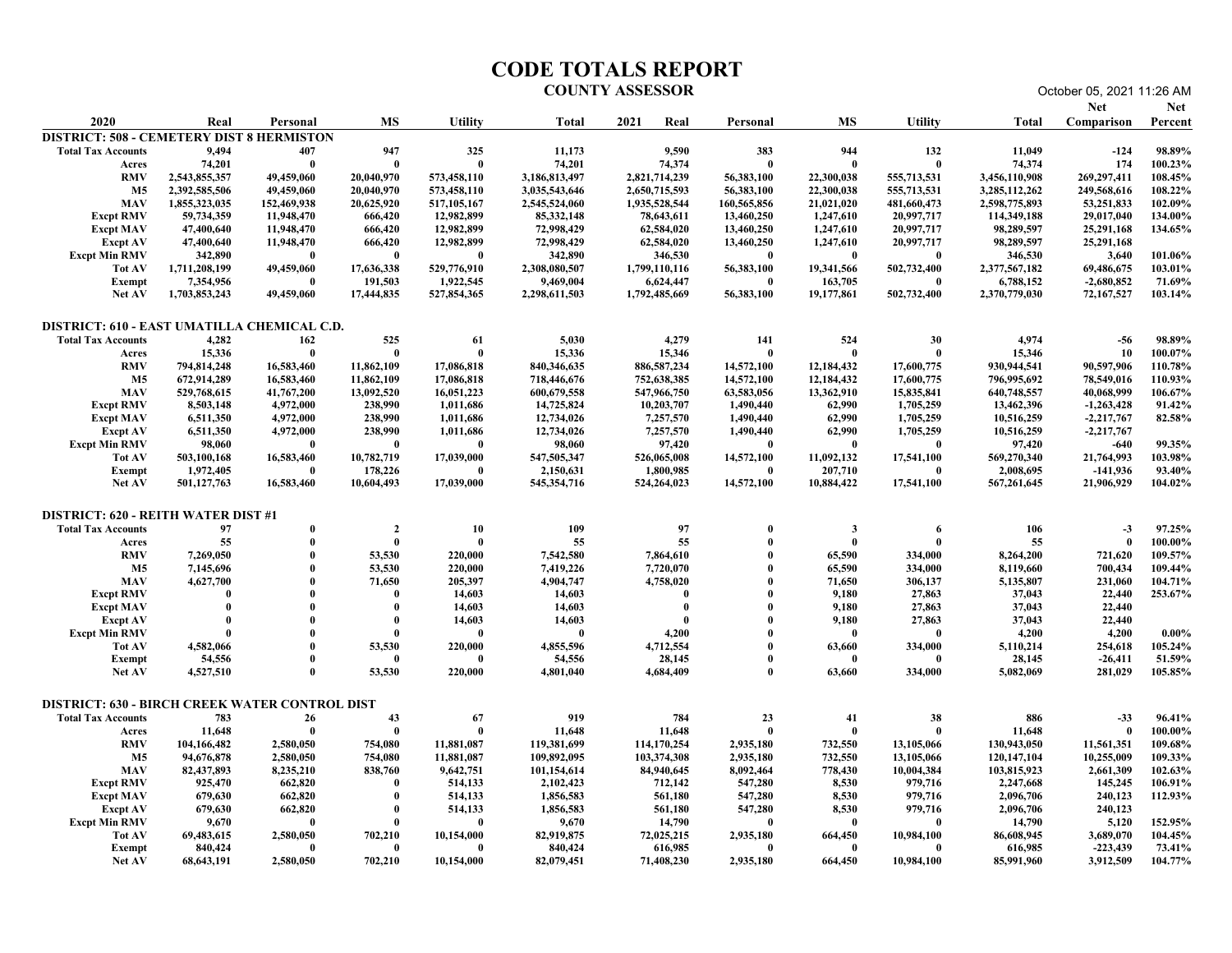### COUNTY ASSESSOR October 05, 2021 11:26 AM

|                                                                             |                            |                          |                                   |                          |                            | <b>CODE TOTALS REPORT</b><br><b>COUNTY ASSESSOR</b> |                          |                              |                           |                            | October 05, 2021 11:26 AM               |                    |
|-----------------------------------------------------------------------------|----------------------------|--------------------------|-----------------------------------|--------------------------|----------------------------|-----------------------------------------------------|--------------------------|------------------------------|---------------------------|----------------------------|-----------------------------------------|--------------------|
| 2020                                                                        | Real                       | Personal                 | MS                                | <b>Utility</b>           | Total                      | 2021<br>Real                                        | Personal                 | MS                           | <b>Utility</b>            | Total                      | <b>Net</b><br><b>Comparison</b> Percent | <b>Net</b>         |
| DISTRICT: 631 - LOWER MCKAY CREEK W.C.D.<br><b>Total Tax Accounts</b>       | 506                        | $\overline{2}$           | - 1                               | 16                       | 525                        | 506                                                 | $\mathbf{3}$             | <sup>1</sup>                 | 16                        | 526                        |                                         | 100.19%            |
| Acres<br><b>RMV</b>                                                         | 488<br>109,681,621         | - 0<br>220,260           | $\mathbf{0}$<br>13,440            | $\mathbf{0}$<br>796,735  | 488<br>110,712,056         | 488<br>118,807,746                                  | $\theta$<br>237,600      | - 0<br>14,030                | $\mathbf{0}$<br>690,134   | 488<br>119,749,510         | $\mathbf{0}$<br>9,037,454               | 100.00%<br>108.16% |
| <b>M5</b><br><b>MAV</b>                                                     | 108,325,999<br>85,116,048  | 220,260<br>626,210       | 13,440<br>20.800                  | 796,735<br>725,001       | 109,356,434<br>86,488,059  | 117,069,492<br>88,144,042                           | 237,600<br>643,260       | 14,030<br>20,800             | 690,134<br>617,120        | 118,011,256<br>89,425,222  | 8,654,822<br>2,937,163                  | 107.91%<br>103.40% |
| <b>Excpt RMV</b>                                                            | 759,540                    | 17,050                   | - 0                               | 59,199                   | 835,789                    | 751,560                                             | 34,230                   |                              | 54,280                    | 840,070                    | 4,281                                   | 100.51%            |
| <b>Excpt MAV</b><br><b>Excpt AV</b>                                         | 531,190<br>531,190         | 17,050<br>17,050         | - 0<br>- 0                        | 59,199<br>59,199         | 607,439<br>607,439         | 488,150<br>488,150                                  | 34,230<br>34,230         | $\mathbf{0}$<br>$\mathbf{0}$ | 54,280<br>54,280          | 576,660<br>576,660         | $-30,779$<br>$-30,779$                  | 94.93%             |
| <b>Excpt Min RMV</b><br>Tot AV                                              | 12,180<br>84,748,745       | 220,260                  | $\mathbf{0}$<br>13,440            | -0<br>784,200            | 12,180<br>85,766,645       | 9,940<br>87,770,872                                 | - 0<br>237,600           | 14,030                       | - 0<br>671,400            | 9,940<br>88,693,902        | $-2,240$<br>2,927,257                   | 81.61%<br>103.41%  |
| Exempt                                                                      | 857,673                    |                          | - 0                               | $\mathbf{0}$             | 857,673                    | 729,165                                             | - 0                      |                              | -0                        | 729,165                    | $-128,508$                              | 85.02%             |
| Net AV                                                                      | 83,891,072                 | 220,260                  | 13,440                            | 784,200                  | 84,908,972                 | 87,041,707                                          | 237,600                  | 14,030                       | 671,400                   | 87,964,737                 | 3,055,765                               | 103.60%            |
| <b>DISTRICT: 632 - MILTON FREEWATER W.C.D.</b><br><b>Total Tax Accounts</b> | 3,562                      | 155                      | 483                               | 56                       | 4,256                      | 3,559                                               | 134                      | 483                          | 30                        | 4,206                      | $-50$                                   | 98.83%             |
| Acres                                                                       | 9,222                      | - 0                      | - 0                               | $\mathbf{0}$             | 9,222                      | 9,224                                               | $\mathbf{0}$             | $\mathbf{0}$                 | $\mathbf{0}$              | 9,224                      | $\overline{2}$                          | 100.02%            |
| <b>RMV</b><br><b>M5</b>                                                     | 625,762,368<br>569,464,870 | 13,421,290<br>13,421,290 | 10,983,309<br>10,983,309          | 14,991,118<br>14,991,118 | 665,158,085<br>608,860,587 | 692,210,814<br>630,410,039                          | 11,416,700<br>11,416,700 | 11,315,712<br>11,315,712     | 15,458,429<br>15,458,429  | 730,401,655<br>668,600,880 | 65,243,570<br>59,740,293                | 109.81%            |
| <b>MAV</b><br><b>Excpt RMV</b>                                              | 453,532,925<br>5,193,928   | 35,476,570<br>4,373,590  | 11,985,280<br>238,990             | 14,105,819<br>861,390    | 515,100,594<br>10,667,898  | 467,334,802<br>7,948,657                            | 54,868,298<br>1,312,400  | 12,276,740<br>62,990         | 13,901,961<br>1,466,139   | 548,381,801<br>10,790,186  | 33,281,207<br>122,288                   | 106.46%<br>101.15% |
| <b>Excpt MAV</b>                                                            | 3,952,720                  | 4,373,590                | 238,990                           | 861,390                  | 9,426,690                  | 5,827,400                                           | 1,312,400                | 62,990                       | 1,466,139                 | 8,668,929                  | -757,761                                | 91.96%             |
| <b>Excpt AV</b><br><b>Excpt Min RMV</b>                                     | 3,952,720<br>82,280        | 4,373,590                | 238,990<br>- 0                    | 861,390<br>$\mathbf{0}$  | 9,426,690<br>82,280        | 5,827,400<br>77,620                                 | 1,312,400<br>- 0         | 62,990<br>$\mathbf{0}$       | 1,466,139<br>$\mathbf{0}$ | 8,668,929<br>77,620        | $-757,761$<br>$-4,660$                  | 94.34%             |
| Tot AV<br>Exempt                                                            | 427,974,728<br>1,868,032   | 13,421,290<br>- 0        | 9,948,199<br>178,226              | 14,943,300<br>$\bf{0}$   | 466,287,517<br>2,046,258   | 446,449,307<br>1,670,110                            | 11,416,700<br>- 0        | 10,272,162<br>207,710        | 15,368,100<br>-0          | 483,506,269<br>1,877,820   | 17,218,752<br>$-168,438$                | 103.69%<br>91.77%  |
| Net AV                                                                      | 426,106,696                | 13,421,290               | 9,769,973                         | 14,943,300               | 464,241,259                | 444,779,197                                         | 11,416,700               | 10,064,452                   | 15,368,100                | 481,628,449                | 17,387,190                              | 103.75%            |
| <b>DISTRICT: 633 - RIVERSIDE MISSION W.C.D.</b>                             |                            |                          |                                   |                          |                            |                                                     |                          |                              |                           |                            |                                         |                    |
| <b>Total Tax Accounts</b><br>Acres                                          | 331<br>1,079               | 10<br>- 0                | 125<br>$\bf{0}$                   | 40<br>$\mathbf{0}$       | 506<br>1,079               | 329<br>1,075                                        | 8<br>$\theta$            | 122<br>$\mathbf{0}$          | 36<br>$\mathbf{0}$        | 495<br>1,075               | $-11$<br>$-3$                           | 97.83%<br>99.69%   |
| <b>RMV</b><br><b>M5</b>                                                     | 54,062,620<br>51,448,207   | 313,820<br>313,820       | 1,635,160<br>1,635,160            | 2,030,927<br>2,030,927   | 58,042,527<br>55,428,114   | 53,763,660<br>50,402,382                            | 292,230<br>292,230       | 1,746,029<br>1,746,029       | 1,645,160<br>1,645,160    | 57,447,079<br>54,085,801   | $-595,448$<br>$-1,342,313$              | 98.97%<br>97.58%   |
| <b>MAV</b>                                                                  | 38,813,721                 | 1,566,980                | 2,101,710                         | 1,659,571                | 44, 141, 982               | 39,892,697                                          | 851,600                  | 2,126,020                    | 1,286,143                 | 44,156,460                 | 14,478                                  | 100.03%            |
| <b>Excpt RMV</b><br><b>Excpt MAV</b>                                        | 245,670<br>183,130         | 6,180<br>6,180           | 25,690<br>25,690                  | 169,935<br>169,935       | 447,475<br>384,935         | 361,690<br>257,370                                  | 13,460<br>13,460         | 900<br>900                   | 106,557<br>106,557        | 482,607<br>378,287         | 35,132<br>$-6,648$                      | 107.85%<br>98.27%  |
| <b>Excpt AV</b><br><b>Excpt Min RMV</b>                                     | 183,130<br>46,910          | 6,180<br>- 0             | 25,690<br>$\overline{\mathbf{0}}$ | 169,935<br>$\mathbf{0}$  | 384,935<br>46,910          | 257,370<br>244,270                                  | 13,460<br>$\bf{0}$       | 900<br>$\mathbf{0}$          | 106,557<br>- 0            | 378,287<br>244,270         | $-6,648$<br>197,360                     | 520.72%            |
| Tot AV                                                                      | 37,742,837<br>198,874      | 313,820<br>- 0           | 1,465,550<br>54,228               | 1,828,300<br>- 0         | 41,350,507<br>253,102      | 38,672,784<br>177,615                               | 292,230<br>$\bf{0}$      | 1,544,589<br>51,415          | 1,392,700<br>$\bf{0}$     | 41,902,303<br>229,030      | 551,796<br>$-24,072$                    | 101.33%<br>90.49%  |
| Exempt<br>Net AV                                                            | 37,543,963                 | 313,820                  | 1,411,322                         | 1,828,300                | 41,097,405                 | 38,495,169                                          | 292,230                  | 1,493,174                    | 1,392,700                 | 41,673,273                 | 575,868                                 | 101.40%            |
| <b>DISTRICT: 634 - UMATILLA RIVER W.C.D #1</b>                              |                            |                          |                                   |                          |                            |                                                     |                          |                              |                           |                            |                                         |                    |
| <b>Total Tax Accounts</b>                                                   | 44<br>262                  | 13                       | - 1<br>$\overline{\mathbf{0}}$    | 18<br>$\mathbf{0}$       | 76<br>262                  | 44<br>262                                           | 10<br>$\mathbf{0}$       | - 1<br>$\mathbf{0}$          | 14<br>- 0                 | 69<br>262                  | $-7$<br>$\mathbf{0}$                    | 90.79%<br>100.00%  |
| Acres<br><b>RMV</b>                                                         | 22,242,450                 | 1,069,460                | 17,030                            | 300,954                  | 23,629,894                 | 18,952,180                                          | 1,028,770                | 20,990                       | 314,601                   | 20,316,541                 | $-3,313,353$                            | 85.98%             |
| <b>M5</b><br>MAV                                                            | 21,943,500<br>22,498,140   | 1,069,460<br>5,316,550   | 17,030<br>15,740                  | 300,954<br>257,695       | 23,330,944<br>28,088,125   | 18,636,588<br>26,070,103                            | 1,028,770<br>5,529,180   | 20,990<br>16,210             | 314,601<br>259,586        | 20,000,949<br>31,875,079   | -3,329,995<br>3,786,954                 | 85.73%<br>113.48%  |
| <b>Excpt RMV</b><br><b>Excpt MAV</b>                                        | 3,512,579<br>3,512,580     | 116,970<br>116,970       | - 0<br>$\overline{\mathbf{0}}$    | 17,505<br>17,505         | 3,647,054<br>3,647,055     | 22,585<br>22,590                                    | 23,760<br>23,760         | -0<br>$\mathbf{0}$           | 20,514<br>20,514          | 66,859<br>66,864           | $-3,580,195$<br>$-3,580,191$            | 1.83%              |
| <b>Excpt AV</b>                                                             | 3,512,580                  | 116,970                  | $\overline{\mathbf{0}}$           | 17,505                   | 3,647,055                  | 22,590                                              | 23,760                   | $\mathbf{0}$                 | 20,514                    | 66,864                     | $-3,580,191$                            |                    |
| <b>Excpt Min RMV</b><br>Tot AV                                              | 14,500<br>20,325,968       | 1,069,460                | - 0<br>15,740                     | $\mathbf{0}$<br>275,200  | 14,500<br>21,686,368       | 12,240<br>16,548,274                                | - 0<br>1,028,770         | $\Omega$<br>16,210           | $\bf{0}$<br>280,100       | 12,240<br>17,873,354       | $-2,260$<br>$-3,813,014$                | 84.41%<br>82.42%   |
| <b>Exempt</b><br>Net AV                                                     | - 0<br>20,325,968          | 1,069,460                | - 0<br>15,740                     | $\mathbf{0}$<br>275,200  | - 0<br>21,686,368          | - 0<br>16,548,274                                   | - 0<br>1,028,770         | -0<br>16,210                 | $\bf{0}$<br>280,100       | - 0<br>17,873,354          | - 0<br>$-3,813,014$                     | $0.00\%$<br>82.42% |
|                                                                             |                            |                          |                                   |                          |                            |                                                     |                          |                              |                           |                            |                                         |                    |
|                                                                             |                            |                          |                                   |                          |                            |                                                     |                          |                              |                           |                            |                                         |                    |
|                                                                             |                            |                          |                                   |                          |                            |                                                     |                          |                              |                           |                            |                                         |                    |
|                                                                             |                            |                          |                                   |                          |                            |                                                     |                          |                              |                           |                            |                                         |                    |
|                                                                             |                            |                          |                                   |                          |                            |                                                     |                          |                              |                           |                            |                                         |                    |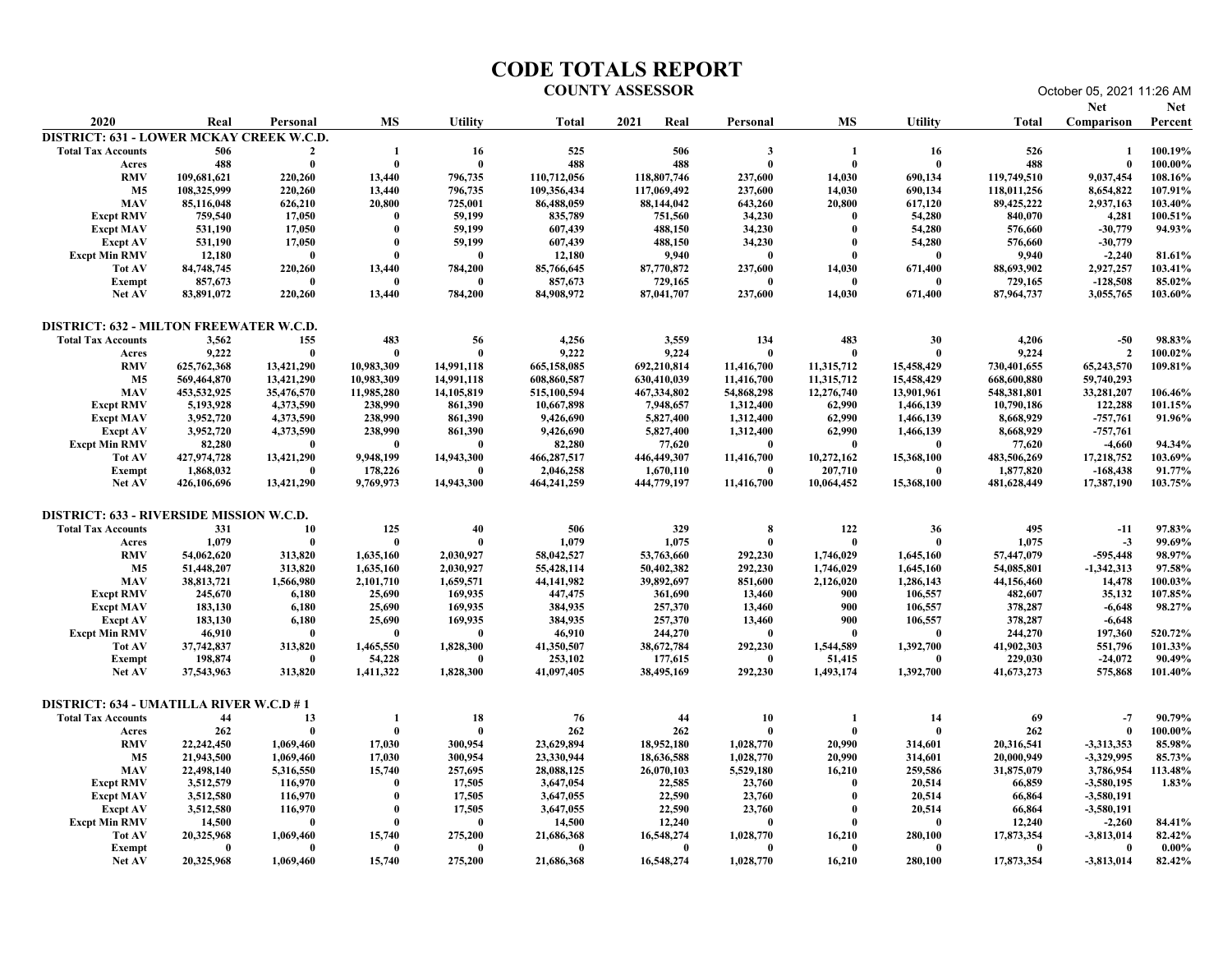|                                                                           |                                |                            |                          |                              | <b>CODE TOTALS REPORT</b>      | <b>COUNTY ASSESSOR</b>         |                              |                              |                              |                                | October 05, 2021 11:26 AM               |                    |
|---------------------------------------------------------------------------|--------------------------------|----------------------------|--------------------------|------------------------------|--------------------------------|--------------------------------|------------------------------|------------------------------|------------------------------|--------------------------------|-----------------------------------------|--------------------|
| 2020                                                                      | Real                           | Personal                   | <b>MS</b>                | <b>Utility</b>               | Total                          | 2021<br>Real                   | Personal                     | <b>MS</b>                    | <b>Utility</b>               | Total                          | <b>Net</b><br><b>Comparison</b> Percent | Net                |
| DISTRICT: 640 - UMATILLA HOSPITAL DIST<br><b>Total Tax Accounts</b>       | 2,934                          | 122                        | 213                      | 128                          | 3,397                          | 2,951                          | 119                          | 214                          | 65                           | 3,349                          | $-48$                                   | 98.59%             |
| Acres<br><b>RMV</b>                                                       | 21,999<br>734,328,255          | - 0<br>393,226,480         | - 0<br>4,041,980         | - 0<br>67,116,928            | 21,999<br>1,198,713,643        | 22,272<br>866,814,348          | - 0<br>437,807,670           | $\mathbf{0}$<br>4,294,570    | 70,429,127                   | 22,272<br>1,379,345,715        | 273<br>180,632,072                      | 101.24%<br>115.07% |
| M5<br><b>MAV</b>                                                          | 702,011,101<br>496,962,626     | 393,226,480<br>703,636,780 | 4,041,980<br>4,498,203   | 67,116,928<br>47,673,709     | 1,166,396,489<br>1,252,771,318 | 830, 767, 125<br>608,891,444   | 437,807,670<br>715,191,884   | 4,294,570<br>4,512,293       | 70,429,127<br>51,742,611     | 1,343,298,492<br>1,380,338,232 | 176,902,003<br>127,566,914              | 115.17%<br>110.18% |
| <b>Excpt RMV</b>                                                          | 107,924,410                    | 4,399,860                  | 8,550                    | 7,149,161                    | 119,481,981                    | 87,821,995                     | 3,136,360                    | 45,670                       | 3,697,009                    | 94,701,034                     | $-24,780,947$                           | 79.26%             |
| <b>Excpt MAV</b><br><b>Excpt AV</b>                                       | 103,555,890<br>103,555,890     | 4,399,860<br>4,399,860     | 8,550<br>8,550           | 7,149,161<br>7,149,161       | 115, 113, 461<br>115, 113, 461 | 82,343,950<br>82,343,950       | 3,136,360<br>3,136,360       | 45,670<br>45,670             | 3,697,009<br>3,697,009       | 89,222,989<br>89,222,989       | $-25,890,472$<br>$-25,890,472$          | 77.51%             |
| <b>Excpt Min RMV</b><br>Tot AV                                            | 119,540<br>535,856,445         | 393,226,480                | -0<br>3,711,170          | 54,815,620                   | 119,540<br>987,609,715         | 152,730<br>621,304,295         | 437,807,670                  | 3,893,440                    | 55,439,620                   | 152,730<br>1,118,445,025       | 33,190<br>130,835,310                   | 127.76%<br>113.25% |
| <b>Exempt</b><br><b>Net AV</b>                                            | 1,615,173<br>534, 241, 272     | 393,226,480                | 9,740<br>3,701,430       | - 0<br>54,815,620            | 1,624,913<br>985,984,802       | 1,580,960<br>619,723,335       | 437,807,670                  | 3,893,440                    | 55,439,620                   | 1,580,960<br>1,116,864,065     | $-43,953$<br>130,879,263                | 97.30%<br>113.27%  |
|                                                                           |                                |                            |                          |                              |                                |                                |                              |                              |                              |                                |                                         |                    |
| DISTRICT: 650 - W. UMATILLA MOSQUITO CONTROL<br><b>Total Tax Accounts</b> | 14,612                         | 600                        | 1,253                    | 986                          | 17,451                         | 14,711                         | 573                          | 1,251                        | 428                          | 16,963                         | $-488$                                  | 97.20%             |
| Acres<br><b>RMV</b>                                                       | 283,157<br>3.931.956.443       | - 0<br>459,908,560         | - 0<br>26,257,103        | 1,002,635,610                | 283,157<br>5,420,757,716       | 283,504<br>4,385,413,980       | $\mathbf{0}$<br>512,090,430  | $\mathbf{0}$<br>28,981,528   | 1,059,618,267                | 283,504<br>5,986,104,205       | 346<br>565,346,489                      | 100.12%<br>110.43% |
| <b>M5</b><br><b>MAV</b>                                                   | 3,605,885,683<br>2,670,451,653 | 459,908,560<br>982,639,638 | 26,257,103<br>27,374,623 | 1,002,635,610<br>718,325,598 | 5,094,686,956<br>4,398,791,512 | 4,019,622,189<br>2,875,490,312 | 512,090,430<br>1,019,655,872 | 28,981,528<br>27,884,163     | 1,059,618,267<br>723,437,504 | 5,620,312,414<br>4,646,467,851 | 525,625,458<br>247,676,339              | 110.32%<br>105.63% |
| <b>Excpt RMV</b>                                                          | 185,004,681                    | 20,535,130                 | 678,810                  | 24,697,821                   | 230,916,442                    | 184,372,621                    | 19,171,830                   | 1,369,110                    | 30,606,308                   | 235,519,869                    | 4,603,427                               | 101.99%            |
| <b>Excpt MAV</b><br><b>Excpt AV</b>                                       | 164,806,100<br>164,806,100     | 20,535,130<br>20,535,130   | 678,810<br>678,810       | 24,697,821<br>24,697,821     | 210,717,861<br>210,717,861     | 159,275,320<br>159,275,320     | 19,171,830<br>19,171,830     | 1,369,110<br>1,369,110       | 30,606,308<br>30,606,308     | 210,422,568<br>210,422,568     | -295,293<br>$-295,293$                  | 99.86%             |
| <b>Excpt Min RMV</b><br><b>Tot AV</b>                                     | 502,090<br>2,523,357,081       | 459,908,560                | - 0<br>23,265,029        | 742,629,200                  | 502,090<br>3,749,159,870       | 537,040<br>2,706,616,277       | - 0<br>512,090,430           | $\mathbf{0}$<br>25,331,937   | 729,752,540                  | 537,040<br>3,973,791,184       | 34,950<br>224,631,314                   | 106.96%<br>105.99% |
| Exempt<br>Net AV                                                          | 9,768,807<br>2,513,588,274     | - 0<br>459,908,560         | 201,243<br>23,063,786    | 6,060,508<br>736,568,692     | 16,030,558<br>3,733,129,312    | 9,035,947<br>2,697,580,330     | 512,090,430                  | 163,705<br>25,168,232        | 3,948,841<br>725,803,699     | 13,148,493<br>3,960,642,691    | $-2,882,065$<br>227,513,379             | 82.02%<br>106.09%  |
| <b>DISTRICT: 660 - HELIX PARK AND REC DIST</b>                            |                                |                            |                          |                              |                                |                                |                              |                              |                              |                                |                                         |                    |
| <b>Total Tax Accounts</b>                                                 | 916                            | 19                         | $\overline{7}$           | 41                           | 983                            | 913                            | 15                           | 7                            | 33                           | 968                            | $-15$                                   | 98.47%             |
| Acres<br><b>RMV</b>                                                       | 140,169<br>249,362,670         | - 0<br>281,630             | $\mathbf{0}$<br>336,990  | $\mathbf{0}$<br>74,709,769   | 140,169<br>324,691,059         | 140,169<br>251,795,470         | $\bf{0}$<br>356,080          | $\mathbf{0}$<br>338,480      | 60,443,991                   | 140,169<br>312,934,021         | $-11,757,038$                           | 100.00%<br>96.38%  |
| <b>M5</b><br><b>MAV</b>                                                   | 186,524,708<br>102,941,228     | 281,630<br>575,130         | 336,990<br>352,110       | 74,709,769<br>74,020,845     | 261,853,097<br>177,889,313     | 199,935,319<br>106,013,872     | 356,080<br>524,344           | 338,480<br>355,340           | 60,443,991<br>57,327,606     | 261,073,870<br>164,221,162     | -779,227<br>$-13,668,151$               | 99.70%<br>92.32%   |
| <b>Excpt RMV</b><br><b>Excpt MAV</b>                                      | 677,930<br>464,560             | 24,830<br>24,830           | - 0<br>-0                | 987,882<br>987,882           | 1,690,642<br>1,477,272         | 737,360<br>498,340             | 109,230<br>109,230           | $\mathbf{0}$<br>$\mathbf{0}$ | 2,415,211<br>2,415,211       | 3,261,801<br>3,022,781         | 1,571,159<br>1,545,509                  | 192.93%<br>204.62% |
| <b>Excpt AV</b><br><b>Excpt Min RMV</b>                                   | 464,560                        | 24,830<br>- 0              | -0<br>$\mathbf 0$        | 987,882<br>- 0               | 1,477,272                      | 498,340<br>3,260               | 109,230<br>$\mathbf{0}$      | $\mathbf{0}$                 | 2,415,211                    | 3,022,781<br>3,260             | 1,545,509<br>3,260                      | $0.00\%$           |
| Tot AV<br>Exempt                                                          | 96,913,909<br>127,062          | 281,630<br>- 0             | 320,730<br>$\bf{0}$      | 74,708,818<br>13,211,617     | 172,225,087<br>13,338,679      | 100,327,401<br>79,460          | 356,080<br>$\mathbf{0}$      | 325,890<br>$\mathbf{0}$      | 59,725,235<br>$\mathbf{0}$   | 160,734,606<br>79,460          | $-11,490,481$<br>$-13,259,219$          | 93.33%<br>$0.60\%$ |
| <b>Net AV</b>                                                             | 96,786,847                     | 281,630                    | 320,730                  | 61,497,201                   | 158,886,408                    | 100,247,941                    | 356,080                      | 325,890                      | 59,725,235                   | 160,655,146                    | 1,768,738                               | 101.11%            |
| <b>DISTRICT: 662 - WESTON/ ATHENA PARK AND REC DIST</b>                   |                                |                            |                          |                              |                                |                                |                              |                              |                              |                                |                                         |                    |
| <b>Total Tax Accounts</b><br>Acres                                        | 3,044<br>123,114               | 46<br>- 0                  | 89<br>- 0                | 319<br>$\mathbf{0}$          | 3,498<br>123,114               | 3,019<br>122,740               | 40<br>$\mathbf{0}$           | 88<br>$\mathbf{0}$           | 145<br>- 0                   | 3,292<br>122,740               | $-206$<br>$-374$                        | 94.11%<br>99.70%   |
| <b>RMV</b><br><b>M5</b>                                                   | 508,123,206<br>440,700,565     | 5,661,290<br>5,661,290     | 1,469,012<br>1,469,012   | 111,600,355<br>111,600,355   | 626,853,863<br>559, 431, 222   | 552,202,711<br>485,209,482     | 8,219,410<br>8,219,410       | 1,546,026<br>1,546,026       | 107,580,602<br>107,580,602   | 669,548,749<br>602,555,520     | 42,694,886<br>43,124,298                | 106.81%<br>107.71% |
| <b>MAV</b>                                                                | 314, 117, 265                  | 14,880,350                 | 1,691,660                | 73,836,724                   | 404,525,999                    | 329,689,774                    | 17,617,034                   | 1,710,140                    | 61,260,230                   | 410,277,178                    | 5,751,179                               | 101.42%            |
| <b>Excpt RMV</b><br><b>Excpt MAV</b>                                      | 10,222,974<br>9,543,430        | 124,820<br>124,820         | 5,220<br>5,220           | 2,449,966<br>2,449,966       | 12,802,980<br>12,123,436       | 6,396,915<br>5,392,300         | 326,670<br>326,670           | $\mathbf 0$                  | 2,624,097<br>2,624,097       | 9,347,682<br>8,343,067         | $-3,455,298$<br>$-3,780,369$            | 73.01%<br>68.82%   |
| <b>Excpt AV</b><br><b>Excpt Min RMV</b>                                   | 9,543,430<br>49,760            | 124,820<br>- 0             | 5,220<br>$\mathbf{0}$    | 2,449,966<br>- 0             | 12,123,436<br>49,760           | 5,392,300<br>82,560            | 326,670                      | $\mathbf{0}$                 | 2,624,097                    | 8,343,067<br>82,560            | $-3,780,369$<br>32,800                  | 165.92%            |
| Tot AV<br>Exempt                                                          | 280,694,996<br>1,146,804       | 5,661,290<br>- 0           | 1,310,843<br>61,838      | 75,977,159<br>13,211,616     | 363,644,288<br>14,420,258      | 290,636,381<br>1,157,614       | 8,219,410                    | 1,368,657<br>60,990          | 63,866,746                   | 364,091,194<br>1,218,604       | 446,906<br>$-13,201,654$                | 100.12%<br>8.45%   |
| <b>Net AV</b>                                                             | 279,548,192                    | 5,661,290                  | 1,249,005                | 62,765,543                   | 349,224,030                    | 289,478,767                    | 8,219,410                    | 1,307,667                    | 63,866,746                   | 362,872,590                    | 13,648,560                              | 103.91%            |
|                                                                           |                                |                            |                          |                              |                                |                                |                              |                              |                              |                                |                                         |                    |
|                                                                           |                                |                            |                          |                              |                                |                                |                              |                              |                              |                                |                                         |                    |
|                                                                           |                                |                            |                          |                              |                                |                                |                              |                              |                              |                                |                                         |                    |
|                                                                           |                                |                            |                          |                              |                                |                                |                              |                              |                              |                                |                                         |                    |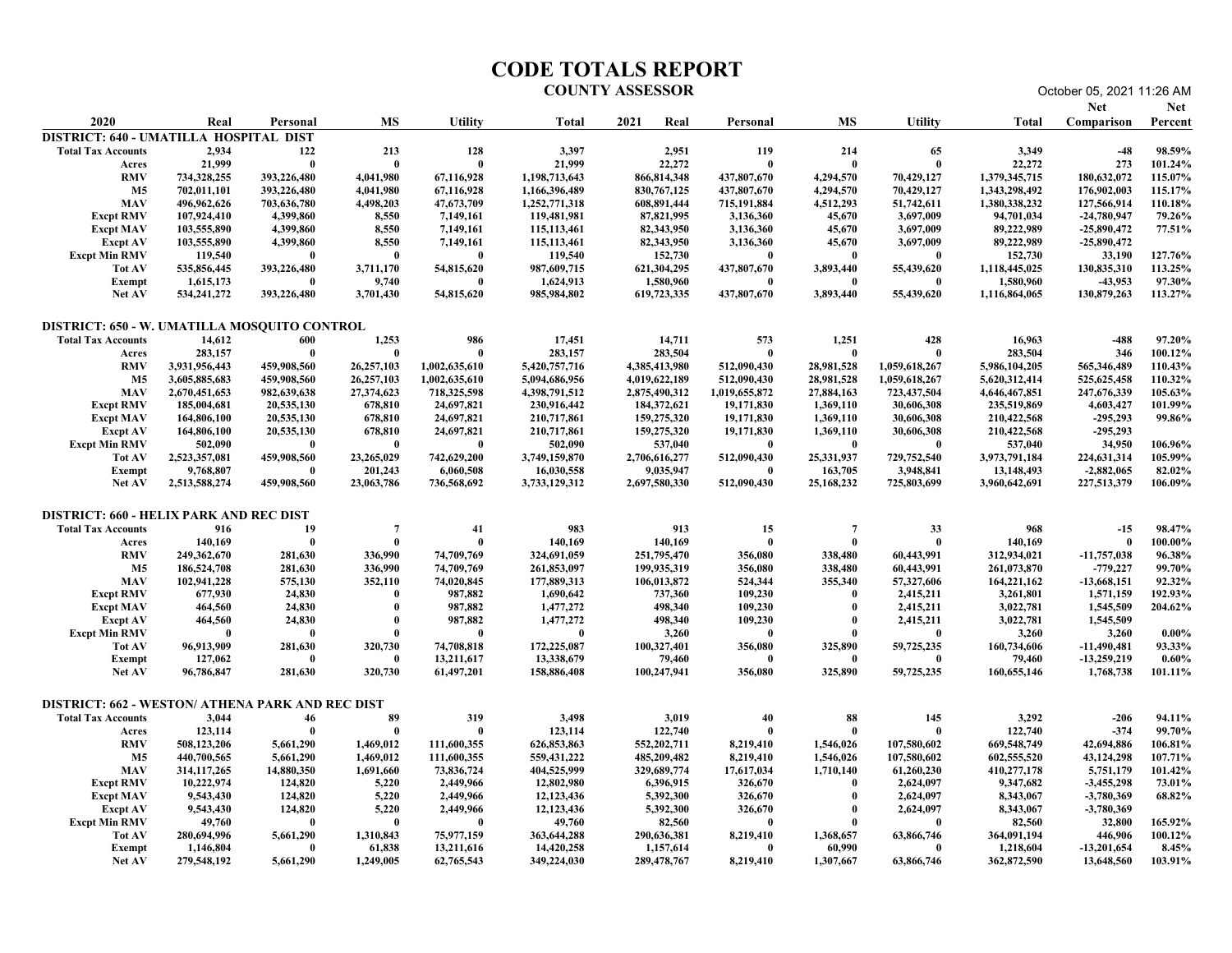|                                                                                        |                              |                            |                        |                              |                                | <b>CODE TOTALS REPORT</b><br><b>COUNTY ASSESSOR</b> |                             |                          |                             |                                | October 05, 2021 11:26 AM               |                    |
|----------------------------------------------------------------------------------------|------------------------------|----------------------------|------------------------|------------------------------|--------------------------------|-----------------------------------------------------|-----------------------------|--------------------------|-----------------------------|--------------------------------|-----------------------------------------|--------------------|
| 2020                                                                                   | Real                         | Personal                   | <b>MS</b>              | <b>Utility</b>               | Total                          | 2021<br>Real                                        | Personal                    | MS                       | <b>Utility</b>              | Total                          | <b>Net</b><br><b>Comparison</b> Percent | <b>Net</b>         |
| <b>DISTRICT: 665 - PILOT ROCK PARK/REC DIST</b><br><b>Total Tax Accounts</b>           | 1,724                        | 32                         | 57                     | 79                           | 1,892                          | 1,725                                               | 25                          | 58                       | 48                          | 1,856                          | $-36$                                   | 98.10%             |
| Acres<br><b>RMV</b>                                                                    | 337,426<br>304,024,129       | - 0<br>2,422,660           | - 0<br>1,196,690       | $\mathbf{0}$<br>23,828,139   | 337,426<br>331,471,618         | 337,427<br>334,598,865                              | - 0<br>2,477,900            | - 0<br>1,381,780         | - 0<br>25,558,111           | 337,427<br>364,016,656         | $\overline{2}$<br>32,545,038            | 100.00%<br>109.82% |
| <b>M5</b>                                                                              | 193,449,269                  | 2,422,660                  | 1,196,690              | 23,828,139                   | 220,896,758                    | 211,477,084                                         | 2,477,900                   | 1,381,780                | 25,558,111                  | 240,894,875                    | 19,998,117                              | 109.05%            |
| <b>MAV</b><br><b>Excpt RMV</b>                                                         | 146, 137, 916<br>1,184,330   | 8,125,440<br>544,740       | 1,258,660              | 21,639,578<br>1,181,206      | 177, 161, 594<br>2,910,276     | 150,362,190<br>1,389,122                            | 7,798,354<br>241,150        | 1,270,180<br>131,120     | 22,308,022<br>2,002,478     | 181,738,746<br>3,763,870       | 4,577,152<br>853,594                    | 102.58%<br>129.33% |
| <b>Excpt MAV</b><br><b>Excpt AV</b>                                                    | 882,710<br>882,710           | 544,740<br>544,740         | $\mathbf{0}$<br>- 0    | 1,181,206<br>1,181,206       | 2,608,656<br>2,608,656         | 1,023,690<br>1,023,690                              | 241,150<br>241,150          | 131,120<br>131,120       | 2,002,478<br>2,002,478      | 3,398,438<br>3,398,438         | 789,782<br>789,782                      | 130.28%            |
| <b>Excpt Min RMV</b><br>Tot AV                                                         | 14,280<br>122,541,141        | 2,422,660                  | 1,084,690              | 22,817,900                   | 14,280<br>148,866,391          | 24,300<br>126,914,213                               | 2,477,900                   | 1,252,240                | 24,310,500                  | 24,300<br>154,954,853          | 10,020<br>6,088,462                     | 170.17%<br>104.09% |
| <b>Exempt</b><br><b>Net AV</b>                                                         | 1,147,188<br>121,393,953     | 2,422,660                  | 1.084.690              | - 0<br>22,817,900            | 1,147,188<br>147,719,203       | 836,670<br>126,077,543                              | 2,477,900                   | 1,252,240                | -0<br>24,310,500            | 836,670<br>154, 118, 183       | $-310,518$<br>6,398,980                 | 72.93%<br>104.33%  |
|                                                                                        |                              |                            |                        |                              |                                |                                                     |                             |                          |                             |                                |                                         |                    |
| DISTRICT: 690 - UMATILLA SPECIAL LIBRARY DIST<br><b>Total Tax Accounts</b>             | 31,169                       | 1,015                      | 1,955                  | 2,270                        | 36,409                         | 31,103                                              | 898                         | 1,959                    | 1,050                       | 35,010                         | $-1,399$                                | 96.16%             |
| Acres<br><b>RMV</b>                                                                    | 1,457,927<br>6,881,539,097   | - 0<br>480,048,300         | - 0<br>41,173,398      | 1,643,685,703                | 1,457,927                      | 1,455,603                                           | - 0<br>530,077,080          |                          | - 0<br>1,696,890,200        | 1,455,603                      | $-2,324$<br>731,235,507                 | 99.84%<br>108.08%  |
| M5                                                                                     | 5,893,634,818                | 480,048,300                | 41,173,398             | 1,643,685,703                | 9,046,446,498<br>8,058,542,219 | 7,506,330,726<br>6,442,699,762                      | 530,077,080                 | 44,383,999<br>44,383,999 | 1,696,890,200               | 9,777,682,005<br>8,714,051,041 | 655,508,822                             | 108.13%            |
| <b>MAV</b><br><b>Excpt RMV</b>                                                         | 4,240,883,890<br>193,427,324 | 941,237,128<br>24,109,740  | 44,358,323<br>906,280  | 1,171,231,779<br>45,261,886  | 6,397,711,120<br>263,705,230   | 4,502,078,434<br>191,616,307                        | 1,093,823,076<br>19,833,670 | 45,262,173<br>1,566,220  | 1,132,966,880<br>50,486,008 | 6,774,130,563<br>263,502,205   | 376,419,443<br>$-203,025$               | 105.88%<br>99.92%  |
| Excpt MAV<br><b>Excpt AV</b>                                                           | 173,651,840<br>173,651,840   | 24,109,740<br>24,109,740   | 906,280<br>906,280     | 45,261,886<br>45,261,886     | 243,929,746<br>243,929,746     | 163,325,450<br>163,325,450                          | 19,833,670<br>19,833,670    | 1,566,220<br>1,566,220   | 50,486,008<br>50,486,008    | 235,211,348<br>235,211,348     | -8,718,398<br>$-8,718,398$              | 96.43%             |
| <b>Excpt Min RMV</b><br>Tot AV                                                         | 996,360<br>3,969,003,325     | 480,048,300                | - 0<br>37,097,195      | 1,215,538,169                | 996,360<br>5,701,686,989       | 2,219,830<br>4,200,732,221                          | - 0<br>530,077,080          | - 0<br>39,585,299        | - 0<br>1,159,131,056        | 2,219,830<br>5,929,525,656     | 1,223,470<br>227,838,667                | 222.79%<br>104.00% |
| Exempt                                                                                 | 17,404,663                   |                            | 532,253                | 60,996,319                   | 78,933,235<br>5,622,753,754    | 16,005,540                                          | 530,077,080                 | 521,125                  | 29,172,994                  | 45,699,659                     | $-33,233,576$                           | 57.90%             |
| Net AV                                                                                 | 3,951,598,662                | 480,048,300                | 36,564,942             | 1,154,541,850                |                                | 4,184,726,681                                       |                             | 39,064,174               | 1,129,958,062               | 5,883,825,997                  | 261,072,243                             | 104.64%            |
| <b>DISTRICT: 702 - PILOT ROCK FIRE DIST 7-401 SP LEVY</b><br><b>Total Tax Accounts</b> | 1,324                        | 33                         | 53                     | 81                           | 1,491                          | 1,325                                               | 27                          | 53                       | 48                          | 1,453                          | $-38$                                   | 97.45%             |
| Acres                                                                                  | 179,712                      | $\mathbf{0}$               | - 0                    | $\mathbf{0}$                 | 179,712                        | 179,709                                             | - 0                         | -0                       | - 0                         | 179,709                        | $-3$                                    | 100.00%            |
| RMV<br><b>M5</b>                                                                       | 232,789,682<br>193,232,521   | 2,726,570<br>2,726,570     | 1,278,640<br>1,278,640 | 23, 152, 328<br>23, 152, 328 | 259,947,220<br>220,390,059     | 248,238,264<br>210,373,982                          | 2,895,750<br>2,895,750      | 1,453,950<br>1,453,950   | 24,312,042<br>24,312,042    | 276,900,006<br>239,035,724     | 16,952,786<br>18,645,665                | 106.52%<br>108.46% |
| <b>MAV</b><br><b>Excpt RMV</b>                                                         | 138,283,212<br>2,118,730     | 8,717,850<br>554,980       | 1,312,270<br>- 0       | 20,589,653<br>1,163,331      | 168,902,985<br>3,837,041       | 143,094,271<br>1,258,552                            | 8,401,004<br>368,070        | 1,327,220<br>131,120     | 20,719,177<br>1,866,323     | 173,541,672<br>3,624,065       | 4,638,687<br>$-212,976$                 | 102.75%<br>94.45%  |
| <b>Excpt MAV</b><br><b>Excpt AV</b>                                                    | 1,513,230<br>1,513,230       | 554,980<br>554,980         | - 0<br>- 0             | 1,163,331<br>1,163,331       | 3,231,541<br>3,231,541         | 941,170<br>941,170                                  | 368,070<br>368,070          | 131,120<br>131,120       | 1,866,323<br>1,866,323      | 3,306,683<br>3,306,683         | 75,142<br>75,142                        | 102.33%            |
| <b>Excpt Min RMV</b><br><b>Tot AV</b>                                                  | 14,280<br>122,276,693        | 2,726,570                  | 1,144,190              | - 0<br>21,750,100            | 14,280<br>147,897,553          | 24,300<br>126,666,705                               | 2,895,750                   | 1,311,570                | - 0<br>22,585,500           | 24,300<br>153,459,525          | 10,020<br>5,561,972                     | 170.17%<br>103.76% |
| Exempt                                                                                 | 1,119,960                    | - 0<br>2,726,570           | - 0<br>1,144,190       | - 0<br>21,750,100            | 1,119,960<br>146,777,593       | 808,625<br>125,858,080                              | - 0<br>2,895,750            | - 0<br>1,311,570         | - 0<br>22,585,500           | 808,625<br>152,650,900         | $-311,335$                              | 72.20%<br>104.00%  |
| <b>Net AV</b>                                                                          | 121,156,733                  |                            |                        |                              |                                |                                                     |                             |                          |                             |                                | 5,873,307                               |                    |
| <b>DISTRICT: 791 - M-F VALLEY AMBULANCE DISTRICT</b><br><b>Total Tax Accounts</b>      | 5,518                        | 170                        | 565                    | 113                          | 6,366                          | 5,504                                               | 148                         | 564                      | 70                          | 6,286                          | -80                                     | 98.74%             |
| Acres<br><b>RMV</b>                                                                    | 156,038<br>1,095,340,264     | 17,068,900                 | - 0<br>13,287,819      | - 0<br>115,871,220           | 156,038<br>1,241,568,203       | 156,067<br>1,216,785,051                            | - 0<br>15,099,110           | - 0<br>13,649,252        | - 0<br>107,094,705          | 156,067<br>1,352,628,118       | 28<br>111,059,915                       | 100.02%<br>108.95% |
| <b>M5</b>                                                                              | 868,675,486                  | 17,068,900                 | 13,287,819             | 115,871,220                  | 1,014,903,425                  | 964,714,311                                         | 15,099,110                  | 13,649,252               | 107,094,705                 | 1,100,557,378                  | 85,653,953                              | 108.44%            |
| MAV<br><b>Excpt RMV</b>                                                                | 645,244,199<br>10,334,708    | 42,765,690<br>5,037,610    | 14,572,180<br>242,910  | 114,407,262<br>1,556,677     | 816,989,331<br>17,171,905      | 667,418,302<br>19,000,937                           | 64,724,686<br>1,600,040     | 14,865,660<br>62,990     | 104,478,230<br>2,375,982    | 851,486,878<br>23,039,949      | 34,497,547<br>5,868,044                 | 104.22%<br>134.17% |
| <b>Excpt MAV</b><br><b>Excpt AV</b>                                                    | 7,981,390<br>7,981,390       | 5,037,610<br>5,037,610     | 242,910<br>242,910     | 1,556,677<br>1,556,677       | 14,818,587<br>14,818,587       | 13,297,840<br>13,297,840                            | 1,600,040<br>1,600,040      | 62,990<br>62,990         | 2,375,982<br>2,375,982      | 17,336,852<br>17,336,852       | 2,518,265<br>2,518,265                  | 116.99%            |
| <b>Excpt Min RMV</b><br>Tot AV                                                         | 117,430<br>604,904,227       | $\mathbf{0}$<br>17,068,900 | - 0<br>12,030,089      | - 0<br>115,823,402           | 117,430<br>749,826,618         | 120,690<br>634,957,365                              | 15,099,110                  | - 0<br>12,380,832        | -0<br>106,847,375           | 120,690<br>769,284,682         | 3,260<br>19,458,064                     | 102.78%<br>102.60% |
| Exempt                                                                                 | 2,220,845                    | - 0                        | 205,454                | 30,435,123                   | 32,861,422                     | 2,032,550                                           |                             | 235,755                  | 25, 224, 153                | 27,492,458                     | -5,368,964                              | 83.66%             |
| <b>Net AV</b>                                                                          | 602,683,382                  | 17,068,900                 | 11,824,635             | 85,388,279                   | 716,965,196                    | 632,924,815                                         | 15,099,110                  | 12,145,077               | 81,623,222                  | 741,792,224                    | 24,827,028                              | 103.46%            |
|                                                                                        |                              |                            |                        |                              |                                |                                                     |                             |                          |                             |                                |                                         |                    |
|                                                                                        |                              |                            |                        |                              |                                |                                                     |                             |                          |                             |                                |                                         |                    |
|                                                                                        |                              |                            |                        |                              |                                |                                                     |                             |                          |                             |                                |                                         |                    |
|                                                                                        |                              |                            |                        |                              |                                |                                                     |                             |                          |                             |                                |                                         |                    |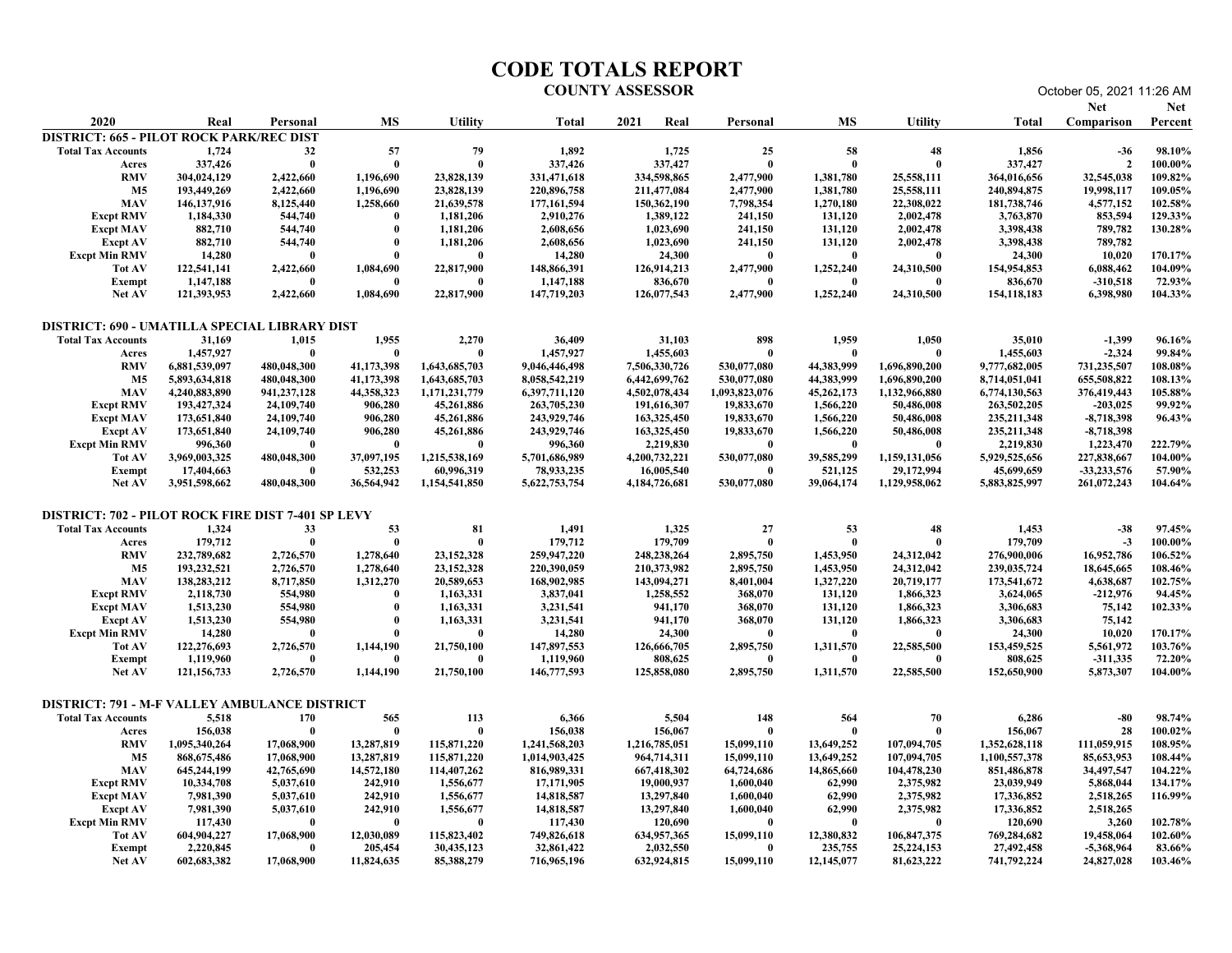|                                                                                                                                                                                                                                                                       |                                                                                                                                                                       |                                                                                                                                        |                                                                                                                                     |                                                                                                                                      |                                                                                                                                                                       | <b>CODE TOTALS REPORT</b><br><b>COUNTY ASSESSOR</b>                                                                                                                     |                                                                                                                                 |                                                                                                                                               |                                                                                                                                        |                                                                                                                                                                            | October 05, 2021 11:26 AM                                                                                                                                                  |                                                                                                                     |
|-----------------------------------------------------------------------------------------------------------------------------------------------------------------------------------------------------------------------------------------------------------------------|-----------------------------------------------------------------------------------------------------------------------------------------------------------------------|----------------------------------------------------------------------------------------------------------------------------------------|-------------------------------------------------------------------------------------------------------------------------------------|--------------------------------------------------------------------------------------------------------------------------------------|-----------------------------------------------------------------------------------------------------------------------------------------------------------------------|-------------------------------------------------------------------------------------------------------------------------------------------------------------------------|---------------------------------------------------------------------------------------------------------------------------------|-----------------------------------------------------------------------------------------------------------------------------------------------|----------------------------------------------------------------------------------------------------------------------------------------|----------------------------------------------------------------------------------------------------------------------------------------------------------------------------|----------------------------------------------------------------------------------------------------------------------------------------------------------------------------|---------------------------------------------------------------------------------------------------------------------|
| 2020                                                                                                                                                                                                                                                                  | Real                                                                                                                                                                  | Personal                                                                                                                               | <b>MS</b>                                                                                                                           | <b>Utility</b>                                                                                                                       | Total                                                                                                                                                                 | 2021<br>Real                                                                                                                                                            | Personal                                                                                                                        | <b>MS</b>                                                                                                                                     | <b>Utility</b>                                                                                                                         | Total                                                                                                                                                                      | <b>Net</b><br><b>Comparison</b> Percent                                                                                                                                    | Net                                                                                                                 |
| <b>DISTRICT: 818 - HERMISTON URBAN RENEWAL DISTRICT</b><br><b>Total Tax Accounts</b><br>Acres<br><b>RMV</b><br>M5<br><b>MAV</b><br><b>Excpt RMV</b><br><b>Excpt MAV</b><br><b>Excpt AV</b><br><b>Excpt Min RMV</b><br><b>Tot AV</b><br><b>Exempt</b><br><b>Net AV</b> | 5,596<br>3,352<br>1,356,700,542<br>1,335,859,252<br>1,066,193,592<br>45,601,656<br>36,299,380<br>36,299,380<br>226,240<br>1,027,644,766<br>4,323,736<br>1,023,321,030 | 313<br>- 0<br>44,399,290<br>44,399,290<br>228,984,770<br>11,007,230<br>11,007,230<br>11,007,230<br>-0<br>44,399,290<br>44,399,290      | 471<br>- 0<br>9,562,816<br>9,562,816<br>9,786,300<br>177,420<br>177,420<br>177,420<br>- 0<br>8,252,146<br>104,066<br>8,148,080      | 120<br>- 0<br>38,140,241<br>38,140,241<br>35,753,104<br>1,972,463<br>1,972,463<br>1,972,463<br>37,485,500<br>1,922,545<br>35,562,955 | 6,500<br>3,352<br>1,448,802,889<br>1,427,961,599<br>1,340,717,766<br>58,758,769<br>49,456,493<br>49,456,493<br>226,240<br>1,117,781,702<br>6,350,347<br>1,111,431,355 | 5,694<br>3,318<br>1,525,919,181<br>1,497,012,343<br>1,114,043,518<br>53,380,234<br>42,851,130<br>42,851,130<br>223,480<br>1,077,939,378<br>3,714,047<br>1,074,225,331   | 298<br>- 0<br>47,187,400<br>47,187,400<br>236,704,138<br>8,115,830<br>8,115,830<br>8,115,830<br>47,187,400<br>47,187,400        | 466<br>-0<br>10,626,976<br>10,626,976<br>9,902,110<br>351,030<br>351,030<br>351,030<br>8,992,616<br>97,470<br>8,895,146                       | 62<br>- 0<br>38,524,937<br>38,524,937<br>34,359,935<br>3,579,005<br>3,579,005<br>3,579,005<br>37,938,940<br>- 0<br>37,938,940          | 6,520<br>3,318<br>1,622,258,494<br>1,593,351,656<br>1,395,009,701<br>65,426,099<br>54,896,995<br>54,896,995<br>223,480<br>1,172,058,334<br>3,811,517<br>1,168,246,817      | 20<br>$-34$<br>173,455,605<br>165,390,057<br>54,291,935<br>6,667,330<br>5,440,502<br>5,440,502<br>$-2,760$<br>54,276,632<br>$-2,538,830$<br>56,815,462                     | 100.31%<br>98.99%<br>111.97%<br>111.58%<br>104.05%<br>111.35%<br>111.00%<br>98.78%<br>104.86%<br>60.02%<br>105.11%  |
| DISTRICT: 861 - UMATILLA COUNTY FIRE DIST BOND #1<br><b>Total Tax Accounts</b><br>Acres<br><b>RMV</b><br>M5<br><b>MAV</b><br><b>Excpt RMV</b><br>Excpt MAV<br><b>Excpt AV</b><br><b>Excpt Min RMV</b><br>Tot AV<br>Exempt<br>Net AV                                   | $\mathbf{0}$<br>- 0<br>$\mathbf{0}$<br>$\theta$<br>$\mathbf{0}$                                                                                                       | $\theta$                                                                                                                               | $\theta$                                                                                                                            |                                                                                                                                      | $\bf{0}$<br>- 0<br>$\mathbf{0}$<br>$\mathbf{0}$<br>- 0<br>$\bf{0}$<br>$\theta$<br>$\theta$                                                                            | 11,139<br>94,407<br>3,285,523,782<br>3,032,387,419<br>2,210,428,099<br>91,696,426<br>73,721,710<br>73,721,710<br>390,000<br>2,045,482,013<br>7,278,827<br>2,038,203,186 | 462<br>- 0<br>78,168,810<br>78,168,810<br>318,330,882<br>16,932,790<br>16,932,790<br>16,932,790<br>78,168,810<br>78,168,810     | 1,061<br>24,842,951<br>24,842,951<br>23,537,590<br>1,296,090<br>1,296,090<br>1,296,090<br>$\mathbf{0}$<br>21,491,630<br>163,705<br>21,327,925 | 131<br>736,852,817<br>736,852,817<br>535,679,490<br>22,378,640<br>22,378,640<br>22,378,640<br>- 0<br>558,132,340<br>- 0<br>558,132,340 | 12,793<br>94,407<br>4,125,388,360<br>3,872,251,997<br>3,087,976,061<br>132,303,946<br>114,329,230<br>114,329,230<br>390,000<br>2,703,274,793<br>7,442,532<br>2,695,832,261 | 12,793<br>94,407<br>4,125,388,360<br>3,872,251,997<br>3,087,976,061<br>132,303,946<br>114,329,230<br>114,329,230<br>390,000<br>2,703,274,793<br>7,442,532<br>2,695,832,261 | $0.00\%$                                                                                                            |
| <b>DISTRICT: 924 - PEND URBAN RENWAL</b><br><b>Total Tax Accounts</b><br>Acres<br><b>RMV</b><br><b>M5</b><br><b>MAV</b><br><b>Excpt RMV</b><br><b>Excpt MAV</b><br><b>Excpt AV</b><br><b>Excpt Min RMV</b><br>Tot AV<br><b>Exempt</b><br>Net AV                       | 6,388<br>3,256<br>1,269,146,129<br>1,252,403,831<br>1,000,061,890<br>22,592,957<br>19,794,690<br>19,794,690<br>446,090<br>965,524,888<br>4,858,786<br>960,666,102     | 394<br>34,728,230<br>34,728,230<br>108,721,920<br>8,135,280<br>8,135,280<br>8,135,280<br>-0<br>34,728,230<br>-0<br>34,728,230          | 263<br>- 0<br>4,128,197<br>4,128,197<br>4,809,140<br>29,260<br>29,260<br>29,260<br>$\mathbf{0}$<br>3,709,347<br>84,538<br>3,624,809 | 178<br>78,093,196<br>78,093,196<br>55,534,580<br>7,468,197<br>7,468,197<br>7,468,197<br>62,955,500<br>- 0<br>62,955,500              | 7,223<br>3,256<br>1,386,095,752<br>1,369,353,454<br>1,169,127,530<br>38,225,694<br>35,427,427<br>35,427,427<br>446,090<br>1,066,917,965<br>4,943,324<br>1,061,974,641 | 6,412<br>3,255<br>1,349,216,702<br>1,331,631,418<br>1,043,494,538<br>25,708,156<br>21,768,970<br>21,768,970<br>1,393,330<br>1,001,674,264<br>4,510,434<br>997,163,830   | 335<br>- 0<br>34,295,210<br>34,295,210<br>207,963,918<br>5,629,920<br>5,629,920<br>5,629,920<br>34,295,210<br>- 0<br>34,295,210 | 259<br>- 0<br>4,751,825<br>4,751,825<br>4,833,780<br>136,540<br>136,540<br>136,540<br>4,114,075<br>95,055<br>4,019,020                        | 85<br>- 0<br>79,599,540<br>79,599,540<br>55,944,114<br>5,270,686<br>5,270,686<br>5,270,686<br>61,214,800<br>- 0<br>61,214,800          | 7,091<br>3,255<br>1,467,863,277<br>1,450,277,993<br>1,312,236,350<br>36,745,302<br>32,806,116<br>32,806,116<br>1,393,330<br>1,101,298,349<br>4,605,489<br>1,096,692,860    | $-132$<br>$-1$<br>81,767,525<br>80,924,539<br>143,108,820<br>$-1,480,392$<br>$-2,621,311$<br>$-2,621,311$<br>947,240<br>34,380,384<br>$-337,835$<br>34,718,219             | 98.17%<br>99.96%<br>105.90%<br>105.91%<br>112.24%<br>96.13%<br>92.60%<br>312.34%<br>103.22%<br>93.17%<br>103.27%    |
| <b>DISTRICT: 1382 - MILTON FREEWATER LOCAL OPTION - 2</b><br><b>Total Tax Accounts</b><br>Acres<br><b>RMV</b><br><b>M5</b><br><b>MAV</b><br><b>Excpt RMV</b><br><b>Excpt MAV</b><br>Excpt AV<br><b>Excpt Min RMV</b><br>Tot AV<br>Exempt<br>Net AV                    | 2,401<br>832<br>369,843,680<br>366,607,038<br>295,821,831<br>4,513,708<br>3,528,100<br>3,528,100<br>41,940<br>273,569,689<br>1,111,785<br>272,457,904                 | 114<br>$\mathbf{0}$<br>10,746,980<br>10,746,980<br>25,509,930<br>3,919,020<br>3,919,020<br>3,919,020<br>10,746,980<br>-0<br>10,746,980 | 221<br>$\mathbf{0}$<br>6,822,327<br>6,822,327<br>7,018,720<br>- 0<br>-0<br>6,114,817<br>99,834<br>6,014,983                         | 30<br>- 0<br>11,839,018<br>11,839,018<br>11, 135, 173<br>679,936<br>679,936<br>679,936<br>11,791,200<br>11,791,200                   | 2,766<br>832<br>399,252,005<br>396,015,363<br>339,485,654<br>9,112,664<br>8,127,056<br>8,127,056<br>41,940<br>302,222,686<br>1,211,619<br>301,011,067                 | 2,406<br>834<br>401,482,010<br>396,867,595<br>305,408,680<br>11,233,997<br>8,295,930<br>8,295,930<br>46,560<br>288,954,246<br>953,515<br>288,000,731                    | 99<br>$\mathbf{0}$<br>8,735,030<br>8,735,030<br>37,446,394<br>982,940<br>982,940<br>982,940<br>8,735,030<br>8,735,030           | 222<br>- 0<br>6,958,852<br>6,958,852<br>7,070,650<br>46,810<br>46,810<br>46,810<br>- 0<br>6,279,942<br>102,830<br>6,177,112                   | 13<br>12,134,357<br>12, 134, 357<br>10,849,302<br>1,229,098<br>1,229,098<br>1,229,098<br>12,078,400<br>- 0<br>12,078,400               | 2,740<br>834<br>429,310,249<br>424,695,834<br>360,775,026<br>13,492,845<br>10,554,778<br>10,554,778<br>46,560<br>316,047,618<br>1,056,345<br>314,991,273                   | $-26$<br>$\overline{2}$<br>30,058,244<br>28,680,471<br>21,289,372<br>4,380,181<br>2,427,722<br>2,427,722<br>4,620<br>13,824,932<br>-155,274<br>13,980,206                  | 99.06%<br>100.19%<br>107.53%<br>107.24%<br>106.27%<br>148.07%<br>129.87%<br>111.02%<br>104.57%<br>87.18%<br>104.64% |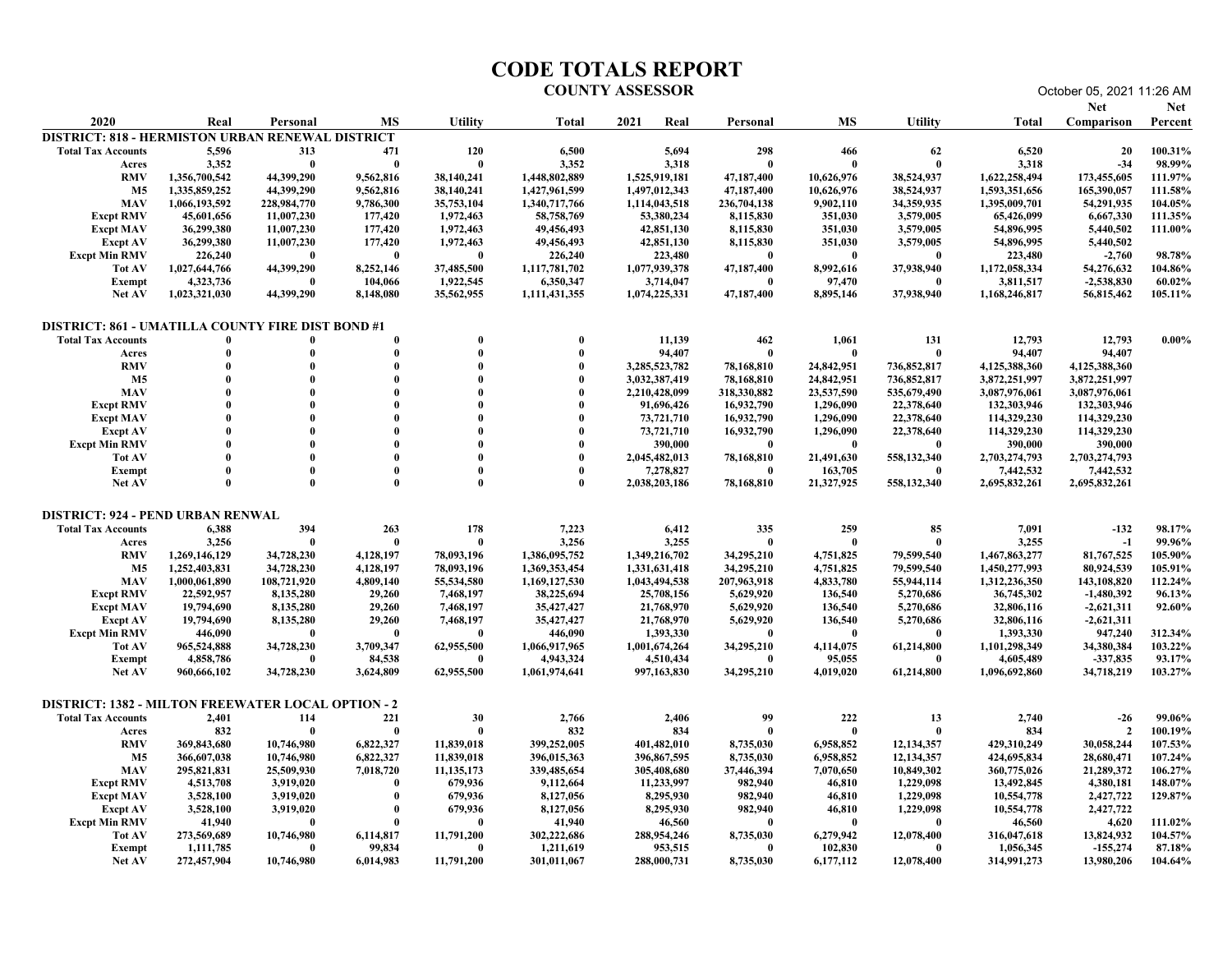|                                                                                |                                |                           |                                  |                              |                                | <b>CODE TOTALS REPORT</b><br><b>COUNTY ASSESSOR</b> |                               |                          |                               |                                | October 05, 2021 11:26 AM               |                    |
|--------------------------------------------------------------------------------|--------------------------------|---------------------------|----------------------------------|------------------------------|--------------------------------|-----------------------------------------------------|-------------------------------|--------------------------|-------------------------------|--------------------------------|-----------------------------------------|--------------------|
| 2020                                                                           | Real                           | Personal                  | <b>MS</b>                        | <b>Utility</b>               | Total                          | 2021<br>Real                                        | Personal                      | MS                       | <b>Utility</b>                | Total                          | <b>Net</b><br><b>Comparison</b> Percent | <b>Net</b>         |
| <b>DISTRICT: 2812 - SCHOOL DIST #1 HELIX BOND</b><br><b>Total Tax Accounts</b> | 899                            | 19                        | $\overline{7}$                   | 39                           | 964                            | 898                                                 | 15                            | $\overline{7}$           | 31                            | 951                            | $-13$                                   | 98.65%             |
| Acres<br><b>RMV</b>                                                            | 137,864<br>246,191,530         | $\mathbf{0}$<br>281,630   | $\overline{0}$<br>336,990        | $\mathbf{0}$<br>74,424,769   | 137,864<br>321,234,919         | 137,864<br>248,590,610                              | - 0<br>356,080                | - 0<br>338,480           | - 0<br>60,278,457             | 137,864<br>309,563,627         | - 0<br>$-11,671,292$                    | 100.00%<br>96.37%  |
| <b>M5</b>                                                                      | 183,713,829                    | 281,630                   | 336,990                          | 74,424,769                   | 258, 757, 218                  | 196,952,529                                         | 356,080                       | 338,480                  | 60,278,457                    | 257,925,546                    | $-831,672$                              | 99.68%             |
| <b>MAV</b><br><b>Excpt RMV</b>                                                 | 101,282,318<br>677,930         | 575,130<br>24,830         | 352,110<br>- 0                   | 73,737,823<br>985,904        | 175,947,381<br>1,688,664       | 104,305,412<br>737,360                              | 524,344<br>109,230            | 355,340                  | 57,208,464<br>2,410,353       | 162,393,560<br>3,256,943       | $-13,553,821$<br>1,568,279              | 92.30%<br>192.87%  |
| <b>Excpt MAV</b><br><b>Excpt AV</b>                                            | 464,560<br>464,560             | 24,830<br>24,830          | - 0<br>- 0                       | 985,904<br>985,904           | 1,475,294<br>1,475,294         | 498.340<br>498,340                                  | 109,230<br>109,230            | $\mathbf{0}$             | 2,410,353<br>2,410,353        | 3,017,923<br>3,017,923         | 1,542,629<br>1,542,629                  | 204.56%            |
| <b>Excpt Min RMV</b>                                                           | 95,205,647                     | 281,630                   | 320,730                          | - 0                          | 170,231,825                    | 3,260<br>98,570,535                                 | - 0<br>356,080                | 325,890                  | - 0<br>59,601,235             | 3,260<br>158,853,740           | 3,260                                   | $0.00\%$<br>93.32% |
| Tot AV<br>Exempt                                                               | 127,062                        |                           | - 0                              | 74,423,818<br>13,211,617     | 13,338,679                     | 79,460                                              | - 0                           |                          | - 0                           | 79,460                         | $-11,378,085$<br>$-13,259,219$          | $0.60\%$           |
| <b>Net AV</b>                                                                  | 95,078,585                     | 281,630                   | 320,730                          | 61,212,201                   | 156,893,146                    | 98,491,075                                          | 356,080                       | 325,890                  | 59,601,235                    | 158,774,280                    | 1,881,134                               | 101.20%            |
| <b>DISTRICT: 2813 - SCHOOL DISTRICT #1 HELIX BOND 2</b>                        |                                |                           |                                  |                              |                                |                                                     |                               |                          |                               |                                |                                         |                    |
| <b>Total Tax Accounts</b><br>Acres                                             | 899<br>137,864                 | 19<br>$\mathbf{0}$        | $\overline{7}$<br>$\overline{0}$ | 39<br>$\mathbf{0}$           | 964<br>137,864                 | 898<br>137,864                                      | 15<br>$\bf{0}$                | $\overline{7}$<br>-0     | 31<br>- 0                     | 951<br>137,864                 | $-13$<br>$\mathbf{0}$                   | 98.65%<br>100.00%  |
| <b>RMV</b><br>M5                                                               | 246,191,530<br>183,713,829     | 281,630<br>281,630        | 336,990<br>336,990               | 74,424,769<br>74,424,769     | 321,234,919<br>258, 757, 218   | 248,590,610<br>196,952,529                          | 356,080<br>356,080            | 338,480<br>338,480       | 60,278,457<br>60,278,457      | 309,563,627<br>257,925,546     | $-11,671,292$<br>$-831,672$             | 96.37%<br>99.68%   |
| <b>MAV</b>                                                                     | 101,282,318<br>677,930         | 575,130<br>24,830         | 352,110<br>- 0                   | 73,737,823<br>985,904        | 175,947,381<br>1,688,664       | 104,305,412<br>737,360                              | 524,344<br>109,230            | 355,340<br>$\mathbf{0}$  | 57,208,464<br>2,410,353       | 162,393,560<br>3,256,943       | $-13,553,821$<br>1,568,279              | 92.30%<br>192.87%  |
| <b>Excpt RMV</b><br>Excpt MAV                                                  | 464,560                        | 24,830                    |                                  | 985,904                      | 1,475,294                      | 498,340                                             | 109,230                       | -0                       | 2,410,353                     | 3,017,923                      | 1,542,629                               | 204.56%            |
| <b>Excpt AV</b><br><b>Excpt Min RMV</b>                                        | 464,560<br>- 0                 | 24,830                    |                                  | 985,904<br>- 0               | 1,475,294<br>$\mathbf{0}$      | 498,340<br>3,260                                    | 109,230<br>- 0                |                          | 2,410,353<br>- 0              | 3,017,923<br>3,260             | 1,542,629<br>3,260                      | $0.00\%$           |
| Tot AV<br>Exempt                                                               | 95,205,647<br>127,062          | 281,630<br>$\mathbf{0}$   | 320,730<br>- 0                   | 74,423,818<br>13,211,617     | 170,231,825<br>13,338,679      | 98,570,535<br>79,460                                | 356,080<br>- 0                | 325,890                  | 59,601,235<br>- 0             | 158,853,740<br>79,460          | $-11,378,085$<br>$-13,259,219$          | 93.32%<br>$0.60\%$ |
| <b>Net AV</b>                                                                  | 95,078,585                     | 281,630                   | 320,730                          | 61,212,201                   | 156,893,146                    | 98,491,075                                          | 356,080                       | 325,890                  | 59,601,235                    | 158,774,280                    | 1,881,134                               | 101.20%            |
| DISTRICT: 2822 - SCHOOL DIST #2 PILOT ROCK BOND - 2                            |                                |                           |                                  |                              |                                |                                                     |                               |                          |                               |                                |                                         |                    |
| <b>Total Tax Accounts</b><br>Acres                                             | 1,722<br>337,422               | 32<br>$\mathbf{0}$        | 57<br>- 0                        | 78<br>$\mathbf{0}$           | 1,889<br>337,422               | 1,723<br>337,423                                    | 25<br>$\overline{\mathbf{0}}$ | 58<br>- 0                | 48<br>- 0                     | 1,854<br>337,423               | $-35$<br>$\overline{2}$                 | 98.15%<br>100.00%  |
| <b>RMV</b>                                                                     | 303,862,569                    | 2,422,660                 | 1,196,690                        | 23,828,139                   | 331,310,058                    | 334,406,745                                         | 2,477,900                     | 1,381,780                | 25,558,111                    | 363,824,536                    | 32,514,478                              | 109.81%            |
| <b>M5</b><br><b>MAV</b>                                                        | 193,287,709<br>146,034,516     | 2,422,660<br>8,125,440    | 1,196,690<br>1,258,660           | 23,828,139<br>21,639,578     | 220,735,198<br>177,058,194     | 211,284,964<br>150,255,700                          | 2,477,900<br>7,798,354        | 1,381,780<br>1,270,180   | 25,558,111<br>22,308,022      | 240,702,755<br>181,632,256     | 19,967,557<br>4,574,062                 | 109.05%<br>102.58% |
| <b>Excpt RMV</b><br><b>Excpt MAV</b>                                           | 1,184,330<br>882,710           | 544,740<br>544,740        | - 0<br>- 0                       | 1,181,206<br>1,181,206       | 2,910,276<br>2,608,656         | 1,389,122<br>1,023,690                              | 241,150<br>241,150            | 131,120<br>131,120       | 2,002,478<br>2,002,478        | 3,763,870<br>3,398,438         | 853,594<br>789,782                      | 129.33%<br>130.28% |
| Excpt AV                                                                       | 882,710                        | 544,740                   | - 0                              | 1,181,206<br>- 0             | 2,608,656                      | 1,023,690                                           | 241,150<br>- 0                | 131,120<br>- 0           | 2,002,478<br>-6               | 3,398,438                      | 789,782                                 |                    |
| <b>Excpt Min RMV</b><br>Tot AV                                                 | 14,280<br>122, 437, 741        | 2,422,660                 | 1,084,690                        | 22,817,900                   | 14,280<br>148,762,991          | 24,300<br>126,807,723                               | 2,477,900                     | 1,252,240                | 24,310,500                    | 24,300<br>154,848,363          | 10,020<br>6,085,372                     | 170.17%<br>104.09% |
| Exempt<br><b>Net AV</b>                                                        | 1,147,188<br>121,290,553       | - 0<br>2,422,660          | - 0<br>1,084,690                 | - 0<br>22,817,900            | 1,147,188<br>147,615,803       | 836,670<br>125,971,053                              | - 0<br>2,477,900              | -0<br>1,252,240          | - 0<br>24,310,500             | 836,670<br>154,011,693         | $-310,518$<br>6,395,890                 | 72.93%<br>104.33%  |
| <b>DISTRICT: 2882 - SCHOOL DIST #8 HERMISTON BOND - 2</b>                      |                                |                           |                                  |                              |                                |                                                     |                               |                          |                               |                                |                                         |                    |
| <b>Total Tax Accounts</b>                                                      | 9,495                          | 407                       | 947                              | 325                          | 11,174                         | 9,591                                               | 383                           | 944                      | 132                           | 11,050                         | $-124$                                  | 98.89%             |
| Acres<br><b>RMV</b>                                                            | 74,502<br>2,543,977,437        | 49,459,060                | - 0<br>20,040,970                | $\mathbf{0}$<br>573,458,110  | 74,502<br>3,186,935,577        | 74,675<br>2,821,841,669                             | - 0<br>56,383,100             | - 0<br>22,300,038        | $\overline{0}$<br>555,713,531 | 74,675<br>3,456,238,338        | 174<br>269,302,761                      | 100.23%<br>108.45% |
| <b>M5</b><br>MAV                                                               | 2,392,665,490<br>1,855,336,735 | 49,459,060<br>152,469,938 | 20,040,970<br>20,625,920         | 573,458,110<br>517, 105, 167 | 3,035,623,630<br>2,545,537,760 | 2,650,801,374<br>1,935,542,654                      | 56,383,100<br>160,565,856     | 22,300,038<br>21,021,020 | 555,713,531<br>481,660,473    | 3,285,198,043<br>2,598,790,003 | 249,574,413<br>53, 252, 243             | 108.22%<br>102.09% |
| <b>Excpt RMV</b>                                                               | 59,734,359                     | 11,948,470                | 666,420                          | 12,982,899                   | 85, 332, 148                   | 78,643,611                                          | 13,460,250                    | 1,247,610                | 20,997,717                    | 114,349,188                    | 29,017,040                              | 134.00%            |
| <b>Excpt MAV</b><br><b>Excpt AV</b>                                            | 47,400,640<br>47,400,640       | 11,948,470<br>11,948,470  | 666,420<br>666,420               | 12,982,899<br>12,982,899     | 72,998,429<br>72,998,429       | 62,584,020<br>62,584,020                            | 13,460,250<br>13,460,250      | 1,247,610<br>1,247,610   | 20,997,717<br>20,997,717      | 98,289,597<br>98,289,597       | 25,291,168<br>25,291,168                | 134.65%            |
| <b>Excpt Min RMV</b><br>Tot AV                                                 | 342,890<br>1,711,224,065       | 49,459,060                | - 0<br>17,636,338                | - 0<br>529,776,910           | 342,890<br>2,308,096,373       | 346,530<br>1,799,126,456                            | - 0<br>56,383,100             | - 0<br>19,341,566        | -0<br>502,732,400             | 346,530<br>2,377,583,522       | 3,640<br>69,487,149                     | 101.06%<br>103.01% |
| Exempt                                                                         | 7,354,956                      | - 0                       | 191,503                          | 1,922,545                    | 9,469,004                      | 6,624,447                                           |                               | 163,705                  | - 0                           | 6,788,152                      | $-2,680,852$                            | 71.69%             |
| <b>Net AV</b>                                                                  | 1,703,869,109                  | 49,459,060                | 17,444,835                       | 527,854,365                  | 2,298,627,369                  | 1,792,502,009                                       | 56,383,100                    | 19,177,861               | 502,732,400                   | 2,370,795,370                  | 72,168,001                              | 103.14%            |
|                                                                                |                                |                           |                                  |                              |                                |                                                     |                               |                          |                               |                                |                                         |                    |
|                                                                                |                                |                           |                                  |                              |                                |                                                     |                               |                          |                               |                                |                                         |                    |
|                                                                                |                                |                           |                                  |                              |                                |                                                     |                               |                          |                               |                                |                                         |                    |
|                                                                                |                                |                           |                                  |                              |                                |                                                     |                               |                          |                               |                                |                                         |                    |